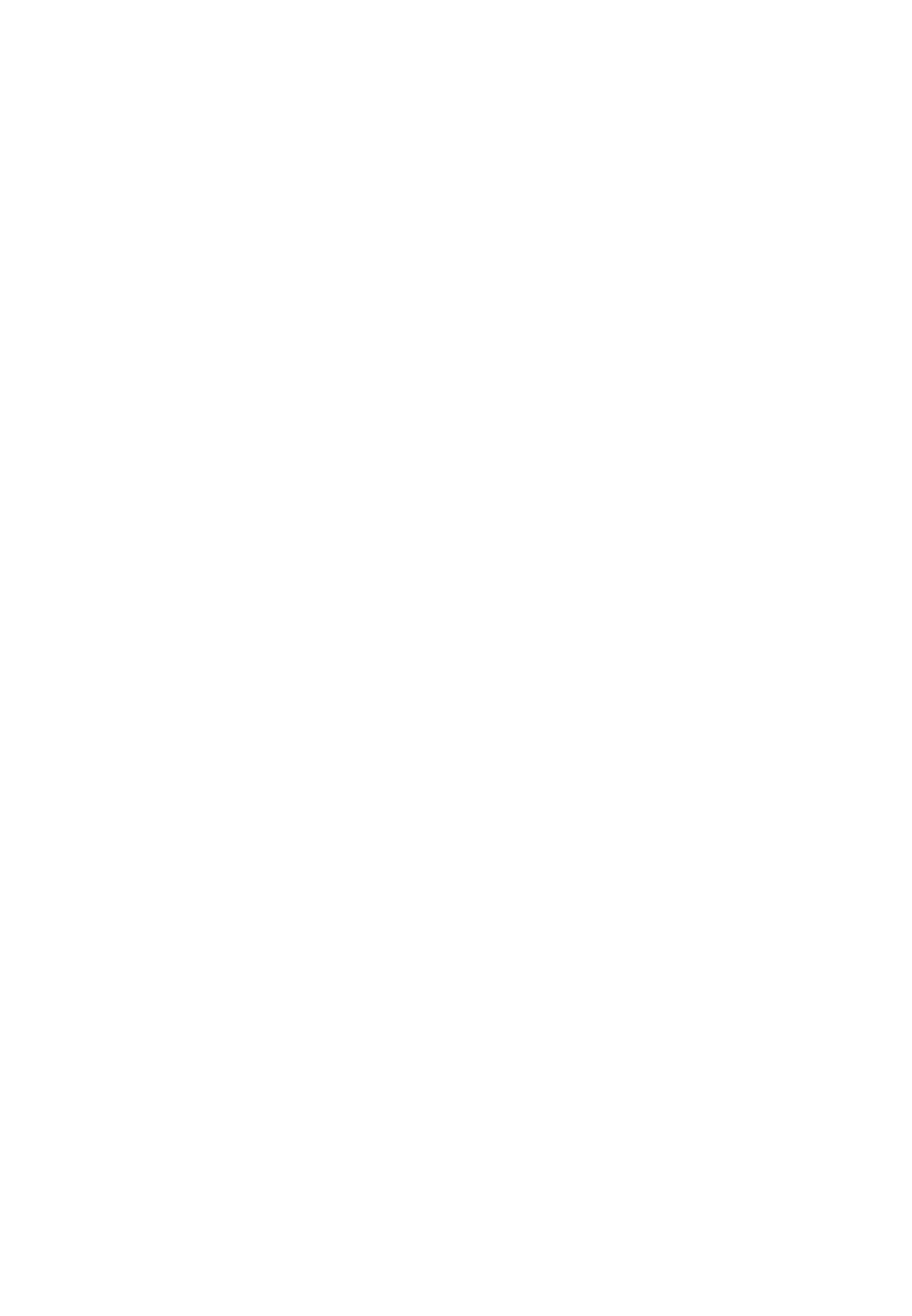

# THE RESPONSIBILITY TO PROTECT

**december 2001**

**Report of the International Commission on Intervention and State Sovereignty**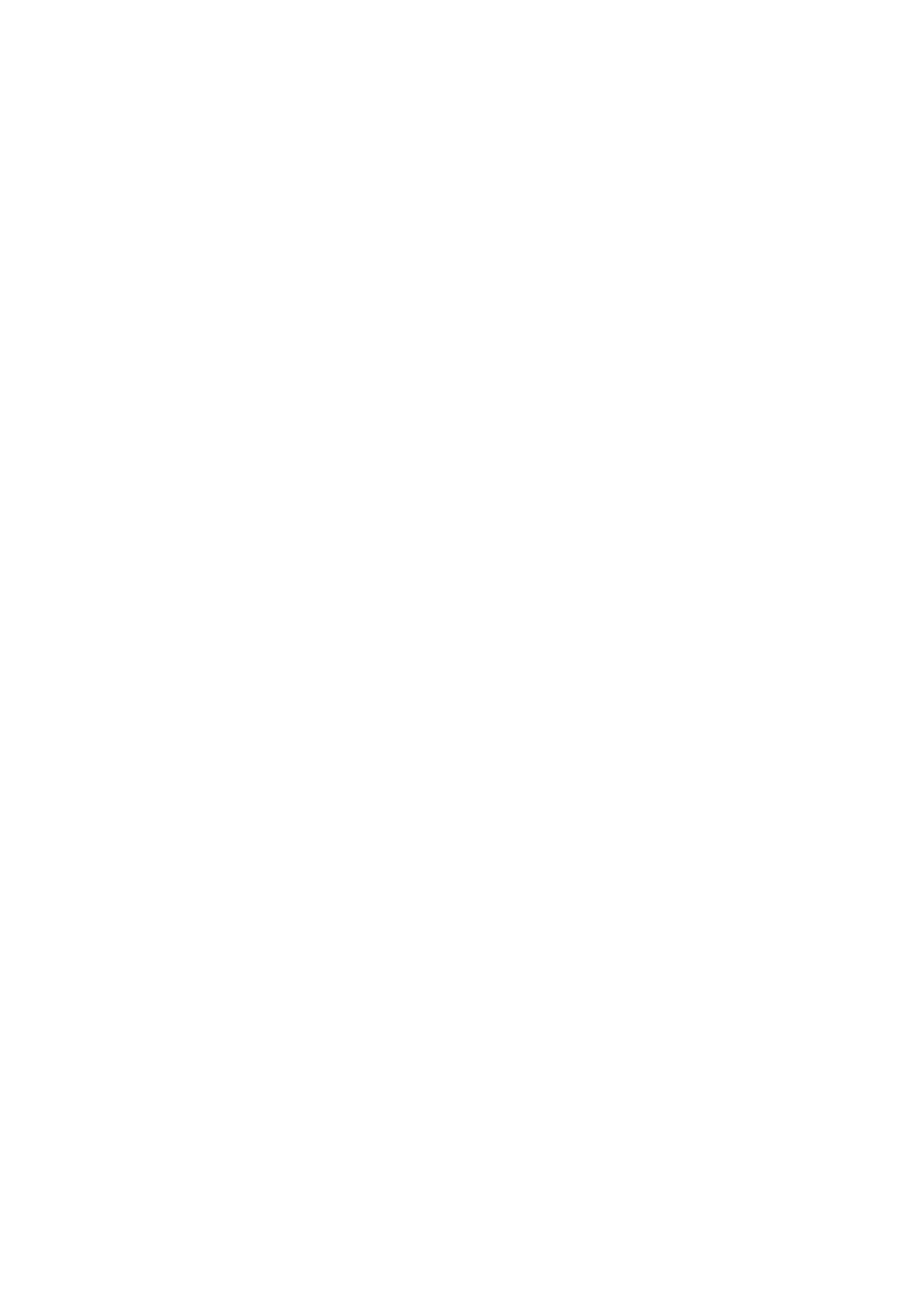## **INTERNATIONAL COMMISSION ON INTERVENTION AND STATE SOVEREIGNTY**

Gareth Evans *Co-Chair*

Mohamed Sahnoun *Co-Chair*

Gisèle Côté-Harper

Lee Hamilton

Michael Ignatieff

Vladimir Lukin

Klaus Naumann

Cyril Ramaphosa

Fidel Ramos

Cornelio Sommaruga

Eduardo Stein

Ramesh Thakur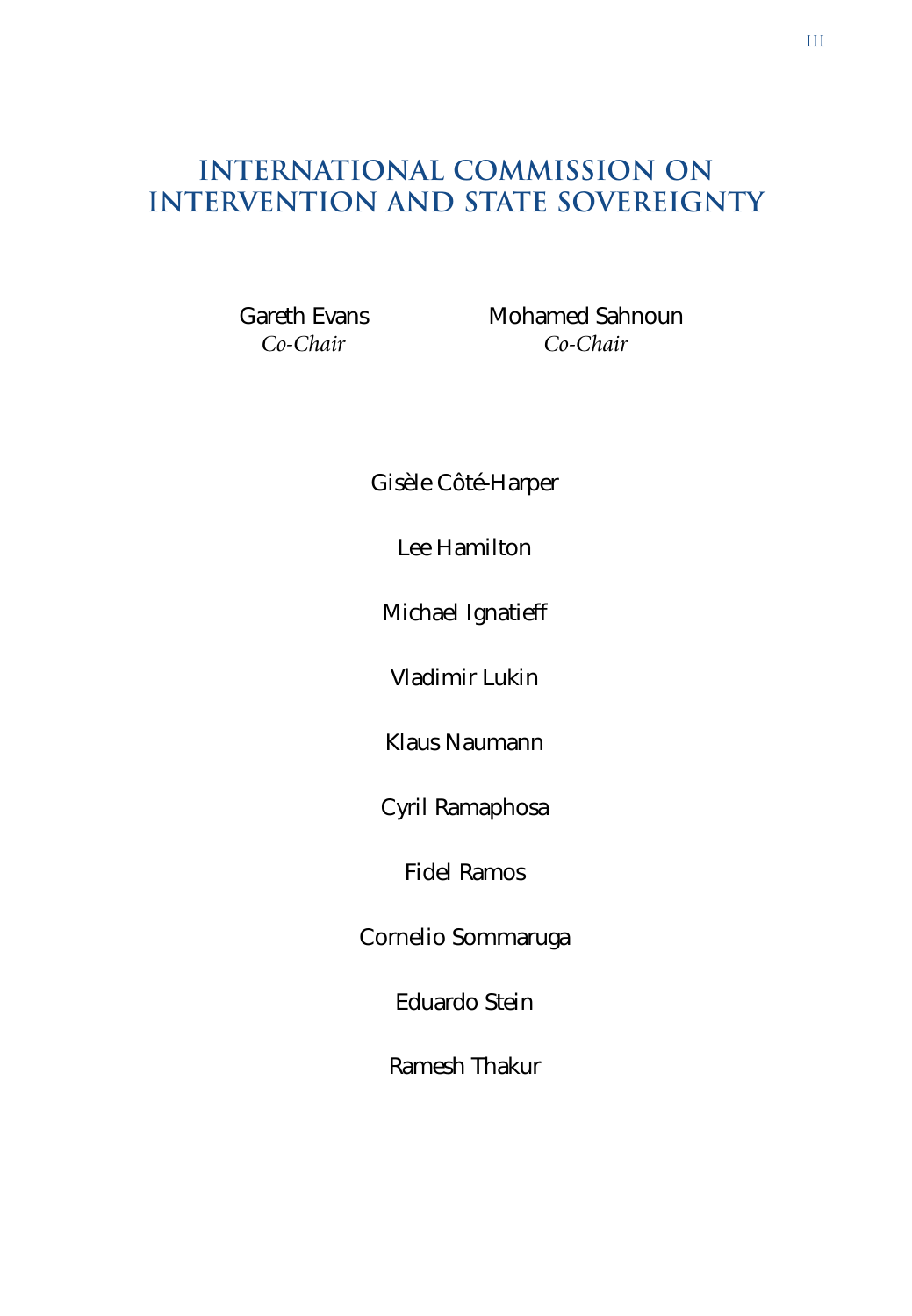Published by the International Development Research Centre PO Box 8500, Ottawa, ON, Canada K1G 3H9 http://www.idrc.ca

© HER MAJESTY THE QUEEN IN RIGHT OF CANADA 2001 as represented by the Minister of Foreign Affairs

**National Library of Canada cataloguing in publication data**

International Commission on Intervention and State Sovereignty

The Responsibility to Protect

Report of the International Commission on Intervention and State Sovereignty

Issued also in French under title : *La responsabilité de protéger*. Issued by the International Development Research Centre. Accompanied by CD-ROM

ISBN 0-88936-960-7

- 1. Intervention (International law).
- 2. Sovereignty.
- 3. National security.
- 4. United Nations. Security Council.
- 5. Pacific settlement of international disputes.
- I. International Development Research Centre (Canada)
- II. Title.

JZ6368.I57 2001 327.1'7 C2001-980327-3

All rights reserved. No part of this publication may be reproduced, stored in a retrieval system, or transmitted, in any form or by any means, electronic, mechanical, photocopying, or otherwise, without the prior permission of the International Development Research Centre. Mention of a proprietary name does not constitute endorsement of the product and is given only for information.

IDRC Books endeavours to produce environmentally friendly publications. All paper used is recycled as well as recyclable. All inks and coatings are vegetable-based products. The full catalogue of IDRC Books is available at http://www.idrc.ca/booktique.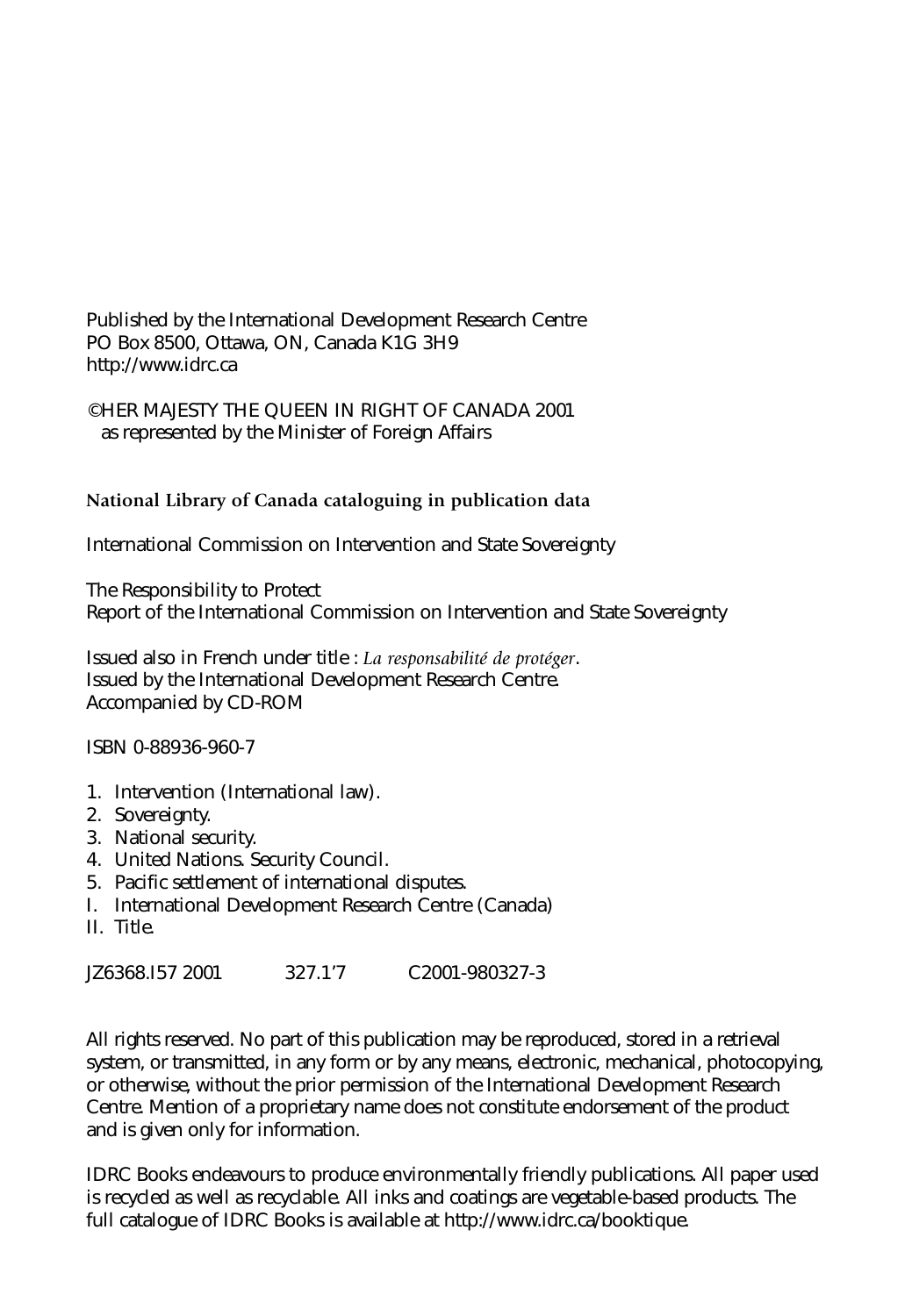## TABLE OF CONTENTS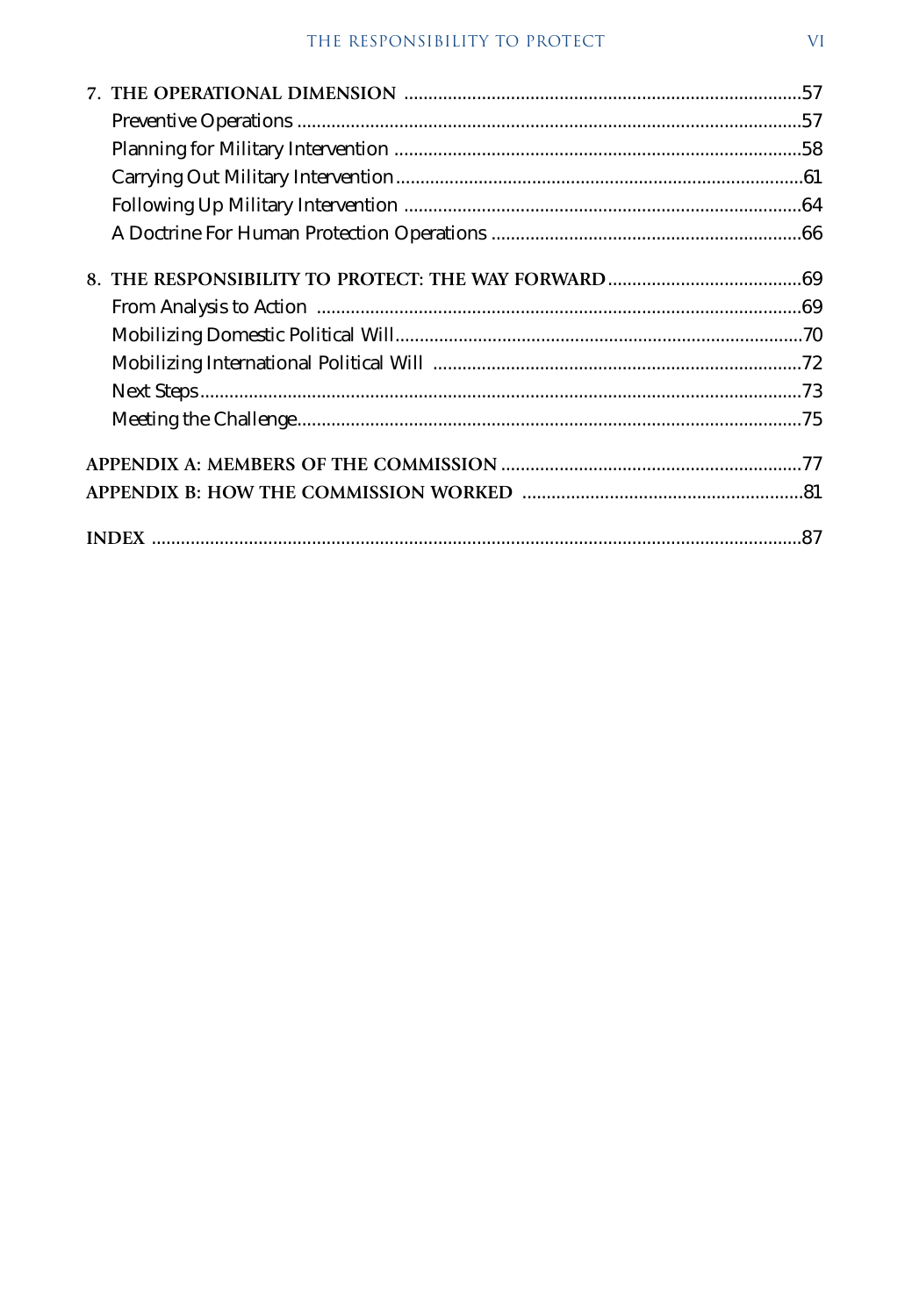## foreword

This report is about the so-called "right of humanitarian intervention": the question of when, if ever, it is appropriate for states to take coercive – and in particular military – action, against another state for the purpose of protecting people at risk in that other state. At least until the horrifying events of 11 September 2001 brought to center stage the international response to terrorism, the issue of intervention for human protection purposes has been seen as one of the most controversial and difficult of all international relations questions. With the end of the Cold War, it became a live issue as never before. Many calls for intervention have been made over the last decade – some of them answered and some of them ignored. But there continues to be disagreement as to whether, if there is a right of intervention, how and when it should be exercised, and under whose authority.

#### **The Policy Challenge**

External military intervention for human protection purposes has been controversial both when it has happened – as in Somalia, Bosnia and Kosovo – and when it has failed to happen, as in Rwanda. For some the new activism has been a long overdue internationalization of the human conscience; for others it has been an alarming breach of an international state order dependent on the sovereignty of states and the inviolability of their territory. For some, again, the only real issue is ensuring that coercive interventions are effective; for others, questions about legality, process and the possible misuse of precedent loom much larger.

NATO's intervention in Kosovo in 1999 brought the controversy to its most intense head. Security Council members were divided; the legal justification for military action without new Security Council authority was asserted but largely unargued; the moral or humanitarian justification for the action, which on the face of it was much stronger, was clouded by allegations that the intervention generated more carnage than it averted; and there were many criticisms of the way in which the NATO allies conducted the operation.

At the United Nations General Assembly in 1999, and again in 2000, Secretary-General Kofi Annan made compelling pleas to the international community to try to find, once and for all, a new consensus on how to approach these issues, to "forge unity" around the basic questions of principle and process involved. He posed the central question starkly and directly:

…if humanitarian intervention is, indeed, an unacceptable assault on sovereignty, how should we respond to a Rwanda, to a Srebrenica – to gross and systematic violations of human rights that affect every precept of our common humanity?

It was in response to this challenge that the Government of Canada, together with a group of major foundations, announced at the General Assembly in September 2000 the establishment of the International Commission on Intervention and State Sovereignty (ICISS). Our Commission was asked to wrestle with the whole range of questions – legal, moral, operational and political – rolled up in this debate, to consult with the widest possible range of opinion around the world, and to bring back a report that would help the Secretary-General and everyone else find some new common ground.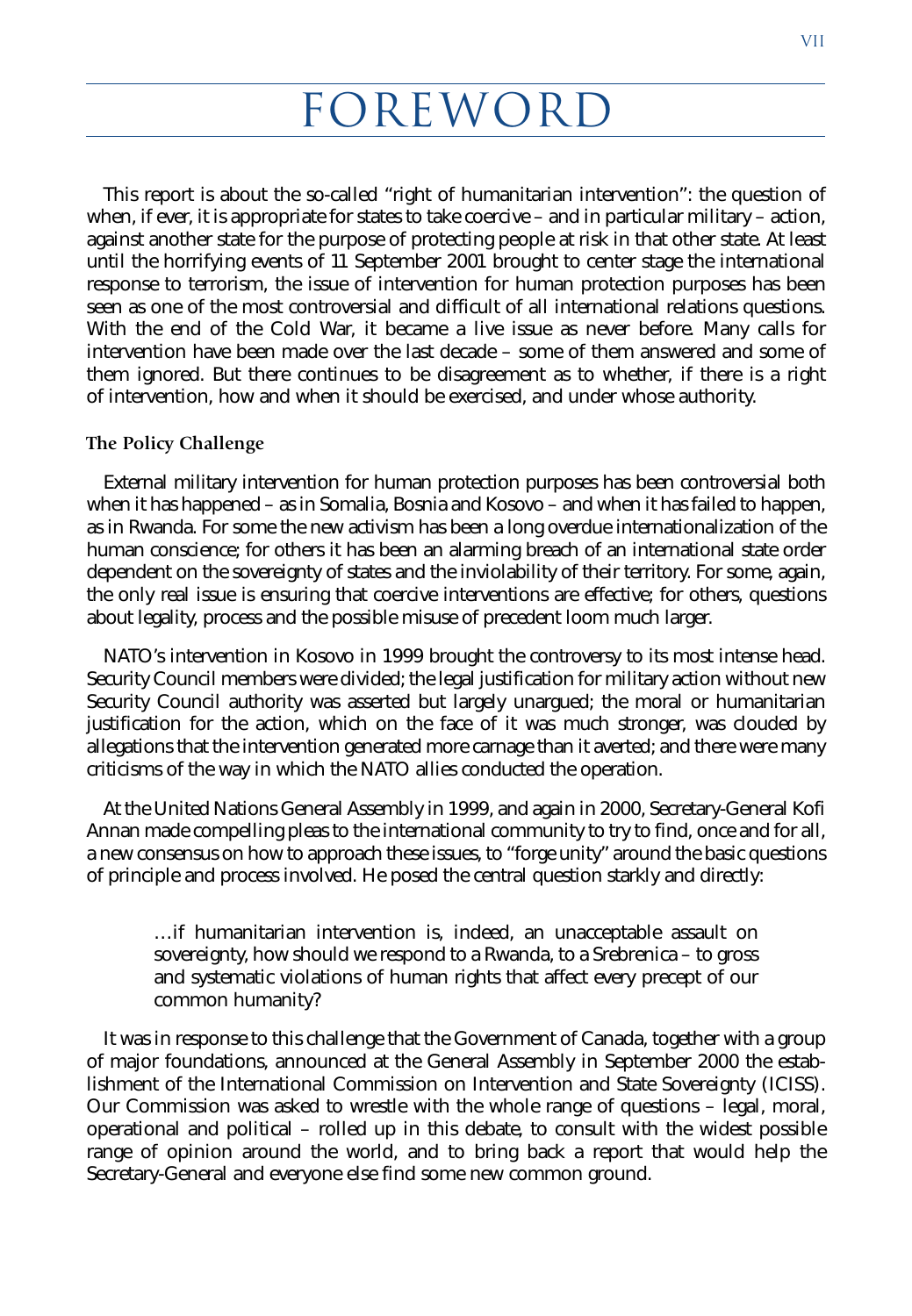#### **The Commission's Report**

The report which we now present has been unanimously agreed by the twelve Commissioners. Its central theme, reflected in the title, is "The Responsibility to Protect", the idea that sovereign states have a responsibility to protect their own citizens from avoidable catastrophe – from mass murder and rape, from starvation – but that when they are unwilling or unable to do so, that responsibility must be borne by the broader community of states. The nature and dimensions of that responsibility are argued out, as are all the questions that must be answered about who should exercise it, under whose authority, and when, where and how. We hope very much that the report will break new ground in a way that helps generate a new international consensus on these issues. It is desperately needed.

As Co-Chairs we are indebted to our fellow Commissioners for the extraordinary qualities of knowledge, experience and judgement they brought to the preparation of this report over a long and gruelling year of meetings. The Commissioners brought many different personal views to the table, and the report on which we have agreed does not reflect in all respects the preferred views of any one of them. In particular, some of our members preferred a wider range of threshold criteria for military intervention than those proposed in our report, and others a narrower range. Again, some Commissioners preferred more, and others less, flexibility for military intervention outside the scope of Security Council approval.

But the text on which we have found consensus does reflect the shared views of all Commissioners as to what is politically achievable in the world as we know it today. We want no more Rwandas, and we believe that the adoption of the proposals in our report is the best way of ensuring that. We share a belief that it is critical to move the international consensus forward, and we know that we cannot begin to achieve that if we cannot find consensus among ourselves. We simply hope that what we have achieved can now be mirrored in the wider international community.

#### **The Report and the Events of 11 September 2001**

The Commission's report was largely completed before the appalling attacks of 11 September 2001 on New York and Washington DC, and was not conceived as addressing the kind of challenge posed by such attacks. Our report has aimed at providing precise guidance for states faced with human protection claims in other states; it has not been framed to guide the policy of states when faced with attack on their own nationals, or the nationals of other states residing within their borders.

The two situations in our judgement are fundamentally different. The framework the Commission, after consultations around the world, has developed to address the first case (coping with human protection claims in other states) must not be confused with the framework necessary to deal with the second (responding to terrorist attacks in one's own state). Not the least of the differences is that in the latter case the UN Charter provides much more explicit authority for a military response than in the case of intervention for human protection purposes: Article 51 acknowledges "the inherent right of individual or collective self-defence if an armed attack occurs against a Member of the United Nations", though requiring that the measures taken be immediately reported to the Security Council. In Resolutions 1368 and 1373, passed unanimously in the aftermath of the September attacks, the Security Council left no doubt as to the scope of measures that states could and should take in response.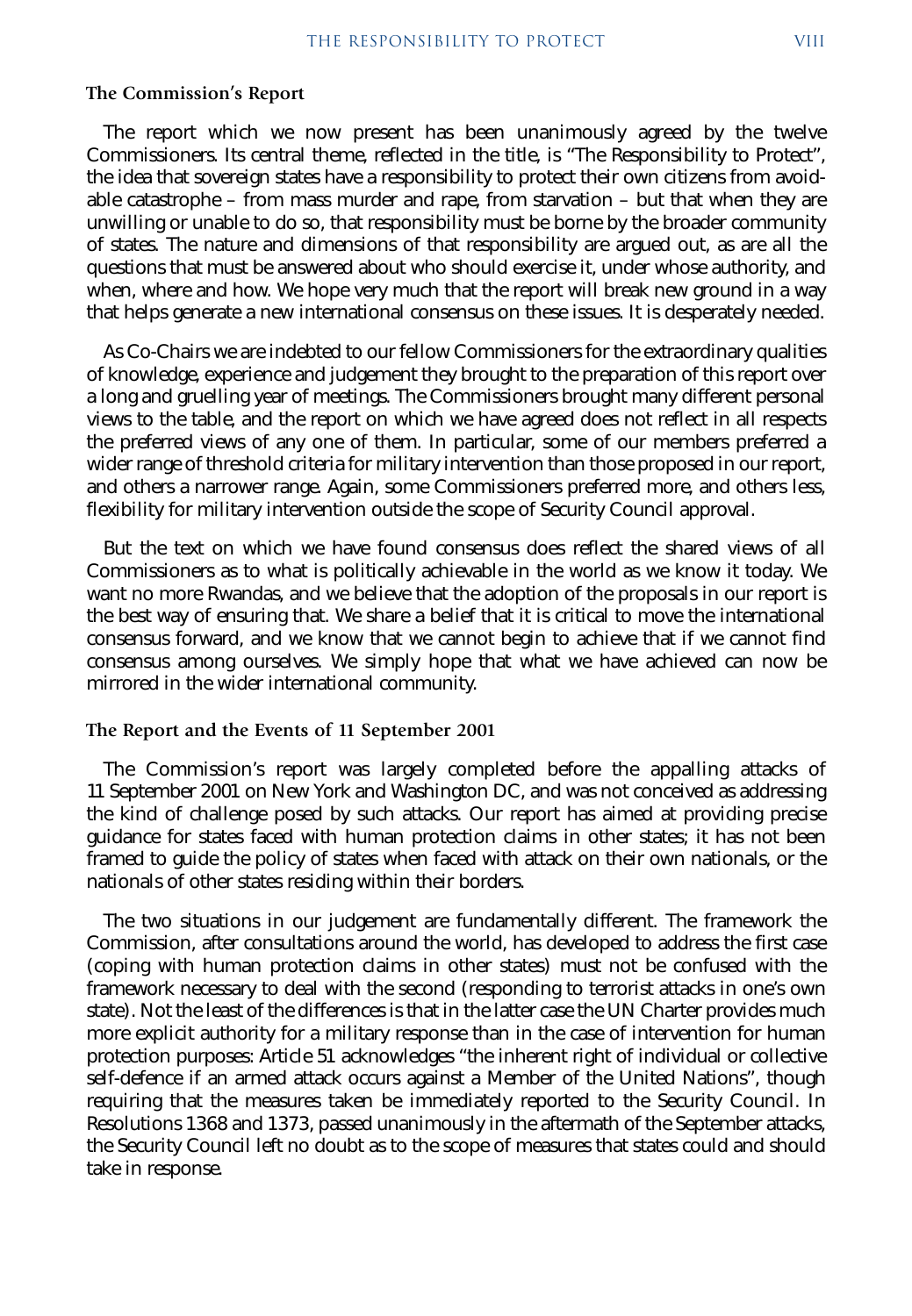While for the reasons stated we have not – except in passing – addressed in the body of our report the issues raised by the 11 September attacks, there are aspects of our report which do have some relevance to the issues with which the international community has been grappling in the aftermath of those attacks. In particular, the precautionary principles outlined in our report do seem to be relevant to military operations, both multilateral and unilateral, against the scourge of terrorism. We have no difficulty in principle with focused military action being taken against international terrorists and those who harbour them. But military power should always be exercised in a principled way, and the principles of right intention, last resort, proportional means and reasonable prospects outlined in our report are, on the face of it, all applicable to such action.

#### **Acknowledgements**

The research and consultations on which the Commission report is based, and the way in which we went about our task, are described in detail in the accompanying supplementary volume, titled *"Research, Bibliography, Background"*. We are indebted to former Canadian Foreign Affairs Minister Lloyd Axworthy, who initiated the Commission and chaired our Advisory Board, and to his successor John Manley who carried it through; to our Canadian support team, headed by Jill Sinclair and Heidi Hulan, for their boundless enthusiasm and energy; and to our research team, headed by Thomas Weiss and Stanlake Samkange, for their dedication and wise counsel. Our work has also benefited profoundly from that of many others who have researched and published on the many different issues on which this report touches, and we acknowledge that contribution more fully in the supplementary volume. We have not tried to reproduce in our report work which has been well and fully done elsewhere – for example on the subject of prevention or operational issues – but we are profoundly conscious of the many debts we owe.

We particularly want to emphasize the benefit we derived from the series of lengthy roundtable discussions we conducted in Beijing, Cairo, Geneva, London, Maputo, New Delhi, New York, Ottawa, Paris, St Petersburg, Santiago and Washington. The meetings involved representatives from governments and inter-governmental organizations, from non-governmental organizations and civil society, and from universities, research institutes and think tanks – in all, over 200 people. These roundtable meetings proved to be a wonderfully rich source of information, ideas and diverse political perspectives, and an excellent real world environment in which the Commission could test its own ideas as they evolved. If we have in our report succeeded in breaking new ground, finding new and constructive ways to tackle the long-standing policy dilemmas associated with intervention for human protection purposes, there are a great many others who can justly claim a share of that success.

GARETH EVANS MOHAMED SAHNOUN *Co-Chairs 30 September 2001*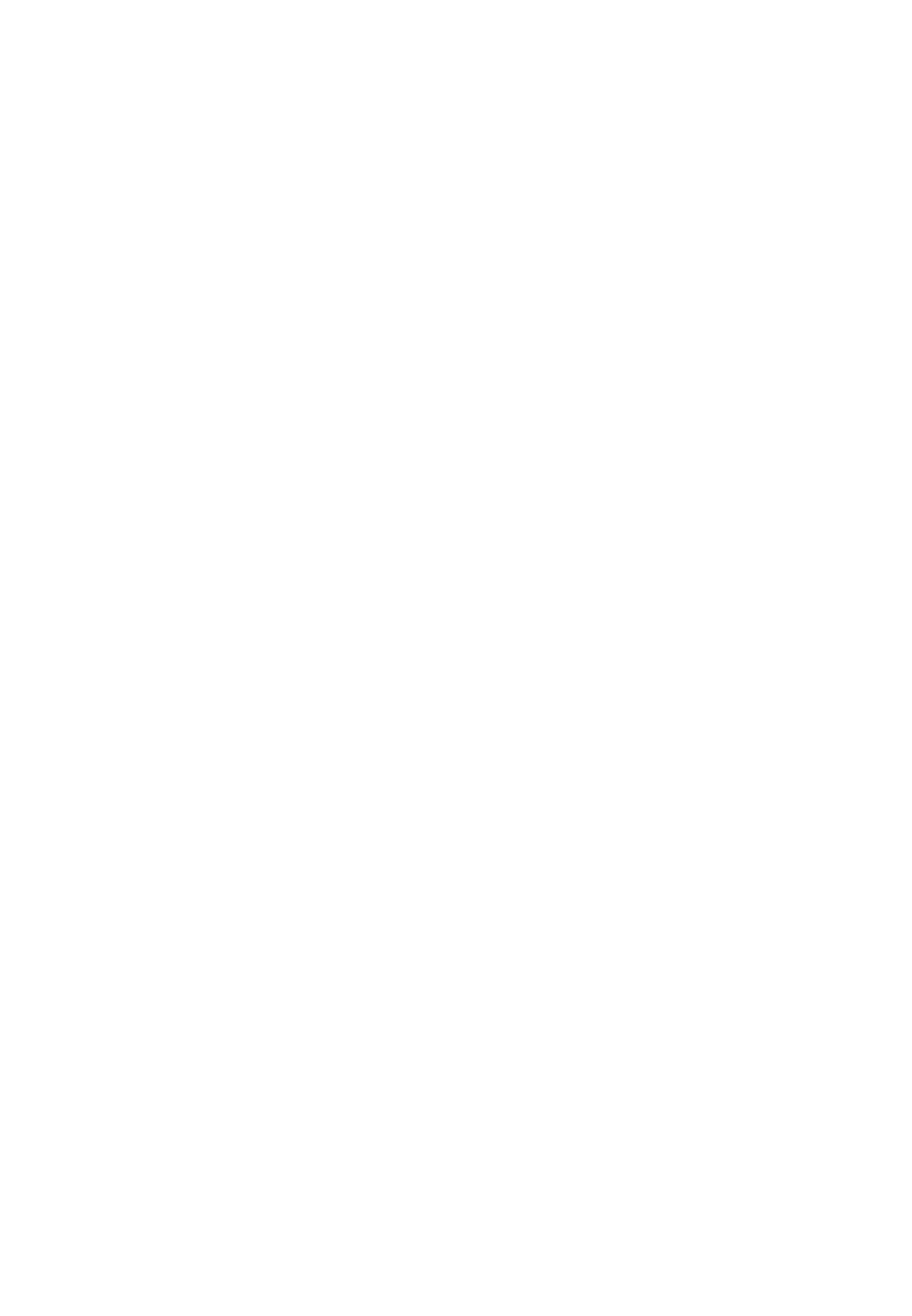## synopsis

## **THE RESPONSIBILITY TO PROTECT: CORE PRINCIPLES**

## **(1) Basic Principles**

- A. State sovereignty implies responsibility, and the primary responsibility for the protection of its people lies with the state itself.
- B. Where a population is suffering serious harm, as a result of internal war, insurgency, repression or state failure, and the state in question is unwilling or unable to halt or avert it, the principle of non-intervention yields to the international responsibility to protect.

## **(2) Foundations**

The foundations of the responsibility to protect, as a guiding principle for the international community of states, lie in:

- A. obligations inherent in the concept of sovereignty;
- B. the responsibility of the Security Council, under Article 24 of the UN Charter, for the maintenance of international peace and security;
- C. specific legal obligations under human rights and human protection declarations, covenants and treaties, international humanitarian law and national law;
- D. the developing practice of states, regional organizations and the Security Council itself.

## **(3) Elements**

The responsibility to protect embraces three specific responsibilities:

- A. **The responsibility to prevent:** to address both the root causes and direct causes of internal conflict and other man-made crises putting populations at risk.
- B. **The responsibility to react:** to respond to situations of compelling human need with appropriate measures, which may include coercive measures like sanctions and international prosecution, and in extreme cases military intervention.
- C. **The responsibility to rebuild:** to provide, particularly after a military intervention, full assistance with recovery, reconstruction and reconciliation, addressing the causes of the harm the intervention was designed to halt or avert.

## **(4) Priorities**

- A. **Prevention is the single most important dimension of the responsibility to protect:** prevention options should always be exhausted before intervention is contemplated, and more commitment and resources must be devoted to it.
- B. The exercise of the responsibility to both prevent and react should always involve less intrusive and coercive measures being considered before more coercive and intrusive ones are applied.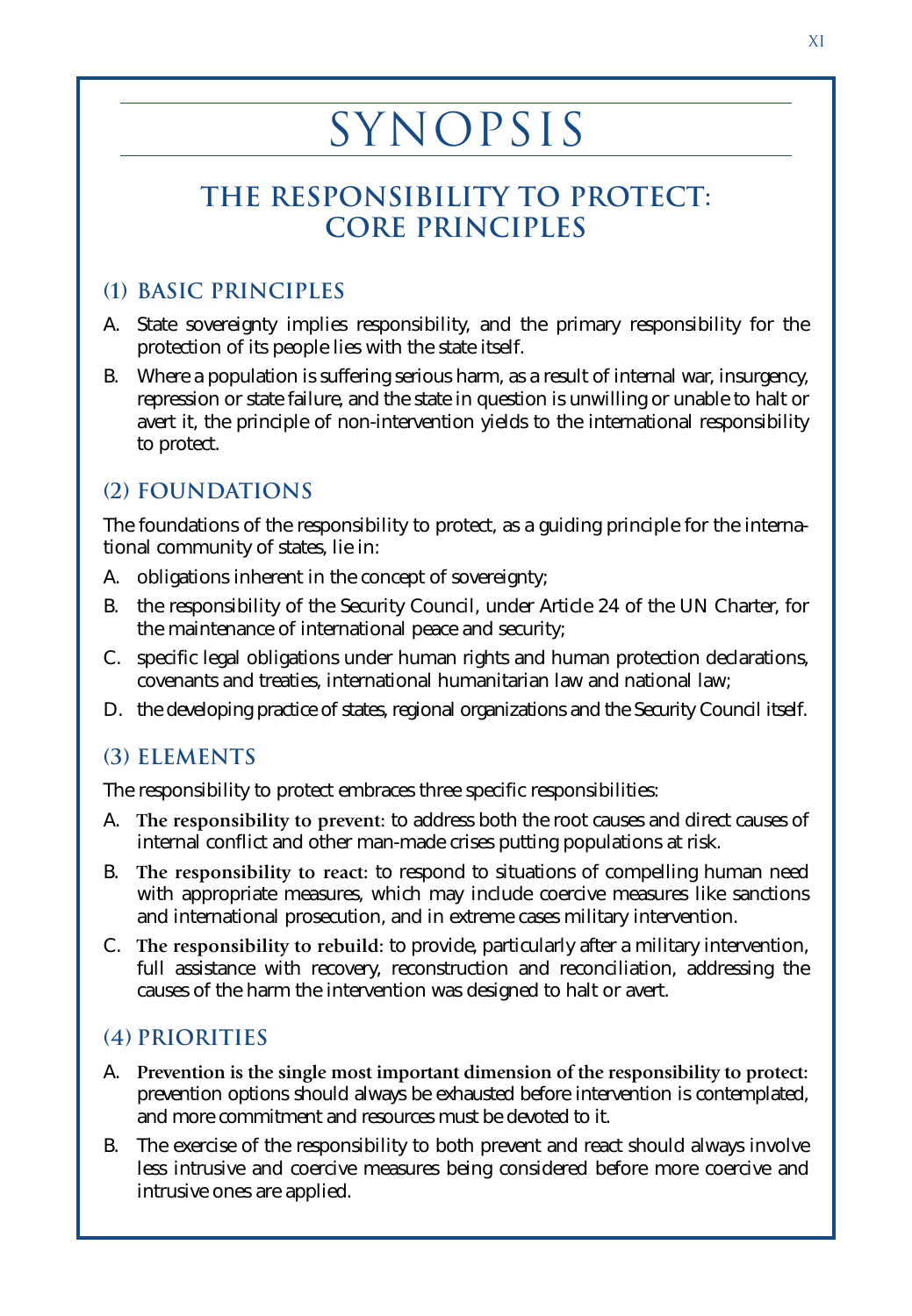## **The Responsibility to Protect: Principles for Military Intervention**

## **(1) The Just Cause Threshold**

Military intervention for human protection purposes is an exceptional and extraordinary measure. To be warranted, there must be serious and irreparable harm occurring to human beings, or imminently likely to occur, of the following kind:

- A. **large scale loss of life,** actual or apprehended, with genocidal intent or not, which is the product either of deliberate state action, or state neglect or inability to act, or a failed state situation; or
- B. **large scale 'ethnic cleansing'**, actual or apprehended, whether carried out by killing, forced expulsion, acts of terror or rape.

## **(2) The Precautionary Principles**

- A. **Right intention:** The primary purpose of the intervention, whatever other motives intervening states may have, must be to halt or avert human suffering. Right intention is better assured with multilateral operations, clearly supported by regional opinion and the victims concerned.
- B. **Last resort:** Military intervention can only be justified when every non-military option for the prevention or peaceful resolution of the crisis has been explored, with reasonable grounds for believing lesser measures would not have succeeded.
- C. **Proportional means:** The scale, duration and intensity of the planned military intervention should be the minimum necessary to secure the defined human protection objective.
- D. **Reasonable prospects:** There must be a reasonable chance of success in halting or averting the suffering which has justified the intervention, with the consequences of action not likely to be worse than the consequences of inaction.

## **(3) Right Authority**

- A. There is no better or more appropriate body than the United Nations Security Council to authorize military intervention for human protection purposes. The task is not to find alternatives to the Security Council as a source of authority, but to make the Security Council work better than it has.
- B. Security Council authorization should in all cases be sought prior to any military intervention action being carried out. Those calling for an intervention should formally request such authorization, or have the Council raise the matter on its own initiative, or have the Secretary-General raise it under Article 99 of the UN Charter.
- C. The Security Council should deal promptly with any request for authority to intervene where there are allegations of large scale loss of human life or ethnic cleansing. It should in this context seek adequate verification of facts or conditions on the ground that might support a military intervention.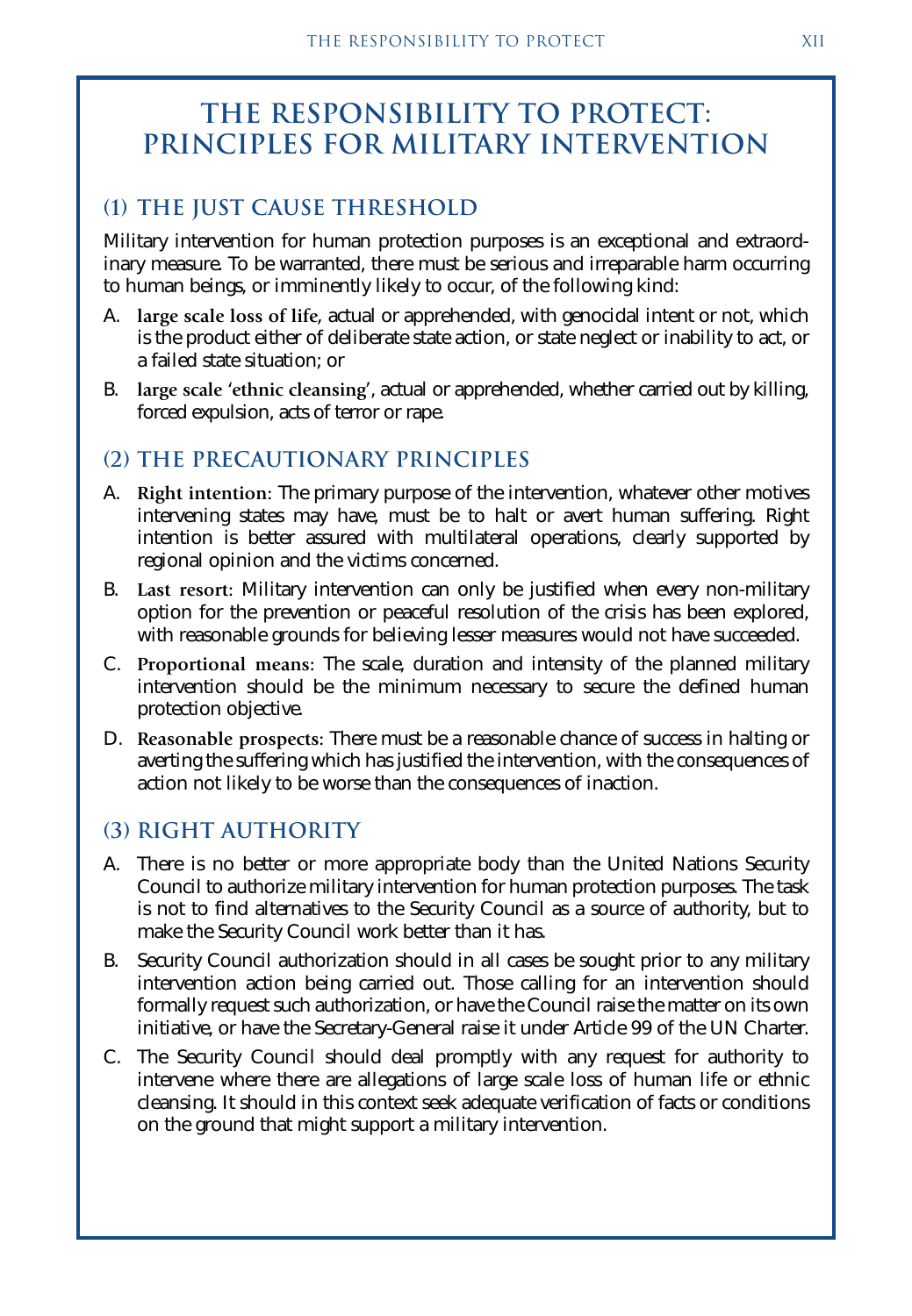- D. The Permanent Five members of the Security Council should agree not to apply their veto power, in matters where their vital state interests are not involved, to obstruct the passage of resolutions authorizing military intervention for human protection purposes for which there is otherwise majority support.
- E. If the Security Council rejects a proposal or fails to deal with it in a reasonable time, alternative options are:
	- I. consideration of the matter by the General Assembly in Emergency Special Session under the "Uniting for Peace" procedure; and
	- II. action within area of jurisdiction by regional or sub-regional organizations under Chapter VIII of the Charter, subject to their seeking subsequent authorization from the Security Council.
- F. The Security Council should take into account in all its deliberations that, if it fails to discharge its responsibility to protect in conscience-shocking situations crying out for action, concerned states may not rule out other means to meet the gravity and urgency of that situation – and that the stature and credibility of the United Nations may suffer thereby.

### **(4) Operational Principles**

- A. Clear objectives; clear and unambiguous mandate at all times; and resources to match.
- B. Common military approach among involved partners; unity of command; clear and unequivocal communications and chain of command.
- C. Acceptance of limitations, incrementalism and gradualism in the application of force, the objective being protection of a population, not defeat of a state.
- D. Rules of engagement which fit the operational concept; are precise; reflect the principle of proportionality; and involve total adherence to international humanitarian law.
- E. Acceptance that force protection cannot become the principal objective.
- F. Maximum possible coordination with humanitarian organizations.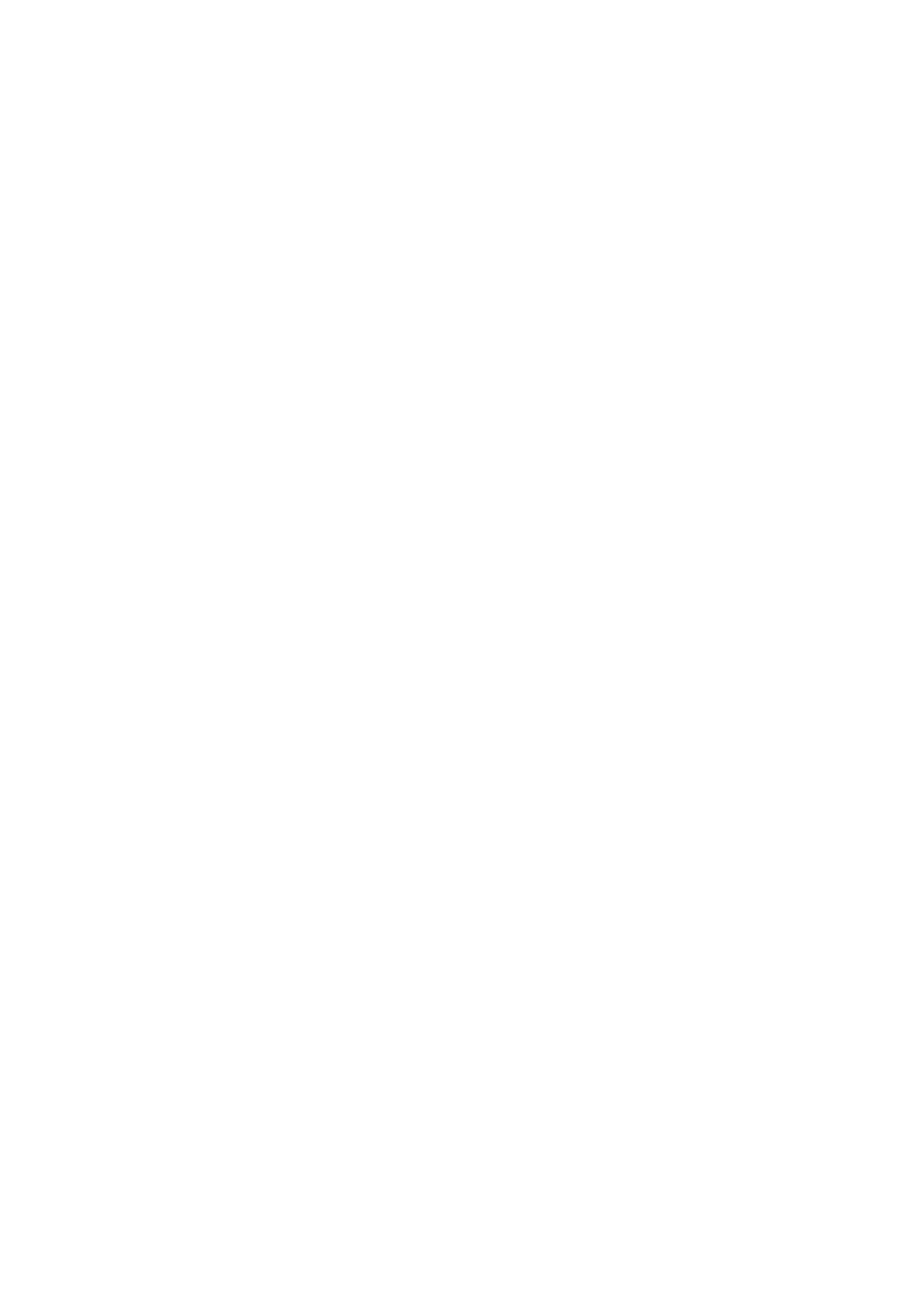## 1. THE POLICY CHALLENGE

### **THE INTERVENTION DILEMMA**

1.1 "Humanitarian intervention" has been controversial both when it happens, and when it has failed to happen. Rwanda in 1994 laid bare the full horror of inaction. The United Nations (UN) Secretariat and some permanent members of the Security Council knew that officials connected to the then government were planning genocide; UN forces were present, though not in sufficient number at the outset; and credible strategies were available to prevent, or at least greatly mitigate, the slaughter which followed. But the Security Council refused to take the necessary action. That was a failure of international will – of civic courage – at the highest level. Its consequence was not merely a humanitarian catastrophe for Rwanda: the genocide destabilized the entire Great Lakes region and continues to do so. In the aftermath, many African peoples concluded that, for all the rhetoric about the universality of human rights, some human lives end up mattering a great deal less to the international community than others.

1.2 Kosovo – where intervention *did* take place in 1999 – concentrated attention on all the other sides of the argument. The operation raised major questions about the legitimacy of military intervention in a sovereign state. Was the cause just: were the human rights abuses committed or threatened by the Belgrade authorities sufficiently serious to warrant outside involvement? Did those seeking secession manipulate external intervention to advance their political purposes? Were all peaceful means of resolving the conflict fully explored? Did the intervention receive appropriate authority? How could the bypassing and marginalization of the UN system, by "a coalition of the willing" acting without Security Council approval, possibly be justified? Did the way in which the intervention was carried out in fact worsen the very human rights situation it was trying to rectify? Or – against all this – was it the case that had the North Atlantic Treaty Organization (NATO) not intervened, Kosovo would have been at best the site of an ongoing, bloody and destabilizing civil war, and at worst the occasion for genocidal slaughter like that which occurred in Bosnia four years earlier?

1.3 The Bosnian case – in particular the failure by the United Nations and others to prevent the massacre of thousands of civilians seeking shelter in UN "safe areas" in Srebrenica in 1995 – is another which has had a major impact on the contemporary policy debate about intervention for human protection purposes. It raises the principle that intervention amounts to a promise to people in need: a promise cruelly betrayed. Yet another was the failure and ultimate withdrawal of the UN peace operations in Somalia in 1992–93, when an international intervention to save lives and restore order was destroyed by flawed planning, poor execution, and an excessive dependence on military force.

1.4 These four cases occurred at a time when there were heightened expectations for effective collective action following the end of the Cold War. All four of them – Rwanda, Kosovo, Bosnia and Somalia – have had a profound effect on how the problem of intervention is viewed, analyzed and characterized.

1.5 The basic lines in the contemporary policy debate, one constantly being re-engaged at UN headquarters in New York and in capitals around the world, have been clearly enough drawn. For some, the international community is not intervening enough; for others it is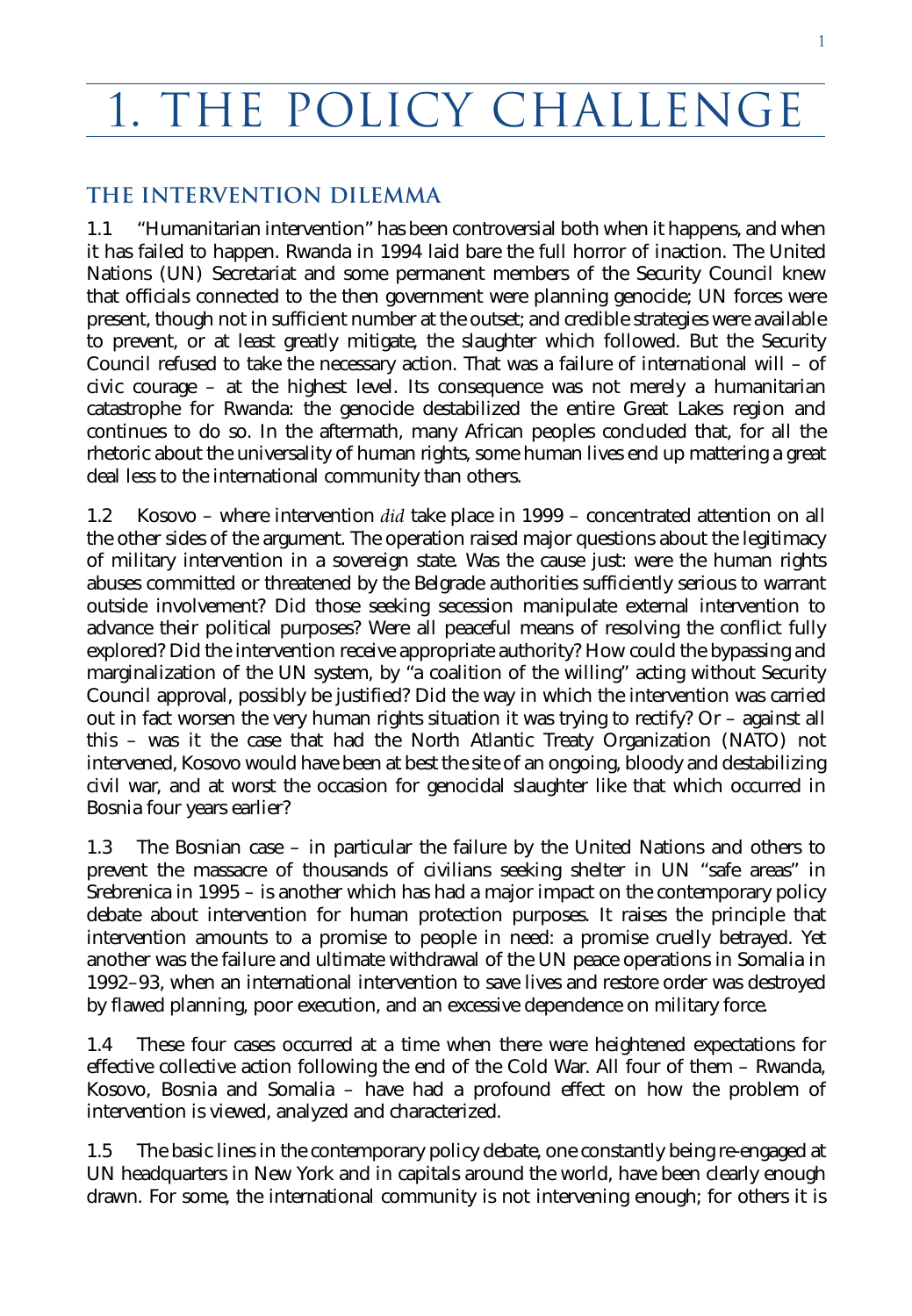intervening much too often. For some, the only real issue is in ensuring that coercive interventions are effective; for others, questions about legality, process and the possible misuse of precedent loom much larger. For some, the new interventions herald a new world in which human rights trumps state sovereignty; for others, it ushers in a world in which big powers ride roughshod over the smaller ones, manipulating the rhetoric of humanitarianism and human rights. The controversy has laid bare basic divisions within the international community. In the interest of all those victims who suffer and die when leadership and institutions fail, it is crucial that these divisions be resolved.

1.6 In an address to the  $54<sup>th</sup>$  session of the UN General Assembly in September 1999, Secretary-General Kofi Annan reflected upon "the prospects for human security and intervention in the next century." He recalled the failures of the Security Council to act in Rwanda and Kosovo, and challenged the member states of the UN to "find common ground in upholding the principles of the Charter, and acting in defence of our common humanity." The Secretary-General warned that "If the collective conscience of humanity … cannot find in the United Nations its greatest tribune, there is a grave danger that it will look elsewhere for peace and for justice." In his Millennium Report to the General Assembly a year later, he restated the dilemma, and repeated the challenge:

… if humanitarian intervention is, indeed, an unacceptable assault on sovereignty, how should we respond to a Rwanda, to a Srebrenica – to gross and systematic violations of human rights that offend every precept of our common humanity?

1.7 In September 2000, the Government of Canada responded to the Secretary-General's challenge by announcing the establishment of this independent International Commission on Intervention and State Sovereignty (ICISS). Our mandate was generally to build a broader understanding of the problem of reconciling intervention for human protection purposes and sovereignty; more specifically, it was to try to develop a global political consensus on how to move from polemics – and often paralysis – towards action within the international system, particularly through the United Nations. The membership of the Commission was intended to fairly reflect developed and developing country perspectives, and to ensure that we represented between us a wide range of geographical backgrounds, viewpoints, and experiences – with opinions, at least at the outset, reflecting the main lines of the current international debate. If we could produce consensus among ourselves, there was at least a chance that we might be able to encourage it in the wider international community.

1.8 The Commission met for the first time on 5–6 November 2000, in Ottawa. A yearlong strategy for carrying out our mandate was there mapped out, with agreement that our work process should be transparent, inclusive, and global. The Government of Canada supported the establishment of a research directorate, and with assistance from a number of other governments and major foundations, sponsored and organized a series of regional roundtables and national consultations intended to expose the Commission to a wide and diverse range of views, while at the same time helping to inform public opinion about our work and objectives. Particular emphasis was placed on the need to ensure that views of affected populations were heard and taken into account, in addition to the views of governments, intergovernmental and non-governmental organizations (NGOs), and civil society representatives.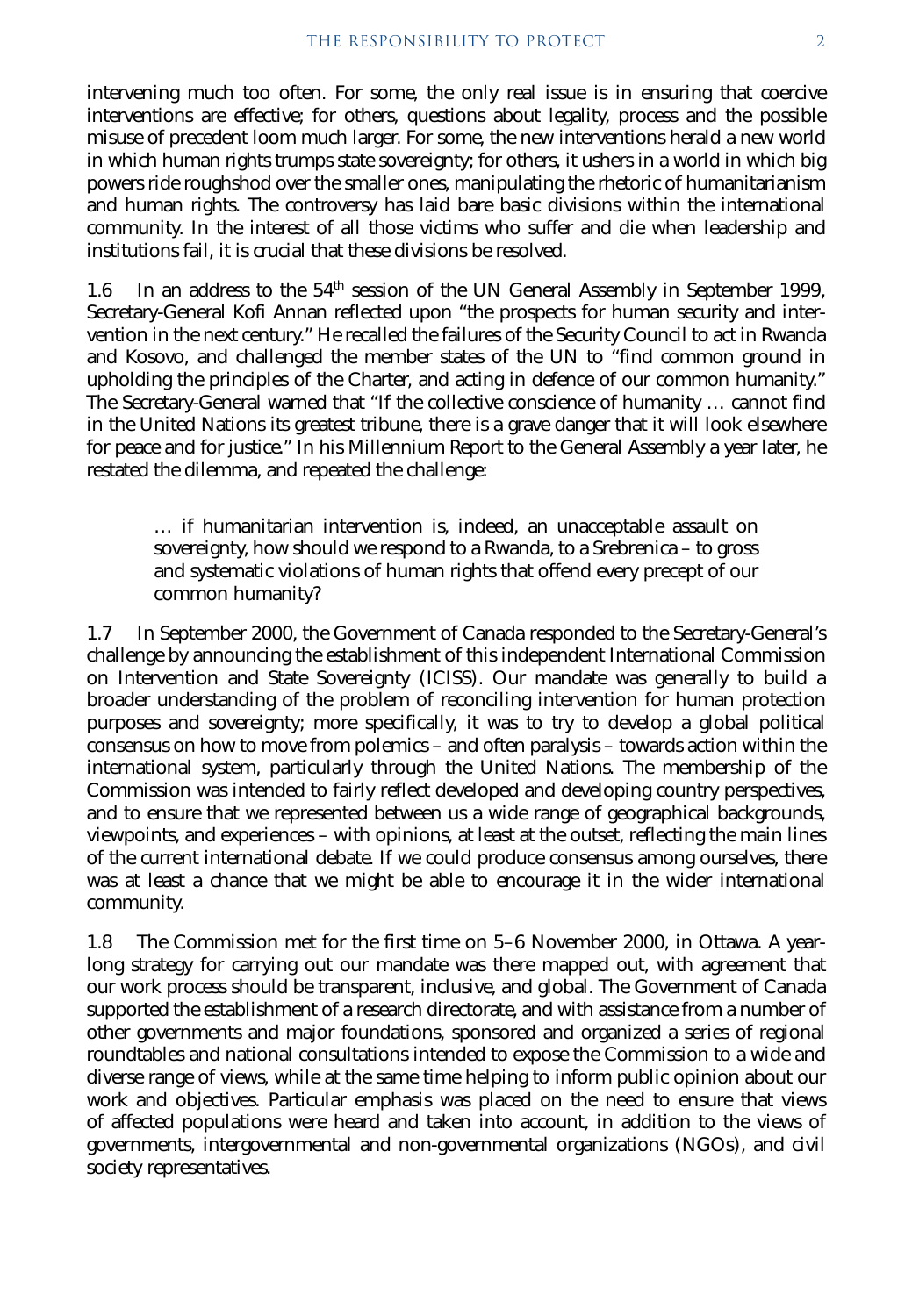1.9 The Commission was strongly committed from the outset to consulting as widely as

possible around the world, including in the countries of all five permanent members of the Security Council. Over the course of a year, accordingly, roundtable meetings or consultations were conducted in Beijing, Cairo, Geneva, London, Maputo, New Delhi, New York, Ottawa, Paris, St Petersburg, Santiago and Washington. The discussions at those meetings were invariably rich and rewarding; they are summarized in the supplementary volume accompanying this report. In addition, individual Commissioners and members of the research team attended a large number of conferences and seminars – often by special invitation or in a representative capacity. The Commission has also made a particular effort to consult a broad range of academic thinking and expertise; much of this analysis and advice is embodied in the research papers and bibliography contained in the supplementary volume.

## **THE CHANGING INTERNATIONAL ENVIRONMENT**

1.10 The issues and preoccupations of the  $21<sup>st</sup>$  century present new and often fundamentally different types of challenges from those that faced the world in 1945, when the United Nations was founded. As new realities and challenges have emerged, so too have new expectations for action and new standards of conduct in national and international affairs. Since, for example, the terrorist attacks of 11 September 2001 on the World Trade Center and Pentagon, it has become evident that the war against terrorism the world must now fight – one with no contested frontiers and a largely invisible enemy – is one like no other war before it.

1.11 Many new international institutions have been created to meet these changed circumstances. In key respects, however, the mandates and capacity of international institutions have not kept pace with international needs or modern expectations. Above all, the issue of international intervention for human protection purposes is a clear and compelling example of concerted action urgently being needed to bring international norms and institutions in line with international needs and expectations.

1.12 The current debate on intervention for human protection purposes is itself both a product and a reflection of how much has changed since the UN was established. The current debate takes place in the context of a broadly expanded range of state, non-state, and institutional actors, and increasingly evident interaction and interdependence among them. It is a debate that reflects new sets of issues and new types of concerns. It is a debate that is being conducted within the framework of new standards of conduct for states and individuals, and in a context of greatly increased expectations for action. And it is a debate that takes place within an institutional framework that since the end of the Cold War has held out the prospect of effective joint international action to address issues of peace, security, human rights and sustainable development on a global scale.

#### **New Actors**

1.13 With new actors – not least new states, with the UN growing from 51 member states in 1945 to 189 today – has come a wide range of new voices, perspectives, interests, experiences and aspirations. Together, these new international actors have added both depth and texture to the increasingly rich tapestry of international society and important institutional credibility and practical expertise to the wider debate.

1.14 Prominent among the range of important new actors are a number of institutional actors and mechanisms, especially in the areas of human rights and human security. They have included, among others, the UN High Commissioner for Human Rights and the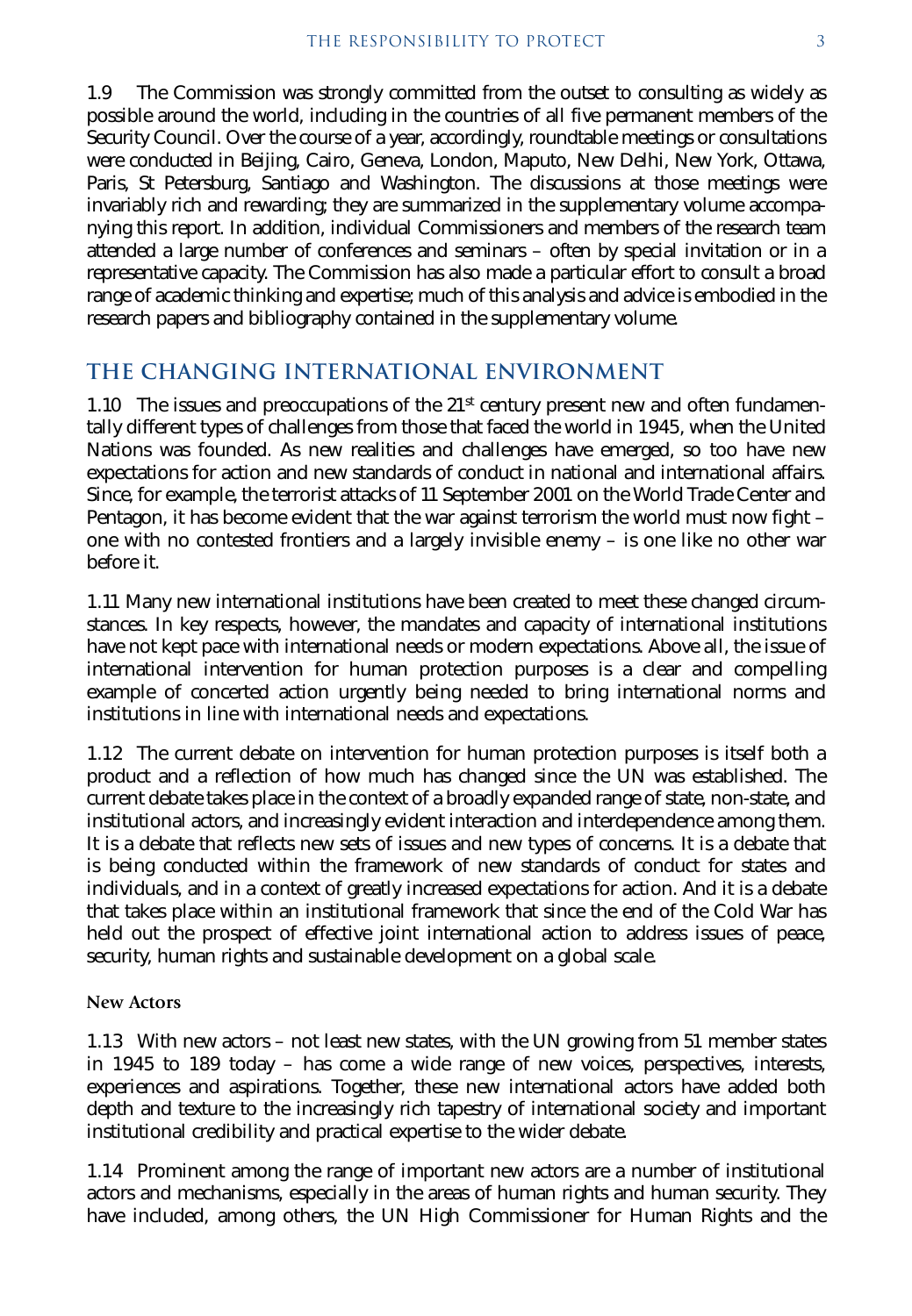International Criminal Tribunal for the former Yugoslavia, both created in 1993, and its sister tribunals for Rwanda established in 1994 and Sierra Leone in 2001. The International Criminal Court, whose creation was decided in 1998, will begin operation when 60 countries have ratified its Statute. In addition to the new institutions, established ones such as the UN High Commissioner for Refugees, and the ICRC and International Federation of Red Cross and Red Crescent Societies, have been ever more active.

1.15 Nearly as significant has been the emergence, of many new non-state actors in international affairs – including especially a large number of NGOs dealing with global matters; a growing number of media and academic institutions with worldwide reach; and an increasingly diverse array of armed non-state actors ranging from national and international terrorists to traditional rebel movements and various organized criminal groupings. These new non-state actors, good or bad, have forced the debate about intervention for human protection purposes to be conducted in front of a broader public, while at the same time adding new elements to the agenda.

#### **New Security Issues**

1.16 The current debate about intervention for human protection purposes takes place in a context not just of new actors, but also of new sets of issues. The most marked security phenomenon since the end of the Cold War has been the proliferation of armed conflict within states. In most cases these conflicts have centred on demands for greater political rights and other political objectives, demands that were in many cases forcibly suppressed during the Cold War. Gone with the end of the Cold War was the artificial and often very brutal check which Cold War politics imposed on the political development of many states and societies – especially in the developing world and in the former Eastern Bloc. In many states, the result of the end of the Cold War has been a new emphasis on democratization, human rights and good governance. But in too many others, the result has been internal war or civil conflict – more often than not with ugly political and humanitarian repercussions.

1.17 In other cases, conflict has been directed towards the capture of resources and towards plunder. The weakness of state structures and institutions in many countries has heightened the challenges and risks of nation building, and sometimes tempted armed groups to try to seize and themselves exploit valuable assets such as diamonds, timber and other natural resources, not to mention the raw materials of drug production.

1.18 These internal conflicts are made more complex and lethal by modern technology and communications, and in particular by the proliferation of cheap, highly destructive weapons which find their way into the hands, among others, of child soldiers. Many occur in desperately poor societies, or societies where there is a single valuable commodity  $-$  like oil or diamonds – which rapidly becomes the fuel which sustains a full-time war economy. In these places, the state's monopoly over the means of violence is lost, and violence becomes a way of life with catastrophic consequences for civilians caught in the crossfire.

1.19 An unhappy trend of contemporary conflict has been the increased vulnerability of civilians, often involving their deliberate targeting. Sometimes the permanent displacement of civilian populations has been a primary objective of the conflict; there has also been increasing concern about the deliberate use of systematic rape to provoke exclusion from a group. Efforts to suppress armed (and sometimes unarmed) dissent have in too many cases led to excessive and disproportionate actions by governments, producing in some cases excessive and unwarranted suffering on the part of civilian populations. In a few cases, regimes have launched campaigns of terror on their own populations, sometimes in the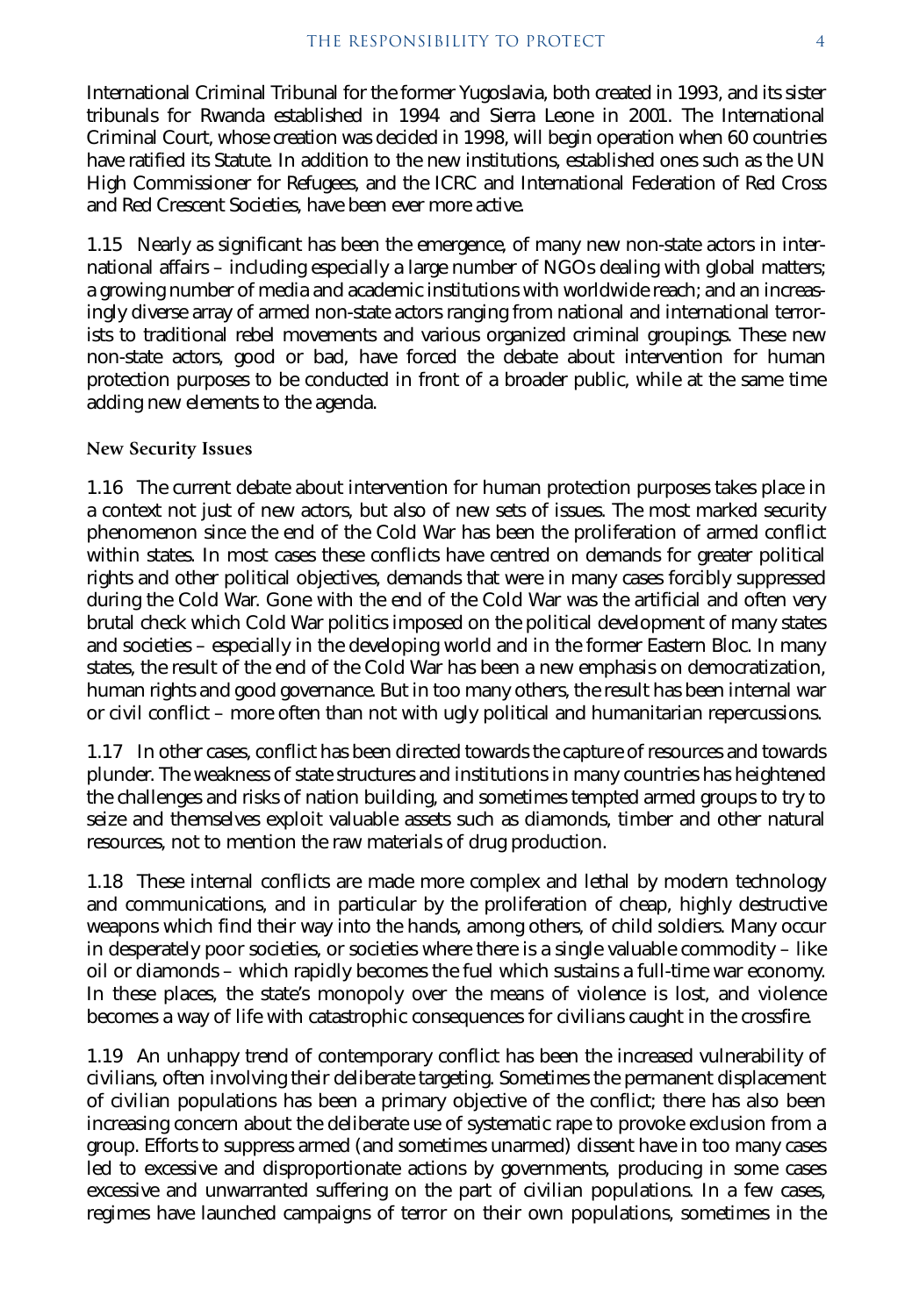name of an ideology; sometimes spurred on by racial, religious or ethnic hatred; and sometimes purely for personal gain or plunder. In other cases they have supported or abetted terror campaigns aimed at other countries which have resulted in major destruction and loss of life.

1.20 Intra-state warfare is often viewed, in the prosperous West, simply as a set of discrete and unrelated crises occurring in distant and unimportant regions. In reality, what is happening is a convulsive process of state fragmentation and state formation that is transforming the international order itself. Moreover, the rich world is deeply implicated in the process. Civil conflicts are fuelled by arms and monetary transfers that originate in the developed world, and their destabilizing effects are felt in the developed world in everything from globally interconnected terrorism to refugee flows, the export of drugs, the spread of infectious disease and organized crime.

1.21 These considerations reinforce the Commission's view that human security is indeed indivisible. There is no longer such a thing as a humanitarian catastrophe occurring "in a faraway country of which we know little." On 11 September 2001 global terrorism, with its roots in complex conflicts in distant lands, struck the US homeland: impregnable lines of continental defence proved an illusion even for the world's most powerful state. At the same time, around 40 per cent of the victims of the World Trade Center attacks were non-Americans, from some 80 countries. In an interdependent world, in which security depends on a framework of stable sovereign entities, the existence of fragile states, failing states, states who through weakness or ill-will harbour those dangerous to others, or states that can only maintain internal order by means of gross human rights violations, can constitute a risk to people everywhere.

1.22 All this presents the international community with acute dilemmas. If it stays disengaged, there is the risk of becoming complicit bystanders in massacre, ethnic cleansing, and even genocide. If the international community intervenes, it may or may not be able to mitigate such abuses. But even when it does, intervention sometimes means taking sides in intra-state conflicts. Once it does so, the international community may only be aiding in the further fragmentation of the state system. Interventions in the Balkans did manage to reduce the civilian death toll, but it has yet to produce a stable state order in the region. As both the Kosovo and Bosnian interventions show, even when the goal of international action is, as it should be, protecting ordinary human beings from gross and systematic abuse, it can be difficult to avoid doing rather more harm than good.

1.23 Building a stable order after intervention for human protection purposes remains an equally great challenge. Finding a consensus about intervention is not simply a matter of deciding who should authorize it and when it is legitimate to undertake. It is also a matter of figuring out how to do it so that decent objectives are not tarnished by inappropriate means. As is widely recognized, UN peacekeeping strategies, crafted for an era of war between states and designed to monitor and reinforce ceasefires agreed between belligerents, may no longer be suitable to protect civilians caught in the middle of bloody struggles between states and insurgents. The challenge in this context is to find tactics and strategies of military intervention that fill the current gulf between outdated concepts of peacekeeping and full-scale military operations that may have deleterious impacts on civilians.

1.24 There is a further challenge: crafting responses that are consistent. Thanks to modern media, some humanitarian crises receive a surfeit of attention, while others languish in indifference and neglect. Some crises are exaggerated by media coverage and ill-considered calls for action skew the response of the international community in an inconsistent and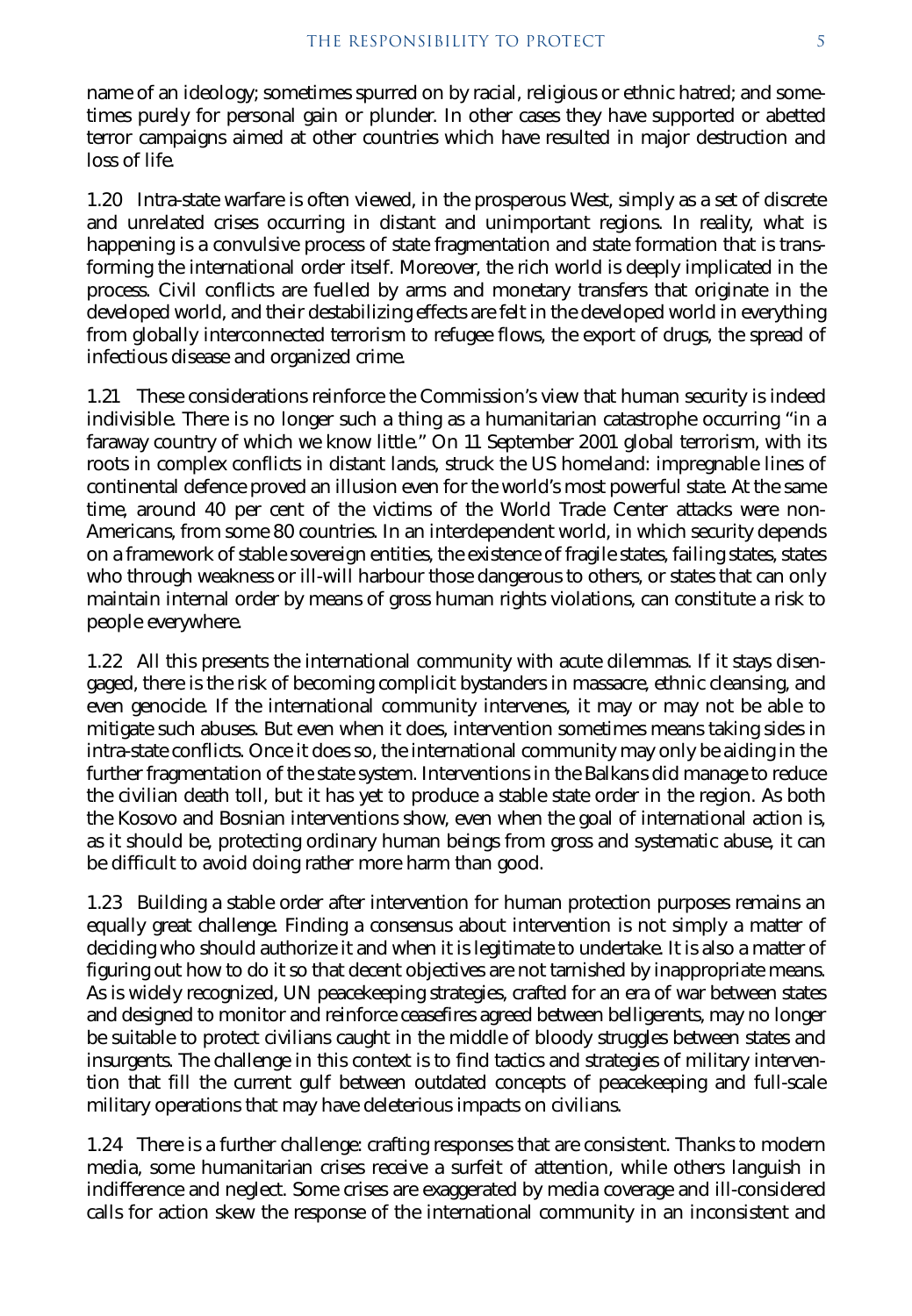undisciplined manner. Yet perfect consistency is not always possible: the sheer number of crises with serious humanitarian dimensions precludes an effective response in each case. Moreover, there are some cases where international action is precluded by the opposition of a Permanent Five member or other major power. But can the fact that effective international action is not always possible in every instance of major humanitarian catastrophe ever be an excuse for inaction where effective responses are possible?

#### **New Demands and Expectations**

1.25 The current debate about intervention for human protection purposes also takes place in a historical, political and legal context of evolving international standards of conduct for states and individuals, including the development of new and stronger norms and mechanisms for the protection of human rights. Human rights have now become a mainstream part of international law, and respect for human rights a central subject and responsibility of international relations. Some key milestones in this progression have been the Universal Declaration of Human Rights; the four Geneva Conventions and the two Additional Protocols on international humanitarian law in armed conflict; the 1948 Convention on the Prevention and Punishment of the Crime of Genocide; the two 1966 Covenants relating to civil, political, social, economic and cultural rights; and the adoption in 1998 of the statute for the establishment of an International Criminal Court. Even though in some cases imperfectly implemented, these agreements and mechanisms have significantly changed expectations at all levels about what is and what is not acceptable conduct by states and other actors.

1.26 The universal jurisdiction established in the Geneva Conventions and Additional Protocols (as well as the Convention Against Torture) means any state party in which a person accused of the crimes listed in them is found can bring that person to trial. Universal jurisdiction is also available under customary international law, and associated state legislation, for genocide and crimes against humanity. The recent Pinochet case in the UK and the conviction in Belgium for complicity in genocide of Rwandan nuns are an indication that the universal jurisdiction of these instruments is starting to be taken very seriously.

1.27 The change in law and in legal norms has been accompanied by the establishment, as has been noted, of a broad range of new international institutions and non-governmental organizations, concerned to monitor and promote the implementation worldwide of human rights and international humanitarian law – with the result that new expectations for conduct are increasingly accompanied by new expectations for corrective action.

1.28 The concept of human security – including concern for human rights, but broader than that in its scope – has also become an increasingly important element in international law and international relations, increasingly providing a conceptual framework for international action. Although the issue is far from uncontroversial, the concept of security is now increasingly recognized to extend to people as well as to states. It is certainly becoming increasingly clear that the human impact of international actions cannot be regarded as collateral to other actions, but must be a central preoccupation for all concerned. Whether universally popular or not, there is growing recognition worldwide that the protection of human security, including human rights and human dignity, must be one of the fundamental objectives of modern international institutions.

1.29 In considering changing expectations and conduct, nationally and internationally, it is impossible to ignore here the impact of globalization and technology. The revolution in information technology has made global communications instantaneous and provided unprecedented access to information worldwide. The result has been an enormously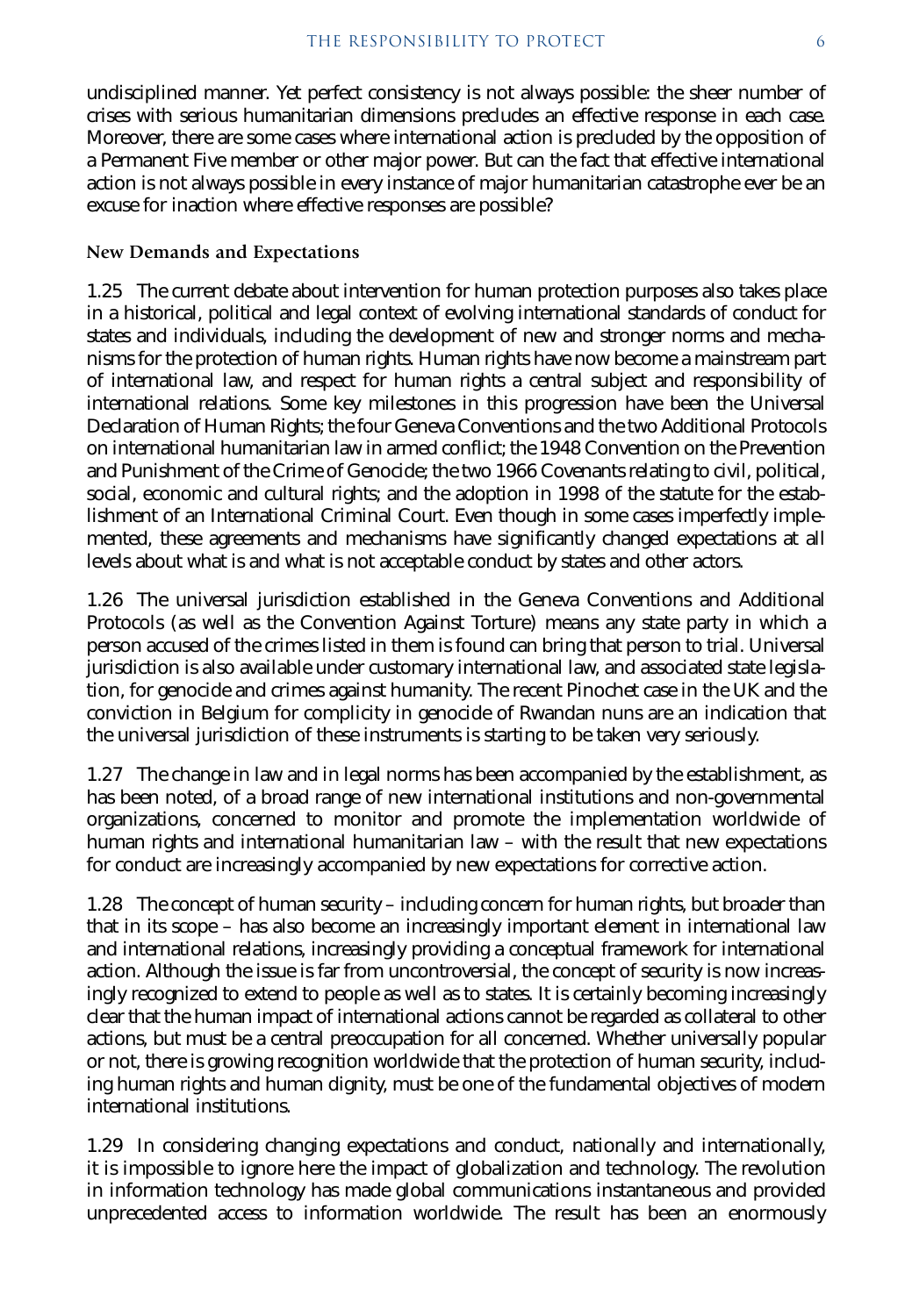heightened awareness of conflicts wherever they may be occurring, combined with immediate and often very compelling visual images of the resultant suffering on television and in other mass media. In September 2001 the world suffered and grieved with Americans. Equally, killing and conflict occurring not only in major capitals but in distant places around the world has been brought right into the homes and living rooms of people all over the world. In a number of cases, popular concern over what has been seen has put political pressure on governments to respond. For many of these governments, it has created a domestic political cost for inaction and indifference.

#### **New Opportunities for Common Action**

1.30 A critically important contextual dimension of the current debate on intervention for human protection purposes is the new opportunity and capacity for common action that have resulted from the end of the Cold War. For perhaps the first time since the UN was established, there is now a genuine prospect of the Security Council fulfilling the role envisioned for it in the UN Charter. Despite some notable setbacks, the capacity for common action by the Security Council was shown during the 1990s to be real, with the authorization by the Council of nearly 40 peacekeeping or peace enforcement operations over the last decade.

1.31 Closely allied to this new awareness of world conditions and new visibility for human suffering has been the impact of globalization in intensifying economic interdependence between states. Globalization has led to closer ties at all levels and a pronounced trend towards multilateral cooperation. In the context of the debate surrounding the issue of intervention for human protection purposes, it is clear that the realities of globalization and growing interdependency have often been important factors in prompting neighbouring states and others to become engaged positively both in promoting prevention, and also in calling for intervention in situations that seem to be spiralling out of control.

## **THE IMPLICATIONS FOR STATE SOVEREIGNTY**

1.32 In a dangerous world marked by overwhelming inequalities of power and resources, sovereignty is for many states their best – and sometimes seemingly their only – line of defence. But sovereignty is more than just a functional principle of international relations. For many states and peoples, it is also a recognition of their equal worth and dignity, a protection of their unique identities and their national freedom, and an affirmation of their right to shape and determine their own destiny. In recognition of this, the principle that all states are equally sovereign under international law was established as a cornerstone of the UN Charter (Article 2.1).

1.33 However, for all the reasons mentioned already, the conditions under which sovereignty is exercised – and intervention is practised – have changed dramatically since 1945. Many new states have emerged and are still in the process of consolidating their identity. Evolving international law has set many constraints on what states can do, and not only in the realm of human rights. The emerging concept of human security has created additional demands and expectations in relation to the way states treat their own people. And many new actors are playing international roles previously more or less the exclusive preserve of states.

1.34 All that said, sovereignty does still matter. It is strongly arguable that effective and legitimate states remain the best way to ensure that the benefits of the internationalization of trade, investment, technology and communication will be equitably shared. Those states which can call upon strong regional alliances, internal peace, and a strong and independent civil society, seem clearly best placed to benefit from globalization. They will also be likely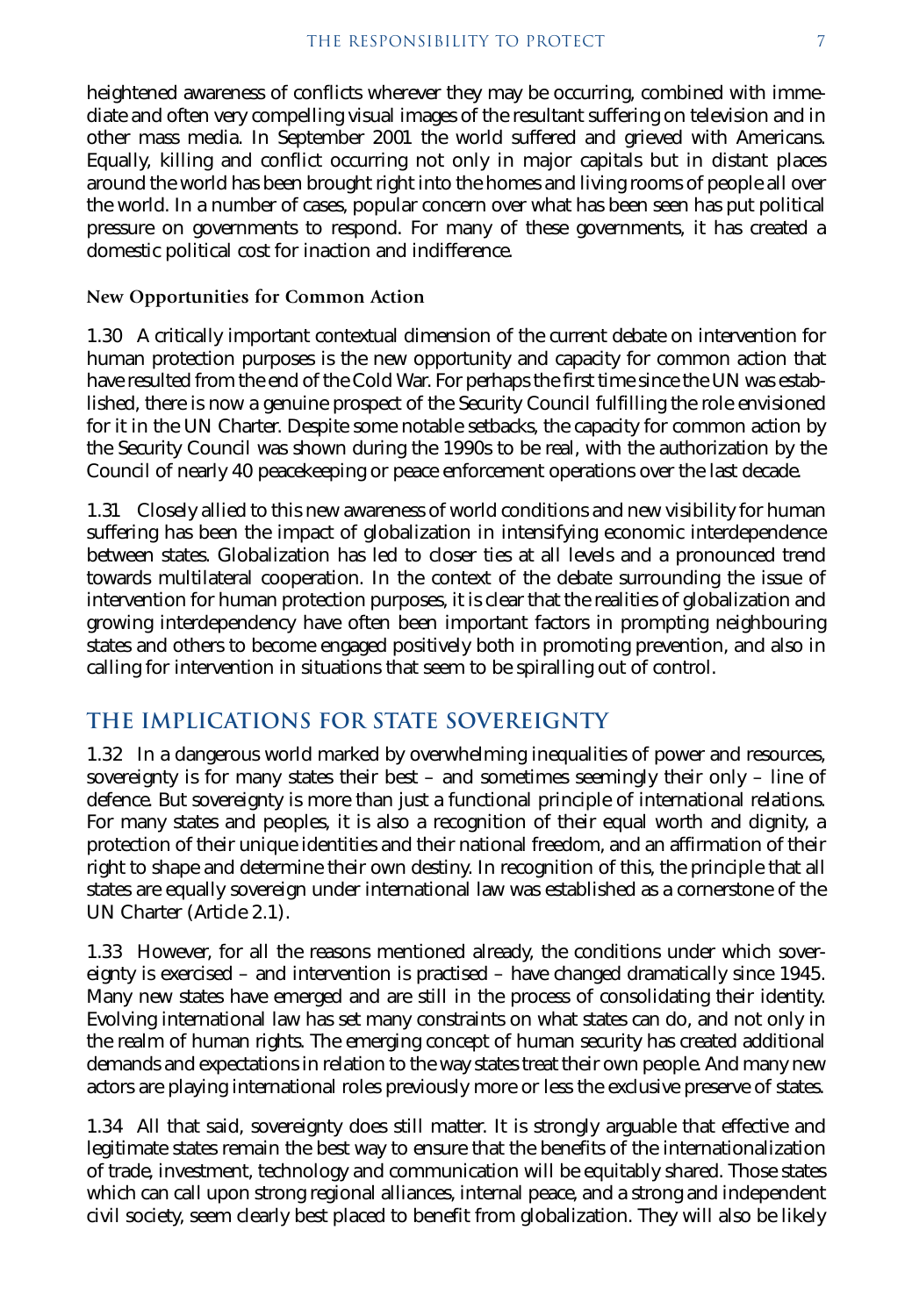to be those most respectful of human rights. And in security terms, a cohesive and peaceful international system is far more likely to be achieved through the cooperation of effective states, confident of their place in the world, than in an environment of fragile, collapsed, fragmenting or generally chaotic state entities.

1.35 The defence of state sovereignty, by even its strongest supporters, does not include any claim of the unlimited power of a state to do what it wants to its own people. The Commission heard no such claim at any stage during our worldwide consultations. It is acknowledged that sovereignty implies a dual responsibility: externally – to respect the sovereignty of other states, and internally, to respect the dignity and basic rights of all the people within the state. In international human rights covenants, in UN practice, and in state practice itself, sovereignty is now understood as embracing this dual responsibility. Sovereignty as responsibility has become the minimum content of good international citizenship.

1.36 This modern understanding of the meaning of sovereignty is of central importance in the Commission's approach to the question of intervention for human protection purposes, and in particular in the development of our core theme, "the responsibility to protect," which is introduced and explained in the next chapter.

## **THE MEANING OF INTERVENTION**

#### **Scope of the Concept**

1.37 Part of the controversy over "intervention" derives from the potential width of activities this term can cover, up to and including military intervention. Some would regard any application of pressure to a state as being intervention, and would include in this conditional support programmes by major international financial institutions whose recipients often feel they have no choice but to accept. Some others would regard almost any non-consensual interference in the internal affairs of another state as being intervention – including the delivery of emergency relief assistance to a section of a country's population in need. Others again would regard any kind of outright coercive actions – not just military action but actual or threatened political and economic sanctions, blockades, diplomatic and military threats, and international criminal prosecutions – as all being included in the term. Yet others would confine its use to military force.

1.38 The kind of intervention with which we are concerned in this report is action taken against a state or its leaders, without its or their consent, for purposes which are claimed to be humanitarian or protective. By far the most controversial form of such intervention is military, and a great part of our report necessarily focuses on that. But we are also very much concerned with alternatives to military action, including all forms of preventive measures, and coercive intervention measures – sanctions and criminal prosecutions – falling short of military intervention. Such coercive measures are discussed in this report in two contexts: their threatened use as a preventive measure, designed to avoid the need for military intervention arising (Chapter 3); and their actual use as a reactive measure, but as an alternative to military force (Chapter 4).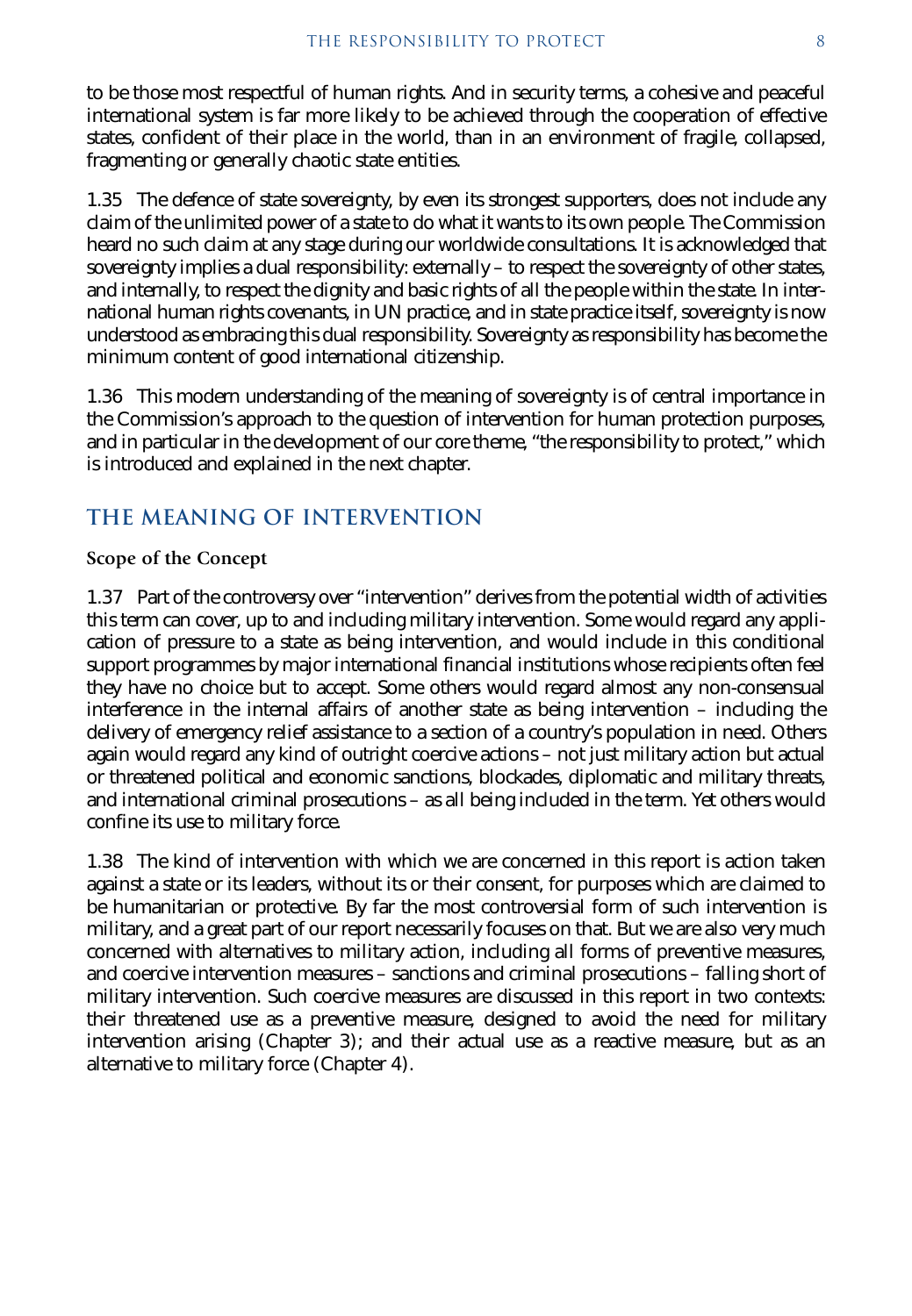#### **"Humanitarian" Intervention?**

1.39 The Commission recognizes the long history, and continuing wide and popular usage, of the phrase "humanitarian intervention," and also its descriptive usefulness in clearly focusing attention on one particular category of interventions – namely, those undertaken for the stated purpose of protecting or assisting people at risk. But we have made a deliberate decision not to adopt this terminology, preferring to refer either to "intervention," or as appropriate "military intervention," for human protection purposes.

1.40 We have responded in this respect to the very strong opposition expressed by humanitarian agencies, humanitarian organizations and humanitarian workers towards any militarization of the word "humanitarian": whatever the motives of those engaging in the intervention, it is anathema for the humanitarian relief and assistance sector to have this word appropriated to describe any kind of military action. The Commission has also been responsive to the suggestion in some political quarters that use in this context of an inherently approving word like "humanitarian" tends to prejudge the very question in issue – that is, whether the intervention is in fact defensible.

1.41 We have taken the view from the outset that there is some virtue in anything which may encourage people to look again, with fresh eyes, at the real issues involved in the sovereignty–intervention debate. Beyond the question of "humanitarian intervention" terminology, there is a rather larger language change, and associated reconceptualization of the issues, which the Commission has also felt it helpful to embrace. It is to this – the concept of "the responsibility to protect" – that we turn in the next chapter.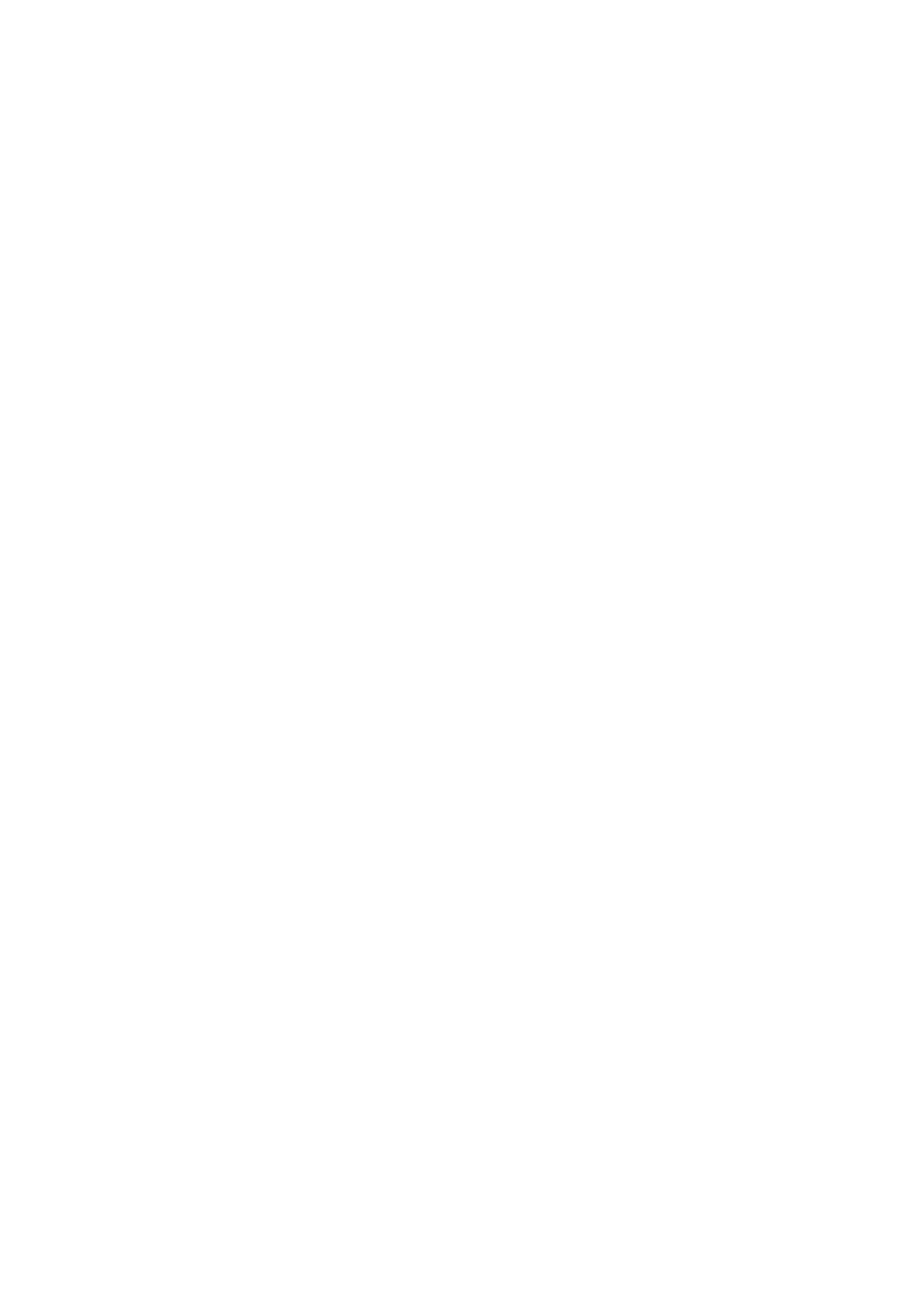## 2. A NEW APPROACH: "THE RESPONSIBILITY TO PROTECT"

2.1 Millions of human beings remain at the mercy of civil wars, insurgencies, state repression and state collapse. This is a stark and undeniable reality, and it is at the heart of all the issues with which this Commission has been wrestling. What is at stake here is not making the world safe for big powers, or trampling over the sovereign rights of small ones, but delivering practical protection for ordinary people, at risk of their lives, because their states are unwilling or unable to protect them.

2.2 But all this is easier said than done. There have been as many failures as successes, perhaps more, in the international protective record in recent years. There are continuing fears about a "right to intervene" being formally acknowledged. If intervention for human protection purposes is to be accepted, including the possibility of military action, it remains imperative that the international community develop consistent, credible and enforceable standards to guide state and intergovernmental practice. The experience and aftermath of Somalia, Rwanda, Srebrenica and Kosovo, as well as interventions and non-interventions in a number of other places, have provided a clear indication that the tools, devices and thinking of international relations need now to be comprehensively reassessed, in order to meet the foreseeable needs of the 21<sup>st</sup> century.

2.3 Any new approach to intervention on human protection grounds needs to meet at least four basic objectives:

- ❏ to establish clearer rules, procedures and criteria for determining whether, when and how to intervene;
- ❏ to establish the legitimacy of military intervention when necessary and after all other approaches have failed;
- ❏ to ensure that military intervention, when it occurs, is carried out only for the purposes proposed, is effective, and is undertaken with proper concern to minimize the human costs and institutional damage that will result; and
- ❏ to help eliminate, where possible, the causes of conflict while enhancing the prospects for durable and sustainable peace.

2.4 In the later chapters of this report we spell out in detail how these objectives might be met. But there is a significant preliminary issue which must first be addressed. It is important that language – and the concepts which lie behind particular choices of words – do not become a barrier to dealing with the real issues involved. Just as the Commission found that the expression "humanitarian intervention" did not help to carry the debate forward, so too do we believe that the language of past debates arguing for or against a "right to intervene" by one state on the territory of another state is outdated and unhelpful. We prefer to talk not of a "right to intervene" but of a "responsibility to protect."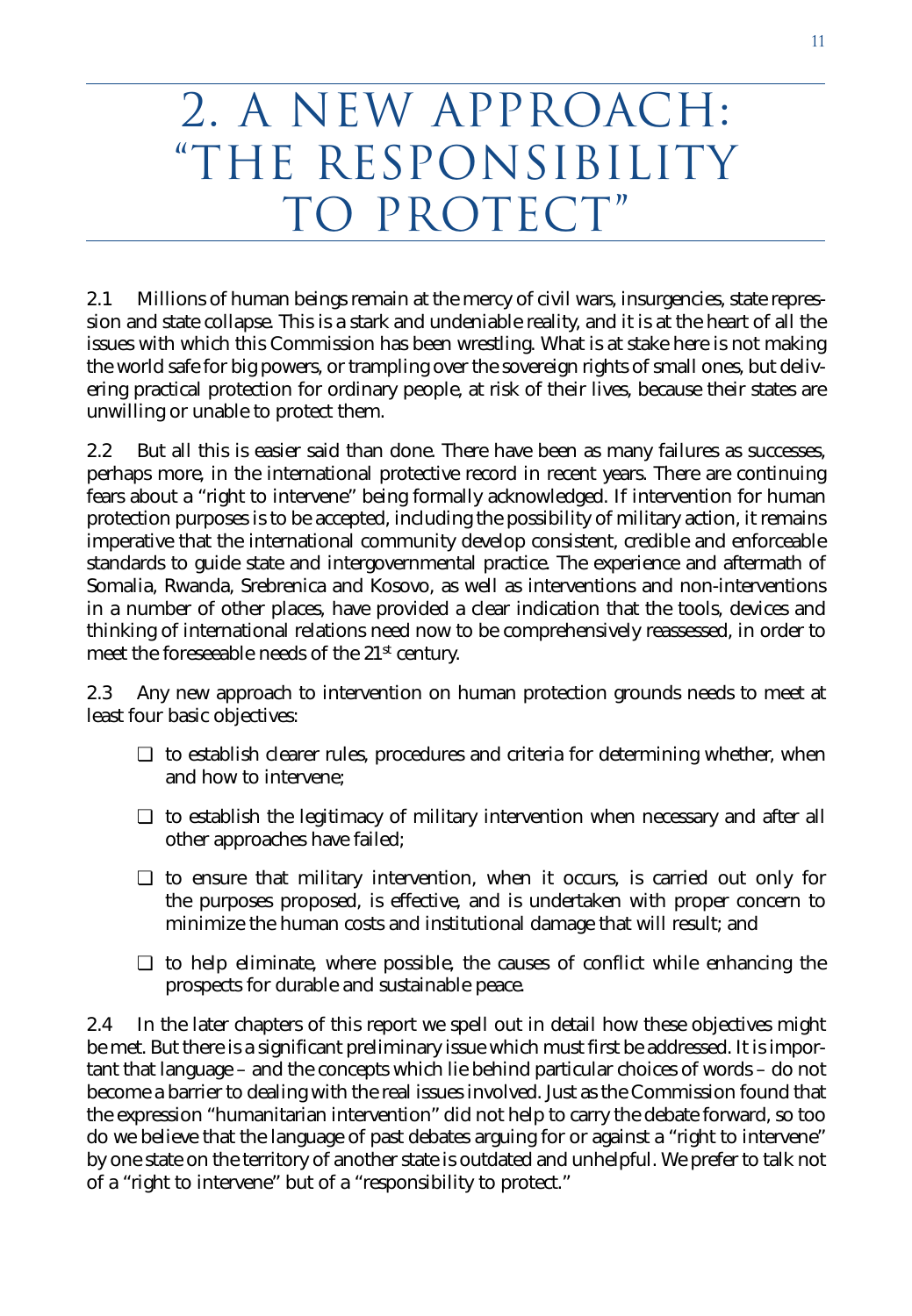2.5 Changing the language of the debate, while it can remove a barrier to effective action, does not, of course, change the substantive issues which have to be addressed. There still remain to be argued all the moral, legal, political and operational questions – about need, authority, will and capacity respectively – which have themselves been so difficult and divisive. But if people are prepared to look at all these issues from the new perspective that we propose, it may just make finding agreed answers that much easier.

2.6 In the remainder of this chapter we seek to make a principled, as well as a practical and political, case for conceptualizing the intervention issue in terms of a responsibility to protect. The building blocks of the argument are first, the principles inherent in the concept of sovereignty; and secondly, the impact of emerging principles of human rights and human security, and changing state and intergovernmental practice.

## **THE MEANING OF SOVEREIGNTY**

#### **The Norm of Non-Intervention**

2.7 Sovereignty has come to signify, in the Westphalian concept, the legal identity of a state in international law. It is a concept which provides order, stability and predictability in international relations since sovereign states are regarded as equal, regardless of comparative size or wealth. The principle of sovereign equality of states is enshrined in Article 2.1 of the UN Charter. Internally, sovereignty signifies the capacity to make authoritative decisions with regard to the people and resources within the territory of the state. Generally, however, the authority of the state is not regarded as absolute, but constrained and regulated internally by constitutional power sharing arrangements.

2.8 A condition of any one state's sovereignty is a corresponding obligation to respect every other state's sovereignty: the norm of non-intervention is enshrined in Article 2.7 of the UN Charter. A sovereign state is empowered in international law to exercise exclusive and total jurisdiction within its territorial borders. Other states have the corresponding duty not to intervene in the internal affairs of a sovereign state. If that duty is violated, the victim state has the further right to defend its territorial integrity and political independence. In the era of decolonization, the sovereign equality of states and the correlative norm of nonintervention received its most emphatic affirmation from the newly independent states.

2.9 At the same time, while intervention for human protection purposes was extremely rare, during the Cold War years state practice reflected the unwillingness of many countries to give up the use of intervention for political or other purposes as an instrument of policy. Leaders on both sides of the ideological divide intervened in support of friendly leaders against local populations, while also supporting rebel movements and other opposition causes in states to which they were ideologically opposed. None were prepared to rule out *a priori* the use of force in another country in order to rescue nationals who were trapped and threatened there.

2.10 The established and universally acknowledged right to self-defence, embodied in Article 51 of the UN Charter, was sometimes extended to include the right to launch punitive raids into neighbouring countries that had shown themselves unwilling or unable to stop their territory from being used as a launching pad for cross-border armed raids or terrorist attacks. But all that said, the many examples of intervention in actual state practice throughout the 20th century did not lead to an abandonment of the norm of non-intervention.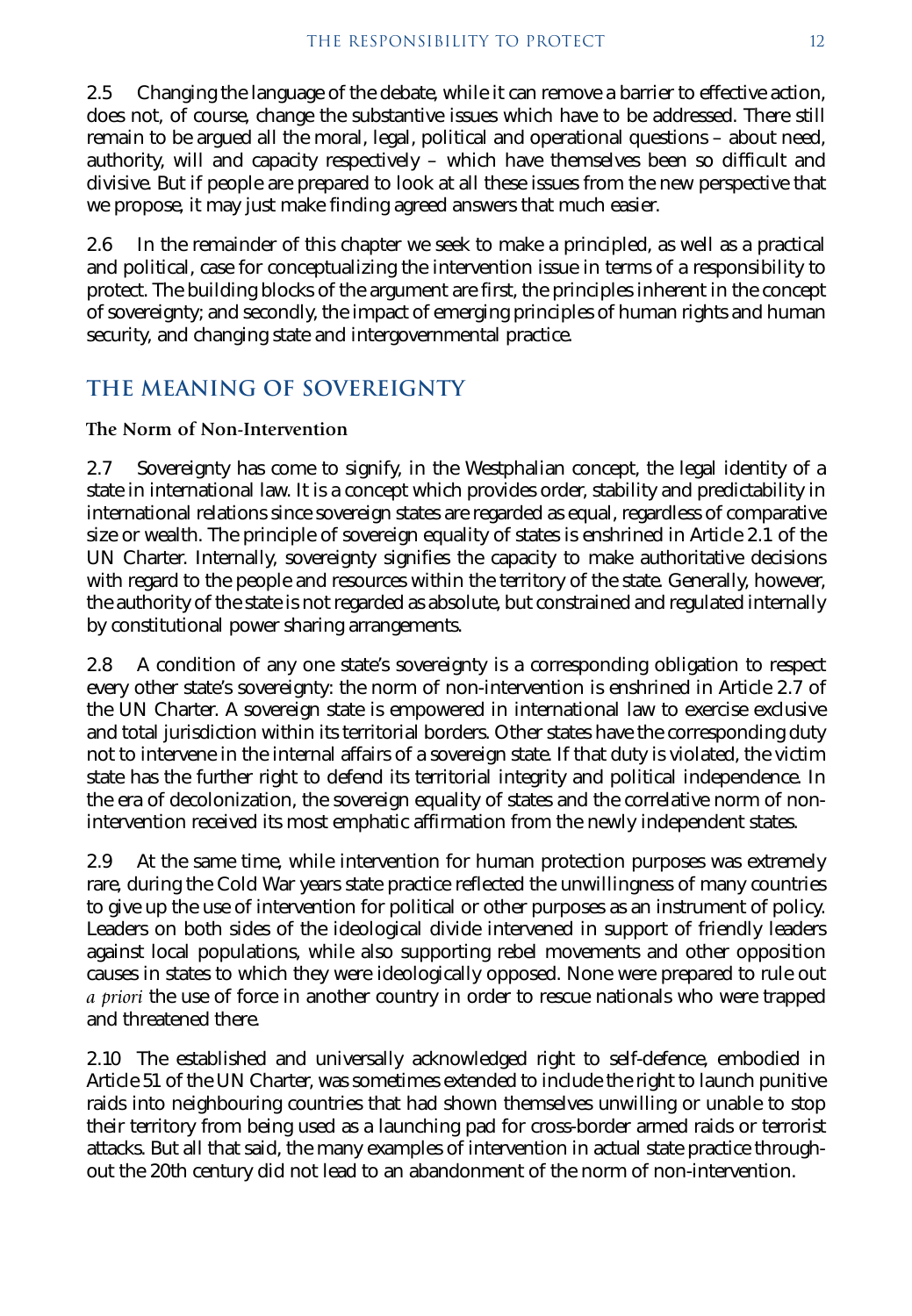#### **The Organizing Principle of the UN System**

2.11 Membership of the United Nations was the final symbol of independent sovereign statehood and thus the seal of acceptance into the community of nations. The UN also became the principal international forum for collaborative action in the shared pursuit of the three goals of state building, nation building and economic development. The UN was therefore the main arena for the jealous protection, not the casual abrogation, of state sovereignty.

2.12 The UN is an organization dedicated to the maintenance of international peace and security on the basis of protecting the territorial integrity, political independence and national sovereignty of its member states. But the overwhelming majority of today's armed conflicts are internal, not inter-state. Moreover, the proportion of civilians killed in them increased from about one in ten at the start of the 20<sup>th</sup> century to around nine in ten by its close. This has presented the organization with a major difficulty: how to reconcile its foundational principles of member states' sovereignty and the accompanying primary mandate to maintain international peace and security ("to save succeeding generations from the scourge of war") – with the equally compelling mission to promote the interests and welfare of people within those states ("We the peoples of the United Nations").

2.13 The Secretary-General has discussed the dilemma in the conceptual language of two notions of sovereignty, one vesting in the state, the second in the people and in individuals. His approach reflects the ever-increasing commitment around the world to democratic government (of, by and for the people) and greater popular freedoms. The second notion of sovereignty to which he refers should not be seen as any kind of challenge to the traditional notion of state sovereignty. Rather it is a way of saying that the more traditional notion of state sovereignty should be able comfortably to embrace the goal of greater self-empowerment and freedom for people, both individually and collectively.

#### **Sovereignty as Responsibility**

2.14 The Charter of the UN is itself an example of an international obligation voluntarily accepted by member states. On the one hand, in granting membership of the UN, the international community welcomes the signatory state as a responsible member of the community of nations. On the other hand, the state itself, in signing the Charter, accepts the responsibilities of membership flowing from that signature. There is no transfer or dilution of state sovereignty. But there is a necessary re-characterization involved: from *sovereignty as control* to *sovereignty as responsibility* in both internal functions and external duties.

2.15 Thinking of sovereignty as responsibility, in a way that is being increasingly recognized in state practice, has a threefold significance. First, it implies that the state authorities are responsible for the functions of protecting the safety and lives of citizens and promotion of their welfare. Secondly, it suggests that the national political authorities are responsible to the citizens internally and to the international community through the UN. And thirdly, it means that the agents of state are responsible for their actions; that is to say, they are accountable for their acts of commission and omission. The case for thinking of sovereignty in these terms is strengthened by the ever-increasing impact of international human rights norms, and the increasing impact in international discourse of the concept of human security.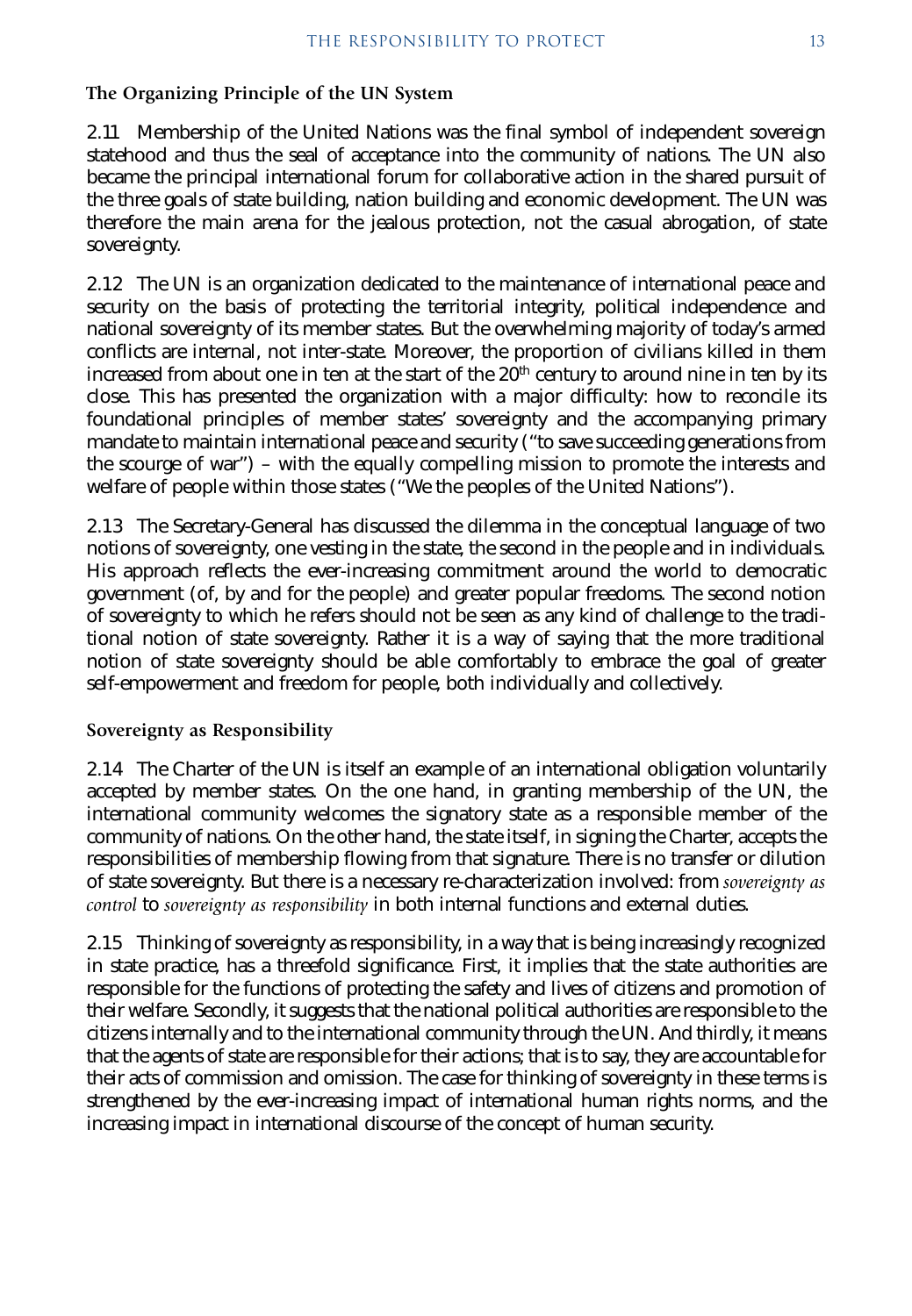#### **HUMAN RIGHTS, HUMAN SECURITY AND EMERGING PRACTICE**

#### **Human Rights**

2.16 The adoption of new standards of conduct for states in the protection and advancement of international human rights has been one of the great achievements of the post-World War II era. Article 1.3 of its founding 1945 Charter committed the UN to "promoting and encouraging respect for human rights and for fundamental freedoms for all without distinction as to race, sex, language or religion." The Universal Declaration of Human Rights (1948) embodies the moral code, political consensus and legal synthesis of human rights. The simplicity of the Declaration's language belies the passion of conviction underpinning it. Its elegance has been the font of inspiration down the decades; its provisions comprise the vocabulary of complaint. The two Covenants of 1966, on civil–political and social– economic–cultural rights, affirm and proclaim the human rights norm as a fundamental principle of international relations and add force and specificity to the Universal Declaration.

2.17 Together the Universal Declaration and the two Covenants mapped out the international human rights agenda, established the benchmark for state conduct, inspired provisions in many national laws and international conventions, and led to the creation of long-term national infrastructures for the protection and promotion of human rights. They are important milestones in the transition from a culture of violence to a more enlightened culture of peace.

2.18 What has been gradually emerging is a parallel transition from a culture of sovereign impunity to a culture of national and international accountability. International organizations, civil society activists and NGOs use the international human rights norms and instruments as the concrete point of reference against which to judge state conduct. Between them, the UN and NGOs have achieved many successes. National laws and international instruments have been improved, a number of political prisoners have been freed and some victims of abuse have been compensated. The most recent advances in international human rights have been in the further development of international humanitarian law, for example in the Ottawa Convention on landmines which subordinated military calculations to humanitarian concerns about a weapon that cannot distinguish a soldier from a child, and in the Rome Statute establishing the International Criminal Court.

2.19 Just as the substance of human rights law is coming increasingly closer to realizing the notion of universal justice – justice without borders – so too is the process. Not only have new international criminal tribunals been specially created to deal with crimes against humanity committed in the Balkans, Rwanda and Sierra Leone; and not only is an International Criminal Court about to be established to try such crimes wherever and whenever committed in the future; but, as already noted in Chapter 1, the universal jurisdiction which now exists under a number of treaties, like the Geneva Conventions, and which enables any state party to try anyone accused of the crimes in question, is now beginning to be seriously applied.

2.20 The significance of these developments in establishing new standards of behaviour, and new means of enforcing those standards, is unquestionable. But the key to the effective observance of human rights remains, as it always has been, national law and practice: the frontline defence of the rule of law is best conducted by the judicial systems of sovereign states, which should be independent, professional and properly resourced. It is only when national systems of justice either cannot or will not act to judge crimes against humanity that universal jurisdiction and other international options should come into play.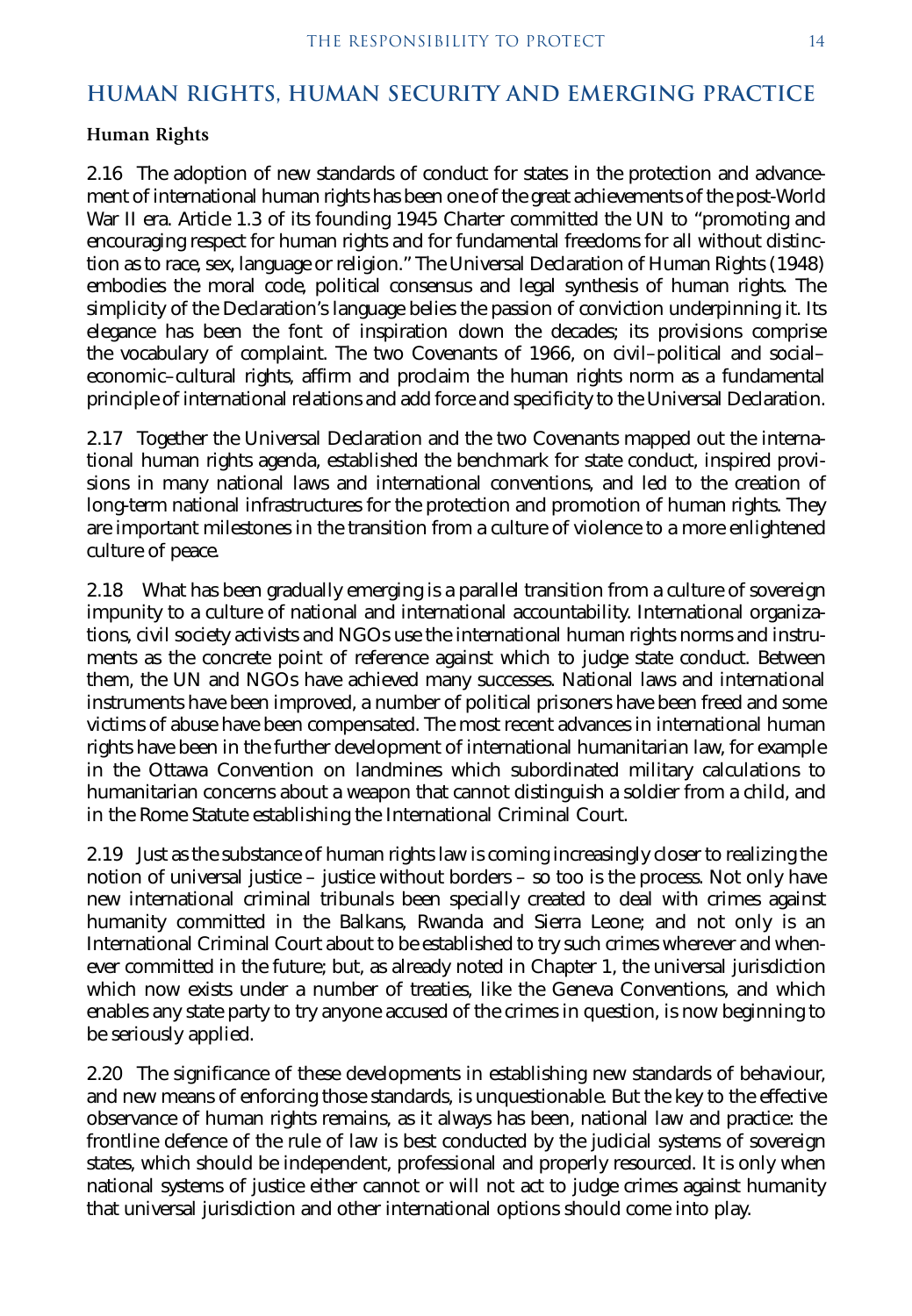#### **Human Security**

2.21 The meaning and scope of security have become much broader since the UN Charter was signed in 1945. Human security means the security of people – their physical safety, their economic and social well-being, respect for their dignity and worth as human beings, and the protection of their human rights and fundamental freedoms. The growing recognition worldwide that concepts of security must include people as well as states has marked an important shift in international thinking during the past decade. Secretary-General Kofi Annan himself put the issue of human security at the centre of the current debate, when in his statement to the 54th session of the General Assembly he made clear his intention to "address the prospects for human security and intervention in the next century."

2.22 This Commission certainly accepts that issues of sovereignty and intervention are not just matters affecting the rights or prerogatives of states, but that they deeply affect and involve individual human beings in fundamental ways. One of the virtues of expressing the key issue in this debate as "the responsibility to protect" is that it focuses attention where it should be most concentrated, on the human needs of those seeking protection or assistance. The emphasis in the security debate shifts, with this focus, from territorial security, and security through armaments, to security through human development with access to food and employment, and to environmental security. The fundamental components of human security – the security of *people* against threats to life, health, livelihood, personal safety and human dignity – can be put at risk by external aggression, but also by factors within a country, including "security" forces. Being wedded still to too narrow a concept of "national security" may be one reason why many governments spend more to protect their citizens against undefined external military attack than to guard them against the omnipresent enemies of good health and other real threats to human security on a daily basis.

2.23 The traditional, narrow perception of security leaves out the most elementary and legitimate concerns of ordinary people regarding security in their daily lives. It also diverts enormous amounts of national wealth and human resources into armaments and armed forces, while countries fail to protect their citizens from chronic insecurities of hunger, disease, inadequate shelter, crime, unemployment, social conflict and environmental hazard. When rape is used as an instrument of war and ethnic cleansing, when thousands are killed by floods resulting from a ravaged countryside and when citizens are killed by their own security forces, then it is just insufficient to think of security in terms of national or territorial security alone. The concept of human security can and does embrace such diverse circumstances.

#### **Emerging Practice**

2.24 The debate on military intervention for human protection purposes was ignited in the international community essentially because of the critical gap between, on the one hand, the needs and distress being felt, and seen to be felt, in the real world, and on the other hand the codified instruments and modalities for managing world order. There has been a parallel gap, no less critical, between the codified best practice of international behaviour as articulated in the UN Charter and actual state practice as it has evolved in the 56 years since the Charter was signed. While there is not yet a sufficiently strong basis to claim the emergence of a new principle of customary international law, growing state and regional organization practice as well as Security Council precedent suggest an emerging guiding principle – which in the Commission's view could properly be termed "the responsibility to protect."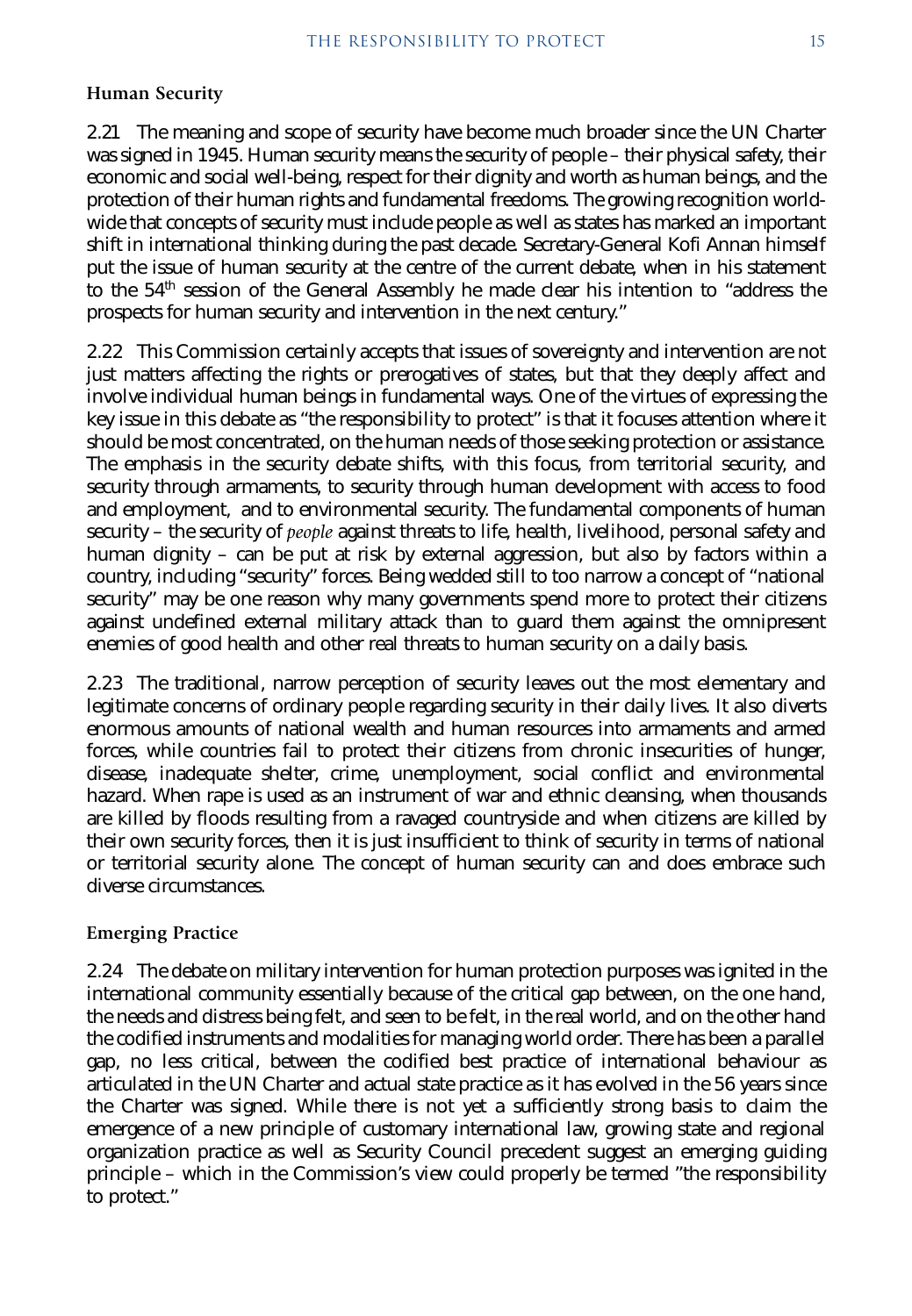2.25 The emerging principle in question is that intervention for human protection purposes, including military intervention in extreme cases, is supportable when major harm to civilians is occurring or imminently apprehended, and the state in question is unable or unwilling to end the harm, or is itself the perpetrator. The Security Council itself has been increasingly prepared in recent years to act on this basis, most obviously in Somalia, defining what was essentially an internal situation as constituting a threat to international peace and security such as to justify enforcement action under Chapter VII of the UN Charter. This is also the basis on which the interventions by the Economic Community of West African States (ECOWAS) in Liberia and Sierra Leone were essentially justified by the interveners, as was the intervention mounted without Security Council authorization by NATO allies in Kosovo.

2.26 The notion that there is an emerging guiding principle in favour of military intervention for human protection purposes is also supported by a wide variety of legal sources – including sources that exist independently of any duties, responsibilities or authority that may be derived from Chapter VII of the UN Charter. These legal foundations include fundamental natural law principles; the human rights provisions of the UN Charter; the Universal Declaration of Human Rights together with the Genocide Convention; the Geneva Conventions and Additional Protocols on international humanitarian law; the statute of the International Criminal Court; and a number of other international human rights and human protection agreements and covenants. Some of the ramifications and consequences of these developments will be addressed again in Chapter 6 of this report as part of the examination of the question of authority.

2.27 Based on our reading of state practice, Security Council precedent, established norms, emerging guiding principles, and evolving customary international law, the Commission believes that the Charter's strong bias against military intervention is not to be regarded as absolute when decisive action is required on human protection grounds. The degree of legitimacy accorded to intervention will usually turn on the answers to such questions as the purpose, the means, the exhaustion of other avenues of redress against grievances, the proportionality of the riposte to the initiating provocation, and the agency of authorization. These are all questions that will recur: for present purposes the point is simply that there is a large and accumulating body of law and practice which supports the notion that, whatever form the exercise of that responsibility may properly take, members of the broad community of states do have a responsibility to protect both their own citizens and those of other states as well.

#### **SHIFTING THE TERMS OF THE DEBATE**

2.28 The traditional language of the sovereignty–intervention debate – in terms of "the right of humanitarian intervention" or the "right to intervene" – is unhelpful in at least three key respects. First, it necessarily focuses attention on the claims, rights and prerogatives of the potentially intervening states much more so than on the urgent needs of the potential beneficiaries of the action. Secondly, by focusing narrowly on the act of intervention, the traditional language does not adequately take into account the need for either prior reventive effort or subsequent follow-up assistance, both of which have been too often neglected in practice. And thirdly, although this point should not be overstated, the familiar language does effectively operate to trump sovereignty with intervention at the outset of the debate: it loads the dice in favour of intervention before the argument has even begun, by tending to label and delegitimize dissent as anti-humanitarian.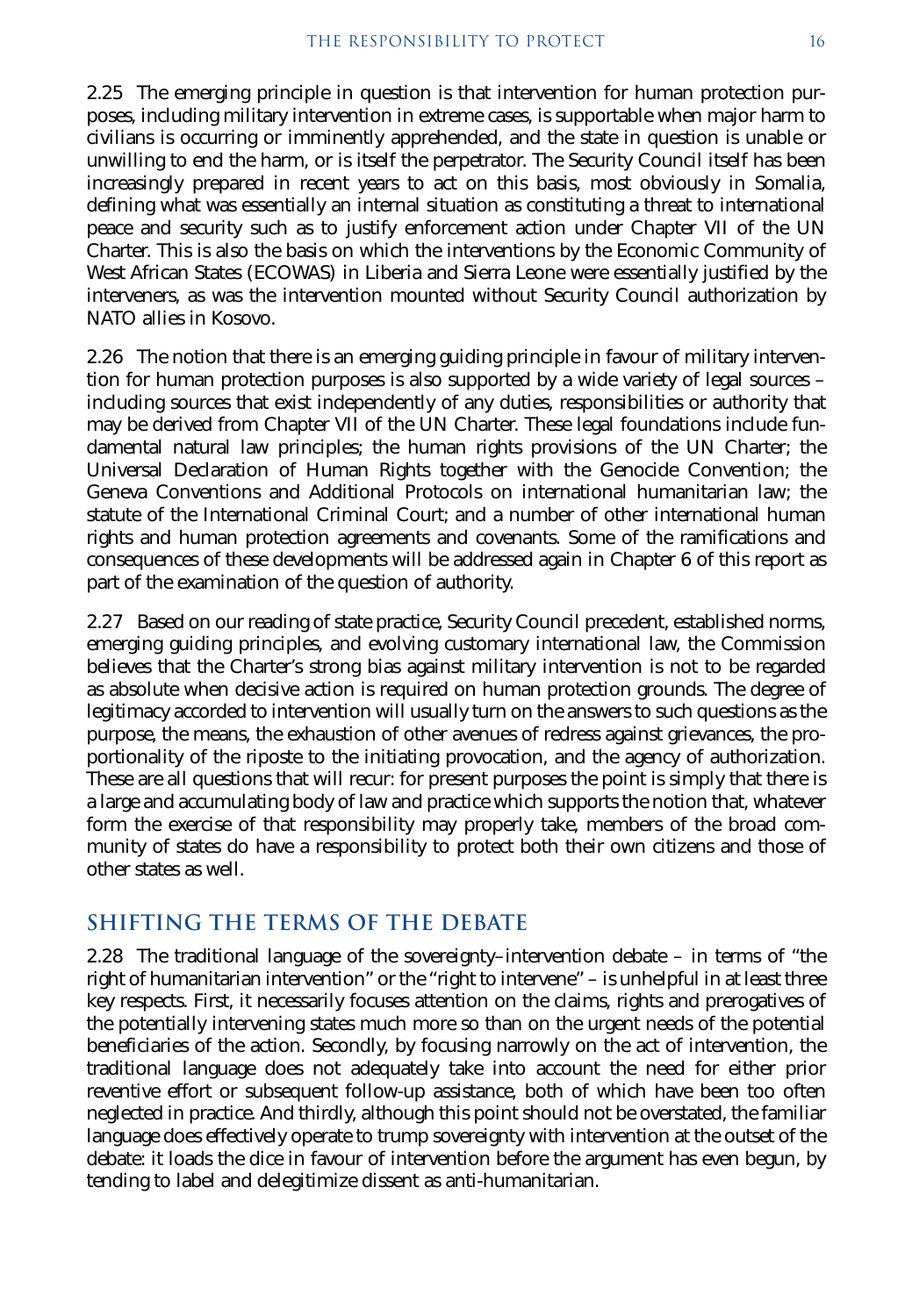2.29 The Commission is of the view that the debate about intervention for human protection purposes should focus not on "the right to intervene" but on "the responsibility to protect." The proposed change in terminology is also a change in perspective, reversing the perceptions inherent in the traditional language, and adding some additional ones:

- ❏ First, the responsibility to protect implies an evaluation of the issues from the point of view of those seeking or needing support, rather than those who may be considering intervention. Our preferred terminology refocuses the international searchlight back where it should always be: on the duty to protect communities from mass killing, women from systematic rape and children from starvation.
- ❏ Secondly, the responsibility to protect acknowledges that the primary responsibility in this regard rests with the state concerned, and that it is only if the state is unable or unwilling to fulfill this responsibility, or is itself the perpetrator, that it becomes the responsibility of the international community to act in its place. In many cases, the state will seek to acquit its responsibility in full and active partnership with representatives of the international community. Thus the "responsibility to protect" is more of a linking concept that bridges the divide between intervention and sovereignty; the language of the "right or duty to intervene" is intrinsically more confrontational.
- ❏ Thirdly, the responsibility to protect means not just the "responsibility to react," but the "responsibility to prevent" and the "responsibility to rebuild" as well. It directs our attention to the costs and results of action versus no action, and provides conceptual, normative and operational linkages between assistance, intervention and reconstruction.

2.30 The Commission believes that responsibility to protect resides first and foremost with the state whose people are directly affected. This fact reflects not only international law and the modern state system, but also the practical realities of who is best placed to make a positive difference. The domestic authority is best placed to take action to prevent problems from turning into potential conflicts. When problems arise the domestic authority is also best placed to understand them and to deal with them. When solutions are needed, it is the citizens of a particular state who have the greatest interest and the largest stake in the success of those solutions, in ensuring that the domestic authorities are fully accountable for their actions or inactions in addressing these problems, and in helping to ensure that past problems are not allowed to recur.

2.31 While the state whose people are directly affected has the default responsibility to protect, a residual responsibility also lies with the broader community of states. This fallback responsibility is activated when a particular state is clearly either unwilling or unable to fulfill its responsibility to protect or is itself the actual perpetrator of crimes or atrocities; or where people living outside a particular state are directly threatened by actions taking place there. This responsibility also requires that in some circumstances action must be taken by the broader community of states to support populations that are in jeopardy or under serious threat.

2.32 The substance of the responsibility to protect is the provision of life-supporting protection and assistance to populations at risk. This responsibility has three integral and essential components: not just the responsibility to *react* to an actual or apprehended human catastrophe, but the responsibility to *prevent* it, and the responsibility to *rebuild* after the event. Each of these will be dealt with in detail in chapters of this report. But it is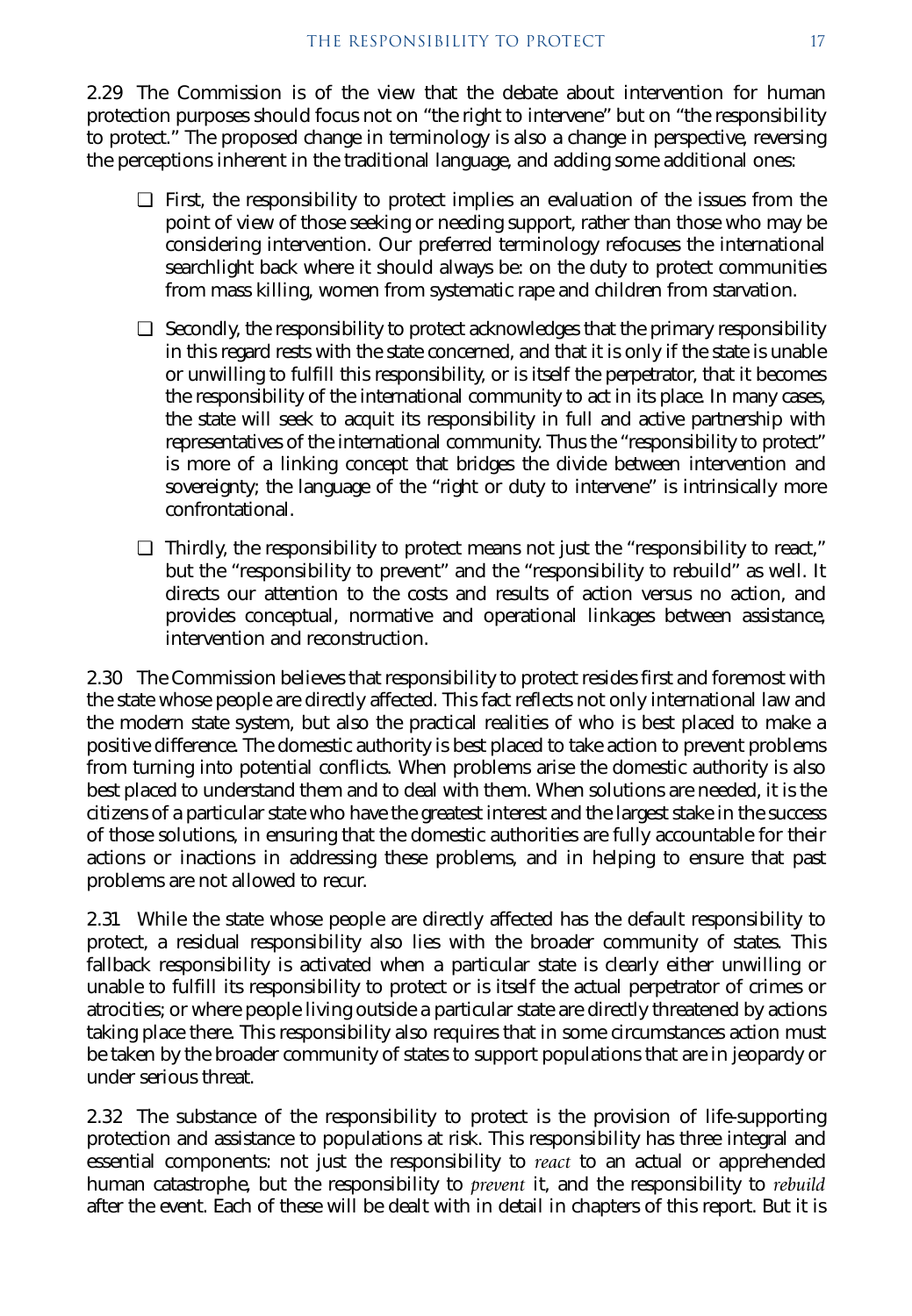important to emphasize from the start that action in support of the responsibility to protect necessarily involves and calls for a broad range and wide variety of assistance actions and responses. These actions may include both long and short-term measures to help prevent human security-threatening situations from occurring, intensifying, spreading, or persisting; and rebuilding support to help prevent them from recurring; as well as, at least in extreme cases, military intervention to protect at-risk civilians from harm.

2.33 Changing the terms of the debate from "right to intervene" to "responsibility to protect" helps to shift the focus of discussion where it belongs – on the requirements of those who need or seek assistance. But while this is an important and necessary step, it does not by itself, as we have already acknowledged, resolve the difficult questions relating to the circumstances in which the responsibility to protect should be exercised – questions of legitimacy, authority, operational effectiveness and political will. These issues are fully addressed in subsequent chapters. While the Commission does not purport to try to resolve all of these difficult issues now and forever, our approach will hopefully generate innovative thinking on ways of achieving and sustaining effective and appropriate action.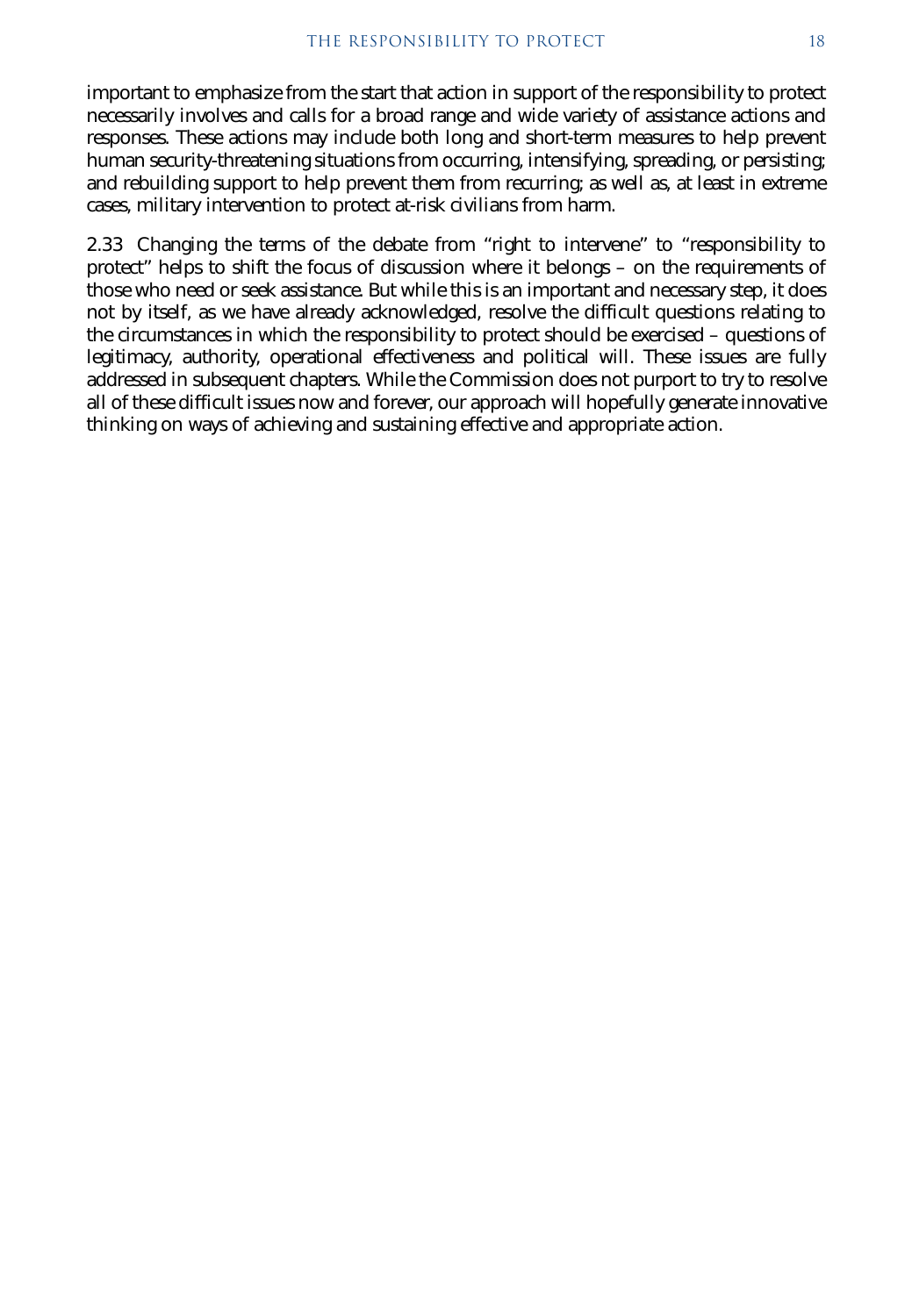## 3. THE RESPONSIBILITY TO PREVENT

## **A COMMITMENT TO PREVENTION**

3.1 This Commission strongly believes that the responsibility to protect implies an accompanying responsibility to prevent. And we think that it is more than high time for the international community to be doing more to close the gap between rhetorical support for prevention and tangible commitment. The need to do much better on prevention, and to exhaust prevention options before rushing to embrace intervention, were constantly recurring themes in our worldwide consultations, and ones which we wholeheartedly endorse.

3.2 Prevention of deadly conflict and other forms of man-made catastrophe is, as with all other aspects of the responsibility to protect, first and foremost the responsibility of sovereign states, and the communities and institutions within them. A firm national commitment to ensuring fair treatment and fair opportunities for all citizens provides a solid basis for conflict prevention. Efforts to ensure accountability and good governance, protect human rights, promote social and economic development and ensure a fair distribution of resources point toward the necessary means.

3.3 But conflict prevention is not merely a national or local affair. The failure of prevention can have wide international consequences and costs. Moreover, for prevention to succeed, strong support from the international community is often needed, and in many cases may be indispensable. Such support may take many forms. It may come in the form of development assistance and other efforts to help address the root cause of potential conflict; or efforts to provide support for local initiatives to advance good governance, human rights, or the rule of law; or good offices missions, mediation efforts and other efforts to promote dialogue or reconciliation. In some cases international support for prevention efforts may take the form of inducements; in others, it may involve a willingness to apply tough and perhaps even punitive measures.

3.4 By showing a commitment to helping local efforts to address both the root causes of problems and their more immediate triggers, broader international efforts gain added credibility – domestically, regionally, and globally. This credibility is especially important when international action must go beyond prevention to reaction, and especially when that reaction necessarily involves coercive measures, and ultimately the use of armed force. The basic point of preventive efforts is of course to reduce, and hopefully eliminate, the need for intervention altogether. But even where they have not succeeded in preventing conflict or catastrophe, they are a necessary precondition for responding effectively to it.

3.5 The UN General Assembly and Security Council in 2000 adopted resolutions recognizing the vital role of all parts of the United Nations system in conflict prevention, and pledging to enhance their effectiveness. The *Report of the Panel on United Nations Peace Operations* made much of the need to avoid such operations by more effective prevention. The important report of the Secretary-General on *Prevention of Armed Conflict* in 2001 was another articulate call for renewed focus on cooperation for prevention, with many far-reaching recommendations, especially in addressing deep-rooted structural problems, which this Commission wholly endorses.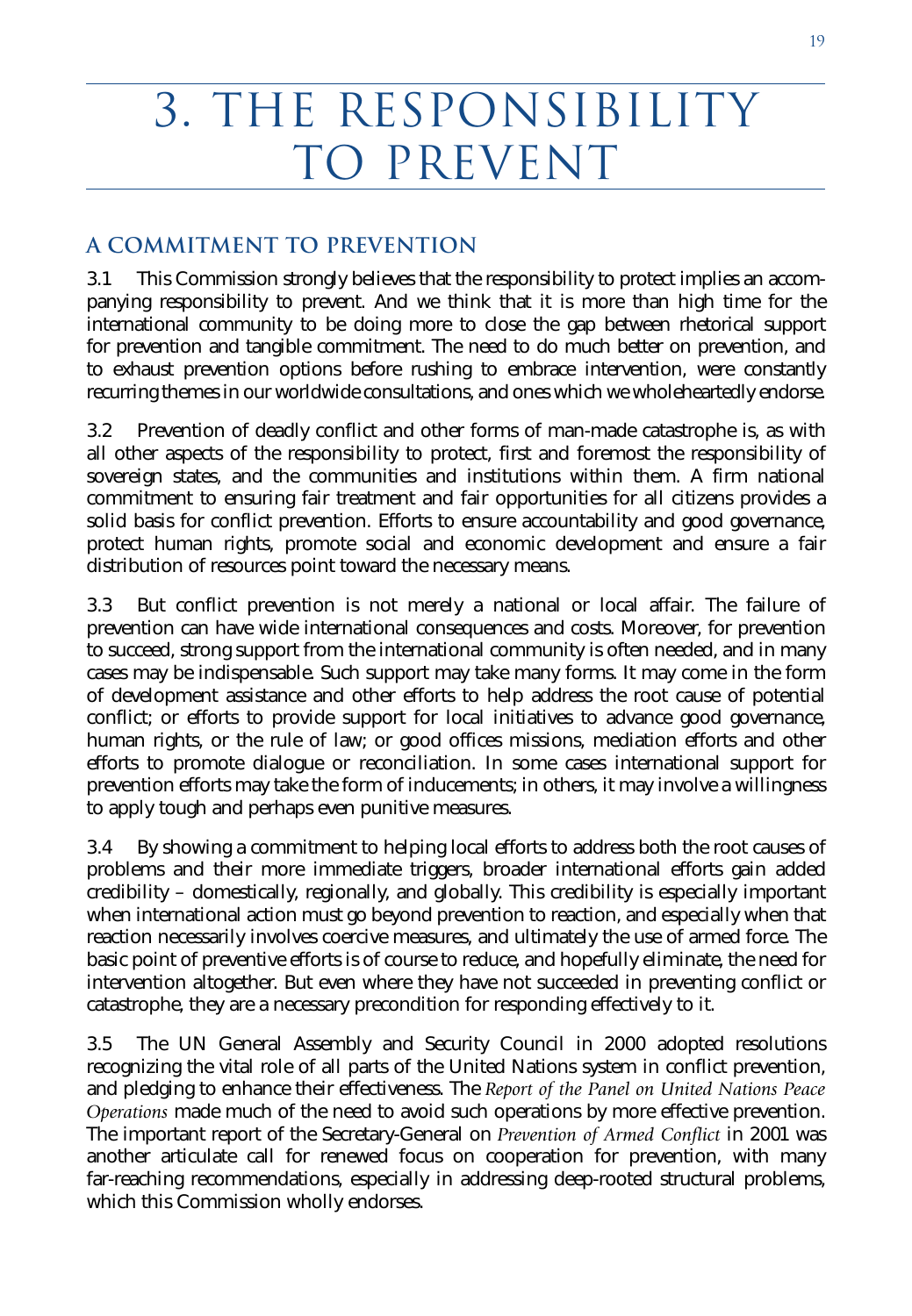3.6 In response to these and other calls over the years, a promising array of international, regional, and non-governmental mechanisms for conflict prevention focused particularly on intra-state conflict was established or expanded in the 1990s. The Organization of African Unity (OAU), for instance, established in 1993 a Mechanism for Conflict Prevention, Management, and Settlement, with support from external donors. The Organization for Security and Cooperation in Europe (OSCE) has developed a number of innovative internal mechanisms and practices toward preventing conflict in Europe. Also important has been the increasingly significant role played by NGOs, particularly in the context of early warning efforts and helping to galvanize domestic and foreign public opinion in support of prevention measures.

3.7 But UN and other resources devoted to prevention in all its forms remain dwarfed by the resources devoted by intergovernmental organizations, and the states themselves, to preparation for war, to warfighting, to coercive intervention, to humanitarian assistance to the victims of conflict and catastrophe, to post-intervention reconstruction, and to peacekeeping. Very often, those with the means to act prefer to play the odds, sometimes betting that the situation will somehow resolve itself, or that it will simmer without reaching a boil, or that the resulting conflict will prove less dire than predicted, or that conflict if it does break out can be quickly contained. The result, according to the Carnegie Commission on Preventing Deadly Conflict, was that the international community spent approximately \$200 billion on conflict management in seven major interventions in the 1990s (Bosnia and Herzegovina, Somalia, Rwanda, Haiti, the Persian Gulf, Cambodia and El Salvador), but could have saved \$130 billion through a more effective preventive approach.

3.8 There remains a gap between rhetoric and financial and political support for prevention. Not the least of the problems here has been with development assistance. While the international community has become increasingly sophisticated in using development assistance to promote conflict prevention, there has in recent years been a marked declined in the overall level of that assistance worldwide. Debts accumulated during the Cold War continue to place a tremendous repayment burden on many hard-pressed developing country economies, making scarce resources even scarcer, exacerbating income gaps within societies, and depriving many countries of the capacity to apply their own resources to conflict prevention. The trade policies applied by many richer industrialized countries, unfairly disadvantaging or restricting access to markets, together with the terms of trade being experienced by many developing countries, have not made any easier the reduction of that debt burden, or the capacity to meet the social and economic development needs of their populations.

3.9 For the effective prevention of conflict, and the related sources of human misery with which this report is concerned, three essential conditions have to be met. First, there has to be knowledge of the fragility of the situation and the risks associated with it – so called "early warning." Second, there has to be understanding of the policy measures available that are capable of making a difference – the so-called "preventive toolbox." And third, there has to be, as always, the willingness to apply those measures – the issue of "political will." We shall say a little about the first two of these conditions in this chapter, and about the third in Chapter 8. An extensive analysis of the modalities of conflict prevention is not the focus of this Commission: this ground has already been amply covered by many others. But in the context of the responsibility to protect, improving conflict prevention at every level – conceptually, strategically and operationally – is urgent and essential. Encouraging more serious and sustained efforts to address the root cause of the problems that put populations at risk, as well as more effective use of direct prevention measures, is a key objective of the Commission's efforts.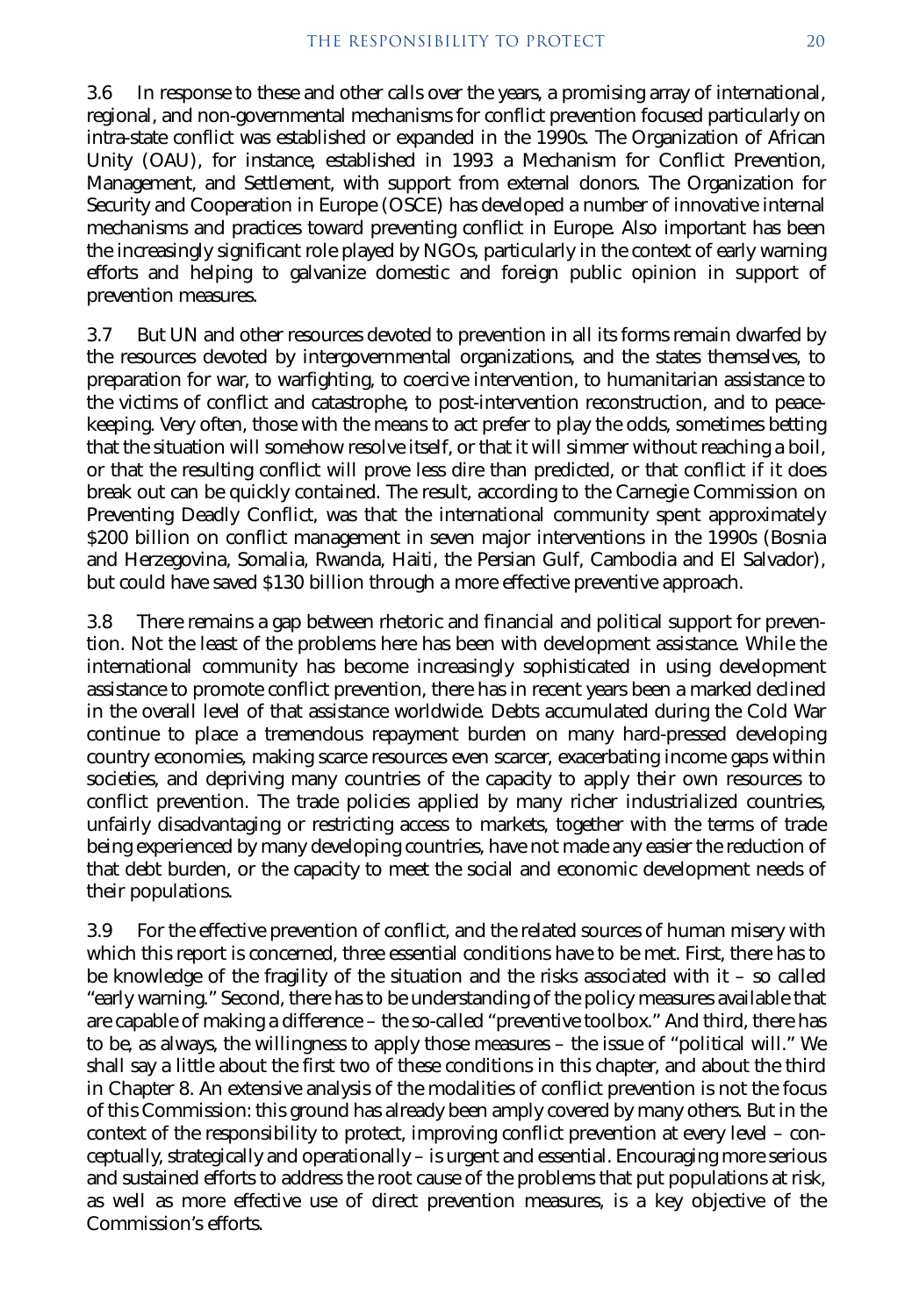## **EARLY WARNING AND ANALYSIS**

3.10 It is possible to exaggerate the extent to which lack of early warning is a serious problem in government and intergovernmental organization these days. More often than not what is lacking is not the basic data, but its analysis and translation into policy prescription, and the will to do something about it. Far too often – and the recent reports on the UN response to Rwanda in 1994 confirm this – lack of early warning is an excuse rather than an explanation, and the problem is not lack of warning but of timely response.

3.11 All that said, there is a need for more official resources to be devoted to early warning and analysis. Preventive action is founded upon and proceeds from accurate prediction, but too often preventive analysis, to the extent that it happens at all, fails to take key factors into account, misses key warning signs (and hence misses opportunities for early action), or misreads the problem (thereby resulting in application of the wrong tools). A number of distinct problems weaken analytic capacities to predict violent conflict: the multiplicity of variables associated with root causes of conflict and the complexities of their interactions; the associated absence of reliable models for predicting conflict; and simply the perennial problem of securing accurate information on which to base analyses and action.

3.12 To date, early warning about deadly conflict has been essentially ad hoc and unstructured. A wide range of players has been involved, including embassies and intelligence agencies, UN peacekeeping forces, relief and development NGOs, national and international human rights groups, the International Committee of the Red Cross (ICRC), faith groups, academics, and the media. Quality is variable, and coordination among groups has been rudimentary or non-existent. UN specialized agencies and development NGOs have the advantage of a grass-roots presence in countries, but often lack the expertise, and human resources, and especially the mandate to provide accurate and reliable early-warning information.

3.13 Dissatisfaction with this situation has prompted the rise of a new type of NGO, one dedicated exclusively to conflict early warning. Organizations such as International Crisis Group (ICG) monitor and report on areas of the world where conflict appears to be emerging, and they are aggressive in alerting governments and the media if they believe preventive action is urgently required. Their work is complemented by the monitoring and reporting capacity of international and national human rights organizations such as Amnesty International (AI), Human Rights Watch (HRW) and the Fédération internationale des ligues des droits de l'homme (FIDH). These organizations, which previously devoted most of their energies to reporting on human rights violations against individuals and groups, have made a conscious effort to expand their work to include early warning about conflicts that could result in massive violations of human rights or even genocide. The impressive growth of such indigenous human rights centres in the post-Cold War period gives this set of actors an increasingly powerful network of information and partnerships. Still, it is taking time for these organizations to learn how better to coordinate among themselves, mobilize constituents globally, work with the media, and move governments.

3.14 UN headquarters is often identified as the logical place to centralize early warning. Efforts have been made for over two decades to improve the world organization's informationgathering and analytical capacities. One of the principal strengths is the special mandate provided to the Secretary-General under Article 99 of the UN Charter to "bring to the attention of the Security Council any matter that in his opinion may threaten the maintenance of international peace and security." The Secretariat possesses, in other words, a formidable capacity to alert the world of impending conflicts, either loudly or discreetly. But efforts to improve the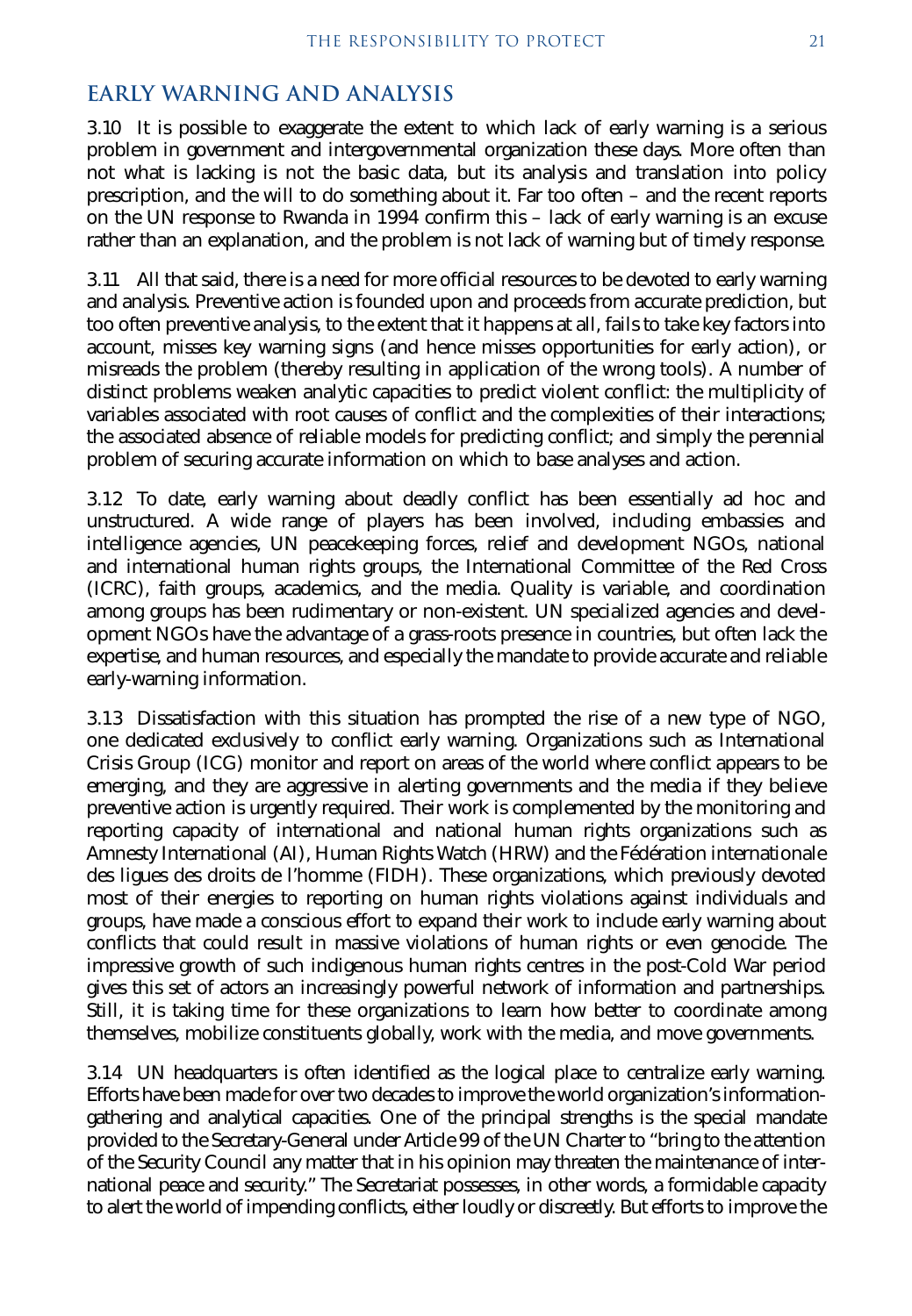organization's early-warning capacity have so far fallen short, and essential intelligencegathering and analytical capacity will for the foreseeable future largely continue to depend on non-UN sources.

3.15 The *Report of the Panel on United Nations Peace Operations* is one of many that calls for that clearinghouse role to be played by the UN, noting "the need to have more effective collection and assessment at UN headquarters, including an enhanced conflict earlywarning system that can detect and recognize the threat or risk of conflict or genocide." That report also makes very detailed proposals for building an early-warning capacity within the UN Secretariat. The Commission fully supports these proposals.

3.16 Efforts to build a better early-warning system by harnessing pre-existing governmental capacity is an idea worth pursuing, but realism is in order about the extent to which states will be willing to divulge information which may compromise their own intelligence network, as well as the degree to which any such information can be relied upon. In order to enhance the capacity of the Secretary-General to provide more timely and accurate information to the Security Council about conflict prone areas, a special unit should be established that can receive and analyze sensitive information from member states and others, and that would report directly to the Secretary-General. The unit should be staffed by a small number of specialized personnel trained in conflict prevention.

3.17 Greater involvement by regional actors with intimate local knowledge is also crucial. Although emerging conflicts tend to share a number of characteristics, each is also unique in some ways. Regional actors are usually better placed to understand local dynamics, although they also have shortcomings – not least of which is that they are often not disinterested in the outcomes of deadly conflicts. The Commission recommends that increased resources be made available to support regional and sub-regional conflict prevention initiatives, as well as capacity building aimed at improving the effectiveness of regional and subregional organizations in peacekeeping, peace enforcement and intervention operations.

# **ROOT CAUSE PREVENTION EFFORTS**

3.18 The Security Council itself – the body charged with the primary responsibility for the maintenance of international peace and security – has stressed the importance of responding to the root causes of conflict and the need to pursue long-term effective preventive strategies. This concern is grounded firmly in the UN Charter, Article 55 of which explicitly recognizes that solutions to international economic, social, health and related problems; international, cultural and educational cooperation; and universal respect for human rights are all essential for "the creation of conditions of stability and well-being which are necessary for peaceful and friendly relations among nations." The Charter thus provides the foundation for a comprehensive and long-term approach to conflict prevention based on an expanded concept of peace and security.

3.19 Though there is no universal agreement over the precise causes of deadly conflict, it is common to differentiate between underlying or "root" and precipitating or "direct" causes of armed conflict. There is a growing and widespread recognition that armed conflicts cannot be understood without reference to such "root" causes as poverty, political repression, and uneven distribution of resources. "Every step taken towards reducing poverty and achieving broad-based economic growth," the Secretary-General has stated in his recent report, "is a step toward conflict prevention." Preventive strategies must therefore work "to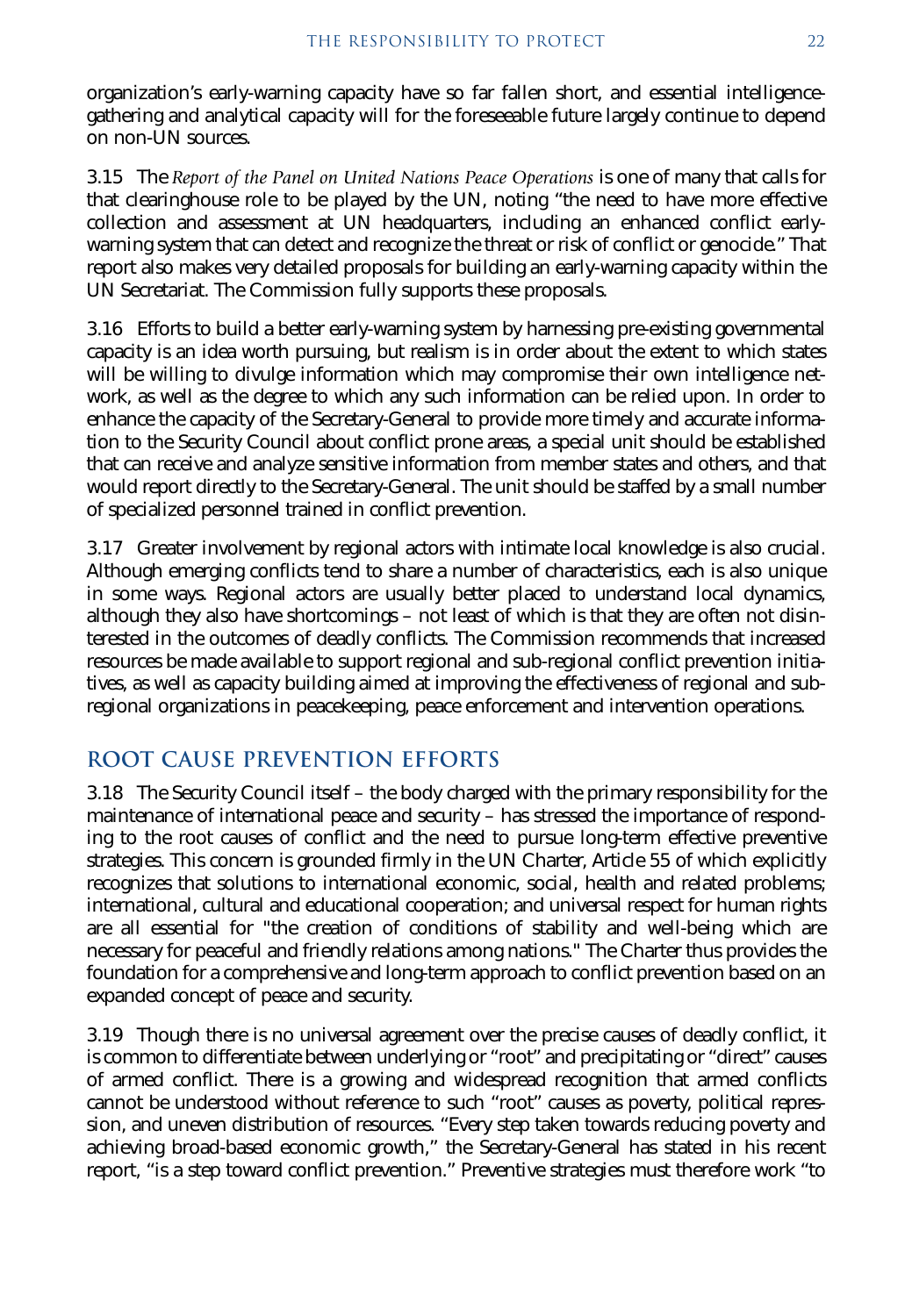promote human rights, to protect minority rights and to institute political arrangements in which all groups are represented." Ignoring these underlying factors amounts to addressing the symptoms rather the causes of deadly conflict.

3.20 Conflict prevention measures, like other forms of assistance, are always best implemented when based on detailed knowledge and understanding, and maximum possible cooperation between helpers and those helped. In analyzing the causes of conflict and applying preventive measures it is important that developed countries be aware of the cultural barriers that may inhibit the interpretation of information coming from other countries and regions, and that they overcome any reluctance to examine closely their own policies for evidence of their potential negative impact on developing countries.

3.21 Root cause prevention has many dimensions. It may mean addressing *political* needs and deficiencies, and this might involve democratic institution and capacity building; constitutional power sharing, power-alternating and redistribution arrangements; confidence building measures between different communities or groups; support for press freedom and the rule of law; the promotion of civil society; and other types of similar initiatives that broadly fit within the human security framework.

3.22 Root cause prevention may also mean tackling *economic* deprivation and the lack of economic opportunities. This might involve development assistance and cooperation to address inequities in the distribution of resources or opportunities; promotion of economic growth and opportunity; better terms of trade and permitting greater access to external markets for developing economies; encouraging necessary economic and structural reform; and technical assistance for strengthening regulatory instruments and institutions.

3.23 Root cause prevention may also mean strengthening *legal* protections and institutions. This might involve supporting efforts to strengthen the rule of law; protecting the integrity and independence of the judiciary; promoting honesty and accountability in law enforcement; enhancing protections for vulnerable groups, especially minorities; and providing support to local institutions and organizations working to advance human rights.

3.24 Root cause prevention may also mean embarking upon needed sectoral reforms to the *military* and other state security services. This might involve enhanced education and training for military forces; reintegration of ex-combatants; strengthening civilian control mechanisms, including budget control; encouraging efforts to ensure that security services are accountable for their actions and operate within the law; and promoting adherence to arms control and disarmament and non-proliferation regimes, including control over the transfer of light weapons and small arms, and the prohibition of landmines.

## **DIRECT PREVENTION EFFORTS**

3.25 The direct prevention "toolbox" has essentially the same compartments – political/ diplomatic, economic, legal and military – as the one for root cause prevention, but different instruments, reflecting the shorter time available in which to make a difference. These instruments in each case may take the form of straightforward assistance, positive inducements or, in more difficult cases, the negative form of threatened "punishments." But the essential and common attribute of all these actions and measures is that they aim – even where the cooperation of the state concerned is reluctant – to make it absolutely unnecessary to employ directly coercive measures against the state concerned.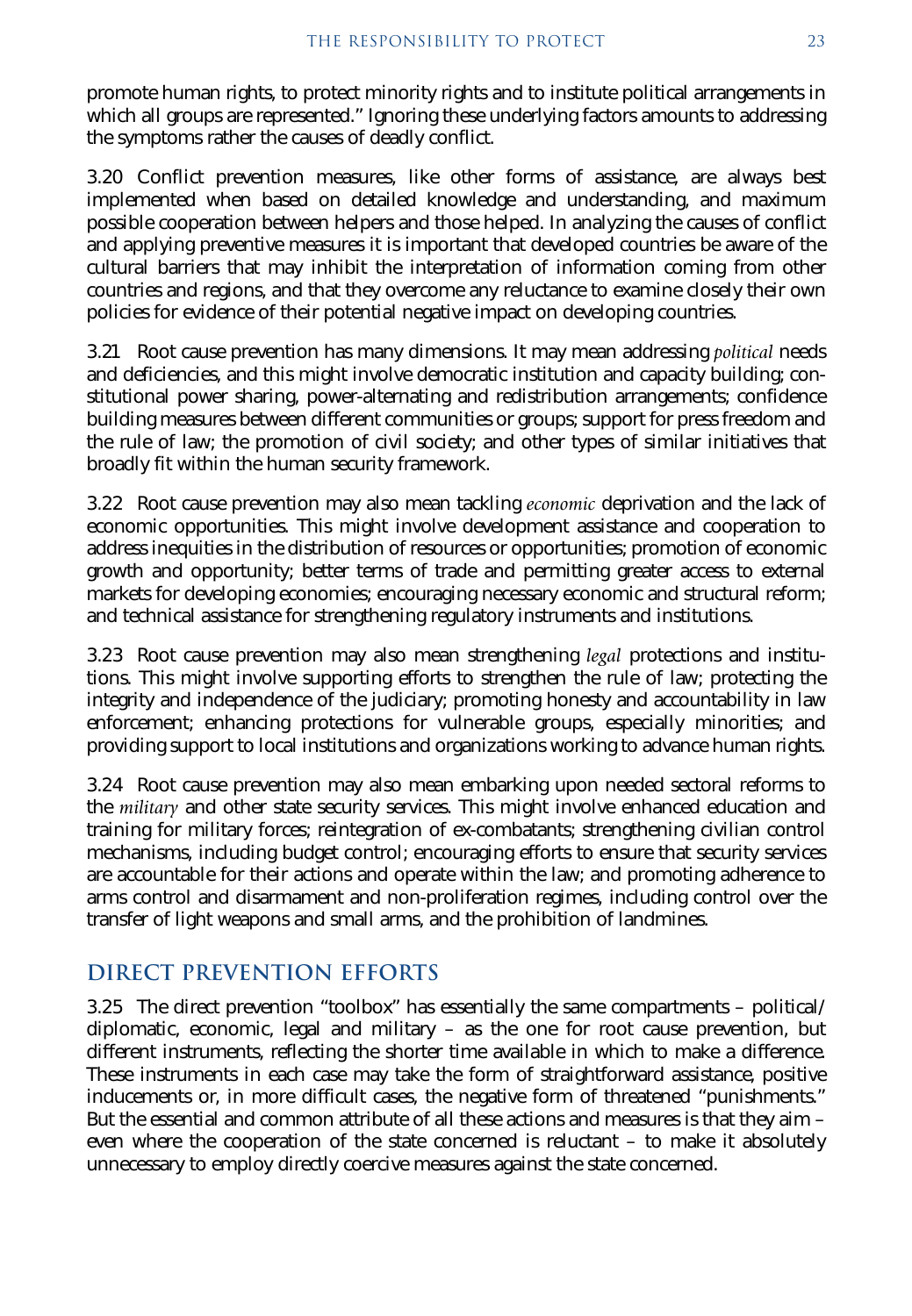3.26 *Political and diplomatic* direct prevention measures may include the direct involvement of the UN Secretary-General, as well as fact-finding missions, friends groups, eminent persons commissions, dialogue and mediation through good offices, international appeals, and non-official "second track" dialogue and problem-solving workshops. At the negative end of the scale, political and diplomatic direct prevention might encompass the threat or application of political sanctions, diplomatic isolation, suspension of organization membership, travel and asset restrictions on targeted persons, "naming and shaming," and other such actions.

3.27 *Economic* direct prevention measures may again include positive as well as negative inducements. Positive inducements might include promises of new funding or investment, or the promise of more favourable trade terms. A distinction must be drawn between regular developmental and humanitarian assistance programmes, on the one hand, and those implemented as a preventive or peace building response to problems that could lead to the outbreak or recurrence of violent conflict, on the other: special care is required to ensure that such assistance helps to prevent or alleviate conflict issues, and does not exacerbate them. Economic direct prevention efforts may also be of a more coercive nature, including threats of trade and financial sanctions; withdrawal of investment; threats to withdraw IMF or World Bank support; and the curtailment of aid and other assistance.

3.28 A spectrum of direct prevention measures of a more *legal* nature can also be employed. On the one hand, these measures might include offers of mediation, or arbitration, or perhaps adjudication – though in cases of domestic dispute these options may not be readily available or acceptable to all parties. The deployment of monitors to observe compliance with human rights standards, and help reassure communities or groups feeling themselves at risk, is another measure that might usefully be considered.

3.29 The threat to seek or apply international legal sanctions has in recent years become a major new weapon in the international preventive armoury. In the first place, the establishment of specialist tribunals to deal with war crimes committed in specific conflicts – for the former Yugoslavia, Rwanda and most recently Sierra Leone – will concentrate the minds of potential perpetrators of crimes against humanity on the risks they run of international retribution.

3.30 Secondly, the establishment of the International Criminal Court – when 60 states have ratified the 1998 Statute – will mean there is new jurisdiction over a wide range of established crimes against humanity and war crimes, some of which are described in greater detail in the Statute than in existing instruments, such as the categories of sexual violence constituting crimes against humanity, and some of which are new, such as the prohibition on the enlistment of child soldiers. The establishment of the International Criminal Court is also to be welcomed as a measure to avoid the accusations of double standards, or "victor's justice," which are periodically aimed at the specialist tribunals just referred to.

3.31 Apart from these international courts, present or planned, the Geneva Conventions and Additional Protocols (as well as the Convention Against Torture) establish universal jurisdiction over crimes listed in them. This means that any state party can bring to trial any person accused of such crimes. Universal jurisdiction is in any case held to exist under customary international law for genocide and crimes against humanity, and a number of countries have enacted legislation to give their courts jurisdiction in such cases. While these provisions have in the past usually been more honoured in the breach than in the observance, the prosecution and conviction in 2001 in a Belgian court of Rwandan nuns charged with complicity in the Rwandan genocide are an indication that the universal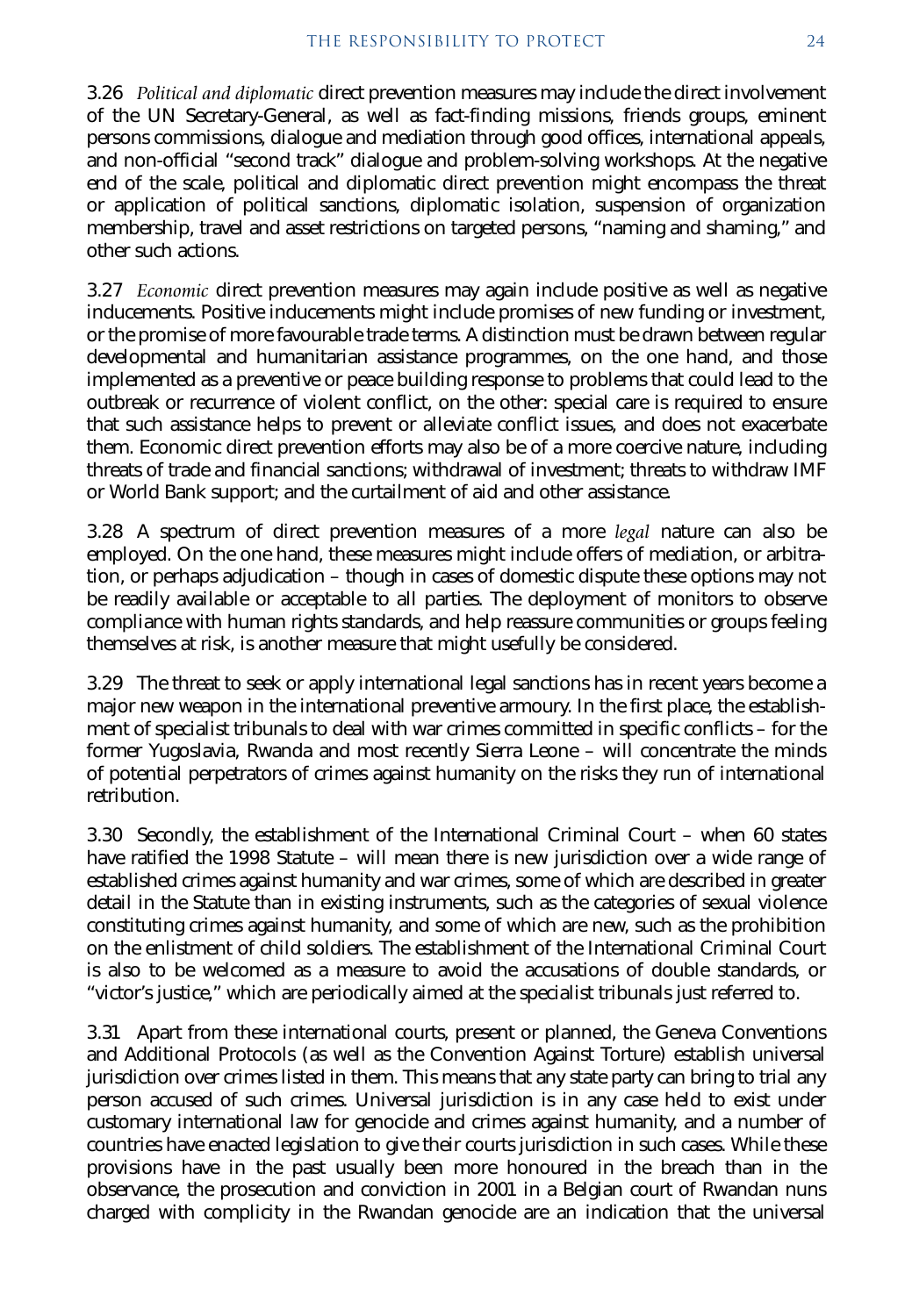jurisdiction of these instruments is starting to be taken very seriously. Another important legal development occurred with the British House of Lords decision in 1998–99 in the General Pinochet extradition case, which went a long way to void the sovereign immunity of government leaders for crimes against humanity committed while they were in office.

3.32 The scope for direct prevention measures of a *military* nature are more limited, but nonetheless important to mention. This might include stand-off reconnaissance, or in particular a consensual preventive deployment of which the UN Preventive Deployment Force (UNPREDEP) in Macedonia is the clearest example to date, and a successful one. In extreme cases, direct prevention might involve the threat to use force.

3.33 The move in each case from incentives for prevention to more intrusive and coercive preventive measures, such as threats of economic sanctions or military measures, is a significant one and should never be undertaken lightly. Such actions may result in the application of very high levels of political and economic – and in extreme cases military – pressure, and to that extent will require a relatively high level of political commitment on the part of the external actors. The use of threats and other coercive measures is also much more likely to engender greater political resistance from the targeted state than would prevention based on positive inducements. Nonetheless, tough threatened direct prevention efforts can be important in eliminating the need to actually resort to coercive measures, including the use of force.

3.34 One of the increasingly evident problems with the whole strategy of prevention is that some states are becoming reluctant to accept any internationally endorsed preventive measures at all – even of the softest and most supportive kind. Their fear is that any "internationalization" of the problem will result in further external "interference" and start down a slippery slope to intervention. There are two answers to this fear. The first is for international policy makers to be sensitive to it: to recognize that many preventive measures are inherently coercive and intrusive in character, to acknowledge that frankly, and to make a very clear distinction between carrots and sticks, taking care always in the first instance to fashion measures that will be non-intrusive and sensitive to national prerogatives. But the second answer is one for the states themselves: those who wish to resist external efforts to help may well, in so doing, increase the risk of inducing increased external involvement, the application of more coercive measures, and in extreme cases, external military intervention. Intervention should only be considered when prevention fails – and the best way of avoiding intervention is to ensure that it doesn't fail.

3.35 Another difficulty that can arise with internationally endorsed and externally applied preventive measures is that political leaders facing internal rebellion or secessionist violence will often be concerned about giving additional momentum or "legitimacy" to those causing their problems. Those concerns should be understood and appreciated, and a careful evaluation always made of the risks of well-intentioned efforts in fact making the situation worse. It is also critical in this regard that those wanting to help from outside completely recognize and respect the sovereignty and territorial integrity of the countries concerned, and confine their efforts to finding solutions within those parameters. We make this point again in Chapter 5, in discussing the follow-up to military intervention, that the objective overall is not to change constitutional arrangements or undermine sovereignty, but to protect them.

3.36 Effective conflict prevention depends on disparate actors working together strategically. States, the UN and its specialized agencies, the international financial institutions, regional organizations, NGOs, religious groups, the business community, the media,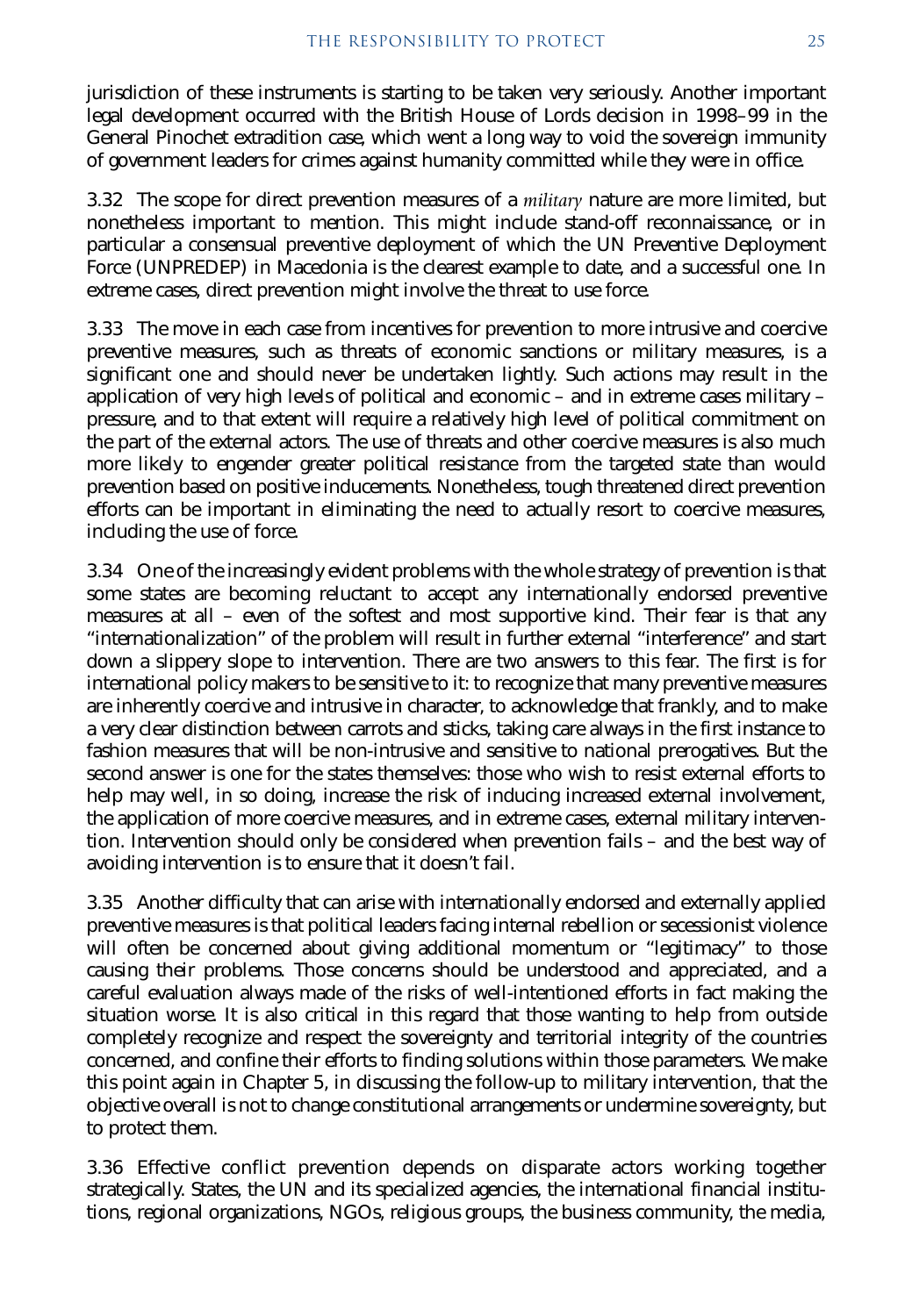and scientific, professional and educational communities all have a role to play. The capacity to conduct preventive diplomacy ultimately relies on the international ability to coordinate multilateral initiatives, and identify logical divisions of labour. The mention of "coordination" normally makes eyes glaze, but the issue is one of perennial concern. The number of coordinating committees and meetings is large, but they do not necessarily improve coordination. It is obvious that states and non-state organizations often have varying interests and agendas; and in zones of potentially catastrophic conflict where external actors have significant interests (and usually more than a few rivalries), coordination of preventive actions can be especially difficult. This provides easy ammunition for indigenous actors to exploit divisions among external players. When this reality is combined with the need to coordinate and create divisions of labour across agencies and to be flexible in sequencing preventive measures over time, the prospects for strategic coherence are formidable.

3.37 It is important to have an operational strategy, of the kind that has been proposed by the Carnegie Commission among others, for direct prevention efforts. It is desirable to have a lead player to manage multi-actor prevention, and to avoid the prospect of prevention by committee and all the strategic incoherence that implies. It is important to be able to integrate quick-impact development projects into diplomatic initiatives. It would be highly desirable to have available a pool of unrestricted development funds for use by a third party at very short notice – a capacity that does not presently exist within the UN, and has long been a major constraint on the ability of mediators to "sweeten the pot" for parties to a dispute and to engage in even rudimentary confidence building measures.

3.38 The media have a particularly important role in conflict prevention, in particular in alerting policy makers – and the public opinion that influences them – to the catastrophic consequences that so often flow from no action being taken. More immediate and more graphic stories will always tend to take precedence, but there is much more that can and should be done to identify emerging issues, explain the human risks associated with them, and prod decision makers into appropriate action.

3.39 Conflict prevention must be integrated into policies, planning and programmes at the national, regional and international levels. Member states should be asked to give the Secretary-General regular reports and updates on capacities, capabilities and current practices designed to prevent conflict – at the national level and as part of a contribution to global conflict prevention efforts. Regional and sub-regional organizations should also contribute their experiences and plans to this global effort – making the UN the repository of best practice tools and strategies. The effective prevention of conflict requires, in particular, that development, foreign policy, finance and defence ministry dimensions of conflict prevention efforts be drawn together. Both donors and recipients should begin to structure their approach to conflict prevention in a way that ensures coherence, continuity of effort and real impact.

3.40 The Commission strongly believes that it is critical that more resources, more energy, more competence and more commitment be put into prevention. Time and time again attention has been drawn to the need for stronger and more effective prevention efforts – most recently by the Secretary-General in his well received and much debated recent report to the General Assembly and Security Council – yet the tangible commitment to prevention remains weak. Moving from talk to action means greater willingness on the part of local and national communities to take the kinds of steps that are required if conflict is to be avoided, together with a greater willingness by external actors to ensure that their actions do not serve to make a particular situation worse. It means more active efforts at the sub-regional and regional levels for conflict prevention, and much greater support for these efforts at all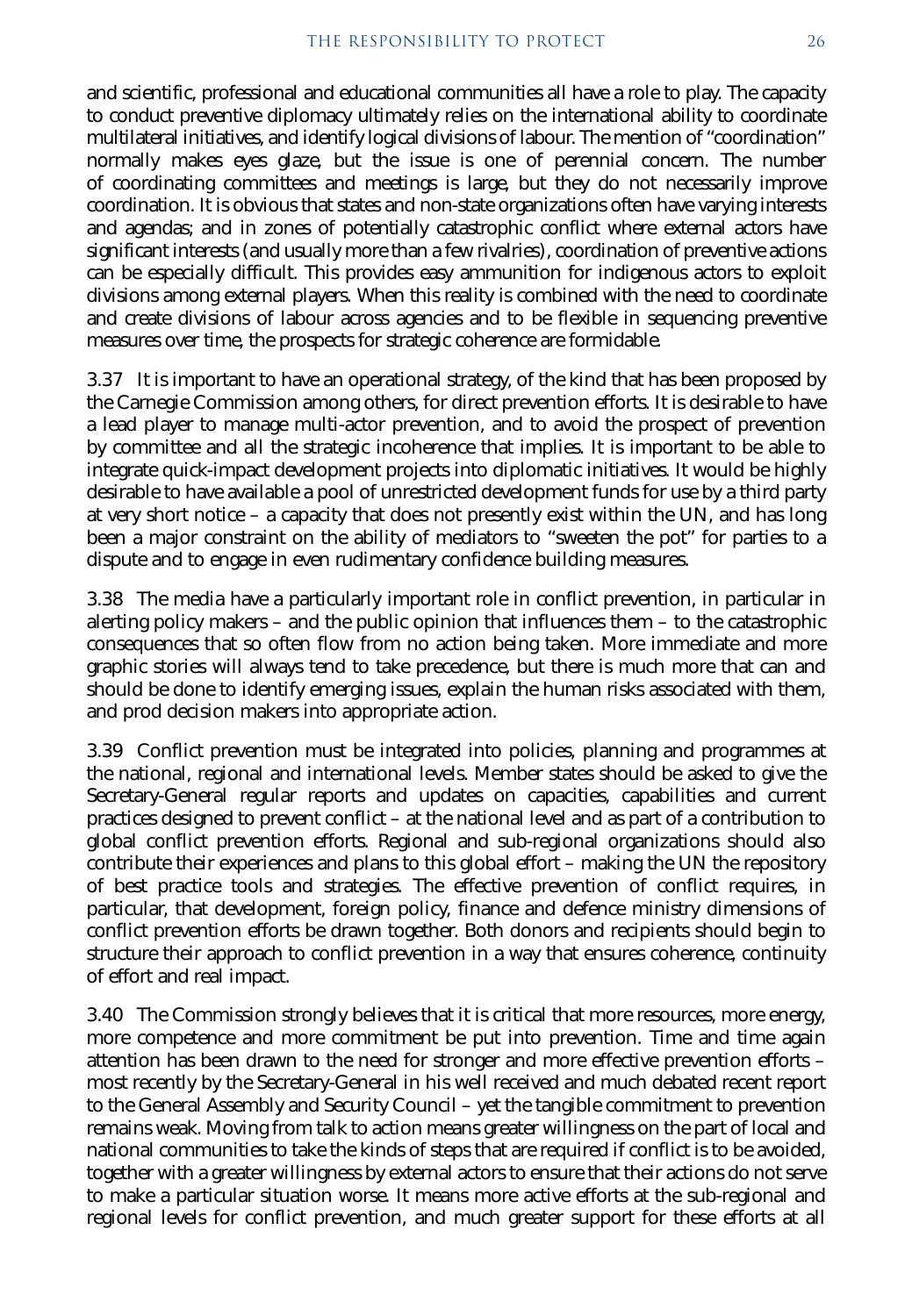levels. It means a serious focus within the UN system on ensuring that information is transformed into concrete and practical analysis. It means a broader determination overall to ensure that early warning translates into early action.

3.41 Good conflict prevention behaviour by states that are still fragile and emerging from conflict, or in conflict-prone areas, must be encouraged, supported and rewarded by the international community in practical ways. The World Bank and IMF should work together with the UN and regional or sub-regional organizations to ensure that full support is given to these states that have made concerted efforts to deal with governance, reconciliation and long-term rehabilitation and reconstruction issues. Specific, tailored support should be offered, on an urgent basis, by the international community to consolidate these efforts. Using the UN as a focal point, an integrated Task Force could be established which would draw together UN, Bretton Woods and appropriate regional, sub-regional and national institutions to develop specific strategies to provide for the rapid recognition of such efforts, and to design tailored assistance packages which go well beyond traditional aid to deal with longer term sustainability issues such as trade and investment and institution building.

3.42 Underlying all the specifics, what is necessary is for the international community to change its basic mindset from a "culture of reaction" to that of a "culture of prevention." To create such a culture will mean, as the Secretary-General reminds us, "setting standards for accountability of member states and contributing to the establishing of prevention practices at the local, national, regional and global levels." It is a task long overdue.

3.43 Without a genuine commitment to conflict prevention at all levels – without new energy and momentum being devoted to the task – the world will continue to witness the needless slaughter of our fellow human beings, and the reckless waste of precious resources on conflict rather than social and economic development. The time has come for all of us to take practical responsibility to prevent the needless loss of human life, and to be ready to act in the cause of prevention and not just in the aftermath of disaster.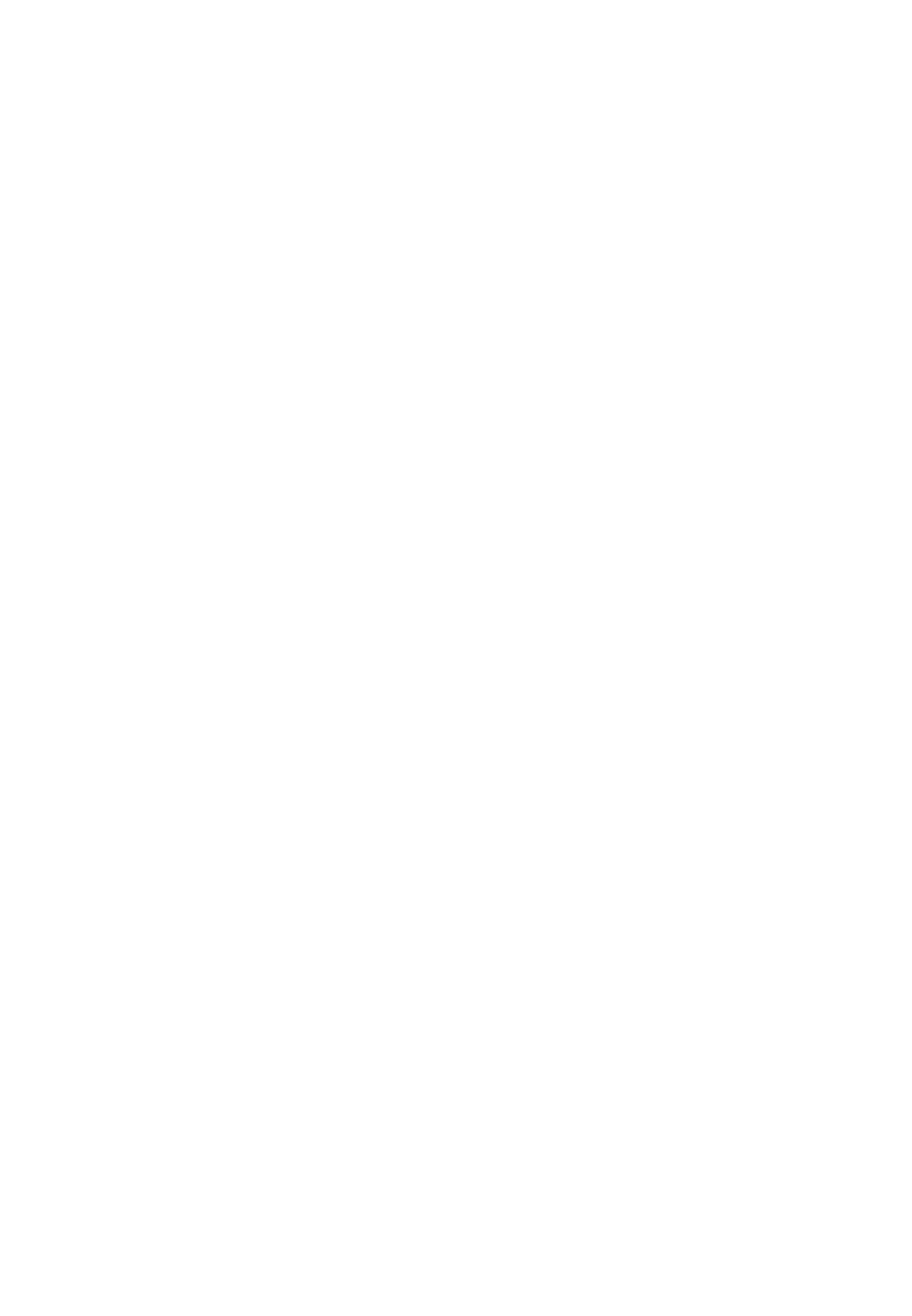# 4. THE RESPONSIBILITY TO REACT

4.1 The "responsibility to protect" implies above all else a responsibility to react to situations of compelling need for human protection. When preventive measures fail to resolve or contain the situation and when a state is unable or unwilling to redress the situation, then interventionary measures by other members of the broader community of states may be required. These coercive measures may include political, economic or judicial measures, and in extreme cases – but only extreme cases – they may also include military action. As a matter of first principles, in the case of reaction just as with prevention, less intrusive and coercive measures should always be considered before more coercive and intrusive ones are applied.

4.2 Tough threshold conditions should be satisfied before military intervention is contemplated. For political, economic and judicial measures the barrier can be set lower, but for military intervention it must be high: for military action ever to be defensible the circumstances must be grave indeed. But the threshold or "trigger" conditions are not the end of the matter. There are a series of additional precautionary principles which must be satisfied, to ensure that the intervention remains both defensible in principle and workable and acceptable in practice.

## **MEASURES SHORT OF MILITARY ACTION**

4.3 The failure of either root cause or direct prevention measures to stave off or contain a humanitarian crisis or conflict does not mean that military action is necessarily required. Wherever possible, coercive measures short of military intervention ought first to be examined, including in particular various types of political, economic and military sanctions.

4.4 Sanctions inhibit the capacity of states to interact with the outside world, while not physically preventing the state from carrying out actions within its borders. Such measures still aim to persuade the authorities concerned to take or not take particular action or actions. Military intervention, on the other hand, directly interferes with the capacity of a domestic authority to operate on its own territory. It effectively displaces the domestic authority and aims (at least in the short-term) to address directly the particular problem or threat that has arisen. For these reasons, and because of the inherent risks that accompany any use of deadly force, the prospect of coercive military action has always raised broader and more intense concerns than has the imposition of political, diplomatic or economic sanctions.

4.5 Although the use of coercive measures short of military force is generally preferable to the use of force, these non-military measures can be blunt and often indiscriminate weapons and must be used with extreme care to avoid doing more harm than good – especially to civilian populations. Blanket economic sanctions in particular have been increasingly discredited in recent years as many have noted that the hardships exacted upon the civilian population by such sanctions tend to be greatly disproportionate to the likely impact of the sanctions on the behaviour of the principal players. Such sanctions also tend quickly to develop holes and deteriorate further over time, not least when they are poorly monitored, as has been almost universally the case. Sanctions that target leadership groups and security organizations responsible for gross human rights violations have emerged as an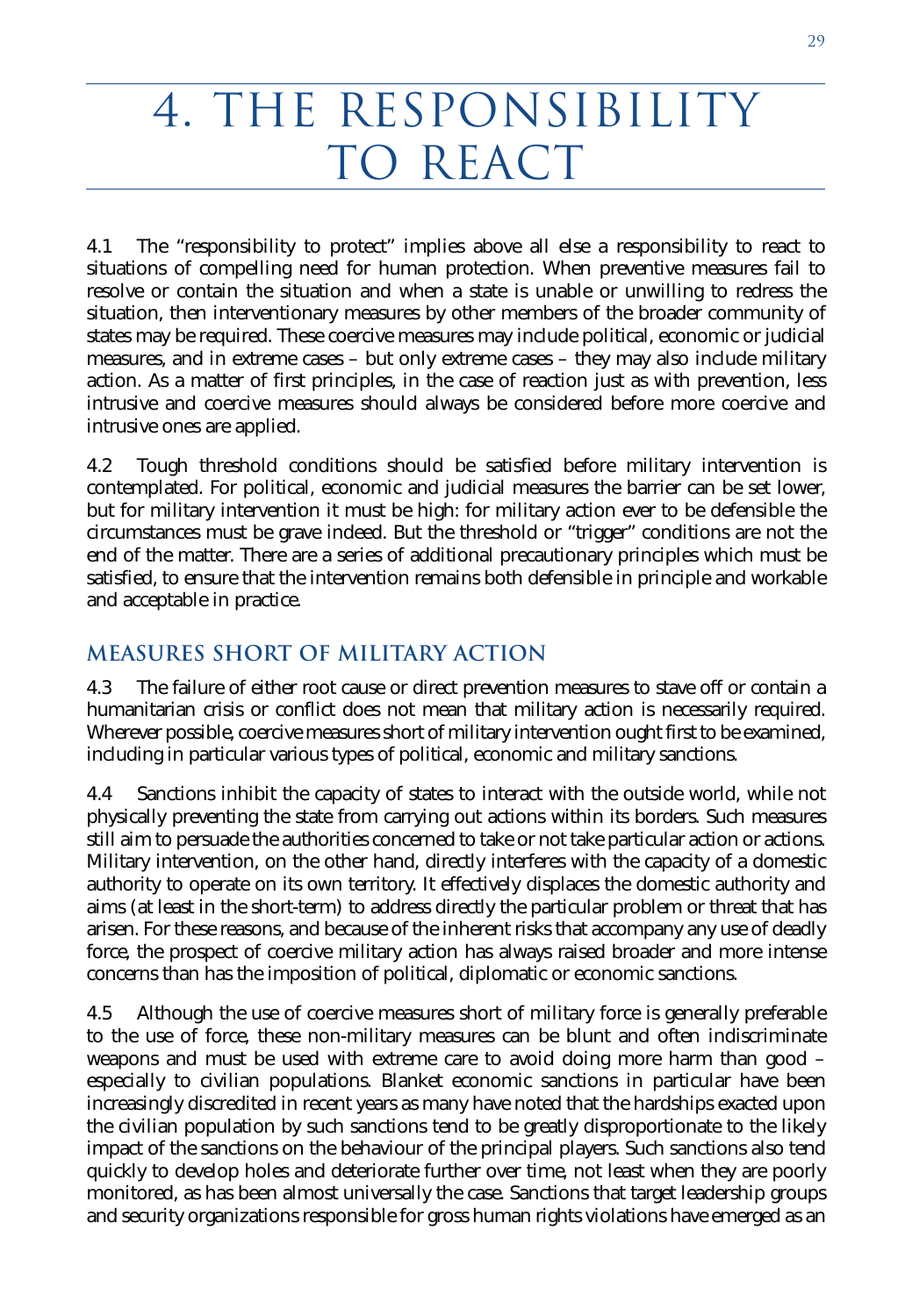increasingly important alternative to general sanctions in recent years, and efforts to make such sanctions more effective have drawn increasing attention. A standard exemption for food and medical supplies is now generally recognized by the Security Council and under international law, though the issue of the provision of medical supplies to combatants may sometimes still generate debate.

4.6 Efforts to target sanctions more effectively so as to decrease the impact on innocent civilians and increase the impact on decision makers have been focused in three different areas, military, economic and political/diplomatic. In all three areas, effective monitoring is crucial if the measures are to have any prospect of being effective.

- 4.7 In the military area:
	- ❏ Arms embargoes are an important tool of the Security Council and the international community when conflict arises or is threatened. Such embargoes generally include the sale of military equipment as well as spare parts.
	- ❏ Ending military cooperation and training programmes is another common, if less strenuous, measure used or threatened by states to bring about compliance with international norms, though results can vary.
- 4.8 In the economic area:
	- ❏ Financial sanctions may target the foreign assets of a country, or a rebel movement or terrorist organization, or the foreign assets of particular leaders. Where individuals are targeted, these efforts have increasingly been expanded also to include members of that individual's immediate family.
	- ❏ Restrictions on income generating activities such as oil, diamonds and logging and drugs, have more and more come to be regarded as one of the most important types of targeted sanctions, because such activities are generally easier to get at than the funds that they generate, and because the profits from such activities are often not just a means to start or sustain a conflict but in many cases the principal motivation for the conflict.
	- ❏ Restrictions on access to petroleum products can be an important way of restricting military operations, though such restrictions may also have a broad and possibly devastating impact on civilians and the local economy.
	- ❏ Aviation bans have been used in a number of cases and generally prohibit international air traffic to or from a particular destination.
- 4.9 In the political and diplomatic area:
	- ❏ Restrictions on diplomatic representation, including expulsion of staff, while often viewed in the past as primarily of symbolic significance and largely related to the battle for public opinion, have also increasingly come to be seen as a relevant and useful measure in efforts to limit illicit transactions – whether for the sale of illicit commodities such as illegally mined diamonds or drugs or for the purchase of arms and other military related materiel, or with respect to the movement of funds.
	- ❏ Restrictions on travel, not least to major international shopping destinations, have proved to have some utility when against specific leaders or individuals and their families.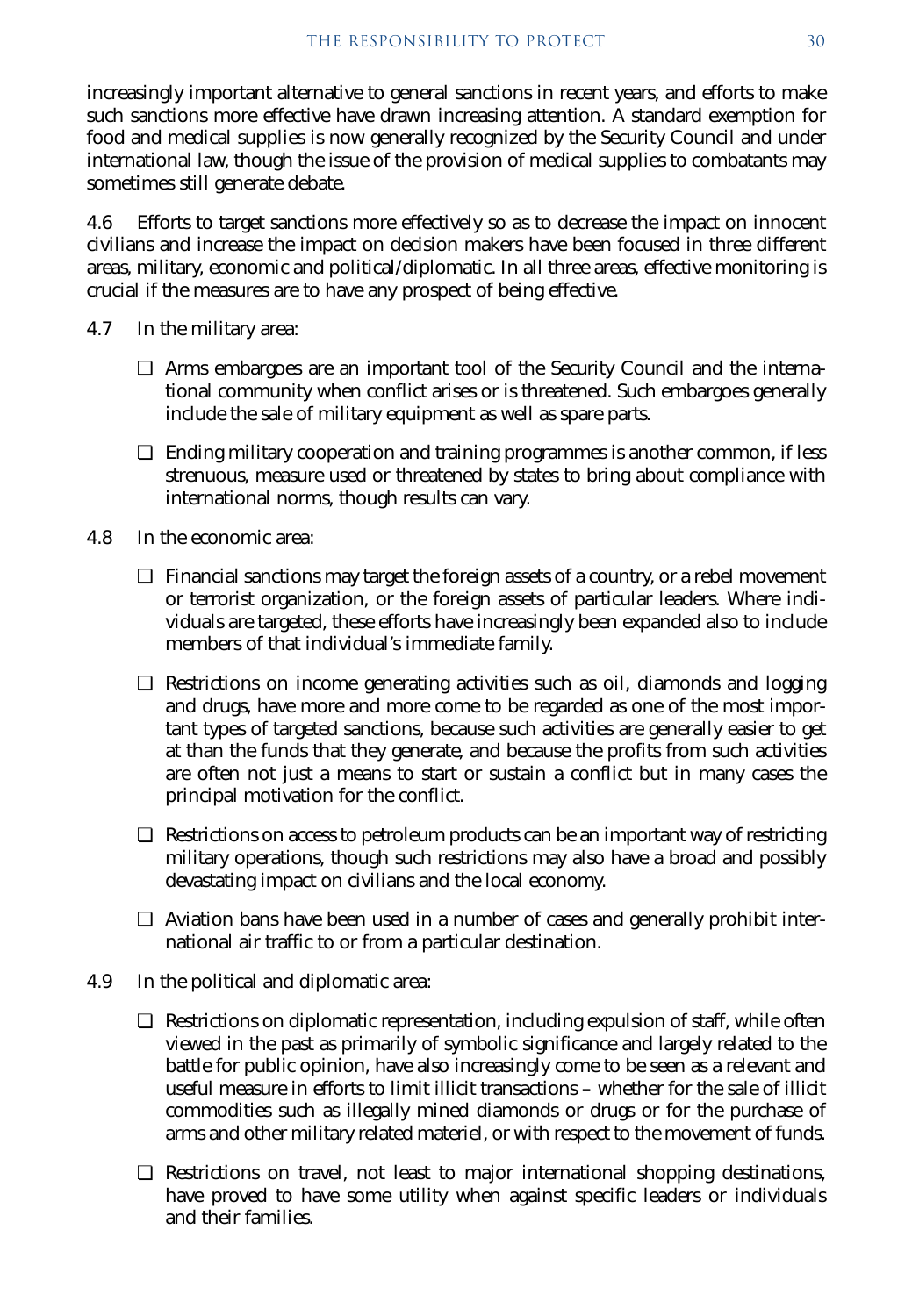- ❏ Suspension of membership or expulsion from international or regional bodies, and the loss this may entail not only of national prestige, but also of technical cooperation or financial assistance countries may receive from such bodies, is another increasingly used tool.
- $\Box$  Refusal to admit a country to membership of a body is a corollary of the foregoing which has sometimes been employed to good effect.

## **THE DECISION TO INTERVENE**

#### **Extreme Cases Only**

4.10 In extreme and exceptional cases, the responsibility to react may involve the need to resort to military action. But what is an extreme case? Where should we draw the line in determining when military intervention is, prima facie, defensible?

4.11 The starting point, here as elsewhere, should be the principle of non-intervention. This is the norm from which any departure has to be justified. All members of the United Nations have an interest in maintaining an order of sovereign, self-reliant, responsible, yet interdependent states. In most situations, this interest is best served if all states, large and small, abstain from intervening or interfering in the domestic affairs of other states. Most internal political or civil disagreements, even conflicts, within states do not require coercive intervention by external powers. The non-interference rule not only protects states and governments: it also protects peoples and cultures, enabling societies to maintain the religious, ethnic, and civilizational differences that they cherish.

4.12 The norm of non-intervention is the equivalent in international affairs of the Hippocratic principle – first do no harm. Intervention in the domestic affairs of states is often harmful. It can destabilize the order of states, while fanning ethnic or civil strife. When internal forces seeking to oppose a state believe that they can generate outside support by mounting campaigns of violence, the internal order of all states is potentially compromised. The rule against intervention in internal affairs encourages states to solve their own internal problems and prevent these from spilling over into a threat to international peace and security.

4.13 Yet there are exceptional circumstances in which the very interest that all states have in maintaining a stable international order requires them to react when all order within a state has broken down or when civil conflict and repression are so violent that civilians are threatened with massacre, genocide or ethnic cleansing on a large scale. The Commission found in its consultations that even in states where there was the strongest opposition to infringements on sovereignty, there was general acceptance that there must be limited exceptions to the non-intervention rule for certain kinds of emergencies. Generally expressed, the view was that these exceptional circumstances must be cases of violence which so genuinely "shock the conscience of mankind," or which present such a clear and present danger to international security, that they require coercive military intervention.

4.14 Given this broad international agreement on the need, in exceptional cases of human risk, for coercive military action across borders, the task is to define, with as much precision as possible, what these exceptional circumstances are, so as to maximize the chances of consensus being reached in any given case. What is the precise threshold of violence and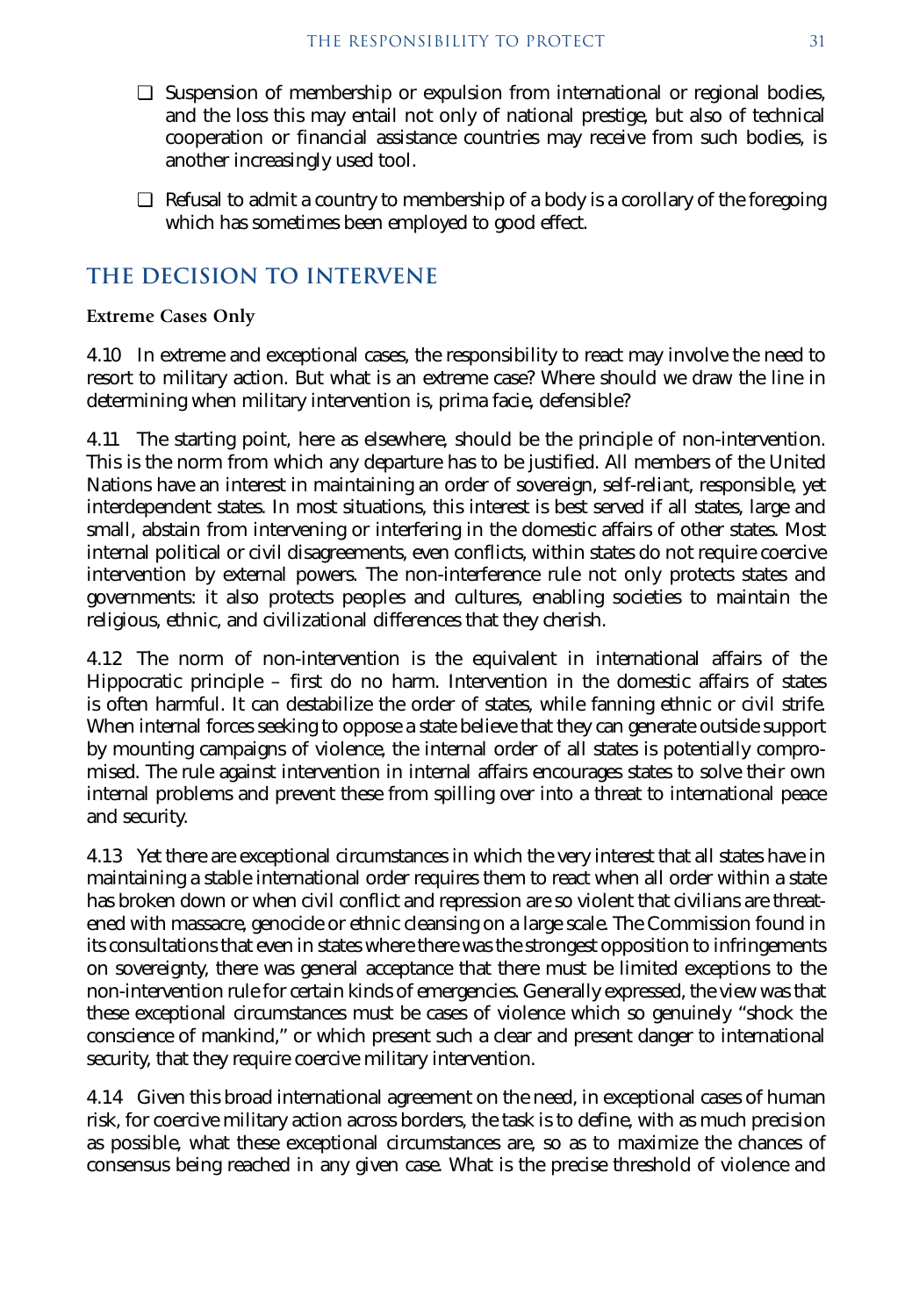abuse or other violation that must be crossed before coercive military force across a national border can begin to be justified? Are there any other criteria which should or must be satisfied before the decision to intervene is made?

#### **Six Criteria for Military Intervention**

4.15 It is perhaps not as difficult as it appears at first sight to identify criteria for military intervention for human protection purposes about which people should be able to agree. It is true that there are presently almost as many different lists of such criteria as there are contributions to the literature and political debate on this subject. But the differing length of these lists, and the different terminology involved, should not obscure the reality that there is an enormous amount of common ground to be found when one focuses on the core issues.

4.16 While there is no universally accepted single list, in the Commission's judgement all the relevant decision making criteria can be succinctly summarized under the following six headings: *right authority, just cause, right intention, last resort, proportional means* and *reasonable prospects.*

4.17 The element of *right authority* – who can authorize a military intervention – is a critical one, and deserves a full discussion to itself: it gets this in Chapter 6. The content of the *just cause* principle – what kind of harm is sufficient to trigger a military intervention overriding the non-intervention principle – is the other question requiring most discussion, and is the subject of the next section of this chapter. The remaining four criteria, each adding a different element of prudence or precaution to the decision making equation, are discussed together in the last section of this chapter.

# **THRESHOLD CRITERIA: JUST CAUSE**

4.18 Calls for intervention for human protection purposes have in the past been made on a wide range and variety of grounds, involving and in response to a wide range of circumstances and conditions, and many different criteria for intervention were suggested during the course of our consultations. The Commission's view is that exceptions to the principle of non-intervention should be limited. Military intervention for human protection purposes must be regarded as an exceptional and extraordinary measure, and for it to be warranted, there must be serious and irreparable harm occurring to human beings, or imminently likely to occur.

4.19 In the Commission's view, military intervention for human protection purposes is justified in two broad sets of circumstances, namely in order to halt or avert:

- ❏ *large scale loss of life, actual or apprehended, with genocidal intent or not, which is the product either of deliberate state action, or state neglect or inability to act, or a failed state situation; or*
- ❏ *large scale "ethnic cleansing," actual or apprehended, whether carried out by killing, forced expulsion, acts of terror or rape.*

If either or both of these conditions are satisfied, it is our view that the "just cause" component of the decision to intervene is amply satisfied.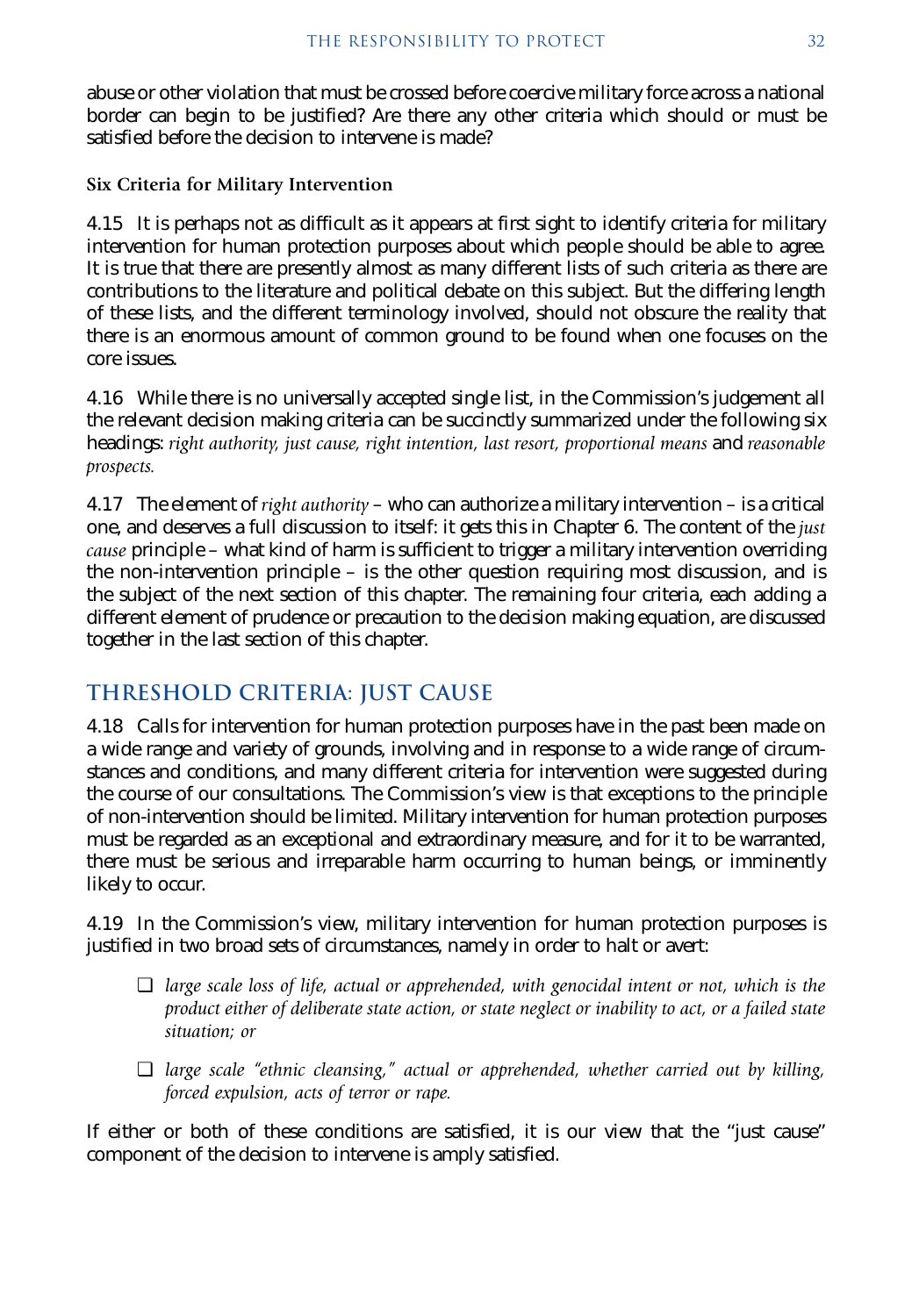4.20 It is important to make clear both what these two conditions include and what they exclude. In the Commission's view, these conditions would typically *include* the following types of conscience-shocking situation:

- ❏ those actions defined by the framework of the 1948 Genocide Convention that involve large scale threatened or actual loss of life;
- ❏ the threat or occurrence of large scale loss of life, whether the product of genocidal intent or not, and whether or not involving state action;
- ❏ different manifestations of "ethnic cleansing," including the systematic killing of members of a particular group in order to diminish or eliminate their presence in a particular area; the systematic physical removal of members of a particular group from a particular geographical area; acts of terror designed to force people to flee; and the systematic rape for political purposes of women of a particular group (either as another form of terrorism, or as a means of changing the ethnic composition of that group);
- ❏ those crimes against humanity and violations of the laws of war, as defined in the Geneva Conventions and Additional Protocols and elsewhere, which involve large scale killing or ethnic cleansing;
- ❏ situations of state collapse and the resultant exposure of the population to mass starvation and/or civil war; and
- ❏ overwhelming natural or environmental catastrophes, where the state concerned is either unwilling or unable to cope, or call for assistance, and significant loss of life is occurring or threatened.

4.21 In both the broad conditions we identified – loss of life and ethnic cleansing – we have described the action in question as needing to be "large scale" in order to justify military intervention. We make no attempt to quantify "large scale": opinions may differ in some marginal cases (for example, where a number of small scale incidents may build cumulatively into large scale atrocity), but most will not in practice generate major disagreement. What we do make clear, however, is that military action can be legitimate as an anticipatory measure in response to clear evidence of likely large scale killing. Without this possibility of anticipatory action, the international community would be placed in the morally untenable position of being required to wait until genocide begins, before being able to take action to stop it.

4.22 The principles we have specified do not attempt to draw a distinction between situations where the killing or ethnic cleansing is caused by the action – or deliberate inaction – of a state, and those where the state in question has failed or collapsed. In a failed or collapsed state situation, with no government effectively able to exercise the sovereign responsibility of protecting its people, the principle of non-intervention might seem to have less force. But when it comes to the threshold "just cause" issue of determining whether the circumstances are grave enough to justify intervention, it makes no basic moral difference whether it is state or non-state actors who are putting people at risk.

4.23 Again, the principles as we have defined them make no distinction between those abuses occurring wholly within state borders, with no immediate cross-border consequences, and those with wider repercussions. This reflects our confidence that, in extreme conscience-shocking cases of the kind with which we are concerned, the element of threat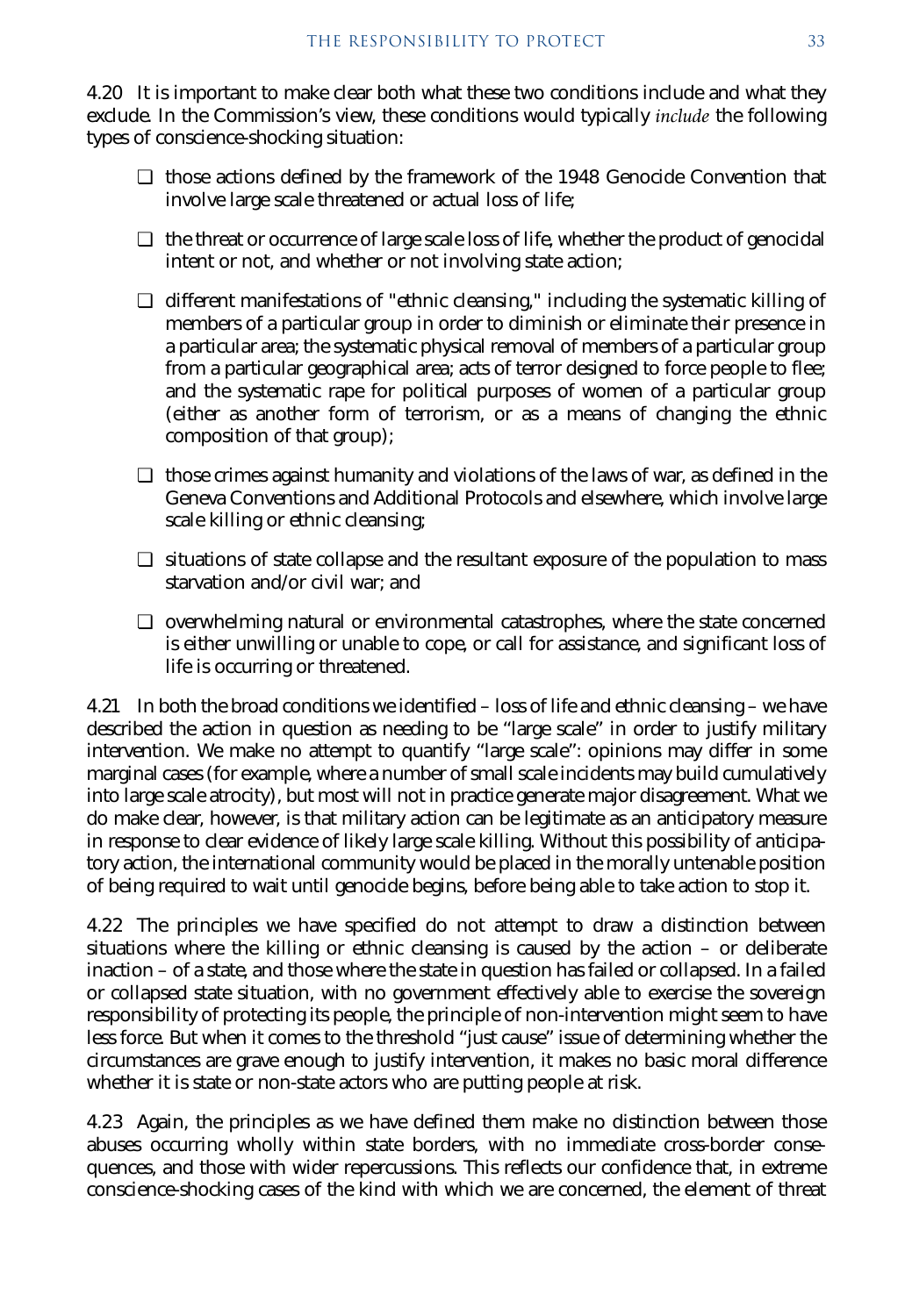to international peace and security, required under Chapter VII of the Charter as a precondition for Security Council authorization of military intervention, will be usually found to exist. Security Council practice in the 1990s indicates that the Council is already prepared to authorize coercive deployments in cases where the crisis in question is, for all practical purposes, confined within the borders of a particular state.

4.24 While our "just cause" conditions are broadly framed, the Commission also makes clear that they exclude some situations which have been claimed from time to time to justify the coercive use of military force for human protection purposes.

4.25 First, the Commission has resisted any temptation to identify as a ground for military intervention human rights violations falling short of outright killing or ethnic cleansing, for example systematic racial discrimination, or the systematic imprisonment or other repression of political opponents. These may be eminently appropriate cases for considering the application of political, economic or military sanctions, but they do not in the Commission's view justify military action for human protection purposes.

4.26 Secondly, the Commission has taken a similar view in relation to cases where a population, having clearly expressed its desire for a democratic regime, is denied its democratic rights by a military take-over. The overthrow of a democratic government is a grave matter, requiring concerted international action such as sanctions and suspension or withdrawal of credits, international membership and recognition – and there might well be wider regional security implications such that the Security Council is prepared to authorize military intervention (including by a regional organization) on traditional "international peace and security" grounds. There may also be situations where the overthrown government expressly requests military support, and that could clearly be given within the scope of the self-defence provisions in Article 51 of the UN Charter. But the Commission's view is that military intervention for human protection purposes should be restricted exclusively, here as elsewhere, to those situations where large scale loss of civilian life or ethnic cleansing is threatened or taking place.

4.27 Thirdly, as to the use of military force by a state to rescue its own nationals on foreign territory, sometimes claimed as another justification for "humanitarian intervention," we regard that as being again a matter appropriately covered under existing international law, and in particular Article 51 of the UN Charter. The same goes for the use of force in response to a terrorist attack on a state's territory and citizens: to the extent that military action is justified, it would be supported by a combination of Article 51 and the general provisions of Chapter VII, as the Security Council has now made clear with its resolutions in the aftermath of 11 September 2001.

#### **The Question of Evidence**

4.28 Even where consensus has been reached on the types of situations which might warrant a military intervention, it will still be necessary in each case to determine whether events on the ground do in fact meet the criteria presented – actual or threatened large scale loss of human life or ethnic cleansing. In many cases, competing "facts" and versions of events will be produced – often for the specific purpose of leading or misleading external opinion. Obtaining fair and accurate information is difficult but essential.

4.29 Ideally there would be a report as to the gravity of the situation, and the inability or unwillingness of the state in question to manage it satisfactorily, from a universally respected and impartial non-government source. The International Committee for the Red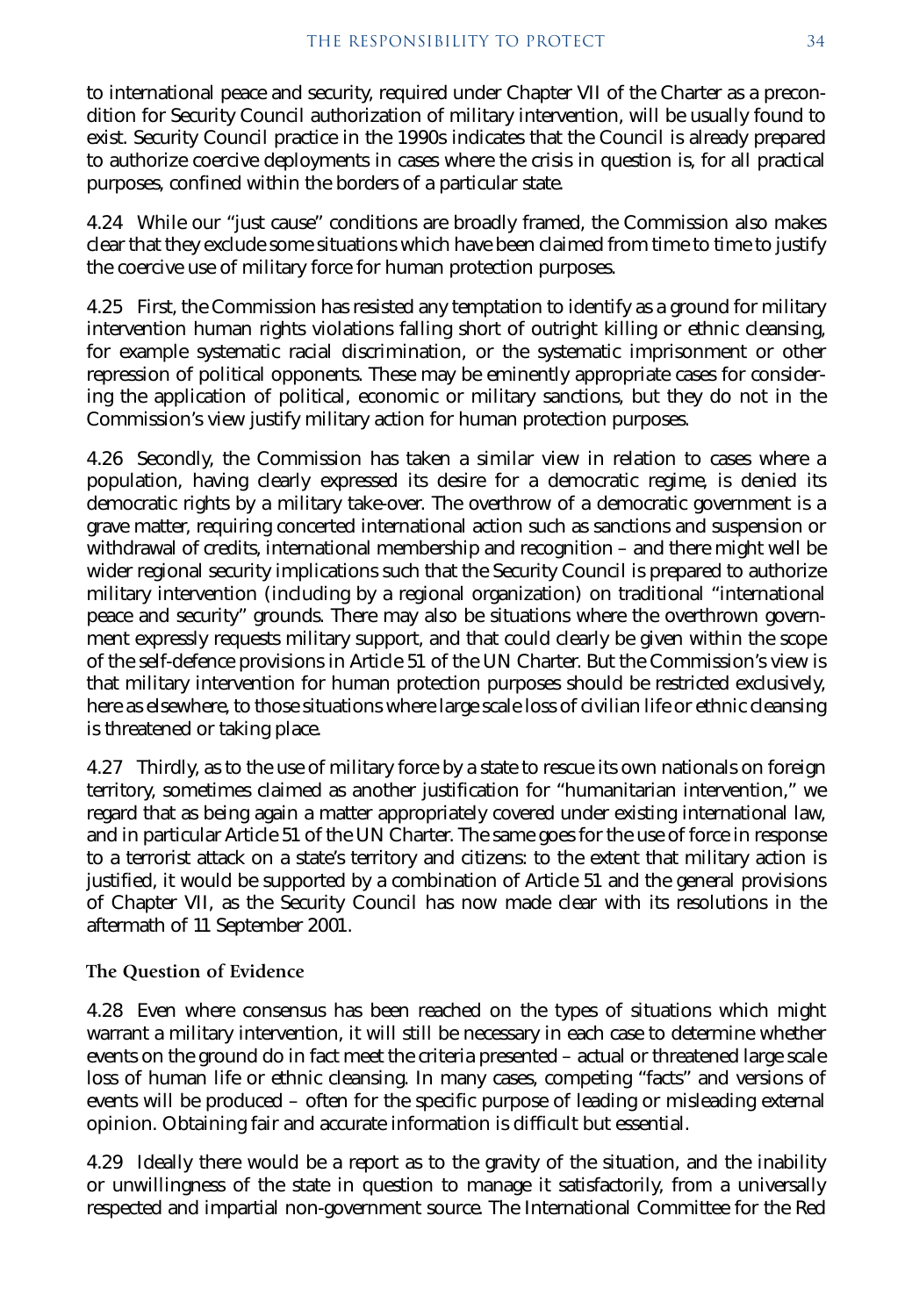Cross (ICRC) is an obvious candidate for this role, often mentioned to us, but for understandable reasons – based on the necessity for it to remain, and be seen to remain, absolutely removed from political decision making, and able to operate anywhere on the ground – it is absolutely unwilling to take on any such role.

4.30 It is difficult to conceive of any institutional solution to the problem of evidence, of a kind that would put the satisfaction of the "just cause" criterion absolutely beyond doubt or argument in every case. But there are other ways in which credible information and assessments can be obtained, and the evidence allowed to speak for itself. Reports prepared in the normal course of their operations by or for UN organs and agencies – such as the High Commissioners for Human Rights and for Refugees – are important, as can be assessments made for their own purposes by other credible international organizations and non-governmental organizations, and on occasion the media.

4.31 Moreover, where existence of the conditions that might warrant an intervention for human protection purposes is in question, and time allows, an independent special fact-finding mission could be sent by the Security Council or the Secretary-General for the purpose of obtaining accurate information and a fair assessment of a particular situation. The Commission believes there is particular utility in the Secretary-General seeking the advice of well-placed objective witnesses and others highly knowledgeable about the situation in question. The Secretary-General of the UN has formidable, but hitherto much underutilized, authority under Article 99 of the Charter to "bring to the attention of the Security Council any matter which in his opinion may threaten the maintenance of international peace and security": it is a power that could be utilized to extremely influential effect in the present context.

# **OTHER PRECAUTIONARY CRITERIA**

4.32 For a military intervention decision to be, and be seen to be, justified, there are four other substantial conditions that have to be met at the outset: right intention, last resort, proportional means and reasonable prospects. When both these and the threshold "just cause" principle are taken together, to jointly shape the policy decisions of both the Security Council and member states, the Commission believes that they will strictly limit the use of coercive military force for human protection purposes. Our purpose is not to license aggression with fine words, or to provide strong states with new rationales for doubtful strategic designs, but to strengthen the order of states by providing for clear guidelines to guide concerted international action in those exceptional circumstances when violence within a state menaces all peoples.

#### **Right Intention**

4.33 The primary purpose of the intervention must be to halt or avert human suffering. Any use of military force that aims from the outset, for example, for the alteration of borders or the advancement of a particular combatant group's claim to self-determination, cannot be justified. Overthrow of regimes is not, as such, a legitimate objective, although disabling that regime's capacity to harm its own people may be essential to discharging the mandate of protection – and what is necessary to achieve that disabling will vary from case to case. Occupation of territory may not be able to be avoided, but it should not be an objective as such, and there should be a clear commitment from the outset to returning the territory to its sovereign owner at the conclusion of hostilities or, if that is not possible, administering it on an interim basis under UN auspices.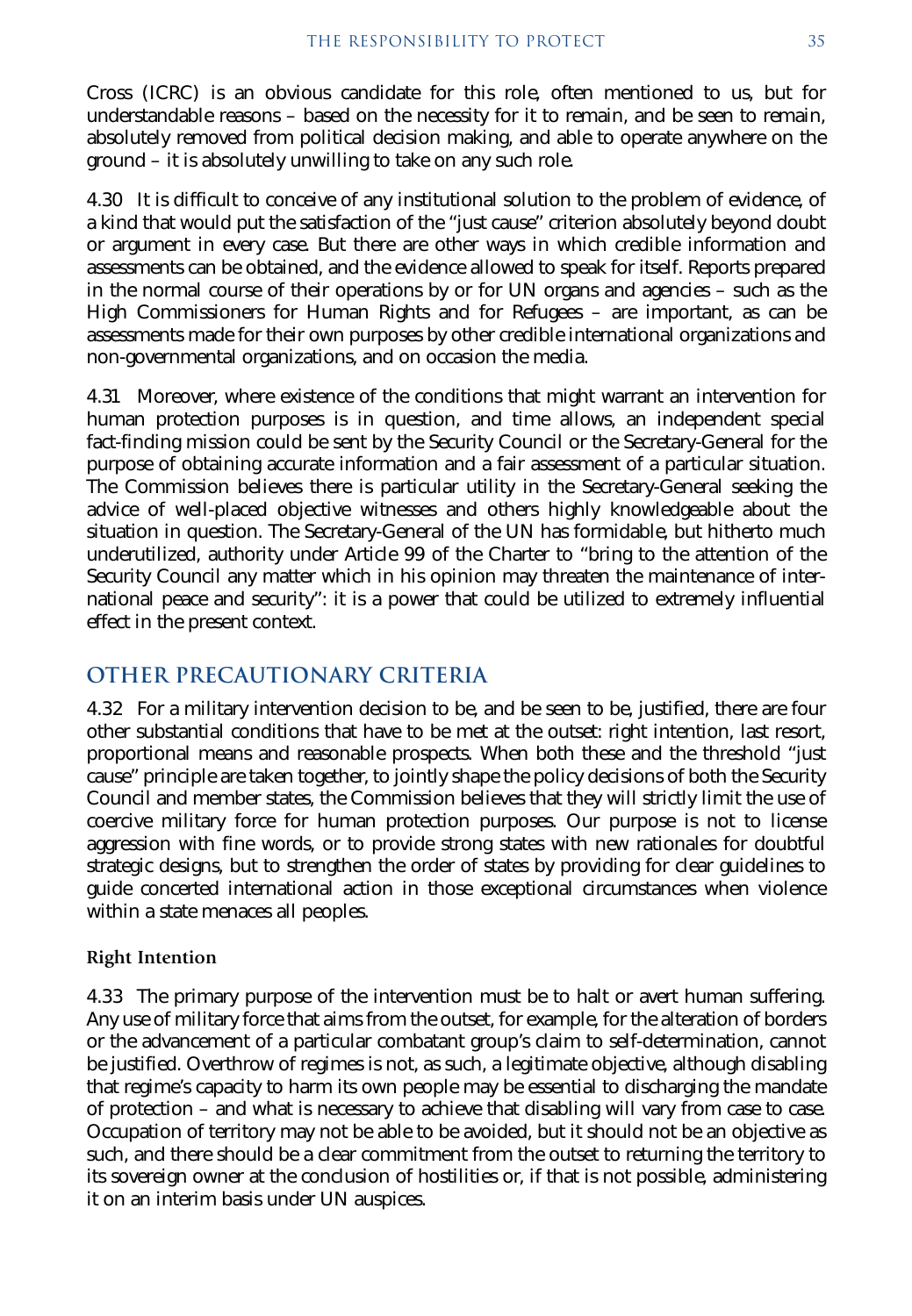4.34 One way of helping ensure that the "right intention" criterion is satisfied is to have military intervention always take place on a collective or multilateral rather than singlecountry basis. Another is to look to whether, and to what extent, the intervention is actually supported by the people for whose benefit the intervention is intended. Another is to look to whether, and to what extent, the opinion of other countries in the region has been taken into account and is supportive. In some discussions these considerations are identified as separate criteria in their own right, but the Commission's view is that they should be regarded as sub-components of the larger element of right intention.

4.35 It may not always be the case that the humanitarian motive is the *only* one moving the intervening state or states, even within the framework of Security Council-authorized intervention. Complete disinterestedness – the absence of any narrow self-interest at all – may be an ideal, but it is not likely always to be a reality: mixed motives, in international relations as everywhere else, are a fact of life. Moreover, the budgetary cost and risk to personnel involved in any military action may in fact make it politically imperative for the intervening state to be able to claim some degree of self-interest in the intervention, however altruistic its primary motive might actually be. Apart from economic or strategic interests, that self-interest could, for example, take the understandable form of a concern to avoid refugee outflows, or a haven for drug producers or terrorists, developing in one's neighbourhood.

4.36 To those domestic constituencies who may actually demand of their governments, when it comes to intervention for human protection purposes, that they *not* be altruistic, or moved by what we have called "right intention," and that they should have regard only to their own country's national interests, the best short answer may be that, these days, good international citizenship is a matter of national self-interest. With the world as close and interdependent as it now is, and with crises in "faraway countries of which we know little" as capable as they now are of generating major problems elsewhere (with refugee outflows, health pandemics, terrorism, narcotics trafficking, organized crime and the like), it is strongly arguable that it is in every country's interest to contribute cooperatively to the resolution of such problems, quite apart from the humanitarian imperative to do so. This is a theme to which we will return in our concluding chapter.

#### **Last Resort**

4.37 Every diplomatic and non-military avenue for the prevention or peaceful resolution of the humanitarian crisis must have been explored. The responsibility to react – with military coercion – can only be justified when the responsibility to prevent has been fully discharged. This does not necessarily mean that every such option must literally have been tried and failed: often there will simply not be the time for that process to work itself out. But it does mean that there must be reasonable grounds for believing that, in all the circumstances, if the measure had been attempted it would not have succeeded.

4.38 If the crisis in question involves a conflict between a state party and an insurgent minority, the parties must be induced to negotiate. Ceasefires, followed, if necessary, by the deployment of international peacekeepers and observers are always a better option, if possible, than coercive military responses. The long-term solution for ethnic minority conflict or secessionist pressures within a state will often be some kind of devolutionist compromise that guarantees the minority its linguistic, political and cultural autonomy, while preserving the integrity of the state in question. Only when good faith attempts to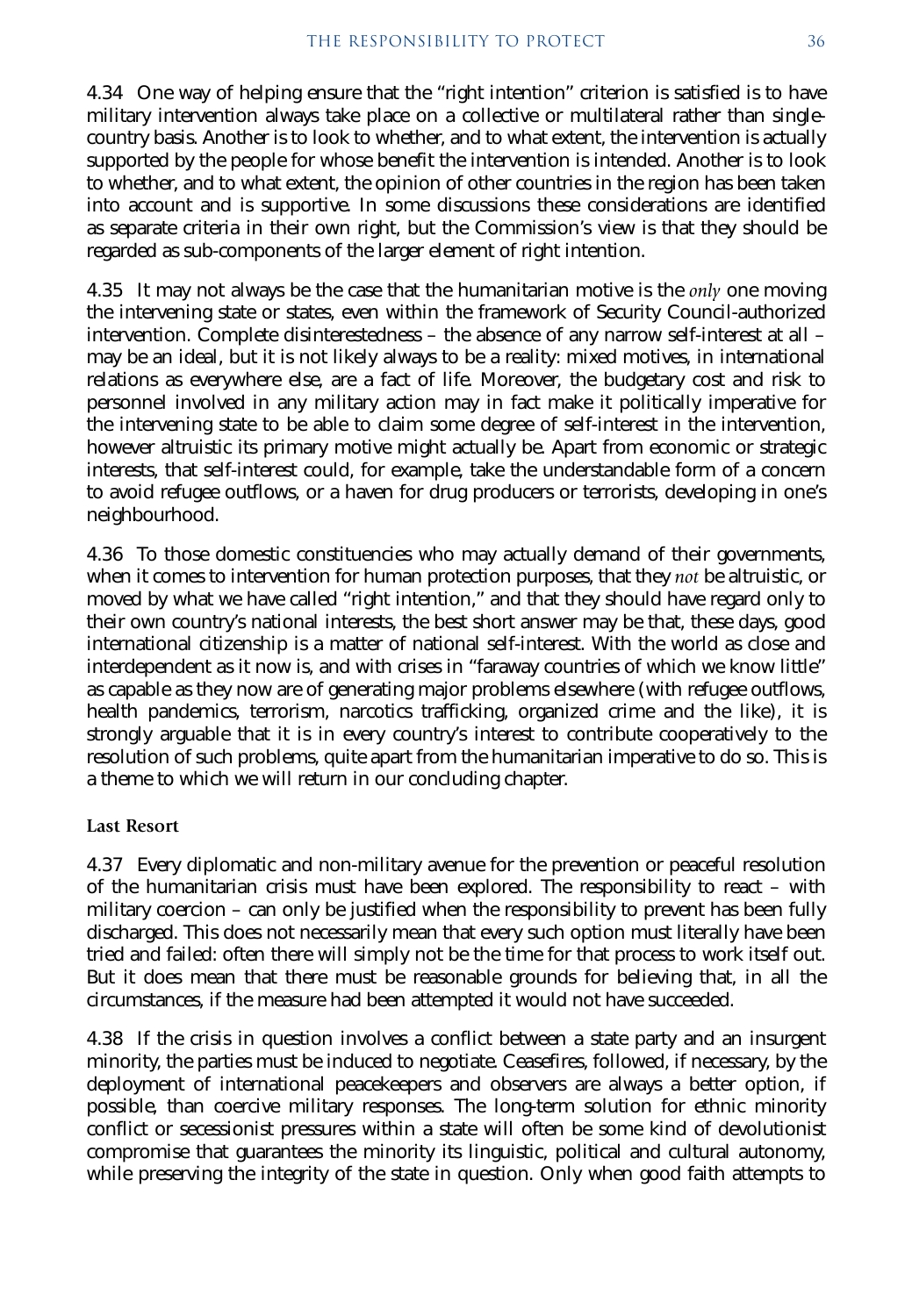find such compromises, monitored or brokered by the international community, founder on the intransigence of one or both parties, and full-scale violence is in prospect or in occurrence, can a military option by outside powers be considered.

#### **Proportional Means**

4.39 The scale, duration and intensity of the planned military intervention should be the minimum necessary to secure the humanitarian objective in question. The means have to be commensurate with the ends, and in line with the magnitude of the original provocation. The effect on the political system of the country targeted should be limited, again, to what is strictly necessary to accomplish the purpose of the intervention. While it may be a matter for argument in each case what are the precise practical implications of these strictures, the principles involved are clear enough.

4.40 It should go without saying that all the rules of international humanitarian law should be strictly observed in these situations. Indeed, since military intervention involves a form of military action significantly more narrowly focused and targeted than all out warfighting, an argument can be made that even higher standards should apply in these cases.

#### **Reasonable Prospects**

4.41 Military action can only be justified if it stands a reasonable chance of success, that is, halting or averting the atrocities or suffering that triggered the intervention in the first place. Military intervention is not justified if actual protection cannot be achieved, or if the consequences of embarking upon the intervention are likely to be worse than if there is no action at all. In particular, a military action for limited human protection purposes cannot be justified if in the process it triggers a larger conflict. It will be the case that some human beings simply cannot be rescued except at unacceptable cost – perhaps of a larger regional conflagration, involving major military powers. In such cases, however painful the reality, coercive military action is no longer justified.

4.42 Application of this precautionary principle would on purely utilitarian grounds be likely to preclude military action against any one of the five permanent members of the Security Council even if all the other conditions for intervention described here were met. It is difficult to imagine a major conflict being avoided, or success in the original objective being achieved, if such action were mounted against any of them. The same is true of other major powers who are not permanent members of Security Council. This raises again the question of double standards – but the Commission's position here, as elsewhere, is simply this: the reality that interventions may not be able to be mounted in every case where there is justification for doing so, is no reason for them not to be mounted in any case.

4.43 In relation to the major powers, there are still other types of pressure that can be applied, as happened, for example, in the case of Indonesia and East Timor. And other types of collective action – including sanctions – could and should still be considered in such cases as part of the responsibility to protect.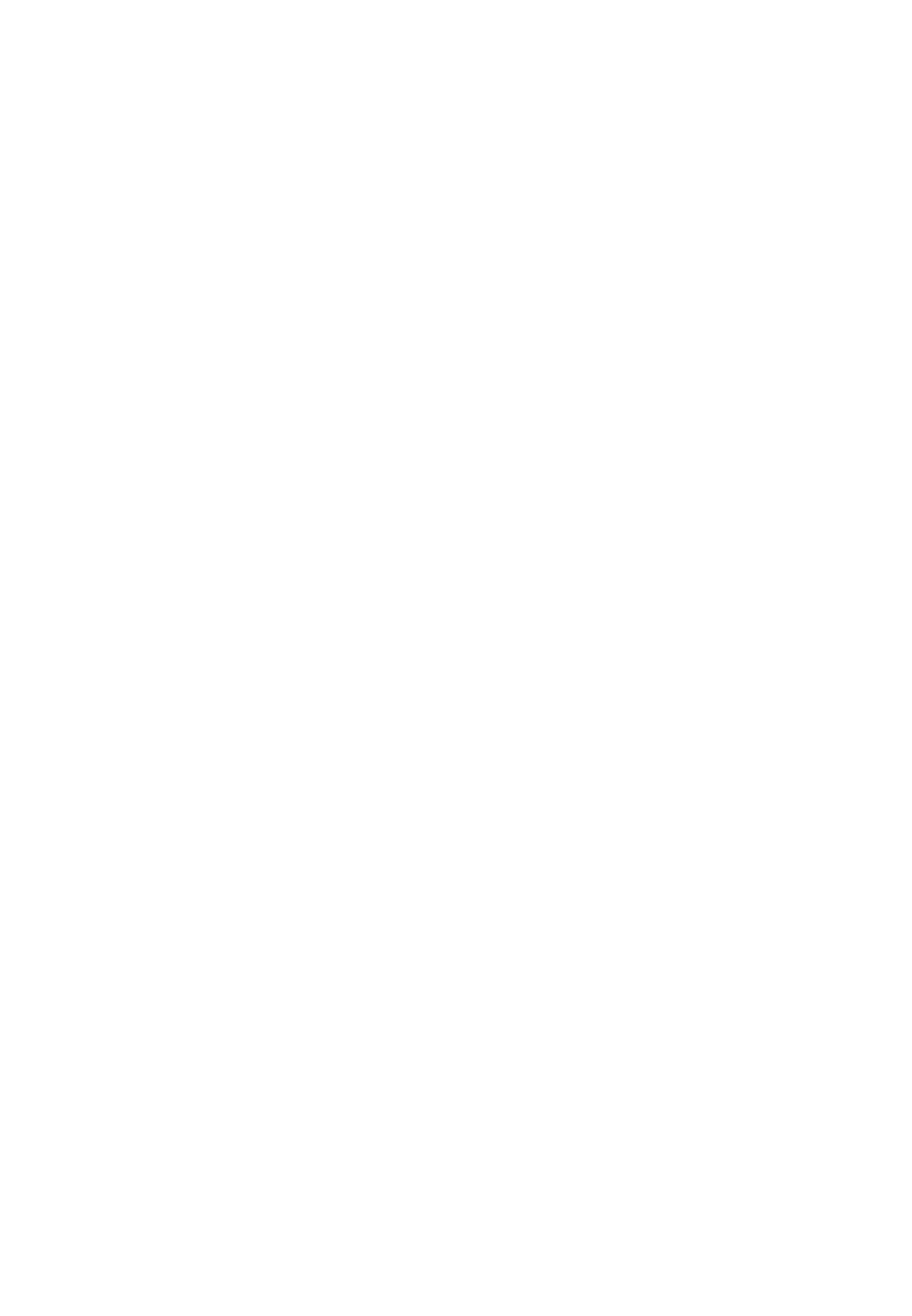# 5. THE RESPONSIBILITY TO REBUILD

## **POST-INTERVENTION OBLIGATIONS**

#### **Peace Building**

5.1 The responsibility to protect implies the responsibility not just to prevent and react, but to follow through and rebuild. This means that if military intervention action is taken – because of a breakdown or abdication of a state's own capacity and authority in discharging its "responsibility to protect" – there should be a genuine commitment to helping to build a durable peace, and promoting good governance and sustainable development. Conditions of public safety and order have to be reconstituted by international agents acting in partnership with local authorities, with the goal of progressively transferring to them authority and responsibility to rebuild.

5.2 Ensuring sustainable reconstruction and rehabilitation will involve the commitment of sufficient funds and resources and close cooperation with local people, and may mean staying in the country for some period of time after the initial purposes of the intervention have been accomplished. Too often in the past the responsibility to rebuild has been insufficiently recognized, the exit of the interveners has been poorly managed, the commitment to help with reconstruction has been inadequate, and countries have found themselves at the end of the day still wrestling with the underlying problems that produced the original intervention action.

5.3 If military intervention is to be contemplated, the need for a post-intervention strategy is also of paramount importance. Military intervention is one instrument in a broader spectrum of tools designed to prevent conflicts and humanitarian emergencies from arising, intensifying, spreading, persisting or recurring. The objective of such a strategy must be to help ensure that the conditions that prompted the military intervention do not repeat themselves or simply resurface.

5.4 The most successful reconciliation processes do not necessarily occur at high level political dialogue tables, or in judicial-style processes (though we well understand the positive role that truth and reconciliation commissions can play in certain post-conflict environments). True reconciliation is best generated by ground level reconstruction efforts, when former armed adversaries join hands in rebuilding their community or creating reasonable living and job conditions at new settlements. True and lasting reconciliation occurs with sustained daily efforts at repairing infrastructure, at rebuilding housing, at planting and harvesting, and cooperating in other productive activities. External support for reconciliation efforts must be conscious of the need to encourage this cooperation, and dynamically linked to joint development efforts between former adversaries.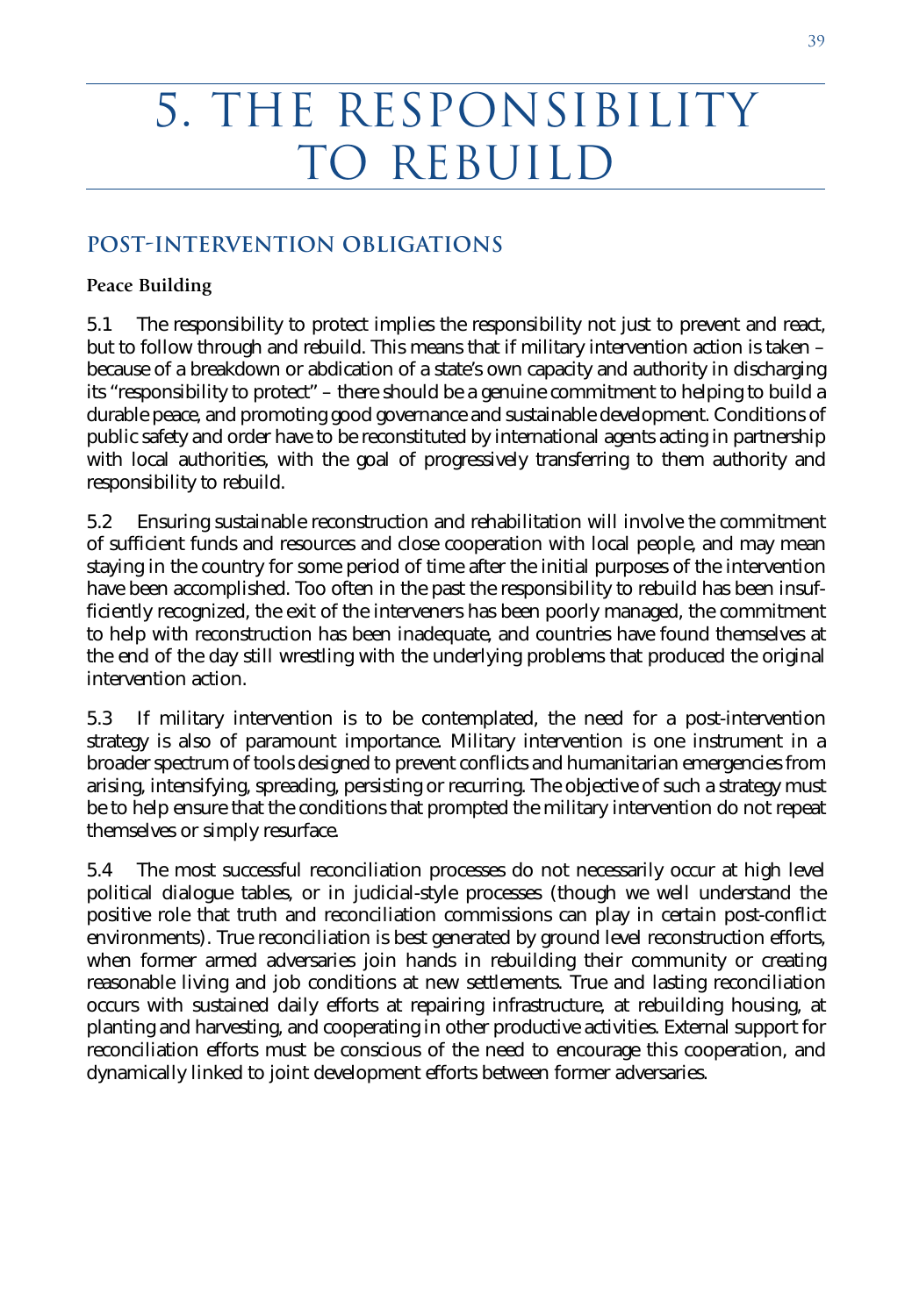5.5 The Secretary-General described very clearly the nature of and rationale for postconflict peace building in his 1998 report on *The Causes of Conflict and the Promotion of Durable Peace and Sustainable Development in Africa:*

By post-conflict peace-building, I mean actions undertaken at the end of a conflict to consolidate peace and prevent a recurrence of armed confrontation. Experience has shown that the consolidation of peace in the aftermath of conflict requires more than purely diplomatic and military action, and that an integrated peace building effort is needed to address the various factors which have caused or are threatening a conflict. Peace building may involve the creation or strengthening of national institutions, monitoring elections, promoting human rights, providing for reintegration and rehabilitation programmes, as well as creating conditions for resumed development. Peace building does not replace ongoing humanitarian and development activities in countries emerging from crises. Rather it aims to build on, add to, or reorient such activities in ways that are designed to reduce the risk of a resumption of conflict and contribute to creating conditions most conducive to reconciliation, reconstruction and recovery.

5.6 The Secretary-General's report goes on to describe in more detail what is needed in the aftermath of conflict, or in this case intervention:

Societies which have emerged from conflict have special needs. To avoid a return to conflict while laying a solid foundation for development, emphasis must be placed on critical priorities such as encouraging reconciliation and demonstrating respect for human rights; fostering political inclusiveness and promoting national unity; ensuring the safe, smooth and early repatriation and resettlement of refugees and displaced persons; reintegrating ex-combatants and others into productive society; curtailing the availability of small arms; and mobilizing the domestic and international resources for reconstruction and economic recovery. Each priority is linked to every other, and success will require a concerted and coordinated effort on all fronts.

The message is clear. There is no substitute for a clear and effective post-intervention strategy.

5.7 In what follows, we briefly review some of the main issues that confront policy makers in exercising the responsibility to rebuild in the three most immediately crucial areas of security, justice and economic development. In Chapter 7, dealing with operational issues, we revisit a number of these matters from the perspective of the military forces on the ground in post-intervention environments.

#### **Security**

5.8 One of the essential functions of an intervention force is to provide basic security and protection for all members of a population, regardless of ethnic origin or relation to the previous source of power in the territory. In post-conflict situations, revenge killings and even "reverse ethnic cleansing" frequently occur as groups who were victimized attack groups associated with their former oppressors. It is essential that post-intervention operations plan for this contingency before entry and provide effective security for all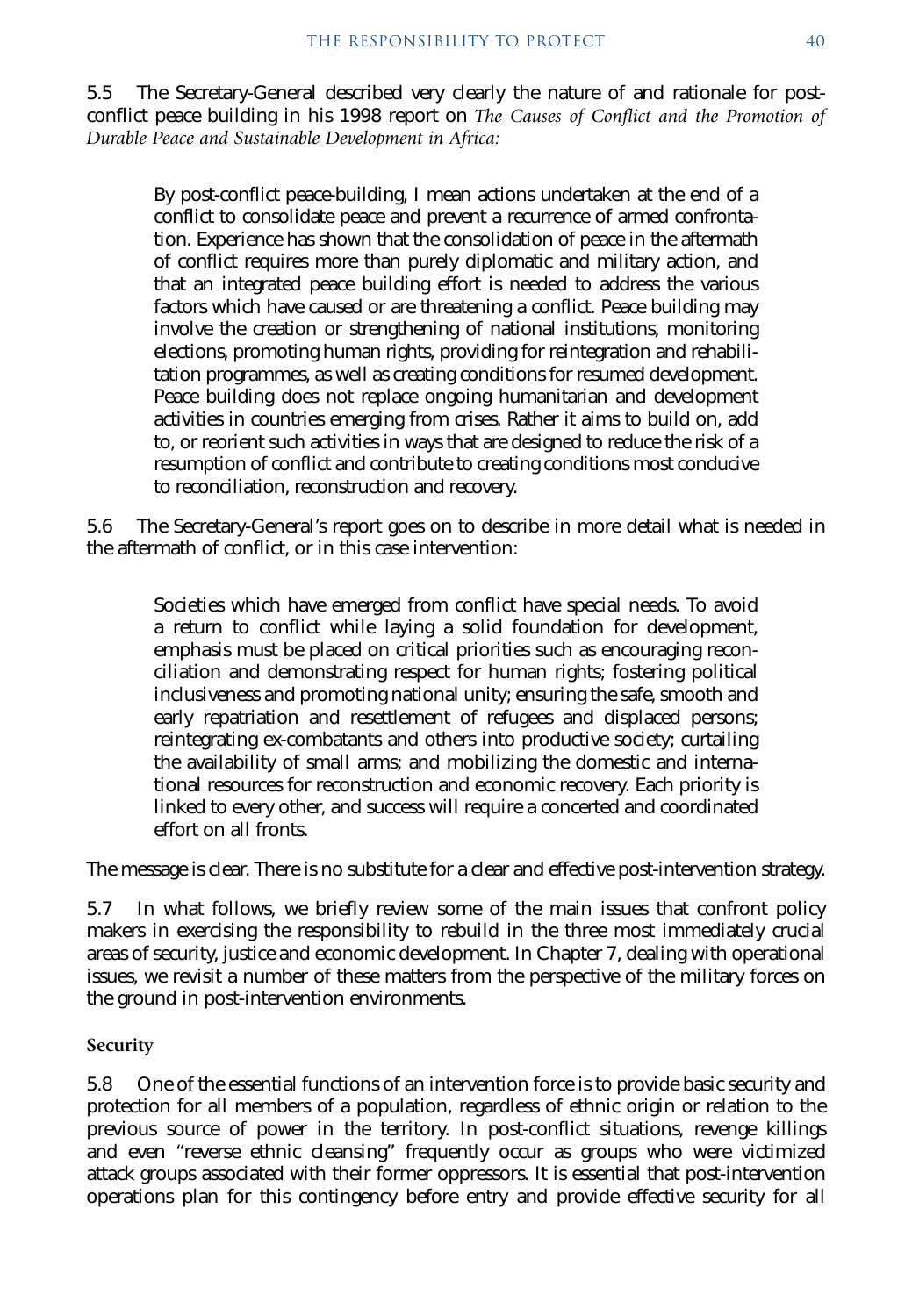populations, regardless of origin, once entry occurs. There can be no such thing as "guilty minorities" in the post-intervention phase. Everyone is entitled to basic protection for their lives and property.

5.9 One of the most difficult and important issues to be regularly confronted in the postintervention phase relates to the *disarmament, demobilization and reintegration* of local security forces. Reintegration will usually take the longest time to achieve, but the whole process cannot be judged to have been successful until it is complete. It is also a necessary element of returning a country to law and order since a demobilized soldier, unless properly reintegrated into society, with sustainable income, will probably turn to armed crime or armed political opposition. Successful disarmament of personnel from military and security forces, and other efforts to collect small arms and curb the entry of new ones, will be an important element of this effort.

5.10 Another element of the same problem is the rebuilding of new national armed forces and police, integrating as far as possible elements of the formerly competing armed factions or military forces. This process will be vital to national reconciliation and protection of the re-established state once the intervening forces leave. However, all too often in the past, in Cambodia and elsewhere, it has proved to be too long-term for the intervening authorities, and too expensive and sensitive for international donors who wish to avoid later accusations of re-arming former enemies.

5.11 Complaints are regularly heard from military officers around the world that in interventions and their aftermath they are all too often given functions for which they are not trained and which are more appropriate to police. The simple answer is that civilian police are really only able to operate in countries where functioning systems of law and courts exist. Although the presence of some police in any military operation may be necessary from the start, including for the purpose of training local police, there is probably little alternative to the current practice of deploying largely military forces at the start, but as conditions improve and governmental institutions are rebuilt, phasing in a civilian police presence.

5.12 An essential part of pre-intervention planning has been identified by both political and military personnel as being an *exit strategy* (not the same thing as an exit timetable) for intervening troops. There is force in the argument that without such a strategy there are serious risks in mounting any military intervention at all, as an unplanned, let alone precipitate, exit could have disastrous, or at best unsettling, implications for the country, and could also serve to discredit even the positive aspects of the intervention itself.

#### **Justice and Reconciliation**

5.13 In many cases the country in which a military intervention takes place may never have enjoyed a non-corrupt or properly functioning *judicial system*, including both the courts and police, or this may have deteriorated or disappeared as the state itself began to fail. Increasingly, and particularly from the time of the UN Transitional Authority in Cambodia (UNTAC) in the early 1990s, there has been a realization in UN circles and elsewhere about the importance of making transitional arrangements for justice during an operation, and restoring judicial systems as soon as possible thereafter. The point is simply that if an intervening force has a mandate to guard against further human rights violations, but there is no functioning system to bring violators to justice, then not only is the force's mandate to that extent unachievable, but its whole operation is likely to have diminished credibility both locally and internationally.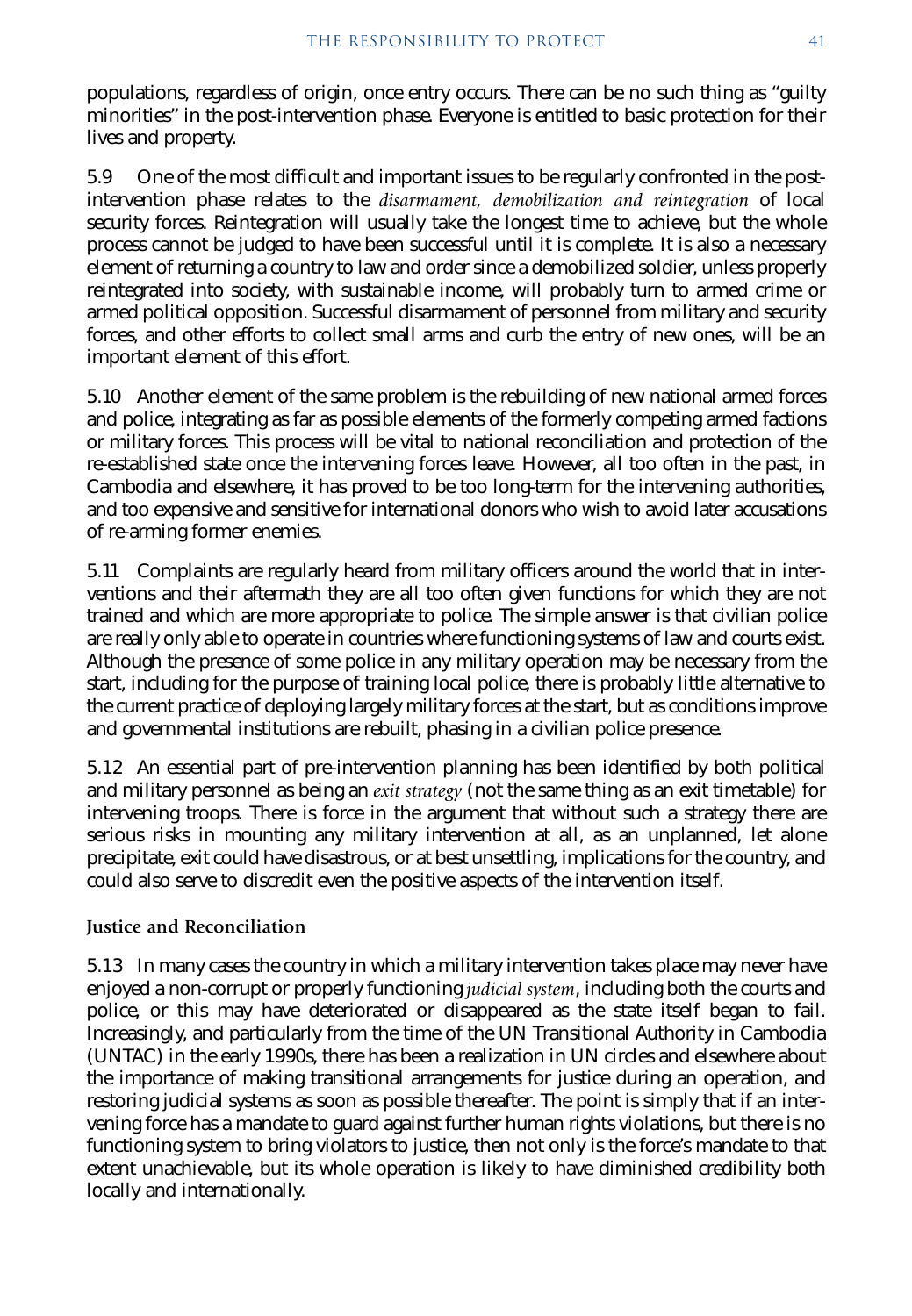5.14 A number of non-governmental bodies have developed "justice packages," which can be adapted to the specific conditions of a wide variety of operations, and these should be considered an integral part of any post-intervention peace building strategy, pending the re-establishment of local institutions. Such measures should include a standard model penal code, able to be used in any situation where there is no appropriate existing body of law to apply, and applied immediately the intervention begins to ensure protection of minorities and allow intervening forces to detain persons committing crimes.

5.15 A related issue is that of the return of refugees and the *legal rights of returnee*s from ethnic or other minorities. Unequal treatment in the provision of basic services, repatriation assistance and employment, and property laws, are often designed to send a powerful signal that returnees are not welcome. Discrimination in the provision of reconstruction assistance has been a major problem in Croatia, for instance, where it was enshrined in law. In many cases around the world, attempts by returnees to use the courts to evict temporary occupants (often themselves refugees) from their homes and regain rightful property have ended in frustration rather than re-possession. Laws either provide inadequate protection of property rights or were framed to deter potential returnees and disadvantage those who do return.

5.16 Barriers include difficulties in establishing tenancy rights over formerly sociallyowned property, the main form of property holding in former Yugoslavia, for example; the absence of legal documentation; and continued obstructionism by local authorities. The problem of refugees and internally displaced persons (IDPs) seeking to reclaim their property has been particularly acute in urban areas. Political pressure to relocate other families in vacated premises has often obstructed returns and little progress has been made in revising the legal rights of urban tenants.

5.17 Facilitating returns requires the removal of the administrative and bureaucratic obstacles to return, ending the culture of impunity vis-à-vis known or suspected war criminals and the adoption of non-discriminatory property laws. However, evictions alone will not solve all the returns issues. A sizeable amount of new housing stock will usually need to be built throughout the country and donor funded projects are critical in meeting these needs.

5.18 Additionally, the question of return sustainability – pivotal to ensuring the long-term success of repatriation – will need to be properly treated. Return sustainability is about creating the right social and economic conditions for returnees. It also includes access to health, education and basic services, and is linked to reform in other areas – eradicating corruption, promoting good governance, and long-term economic regeneration of the country.

### **Development**

5.19 A final peace building responsibility of any military intervention should be as far as possible to encourage economic growth, the recreation of markets and sustainable development. The issues are extremely important, as economic growth not only has law and order implications but is vital to the overall recovery of the country concerned. A consistent corollary of this objective must be for the intervening authorities to find a basis as soon as possible to end any coercive economic measures they may have applied to the country before or during the intervention, and not prolong comprehensive or punitive sanctions.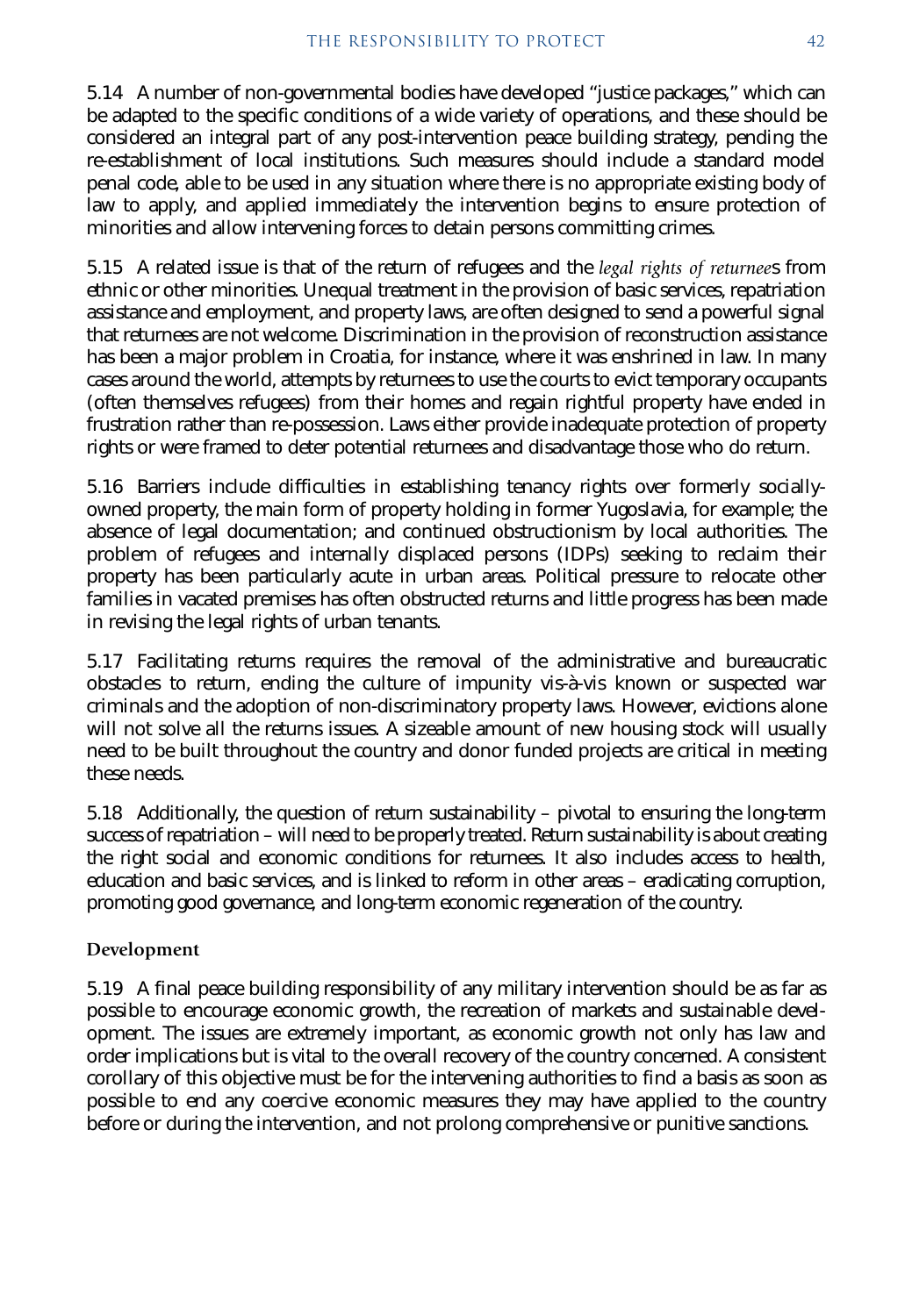5.20 Intervening authorities have a particular responsibility to manage as swiftly and smoothly as possible the transfer of development responsibility and project implementation to local leadership, and local actors working with the assistance of national and international development agencies.

5.21 This is not only of importance for long-term development purposes, but also represents a positive reinforcement for short run security measures of the kind discussed above: a positive contribution is provided by a simultaneous effort at training the demobilized for new income generating activities as well as the implementation of social and economic reintegration projects. The sooner the demobilized combatants are aware of their future options and opportunities, and the sooner the community has concrete and tangible demonstrations that civilian life can in fact return to normality under secure conditions, the more positive will be their response in relation to disarmament and related issues.

## **ADMINISTRATION UNDER UN AUTHORITY**

5.22 Useful guidelines for the behaviour of intervening authorities during a military intervention in failed states, and in the follow-up period, might be found in a constructive adaptation of Chapter XII of the UN Charter. This would enable reconstruction and rehabilitation to take place in an orderly way across the full spectrum, with the support and assistance of the international community. The most relevant provision in this regard is Article 76 which notes that the aim of the system is to promote the political, economic, social and educational advancement of the people of the territory in question; to encourage respect for human rights; to ensure the equal treatment of all peoples in the UN in social, economic and commercial matters; and also to ensure equal treatment in the administration of justice.

5.23 A further element of Chapter XII which would often be of relevance to the populations of countries in which an intervention takes place relates to self-determination (Article 76.b). Protective enforcement usually indicates sustaining or restoring forms of territorial selfgovernment and autonomy, and this in turn will usually mean elections being facilitated and possibly supervised, or at least monitored, by the intervening authorities. That said, the responsibility to protect is fundamentally a principle designed to respond to threats to human life, and not a tool for achieving political goals such as greater political autonomy, self-determination, or independence for particular groups within the country (though these underlying issues may well be related to the humanitarian concerns that prompted the military intervention). The intervention itself should not become the basis for further separatist claims.

5.24 There is always likely in the UN to be a generalized resistance to any resurrection of the "trusteeship" concept, on the ground that it represents just another kind of intrusion into internal affairs. But "failed states" are quite likely to generate situations which the international community simply cannot ignore, as happened – although there the intervention was less than successful – in Somalia. The strongest argument against the proposal is probably practical: the cost of such an operation for the necessarily long time it would take to recreate civil society and rehabilitate the infrastructure in such a state. There must be real doubts about the willingness of governments to provide those kinds of resources, other than on a very infrequent and ad hoc basis.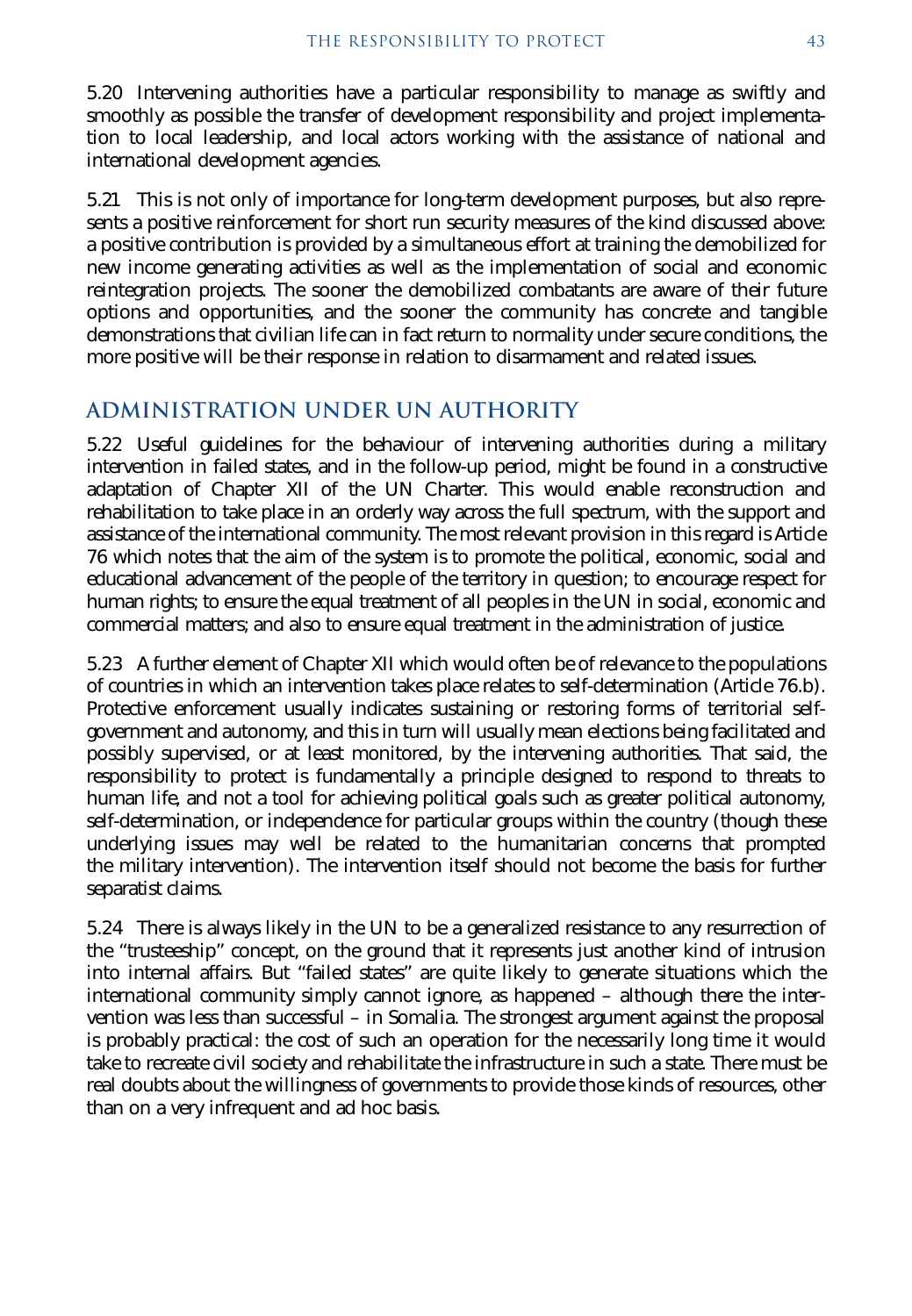## **LOCAL OWNERSHIP AND THE LIMITS TO OCCUPATION**

5.25 The requirement to stay on in the country in which intervention takes place long enough to ensure sustainable reconstruction and rehabilitation has both positive and negative implications. Apart from, hopefully, removing or at least greatly ameliorating, the root causes of the original conflict and restoring a measure of good governance and economic stability, such a period may also better accustom the population to democratic institutions and processes if these had been previously missing from their country. However, staying on could obviously have some negative aspects, and they are worth spelling out.

#### **Sovereignty**

5.26 Sovereignty issues necessarily arise with any continued presence by the intervener in the target country in the follow-up period. Intervention suspends sovereignty claims to the extent that good governance – as well as peace and stability – cannot be promoted or restored unless the intervener has authority over a territory. But the suspension of the exercise of sovereignty is only *de facto* for the period of the intervention and follow-up, and not *de jure*. This was, for example, the objective of the Paris Accords of 1991 on Cambodia, where the device of a "Supreme National Council" with representatives of the four competing factions, transferred effective authority to the UN to run the country until elections could be held. Similarly, Yugoslavia could be said to have temporarily had its sovereignty over Kosovo suspended, though it has not lost it *de jure*. The objective overall is not to change constitutional arrangements, but to protect them. As was noted in the discussion above of trusteeship, military intervention means endeavouring to sustain forms of government compatible with the sovereignty of the state in which the enforcement has occurred – not undermining that sovereignty.

#### **Dependency and Distortion**

5.27 A poorly administered occupation which overtly treats the people, or causes them to believe they are being treated, as an "enemy" will obviously be inimical to the success of any long-term rehabilitation efforts. Equally, a reconstruction and rehabilitation programme which does not take sufficient account of local priorities and excludes local personnel could create an unhealthy dependency on the intervening authority, stultify the regrowth of local institutions and the economy, and infinitely delay the population's desire or ability to resume responsibility for its own government.

5.28 Although largely unavoidable, the sudden influx of large sums of foreign currencies that usually accompany an intervening military force (and subsequent police and administration personnel) can have highly distorting economic effects on often fragile economies, and create unrealistic expectations in at least parts of the population. In some cases, local elites may seek to profit from this situation and set up corrupt networks and practices. They are then likely to oppose early withdrawal of the intervening authority, while at the same time undermining any hopes for a successful economic and political rehabilitation of the country.

5.29 A further negative feature relates to the intervening authorities themselves. The longer a follow-up period continues, the greater the financial and material drain it may prove to be on the intervening states, unless they are among the richer developed countries. Even then, follow-up with no light at the end of the tunnel may prove to be a major disincentive for such countries to become involved in future exercises of the responsibility to protect,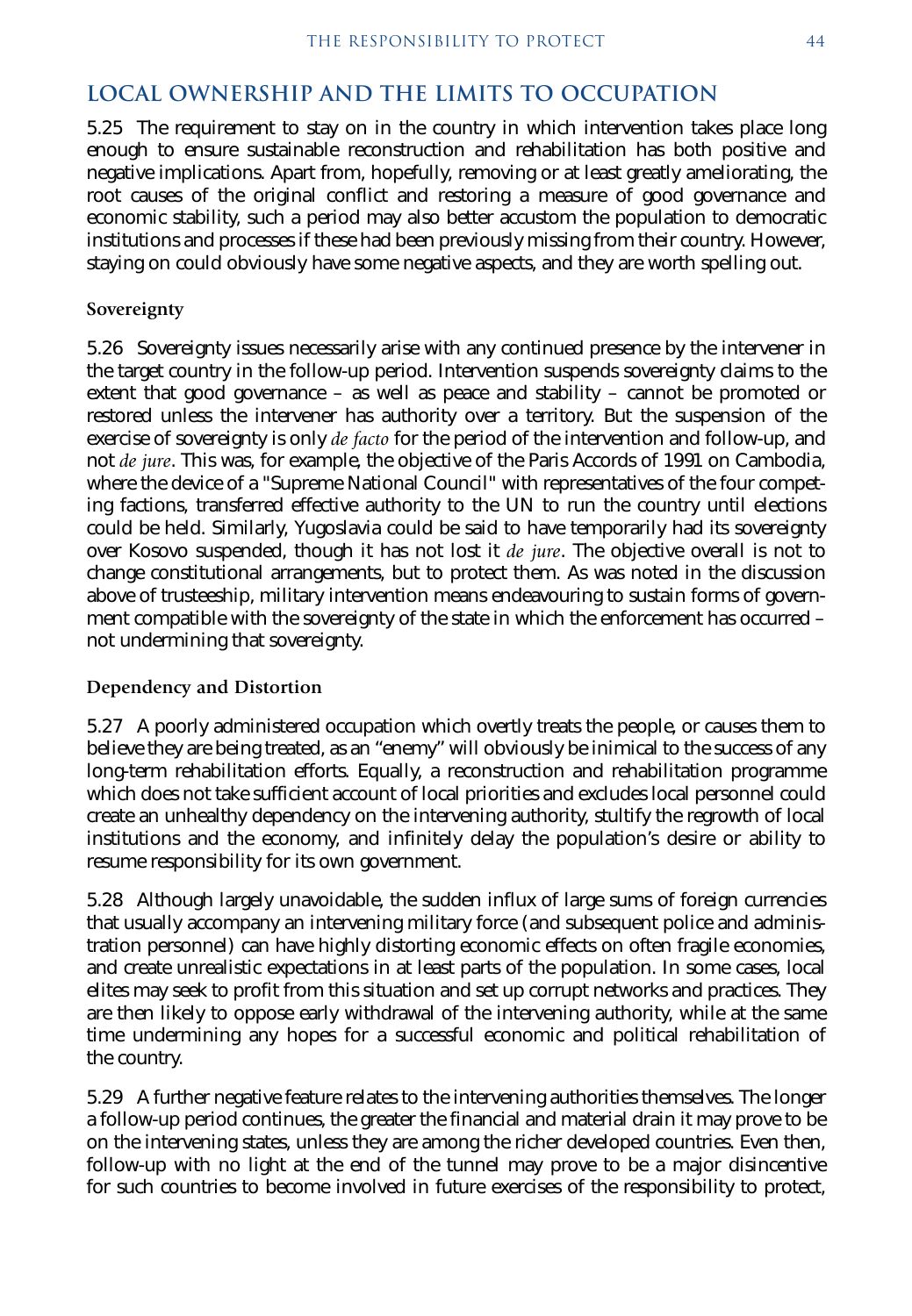regardless of how worthy they might be. The balance to be struck between the long-term interests of the people and country where the intervention takes place and those of the interveners themselves can end up being a fine one.

#### **Achieving Local Ownership**

5.30 As the case of Kosovo demonstrates, it is essential to strike a balance between the responsibilities of international and local actors. International actors have the resources to help provide a secure environment and to begin the reconstruction process. But international authorities must take care not to confiscate or monopolize political responsibility on the ground. They must take steps to set up a political process between the conflicting parties and ethnic groups in a post-conflict society that develops local political competence within a framework that encourages cooperation between former antagonists. Without such a political process, and the transfer of responsibility from international to local agents, there is a substantial risk, first, that ethnic hostility within the territory will settle back into old patterns of hatred, and second, that local actors will sit back and let the international actors take all the responsibility for mediating local tensions.

5.31 The long-term aim of international actors in a post-conflict situation is "to do themselves out of a job." They can do this by creating political processes which require local actors to take over responsibility both for rebuilding their society and for creating patterns of cooperation between antagonistic groups. This process of devolving responsibility back to the local community is essential to maintaining the legitimacy of intervention itself. Intervening to protect human beings must not be tainted by any suspicion that is a form of neo-colonial imperialism. On the contrary, the responsibility to rebuild, which derives from the obligation to react, must be directed towards returning the society in question to those who live in it, and who, in the last instance, must take responsibility together for its future destiny.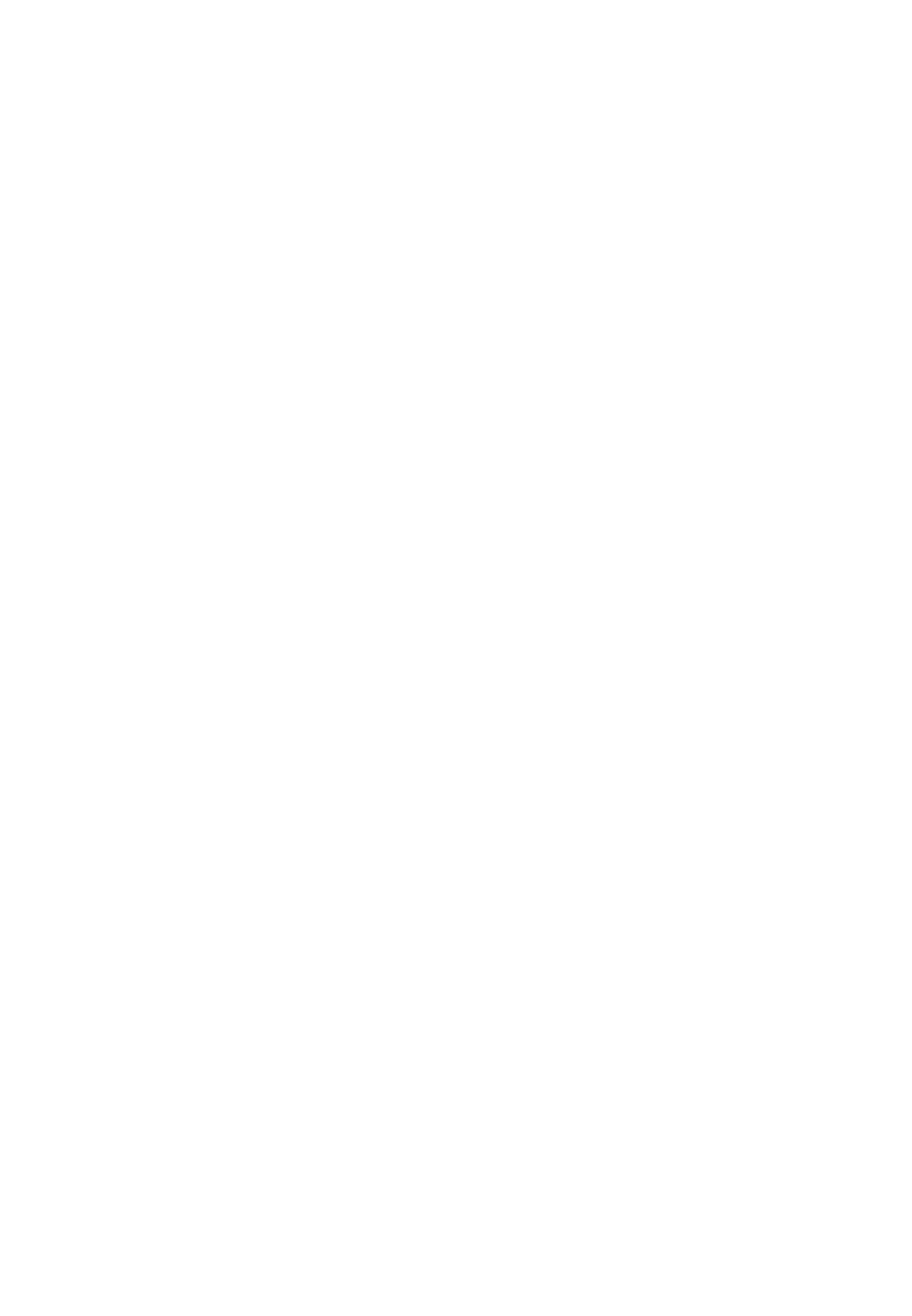# 6. THE QUESTION OF AUTHORITY

6.1 There is an international responsibility to protect populations at risk, and this Commission has argued that it extends to a responsibility to *react* by appropriate means if catastrophe is occurring, or seems imminent. In extreme cases, that responsibility to react includes military intervention within a state, to carry out that human protection. We have spelled out in Chapter 4 the tough threshold and precautionary criteria that must be satisfied in these cases: just cause, right intention, last resort, proportional means and reasonable prospects. The criteria have to be tough, because the action proposed is itself extreme: military intervention means not only an intrusion into a sovereign state, but an intrusion involving the use of deadly force, on a potentially massive scale. But whose right is it to determine, in any particular case, whether a military intervention for human protection purposes should go ahead?

## **SOURCES OF AUTHORITY UNDER THE UN CHARTER**

6.2 The bedrock non-intervention principle is spelt out in Article 2.4 of the Charter, which provides that "All Members shall refrain … from the threat or use of force against the territorial integrity or political independence of any state, or in any other manner inconsistent with the Purposes of the United Nations," and in Article 2.7 which prohibits the United Nations from intervening "in matters which are essentially within the domestic jurisdiction of any state." What lies "essentially within the domestic jurisdiction" is not further defined and is indeed much contested, especially in the context of human rights issues.

6.3 A crucial qualification to the bedrock principle is Article 24 of the Charter, which "to ensure prompt and effective action by the United Nations" confers upon the Security Council the "primary responsibility for the maintenance of international peace and security." There are important provisions relating to the pacific settlement of disputes in Chapter VI of the Charter, but the cutting edge of that responsibility is set out in Chapter VII, which describes the action the Security Council may take when it "determine[s] the existence of any threat to the peace, breach of the peace, or act of aggression" (Article 39) . Such action may fall short of the use of force, and consist of such measures as embargoes, sanctions and the severance of diplomatic relations (Article 41). However, should the Council consider that such measures are likely to be inadequate, "it may take such action by air, sea or land forces as may be necessary to maintain or restore international peace and security" – in other words, it may resort to or permit the use of military force (Article 42).

6.4 There is one other provision in the Charter expressly permitting the application of cross-border military force, Article 51, which acknowledges "the inherent right of individual or collective self-defence if an armed attack occurs against a Member of the UN" (it being also provided that the measures taken be immediately reported to the Security Council). This is unlikely to have application to the military intervention situations with which this report is concerned, other than for regional organizations acting with respect to one of their member states. This provision, and the Security Council authorization of coercion under the general provisions of Chapter VII, but nothing else in the Charter, expressly trump the domestic jurisdiction restriction.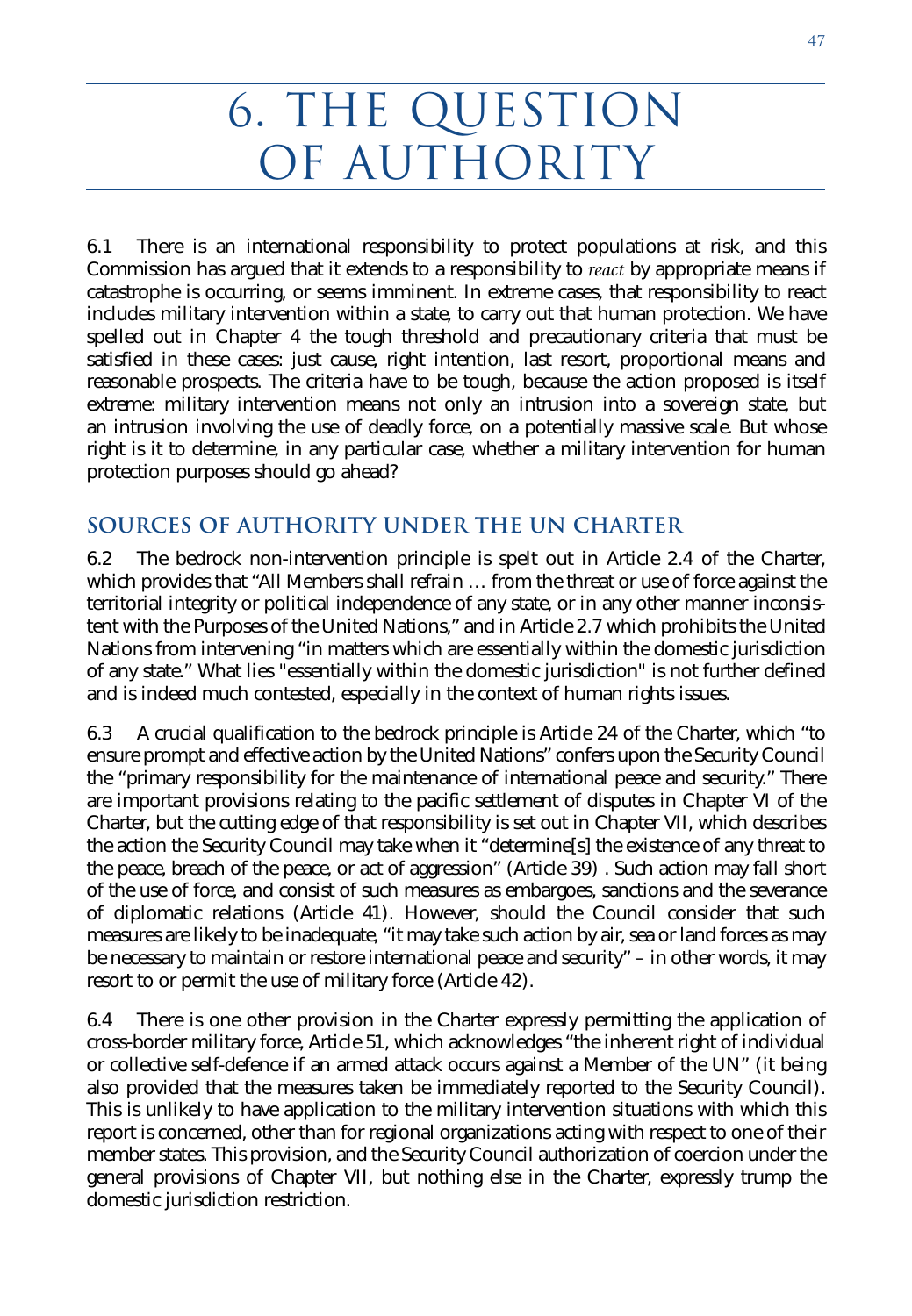6.5 Chapter VIII acknowledges the existence and security role of regional and sub-regional organizations, but expressly states that "no enforcement action shall be taken under regional arrangements or by regional agencies without the authorization of the Security Council." It is interesting to note, however, that in some cases that authorization has been after the event, as with the approval of the interventions by ECOWAS's Monitoring Group (ECOMOG) in Liberia in 1992 and Sierra Leone in 1997.

6.6 The general provisions of Chapter VII, the specific authorization of self-defence action in Article 51, and the provisions of Chapter VIII, together constitute a formidable source of authority to deal with security threats of all types. After the terrorist attacks of 11 September 2001, for example, the Security Council (calling in aid both Article 51 and Chapter VII generally), was quick to call for action in response – as was the General Assembly. The world already has in place a standing military and diplomatic organization with the capacity (if not always the will) to deal with the whole spectrum of peace, security and human protection issues: we call it the United Nations.

6.7 The Security Council has the "primary" but not the sole or exclusive responsibility under the Charter for peace and security matters. Article 10 gives a general responsibility to the UN General Assembly with regard to any matter within the scope of UN authority, and Article 11 gives the General Assembly a fallback responsibility with regard specifically to the maintenance of international peace and security – albeit only to make recommendations, not binding decisions. The only caveat, meant to prevent a split between the UN's two major organs, is that the Security Council must not be discussing that issue at the same time (Article 12). To these Charter bases for General Assembly action must be added the "Uniting for Peace" resolution of 1950, creating an Emergency Special Session procedure that was used as the basis for operations in Korea that year and subsequently in Egypt in 1956 and the Congo in 1960. It is evident that, even in the absence of Security Council endorsement and with the General Assembly's power only recommendatory, an intervention which took place with the backing of a two-thirds vote in the General Assembly would clearly have powerful moral and political support.

6.8 The UN, whatever arguments may persist about the meaning and scope of various Charter provisions, is unquestionably the principal institution for building, consolidating and using the authority of the international community. It was set up to be the linchpin of order and stability, the framework within which members of the international system negotiated agreements on the rules of behaviour and the legal norms of proper conduct in order to preserve the society of states. Thus simultaneously the UN was to be the forum for mediating power relationships; for accomplishing political change that is held to be just and desirable by the international community; for promulgating new norms; and for conferring the stamp of collective legitimacy.

6.9 The authority of the UN is underpinned not by coercive power, but by its role as the applicator of legitimacy. The concept of legitimacy acts as the connecting link between the exercise of authority and the recourse to power. Attempts to enforce authority can only be made by the legitimate agents of that authority. Collective intervention blessed by the UN is regarded as legitimate because it is duly authorized by a representative international body; unilateral intervention is seen as illegitimate because self-interested. Those who challenge or evade the authority of the UN as the sole legitimate guardian of international peace and security in specific instances run the risk of eroding its authority in general and also undermining the principle of a world order based on international law and universal norms.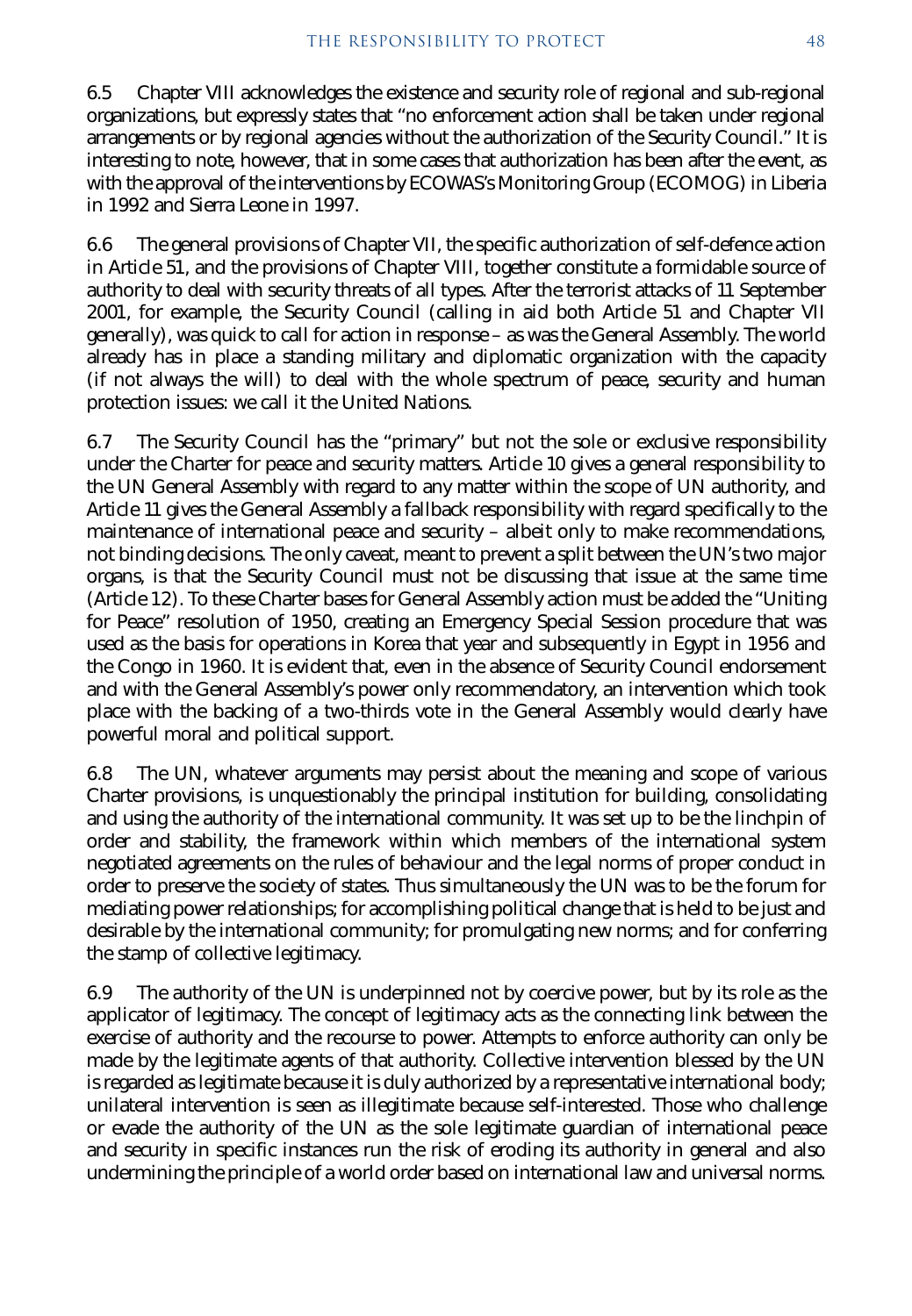6.10 The UN is also the symbol of what member states must *not* do. In the field of state– citizen relations, the totality of Charter clauses and instruments like the Universal Declaration of Human Rights restrict the authority of states to cause harm to their own people within territorial borders. In the sphere of military action across territorial borders, UN membership imposes the obligation on the major powers to refrain from unilateral intervention in favour of collectively authorized international intervention.

6.11 The responsibility for protecting the lives and promoting the welfare of citizens lies first and foremost with the sovereign state, secondly with domestic authorities acting in partnership with external actors, and only thirdly with international organizations. As we suggested in Chapter 2, in addressing the concept of sovereignty as responsibility, a crucial justification for vesting sovereignty in the state derives from this principle. There is a gap  $$ a responsibility deficit – if the state proves unable or unwilling to protect citizens, or itself becomes the perpetrator of violence against its own citizens.

6.12 The community-sanctioning authority to settle issues of international peace and security has been transferred from the great powers in concert to the UN. The UN, with the Security Council at the heart of the international law-enforcement system, is the only organization with universally accepted authority to validate such operations. But it does not by itself have any operational capacity. For the UN to function effectively as a law-enforcing collective security organization, states must renounce the unilateral use of force for national purposes. But the corollary, not always as readily accepted, is that states should be willing to use force on behalf of, as directed by, and for the goals of the UN.

## **THE SECURITY COUNCIL'S ROLE – AND RESPONSIBILITY**

6.13 Because the prohibitions and presumptions against intervention are so explicitly spelled out in the Charter, and since no "humanitarian exception" to these prohibitions is explicitly provided for, the role of the Security Council becomes of paramount importance. There are a number of questions that can reasonably be asked about its authority and credibility, and we address them below: its legal capacity to authorize military intervention operations; its political will to do so, and generally uneven performance; its unrepresentative membership; and its inherent institutional double standards with the Permanent Five veto power. There are many reasons for being dissatisfied with the role that the Security Council has played so far.

6.14 But all that said, the Commission is in absolutely no doubt that there is no better or more appropriate body than the Security Council to deal with military intervention issues for human protection purposes. It is the Security Council which should be making the hard decisions in the hard cases about overriding state sovereignty. And it is the Security Council which should be making the often even harder decisions to mobilize effective resources, including military resources, to rescue populations at risk when there is no serious opposition on sovereignty grounds. That was the overwhelming consensus we found in all our consultations around the world. If international consensus is ever to be reached about when, where, how and by whom military intervention should happen, it is very clear that the central role of the Security Council will have to be at the heart of that consensus. The task is not to find alternatives to the Security Council as a source of authority, but to make the Security Council work much better than it has.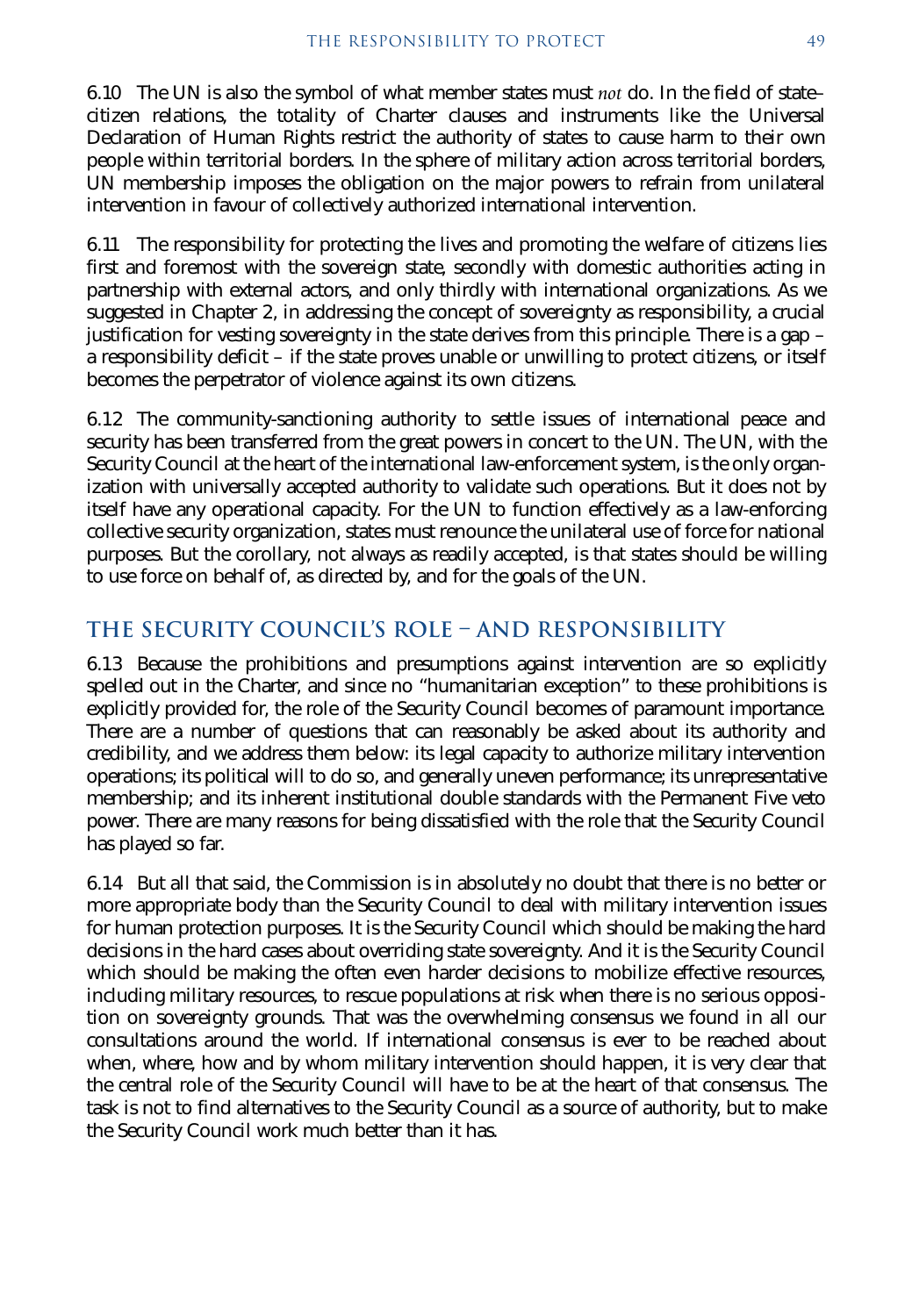6.15 It is a necessary corollary of this perception of the Security Council's role that it be established as a matter of practice that all proposals for military intervention be formally brought before it. The Commission accordingly is agreed that:

- ❏ Security Council authorization must in all cases be sought prior to any military intervention action being carried out. Those calling for an intervention must formally request such authorization, or have the Council raise the matter on its own initiative, or have the Secretary-General raise it under Article 99 of the UN Charter; and
- ❏ The Security Council should deal promptly with any request for authority to intervene where there are allegations of large scale loss of human life or ethnic cleansing; it should in this context seek adequate verification of facts or conditions on the ground that might support a military intervention.

#### **Legal Capacity**

6.16 Article 42 authorizes the Security Council, in the event that non-military measures prove "inadequate," to decide upon military measures "as may be necessary" "to maintain or restore international peace and security." Although these powers were interpreted narrowly during the Cold War, since then the Security Council has taken a very expansive view as to what constitutes "international peace and security" for this purpose, and in practice an authorization by the Security Council has almost invariably been universally accepted as conferring international legality on an action. The cross-border implications of a number of the interventions authorized in the post-Cold War years have not been in doubt. But there is equally no doubt that in other cases – Somalia most prominent among them – the cross-border implications were less evident.

6.17 It is arguable that what the Security Council has really been doing in these cases is giving credence to what we described in Chapter 2 as the emerging guiding principle of the "responsibility to protect," a principle grounded in a miscellany of legal foundations (human rights treaty provisions, the Genocide Convention, Geneva Conventions, International Criminal Court statute and the like), growing state practice – and the Security Council's own practice. If such a reliance continues in the future, it may eventually be that a new rule of customary international law to this effect comes to be recognized, but as we have already acknowledged it would be quite premature to make any claim about the existence now of such a rule.

6.18 An important unresolved theoretical question is whether the Security Council can in fact exceed its own authority by violating the constitutional restraints embedded in the Charter, particularly the inhibition in Article 2.7. This issue has only been tangentially considered by the International Court of Justice (ICJ) in the *Lockerbie* case, with the 1998 decision on preliminary objections affirming that the Security Council is bound by the Charter. But the issue seems destined to remain a theoretical one, since there is no provision for judicial review of Security Council decisions, and therefore no way that a dispute over Charter interpretation can be resolved. It appears that the Council will continue to have considerable latitude to define the scope of what constitutes a threat to international peace and security.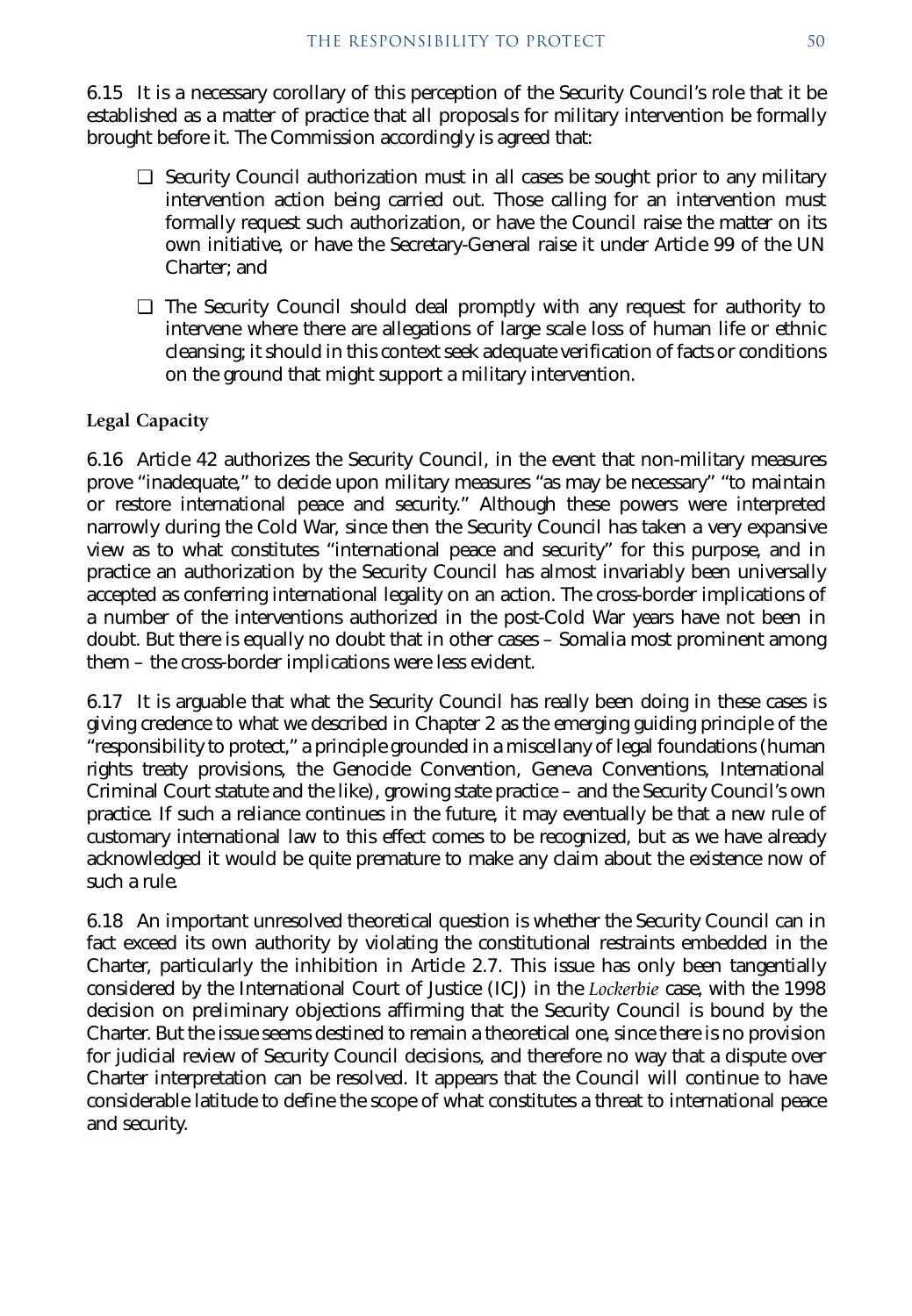#### **Legitimacy and the Veto**

6.19 A common theme in a great many of the Commission's consultations was the democratic legitimacy of the fifteen-member Security Council, which can hardly claim to be representative of the realities of the modern era so long as it excludes from permanent membership countries of major size and influence, in particular from Africa, Asia and Latin America. The Security Council was also variously claimed to be neither answerable to the peoples of the world, nor accountable to the plenary General Assembly nor subject to juridical supervision and scrutiny. There is no doubt that reform of the Security Council, in particular to broaden and make more genuinely representative its composition, would help in building its credibility and authority – though not necessarily making the decision making process any easier. But this is not a debate into which this Commission need enter for the purposes of this report.

6.20 An issue which we cannot avoid addressing, however, is that of the veto power enjoyed by the present Permanent Five. Many of our interlocutors regarded capricious use of the veto, or threat of its use, as likely to be the principal obstacle to effective international action in cases where quick and decisive action is needed to stop or avert a significant humanitarian crisis. As has been said, it is unconscionable that one veto can override the rest of humanity on matters of grave humanitarian concern. Of particular concern is the possibility that needed action will be held hostage to unrelated concerns of one or more of the permanent members – a situation that has too frequently occurred in the past. There is another political problem. Those states who insist on the right to retaining permanent membership of the UN Security Council and the resulting veto power, are in a difficult position when they claim to be entitled to act outside the UN framework as a result of the Council being paralyzed by a veto cast by another permanent member. That is, those who insist on keeping the existing rules of the game unchanged have a correspondingly less compelling claim to rejecting any specific outcome when the game is played by those very rules.

6.21 For all these reasons, the Commission supports the proposal put to us in an exploratory way by a senior representative of one of the Permanent Five countries, that there be agreed by the Permanent Five a "code of conduct" for the use of the veto with respect to actions that are needed to stop or avert a significant humanitarian crisis. The idea essentially is that a permanent member, in matters where its vital national interests were not claimed to be involved, would not use its veto to obstruct the passage of what would otherwise be a majority resolution. The expression "constructive abstention" has been used in this context in the past. It is unrealistic to imagine any amendment of the Charter happening any time soon so far as the veto power and its distribution are concerned. But the adoption by the permanent members of a more formal, mutually agreed practice to govern these situations in the future would be a very healthy development.

#### **Political Will and Performance**

6.22 The Commission recalls the Secretary-General's warning that "If the collective conscience of humanity … cannot find in the United Nations its greatest tribune, there is a grave danger that it will look elsewhere for peace and for justice." If the Council – and the five permanent members in particular – fail to make the Council relevant to the critical issues of the day then they can only expect that the Council will diminish in significance, stature and authority.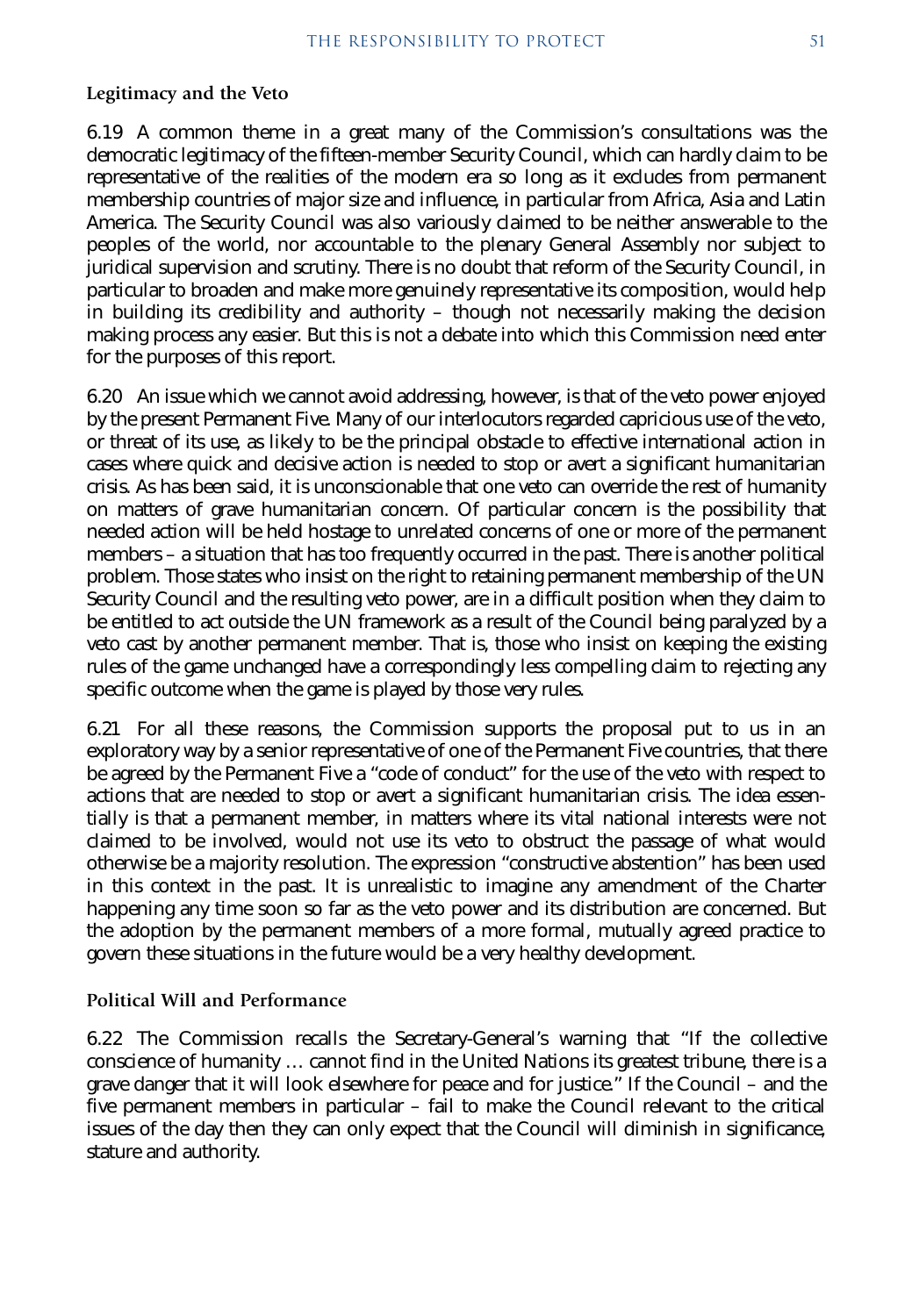6.23 While the Council has from time to time demonstrated a commitment and a capacity to fulfill this responsibility, too often it has fallen short of its responsibilities, or failed to live up to expectations. Sometimes this has been the result of a sheer lack of interest on the part of the five permanent members. Sometimes it has been because of anxiety about how a particular commitment would play in domestic politics. Often in the past, it has been the result of disagreements among the five permanent members on what if any action should be taken. Increasingly, it has resulted from a reluctance on the part of some key members to bear the burdens – especially the financial and personnel burdens – of international action.

6.24 It is especially important that every effort be made to encourage the Security Council to exercise – and not abdicate – its responsibility to protect. This means, as Article 24 of the Charter requires, prompt and effective engagement by the Council when matters of international peace and security are directly at issue. And it means clear and responsible leadership by the Council especially when significant loss of human life is occurring or is threatened, even though there may be no direct or imminent threat to international peace and security in the strict sense.

6.25 The UN exists in a world of sovereign states, and its operations must be based in political realism. But the organization is also the repository of international idealism, and that sense is fundamental to its identity. It is still the main focus of the hopes and aspirations for a future where men and women live at peace with each other and in harmony with nature. The reality of human insecurity cannot simply be wished away. Yet the idea of a universal organization dedicated to protecting peace and promoting welfare – of achieving a better life in a safer world, for all – survived the death, destruction and disillusionment of armed conflicts, genocide, persistent poverty, environmental degradation and the many assaults on human dignity of the  $20<sup>th</sup>$  century.

6.26 For the UN to succeed, the world community must match the demands made on the organization by the resources given to it. The UN has the moral legitimacy, political credibility and administrative impartiality to mediate, moderate and reconcile the competing pulls and tensions that still plague international relations. People continue to look to the UN to guide and protect them when the tasks are too big and complex for nations and regions to handle by themselves. The comparative advantages of the UN are its universal membership, political legitimacy, administrative impartiality, technical expertise, convening and mobilizing power, and dedication of its staff.

6.27 The UN represents the idea that unbridled nationalism and the raw interplay of power must be mediated and moderated in an international framework. It is the centre for harmonizing national interests and forging the international interest. Only the UN can authorize military action on behalf of the entire international community, instead of a select few. But the UN does not have its own military and police forces, and a multinational coalition of allies can offer a more credible and efficient military force when robust action is needed and warranted. What will be increasingly needed in the future are partnerships of the able, the willing and the well-intended – and the duly authorized.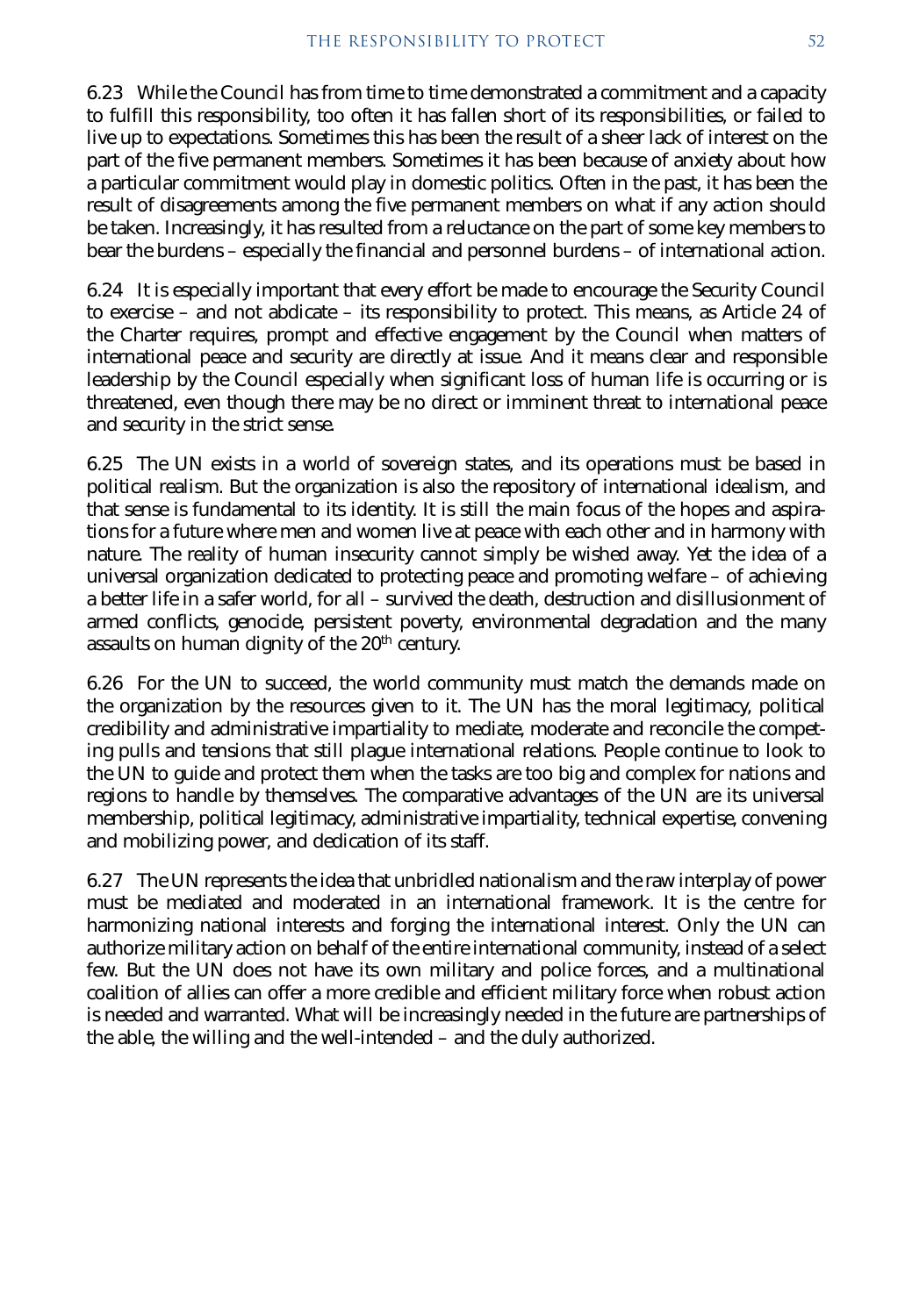## **WHEN THE SECURITY COUNCIL FAILS TO ACT**

6.28 We have made abundantly clear our view that the Security Council should be the first port of call on any matter relating to military intervention for human protection purposes. But the question remains whether it should be the last. In view of the Council's past inability or unwillingness to fulfill the role expected of it, if the Security Council expressly rejects a proposal for intervention where humanitarian or human rights issues are significantly at stake, or the Council fails to deal with such a proposal within a reasonable time, it is difficult to argue that alternative means of discharging the responsibility to protect can be entirely discounted. What are the options in this respect?

#### **The General Assembly**

6.29 One possible alternative, for which we found significant support in a number of our consultations, would be to seek support for military action from the General Assembly meeting in an Emergency Special Session under the established "Uniting for Peace" procedures. These were developed in 1950 specifically to address the situation where the Security Council, because of lack of unanimity of the permanent members, fails to exercise its primary responsibility for the maintenance of international peace and security. Since speed will often be of the essence, it is provided that an Emergency Special Session must not only be convened within 24 hours of the request being made, but must also, under Rule of Procedure 65 of the General Assembly, "convene in plenary session only and proceed directly to consider the item proposed for consideration in the request for the holding of the session, without previous reference to the General Committee or to any other Committee."

6.30 Although the General Assembly lacks the power to direct that action be taken, a decision by the General Assembly in favour of action, if supported by an overwhelming majority of member states, would provide a high degree of legitimacy for an intervention which subsequently took place, and encourage the Security Council to rethink its position. The practical difficulty in all of this is to contemplate the unlikelihood, in any but very exceptional case, of a two-thirds majority, as required under the Uniting for Peace procedure, being able to be put together in a political environment in which there has been either no majority on the Security Council, or a veto imposed or threatened by one or more permanent members – although Kosovo and Rwanda might just conceivably have been such cases. The Commission believes, nonetheless, that the mere possibility that this action might be taken will be an important additional form of leverage on the Security Council to encourage it to act decisively and appropriately.

#### **Regional Organizations**

6.31 A further possibility would be for collective intervention to be pursued by a regional or sub-regional organization acting within its defining boundaries. Many human catastrophes will have significant direct effects on neighbouring countries through spill-over across national borders taking such forms as refugee flows or use of territory as a base by rebel groups. Such neighbouring states will thus usually have a strong collective interest, only part of which will be motivated by humanitarian concerns, for dealing swiftly and effectively with the catastrophe. It has long been acknowledged that neighbouring states acting within the framework of regional or sub-regional organizations are often (but not always) better placed to act than the UN, and Article 52 of the Charter has been interpreted as giving them considerable flexibility in this respect.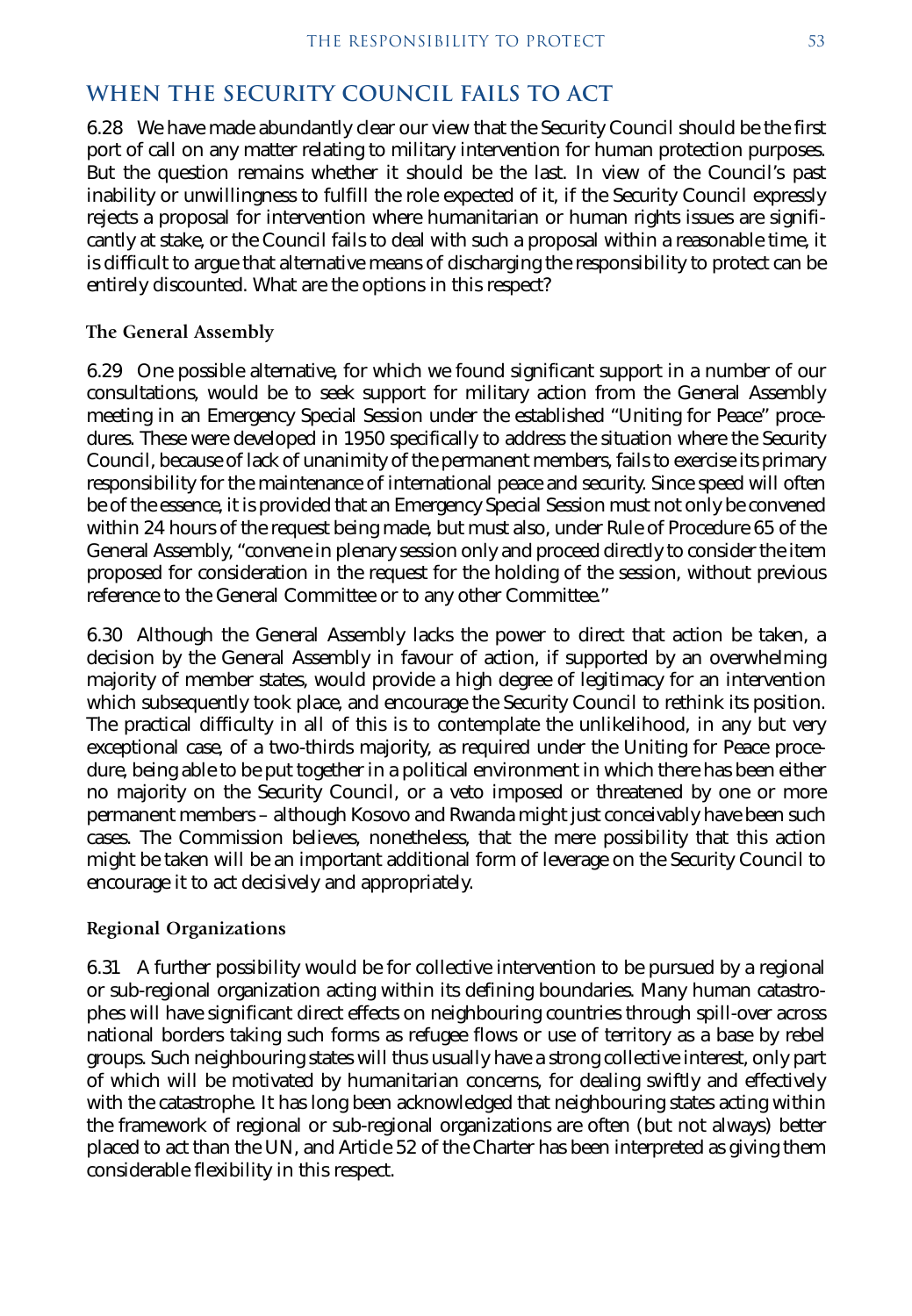6.32 It is generally the case that countries within the region are more sensitive to the issues and context behind the conflict headlines, more familiar with the actors and personalities involved in the conflict, and have a greater stake in overseeing a return to peace and prosperity. All this should facilitate mobilizing the necessary will for fulfilling the responsibility to protect and for ensuring sustainability and follow-up.

6.33 All that said, organizations with a comprehensive regional membership have generally not displayed a notable zeal for intervening in the affairs of member states. An inhibiting consideration always is the fear that the tiger of intervention, once let loose, may turn on the rider: today's intervener could become the object of tomorrow's intervention. The numerical majority of any collective organization, almost by definition, will be the smaller, less powerful states, suspicious of the motives of the most powerful in their midst, and reluctant to sanction interference by the powerful against fellow-weaklings. In Africa and, to a lesser extent, the Americas, however, there has been acceptance of the right of regional and sub-regional organizations to take action, including military action, against members in certain circumstances. The OAU has set up a mechanism for the prevention, management and resolution of conflict, extending thereby its ability to deal with such situations.

6.34 It is much more controversial when a regional organization acts, not against a member or within its area of membership, but against a non-member. This was a large factor in the criticism of NATO's action in Kosovo since it was outside NATO's area. NATO argues, nevertheless, that the conflict in Kosovo had the potential to spill over NATO borders and cause severe disruption, and was thus a matter of direct concern to it. Other regional and sub-regional organizations which have mounted military operations have acted strictly within their geographical boundaries against member states.

6.35 The UN Charter recognizes legitimate roles for regional organizations and regional arrangements in Chapter VIII. In strict terms, as we have already noted, the letter of the Charter requires action by regional organizations always to be subject to prior authorization from the Security Council. But as we have also noted, there are recent cases when approval has been sought *ex post facto*, or after the event (Liberia and Sierra Leone), and there may be certain leeway for future action in this regard.

### **The Implications of Inaction**

6.36 Interventions by ad hoc coalitions (or, even more, individual states) acting without the approval of the Security Council, or the General Assembly, or a regional or sub-regional grouping of which the target state is a member, do not – it would be an understatement to say – find wide favour. Even those countries involved in the Kosovo intervention, and prepared to passionately defend its legitimacy by reference to all the threshold and precautionary criteria we have identified in this report, for the most part acknowledge its highly exceptional character, and express the view that it would have been much preferable to have secured the Security Council's – or failing that the General Assembly's – endorsement. One view that has some currency is that an *ex post facto* authorization, of the kind that has occurred for the African regional instances mentioned above, might conceivably have been obtained in the Kosovo and Rwanda cases, and may offer a way out of the dilemma should any such case occur again in the future.

6.37 As a matter of political reality, it would be impossible to find consensus, in the Commission's view, around any set of proposals for military intervention which acknowledged the validity of any intervention not authorized by the Security Council or General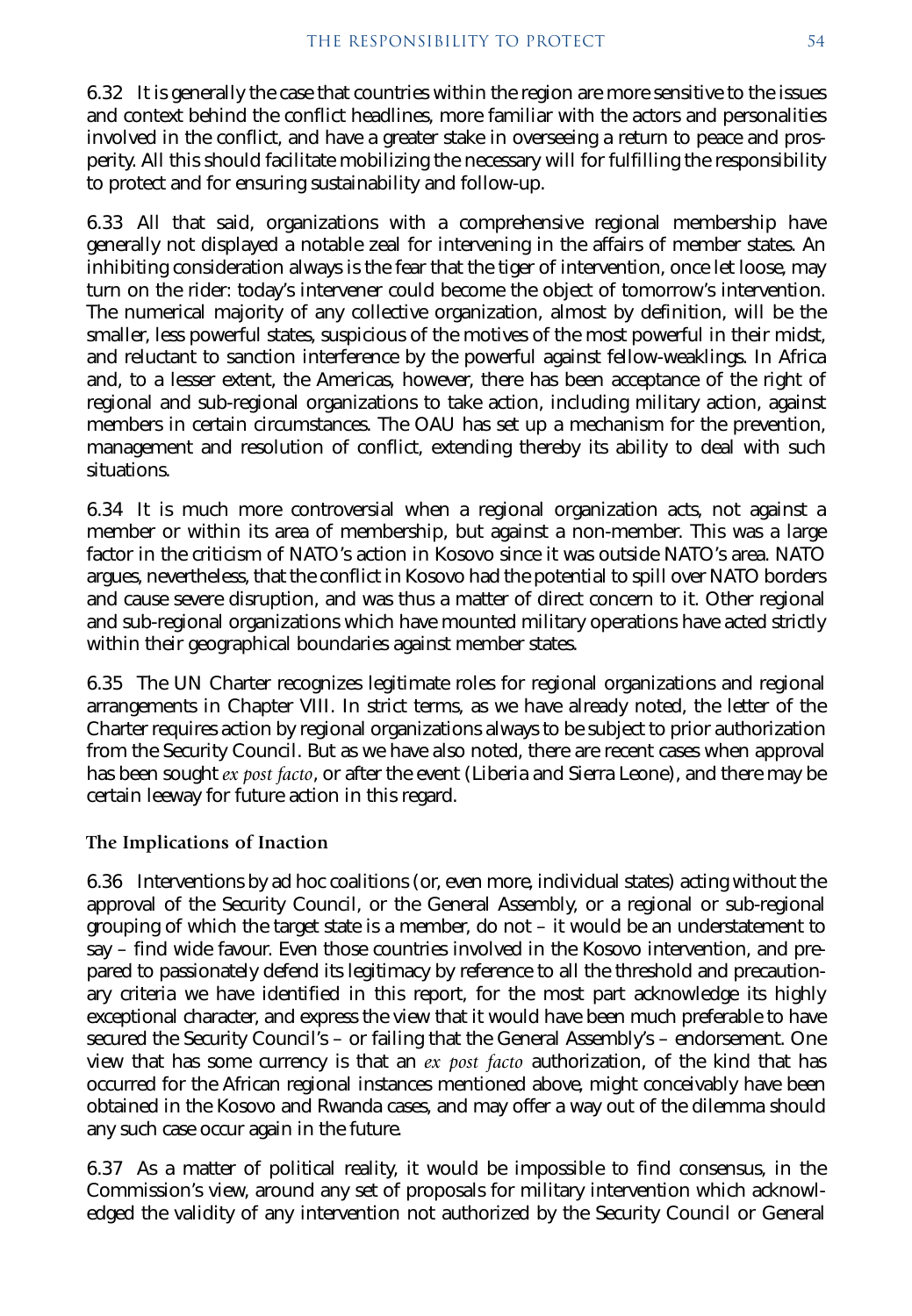Assembly. But that may still leave circumstances when the Security Council fails to discharge what this Commission would regard as its responsibility to protect, in a conscience-shocking situation crying out for action. It is a real question in these circumstances where lies the most harm: in the damage to international order if the Security Council is bypassed or in the damage to that order if human beings are slaughtered while the Security Council stands by.

6.38 In the view of the Commission, there are two important messages for the Security Council in all of this.

6.39 The first message is that if the Security Council fails to discharge its responsibility in conscience-shocking situations crying out for action, then it is unrealistic to expect that concerned states will rule out other means and forms of action to meet the gravity and urgency of these situations. If collective organizations will not authorize collective intervention against regimes that flout the most elementary norms of legitimate governmental behaviour, then the pressures for intervention by ad hoc coalitions or individual states will surely intensify. And there is a risk then that such interventions, without the discipline and constraints of UN authorization, will not be conducted for the right reasons or with the right commitment to the necessary precautionary principles.

6.40 The second message is that if, following the failure of the Council to act, a military intervention is undertaken by an ad hoc coalition or individual state which *does* fully observe and respect all the criteria we have identified, and if that intervention is carried through successfully – and is seen by world public opinion to have been carried through successfully – then this may have enduringly serious consequences for the stature and credibility of the UN itself.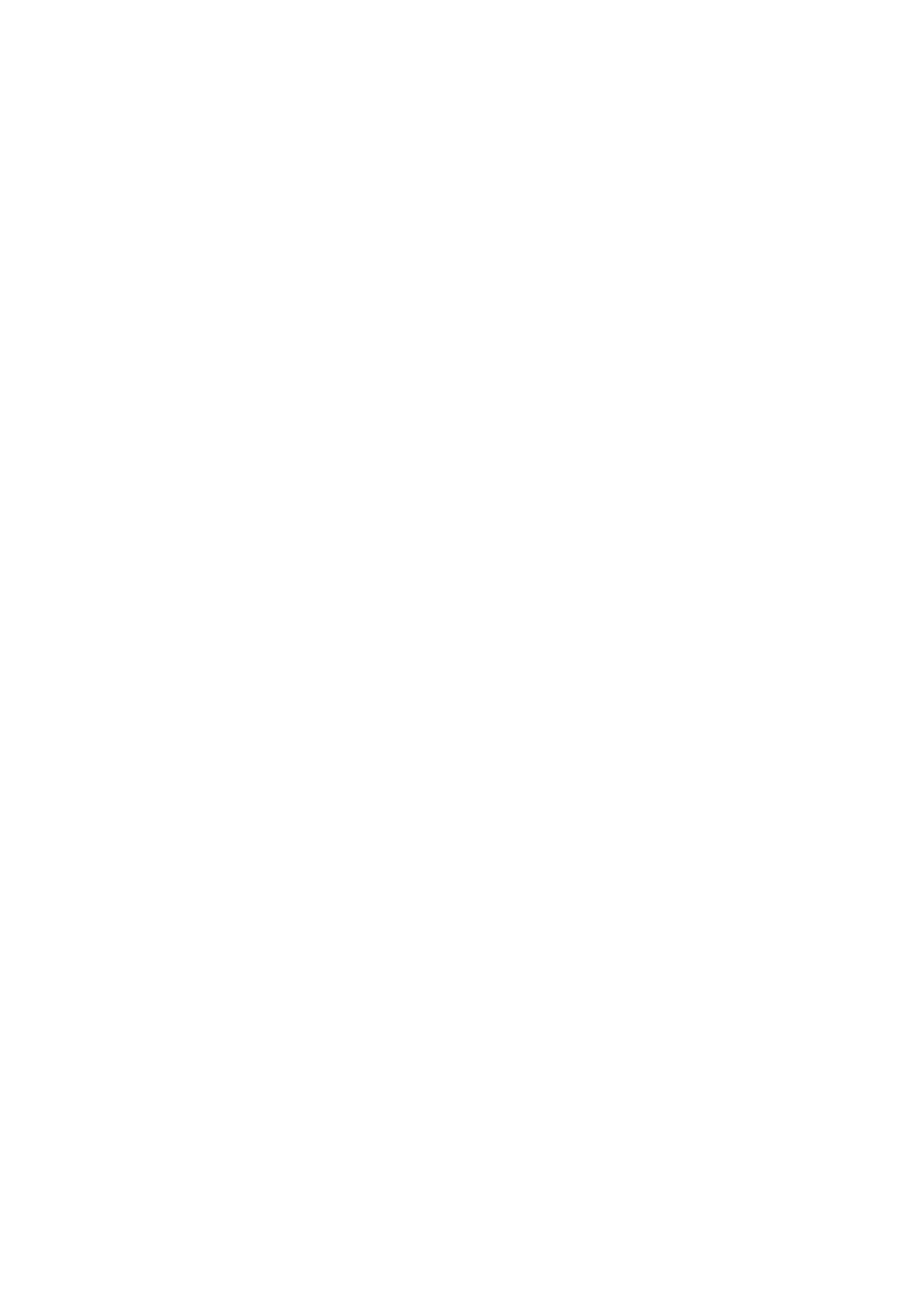# 7. THE OPERATIONAL DIMENSION

7.1 Military interventions for human protection purposes have different objectives than both traditional warfighting and traditional peacekeeping operations. Such interventions therefore raise a number of new, different and unique operational challenges. Because the objective of military intervention is to protect populations and not to defeat or destroy an enemy militarily, it differs from traditional warfighting. While military intervention operations require the use of as much force as is necessary, which may on occasion be a great deal, to protect the population at risk, their basic objective is always to achieve quick success with as little cost as possible in civilian lives and inflicting as little damage as possible so as to enhance recovery prospects in the post-conflict phase. In warfighting, by contrast, the neutralization of an opponent's military or industrial capabilities is often the instrument to force surrender.

7.2 On the other hand, military intervention operations – which have to do whatever it takes to meet their responsibility to protect – will have to be able and willing to engage in much more robust action than is permitted by traditional peacekeeping, where the core task is the monitoring, supervision and verification of ceasefires and peace agreements, and where the emphasis has always been on consent, neutrality and the non-use of force. The *Panel on United Nations Peace Operations* compiled in 2000 a thorough review of the operational challenges facing United Nations military missions, but for the most part that panel focused on traditional peacekeeping and its variations, not the more robust use of military force – not least because there is not within UN headquarters the kind of logistic planning and support, and command and control capacity, that would make possible either warfighting or military interventions of any significant size. Their report confirmed that "the United Nations does not wage war. Where enforcement action is required, it has consistently been entrusted to coalitions of willing states."

7.3 The context in which intervention operations take place also has important operational significance. Military intervention to protect endangered human lives should and will occur only as a last resort, after the failure of other measures to achieve satisfactory results. Inevitably, it will be part of a broader political strategy directed towards persuading the targeted state to cooperate with international efforts. The consequences for such operations suggest that the specific nature of the task to protect may over time lead to the evolution of a new type of military operation, carried out in new ways.

# **PREVENTIVE OPERATIONS**

7.4 There are two distinct categories of preventive military operations, with quite distinct characteristics. The first is "preventive deployment," which involves the positioning of troops where there is an emerging threat of conflict, with the consent of the government or governments concerned, for the primary purpose of deterring the escalation of that situation into armed conflict. The deterrent lies not in the military capability of the force but in the interest the Security Council has shown by authorizing the deployment, the placing of relevant parties under close international scrutiny, and the implication of willingness by the international community to take further action if there is a resort to violence.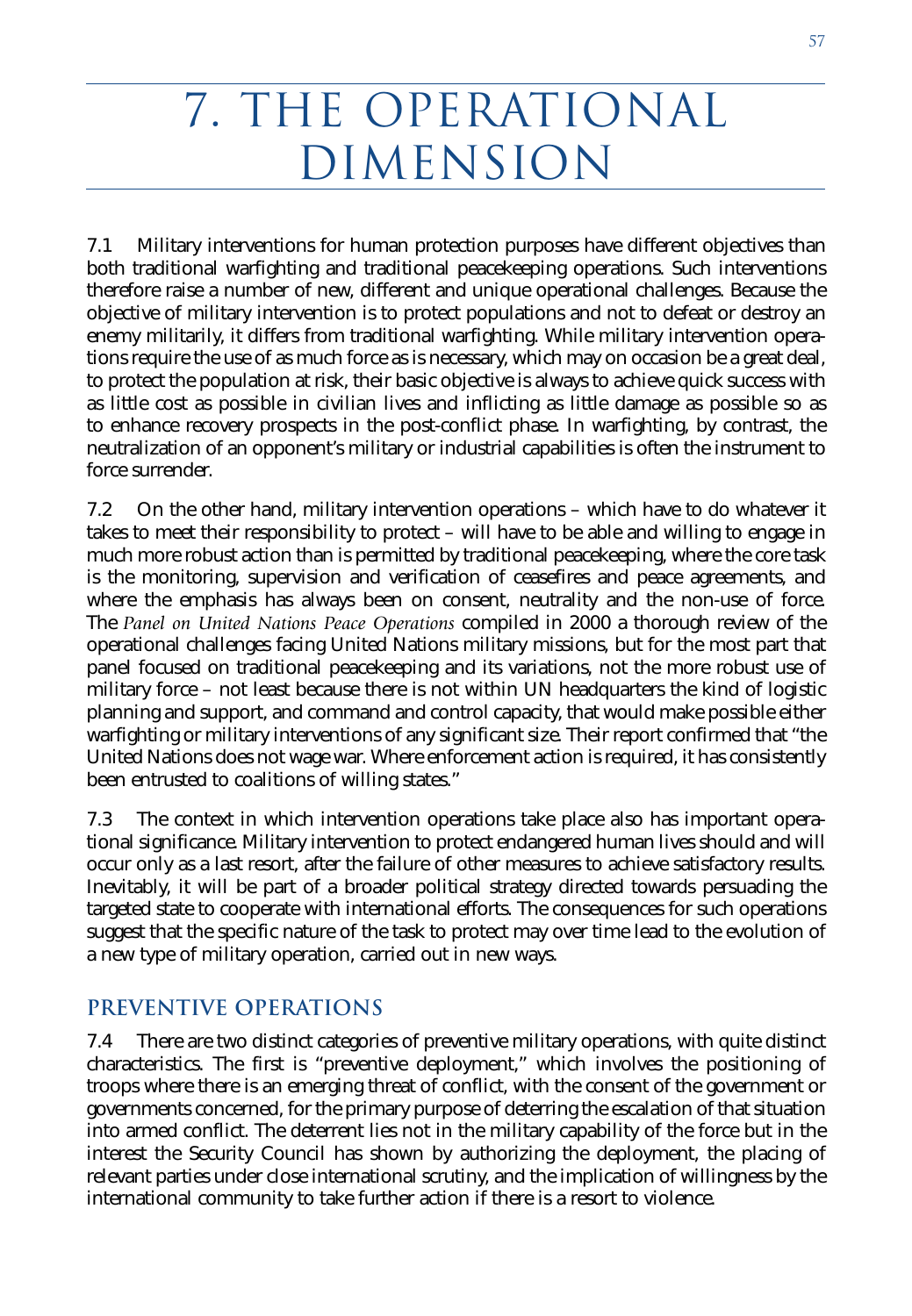7.5 The main example of such a deployment was UNPREDEP in Macedonia, from 1992 until its untimely withdrawal in 1999. While the essential purpose of this deployment was to deter any possible hostility from Yugoslavia, it has been argued – perhaps with too much benefit of hindsight – that the presence of the force also had a stabilizing influence on the fragile internal situation. The operational problems confronting any such deployment are essentially the same as those involved for a traditional UN peacekeeping operation.

7.6 The second category of preventive operation is where military resources are deployed without an actual intervention on the territory of the targeted state, and accordingly the question of consent does not arise. Such operations may be intended as a show of force to give added weight to diplomatic initiatives, or perhaps serve as instruments to monitor or implement non-military enforcement actions such as sanctions and embargoes, including in humanitarian crisis situations. The rules of engagement for such operations will primarily be of a defensive nature, and only to a very limited degree, if at all, allow forcing an opponent to comply. Preventive military action in this sense can be important in providing a firewall to try to help keep a conflict in a neighbouring country from spreading. A robust and decisive deployment may help to deter trouble, but can also provide a rapid response capacity should trouble arise.

7.7 If prevention in either of these categories fails altogether, the preventive operation may need to be turned into an intervention tool. Such forces should therefore be deployed and equipped for preventive operations in such a way that they could easily be designated as part of an intervention force.

# **PLANNING FOR MILITARY INTERVENTION**

7.8 If a military intervention is to be contemplated, careful advance planning is a prerequisite for success. There are many challenges to be surmounted, including the need to build an effective political coalition, work out agreed objectives, provide a clear mandate, devise a common plan of operations, and marshal the necessary resources. Especially important to bear in mind is that the intervention phase is only one element in a broader political effort, and it must operate in harmony with these broader objectives. The military intervention phase will necessarily be preceded by preventive actions which may themselves include military measures such as sanctions or embargo enforcement, preventive deployments, or no-fly zones. The military intervention phase will likely be followed by post-conflict operations – discussed further below – which in most cases will include the deployment of peacekeeping forces for often substantial periods of time. The operational concept for an operation to protect needs therefore to provide a smooth transition from pre-intervention efforts to post-intervention activities.

# **Coalition Building**

7.9 Most interventions have involved in the past, and are likely to in the future, multinational coalition operations. The cohesion of an intervening coalition – politically and militarily – is critical to the prospects for success, and the fragility of the intervening coalition has thus been one of the most vulnerable aspects of past interventions. It has been observed that coalition operations will necessarily be characterized by gradualism and possibly delays in striking sensitive targets, and that these are lasting military disadvantages of coalition operations that are only partly compensated by the stronger political impact of such operations in comparison with those of a single country. Spoilers have been ready to target the unity of the coalition directly in order to neutralize the international presence or cause its withdrawal.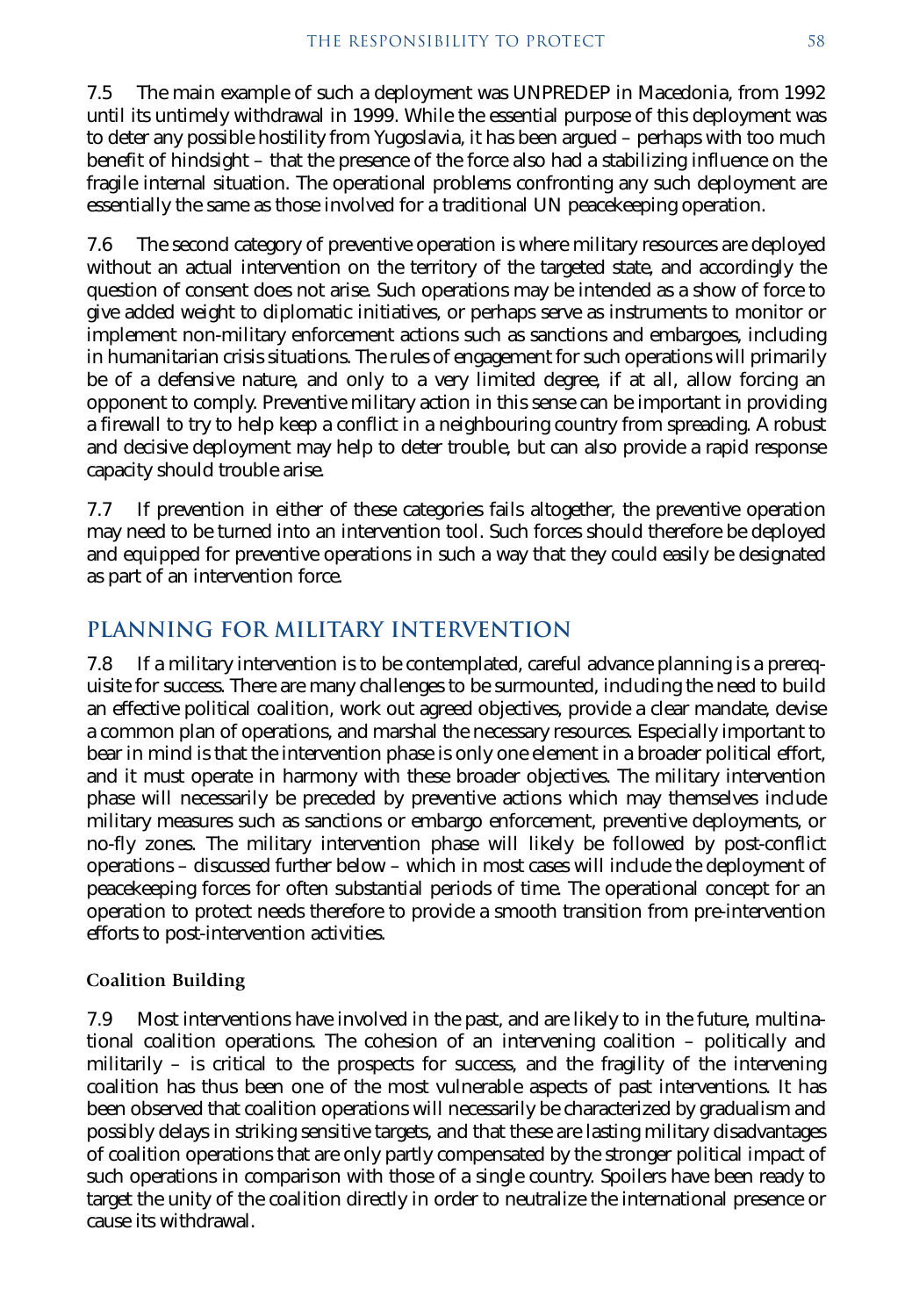7.10 At times, the weakness of the coalition and the failure to establish authority and to provide a secure environment have also led to the institution of parallel enforcement missions in the middle of a process – such as the arrival of the Unified Task Force (UNITAF) amidst the first UN Operation in Somalia (UNOSOM I), NATO's insertion of a rapidreaction and bombing capacity amidst the UN Protection Force in the Former Yugoslavia (UNPROFOR), and more recently the British Army in Sierra Leone.

7.11 Effective coalition building means creating and maintaining a common political resolve, and working out a common military approach. Enforcement actions conducted by coalitions of the willing have to take into account the politics of member states and the impact of the media. Politics always intrudes on military efforts, and this situation is intensified when the military operation is not a classic war making effort. The intervention by NATO in Kosovo demonstrated that the pace and intensity of military operations may be seriously affected by the lowest common political denominator among member states. Moreover, coalition warfare entails other restrictions on military conduct and political decision making that results from differing national legislation.

7.12 Even where there is a common political resolve among coalition partners, it is still necessary for there to be a common military approach. A situation in which different militaries acted independently and without coordination would be one extreme, and the result would likely be failure. But even among well disciplined coalitions, important differences may arise that can have significant operational consequences. Differences have emerged in the past, for example, on whether some military options (for instance, the use of ground troops, to take but one well known example) should publicly be ruled out or not. Ruling in or out particular military options can have important political ramifications as well, and in some cases may even strengthen the resolve of the targeted state to resist.

# **Objectives**

7.13 The effort to build broad support for an intervention action often confronts the problem that coalition partners may well have different ideas about the objectives to be achieved through the intervention action. Ideally, the process of making a decision to intervene, the formulation of the mandate for the intervening agent (or combination of agents), and the allocation of structures and means for implementation should be related. But harmonizing the views and interests of differing states in each regard is often a protracted and complex undertaking. Moreover, multilateral decision making bodies require consensus to succeed, and vagueness and incrementalism, rather than specificity, are inevitable outcomes of multilateral deliberations: the limits and boundaries of intervention may become significantly obscured in order to secure agreement about an authorization.

7.14 Differences in objectives often emerge in discussions over the "exit strategy," with some partners emphasizing the need to address the underlying problems, and others focusing on the earliest possible withdrawal. How an intervention will ultimately play out is always hard to determine. Unexpected challenges are almost certain to arise, and the results are almost always different from what was envisaged at the outset. In addition, many military operations begin with fairly simple and straightforward goals, only to have them expanded to the pursuit of military, political, and developmental objectives as operational circumstances change or as new peace agreements and deals are struck. Yet, mission creep has been the rule, not the exception. This uncertainty is what drives some intervening countries and their militaries to define an exit strategy in terms of an arbitrary withdrawal date.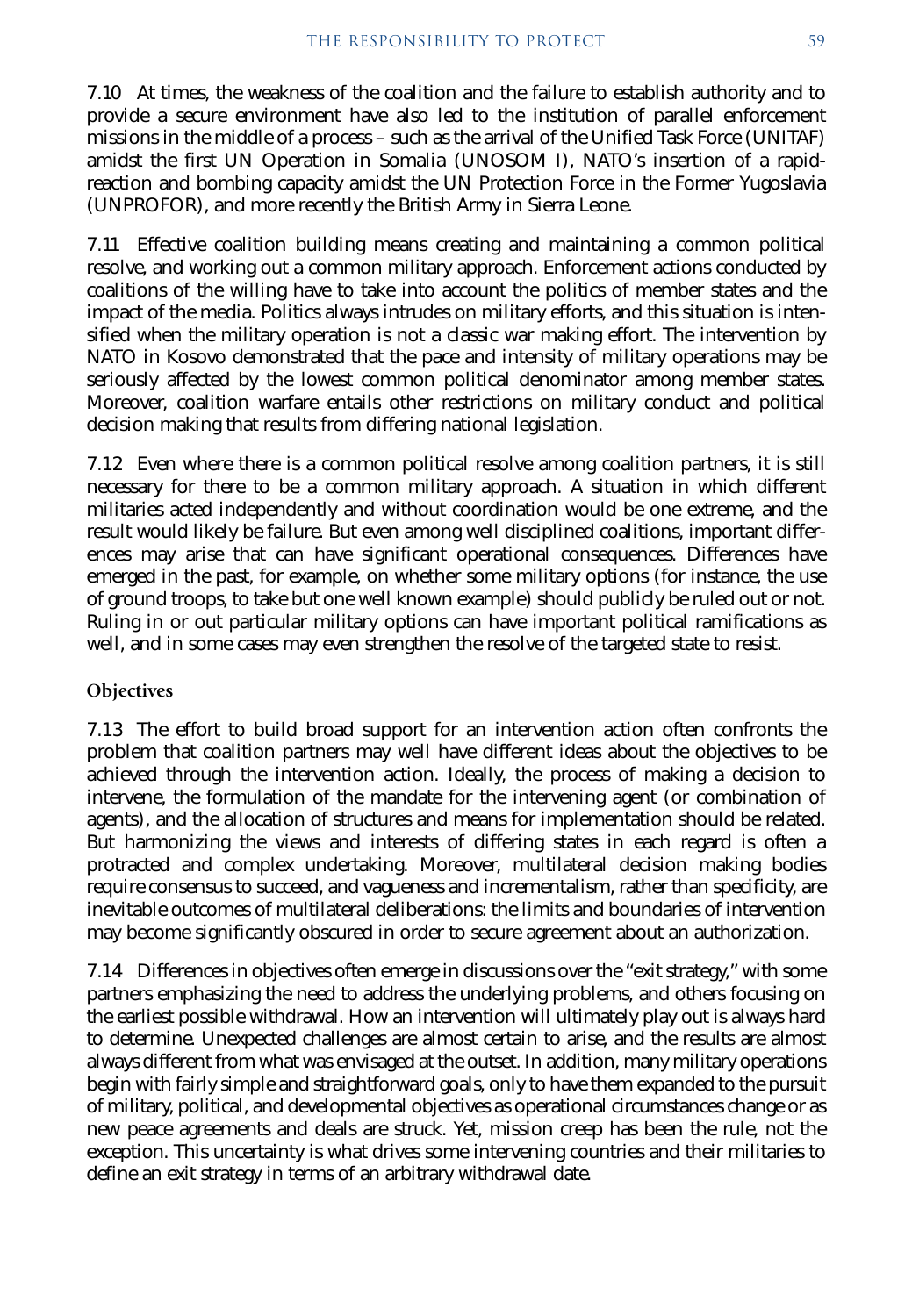## **Mandate**

7.15 A clear and unambiguous mandate is one of the first and most important requirements of an operation to protect. However well or ill-defined the end state of intervention, political vision should encompass what it will take to get there – conceptually, as well as in terms of resources. Without such calculations from the outset, a problem of mustering sufficient "political will" to see the intervention through to a successful conclusion exists. All too often, this vision has been limited to a commitment to verify, monitor, and report on circumstances in the mission area. Comprehensive and multidimensional peace processes militate against a stricter focus on the art of the possible during cease-fire and peace negotiations. Considerable issues of prestige are at stake in an intervention, which translates into reluctance among potential contributors to support a coalition that is tasked with a challenging mandate, especially where vital interests are not regarded as being engaged.

7.16 The objective of the mandate should be to allow the executing military commander to identify his mission and his tasks properly and to propose an operational concept which promises quick success, paramount for an operation which aims at the protection of humans under attack. This will allow the commander to propose the size and composition of the necessary forces and to draft appropriate rules of engagement (ROEs) and to ask for political authorization and the allocation of the resources necessary to mount and to sustain the operation.

7.17 Mandates are often adjusted incrementally in reaction to new demands during the course of an intervention, and this may well be inevitable given the special nature of interventions for human protection purposes where much depends upon the attitude and level of cooperation received from the targeted state. While the initial mandate may reflect a preoccupation with human protection, political and security concerns sooner or later predominate. The more limited the initial vision in relation to the real problem at hand, the more likely that mission creep will take place. Somalia is a clear example where the initial response to insecurity and famine was not also accompanied by sufficient support to achieve long-term solutions. The follow-on UN operation (UNOSOM II) included ambitious security and political tasks but without commensurate means to realize them. However, the mandate should define in clear language what the aims of the intervention in the various phases of it would be and it should spell out that the desired end state is the restoration of good governance and the rule of law.

## **Resources and Commitment**

7.18 Any operation to protect in response to large scale humanitarian threat or emergency requires that the countries, as well as the relevant international organizations involved, be prepared to sustain the operation with the resources required. The allocation of sufficient resources is indispensable for success, and failure to do so has been a major problem in the past.

7.19 The level of resources committed sends a clear signal of resolve and intent to all concerned. In the case of operations mounted by developing countries and their regional organizations especially, the sustainability of such operations may well be a significant and ongoing concern. Without broader international support, few developing countries are likely to be in a position to make a long-term military commitment to an intervention – a circumstance that could lead to the premature withdrawal of such forces before all important human protection objectives have been secured.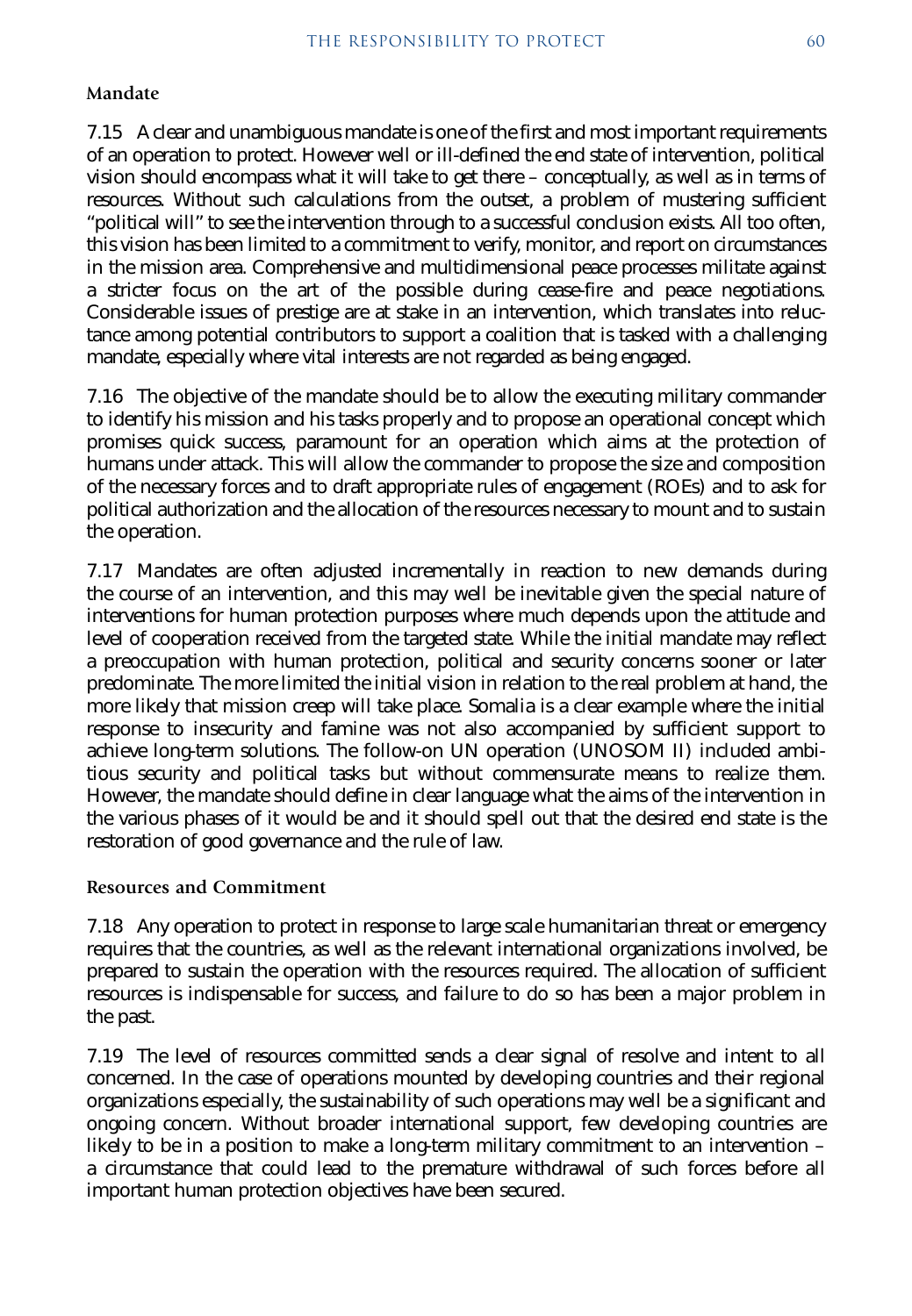# **CARRYING OUT MILITARY INTERVENTION**

## **Command Structure**

7.20 Military decision making is based on clear and unequivocal communications and chains of command, and unity of command is essential for the successful conduct of operations. It is achieved best if there is a single chain of integrated command and if nations are prepared to transfer the authority over the forces they contribute to the fullest extent possible to the force commander they appointed to execute the intervention. The differing national interests of the intervening nations and the legal differences which exist due to different national laws will likely result in some limitations with respect to the degree to which forces will be placed under the command of the officer charged to conduct the intervention operation, and with respect to the use of deadly force. However, the fewer the national reservations on the employment of the national contingents in such an operation are, the greater is the capacity of the force commander to act decisively and flexibly.

7.21 Tight political control of such operations is mandatory, but political control does not mean micro-management of military operations by political authorities. Political leaders need to set clear objectives for each phase, within defined operational parameters. Military commanders should carry out these objectives, seeking further guidance when the objectives have been completed, or significant new challenges arise.

## **Civil–Military Relations**

7.22 Where military intervention is required, the intervening military forces, civilian authorities (local and external), and humanitarian organizations are likely to be working side-by-side to bring assistance and protection to populations at risk. The coming together of the more hierarchical and disciplined military and the more diffuse humanitarian cultures in particular has sometimes been a source of significant tension. Improved coordination and collaboration between military forces, political civilian authorities, and humanitarian agencies will likely continue to be an issue of particular significance.

7.23 When enforcement begins, there are humanitarian consequences and tough choices about short- and long-term trade-offs. Even in the most insecure and unstable of circumstances, dedicated humanitarian organizations remain as long as possible. That the staff of the ICRC remained in Kigali as UN soldiers departed, or that numerous NGOs remained in Sarajevo despite snipers and rocket attacks, suggests the commitment by civilians to providing assistance and protection to affected local populations.

7.24 Yet, in seeking to apply deadly force, militaries may make it impossible for humanitarian workers to remain. Less humanitarian assistance in the short-run may be required in order to improve security and, ultimately, humanitarian action in the longer-run. For instance, Bosnia demonstrated that "lift and strike" was incompatible with continued humanitarian operations. The same would have been true had it actually been possible to undertake disarming the massive refugee camps controlled by *génocidaires* in Eastern Zaire. Outside humanitarians would have been forced to abandon the camps while the mopping-up occurred. Aid workers (as is the case with journalists) can become pawns and hostages.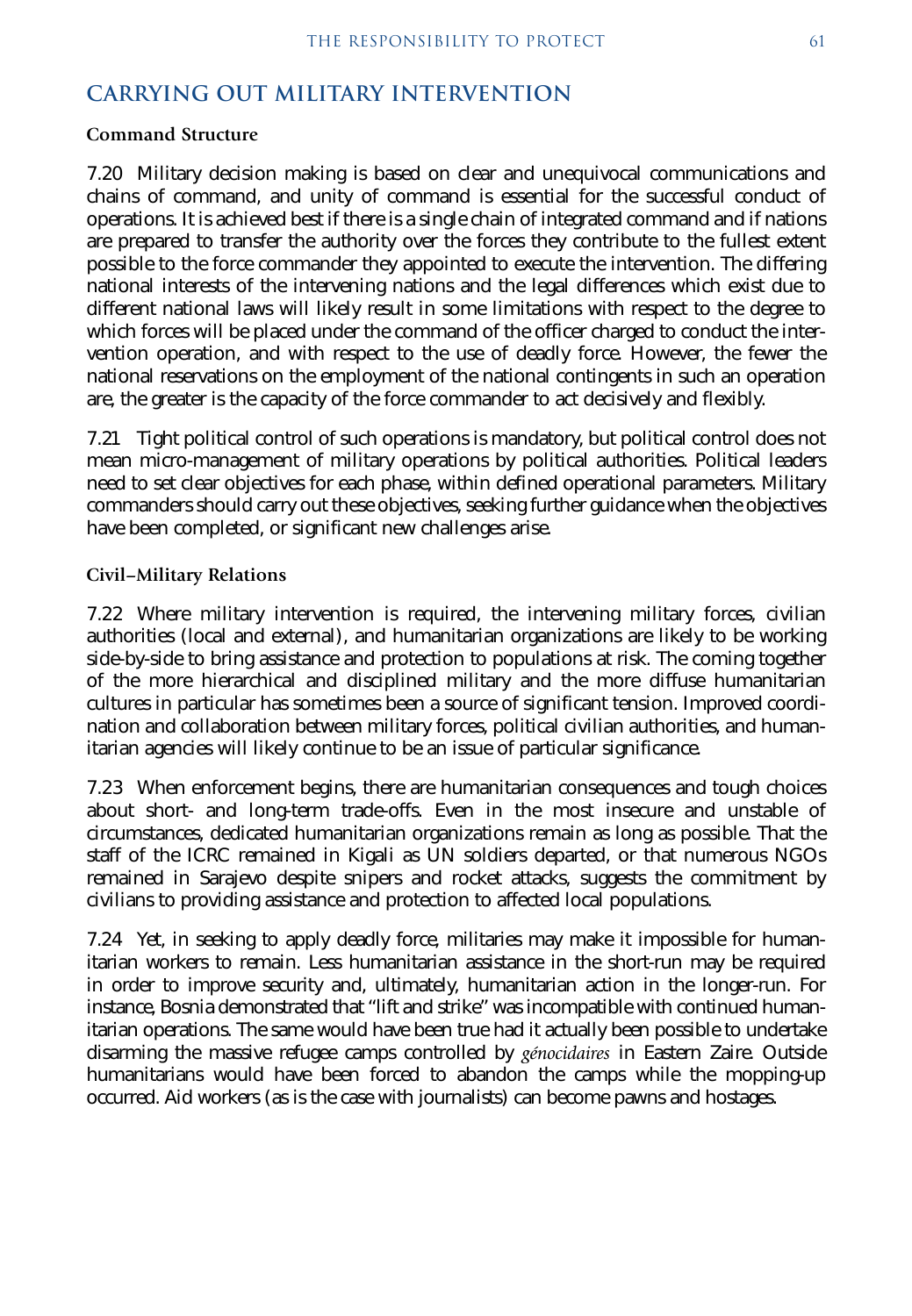7.25 Coordination is a topic that is a perpetual concern but which is extremely difficult to achieve satisfactorily, since coordination implies independent authorities attempting to cooperate with each other. Often, coordination does not translate into integrated decision making on a regular basis, nor to genuine unity of effort. While coordination efforts have markedly improved effectiveness in some cases, in others they have amounted to little more than trying to minimize turf wars.

# **Rules of Engagement**

7.26 ROEs are critical to responding and protecting populations at risk. They are the directions guiding the application of the use of force by soldiers in the theatre of operations. The ROEs must fit the operational concept and be appropriate for the type of military action that is anticipated. The use of only minimal force in self-defence that characterizes traditional peacekeeping would clearly be inappropriate and inadequate for a peace enforcement action, including a military intervention. Activities such as arresting criminals (in the streets or indicted war criminals), halting abuse, and deterring would-be killers and thugs require clear and robust rules of engagement. Precise ROEs can help to diminish the need for individual countries to issue additional clarifications – something that can be a significant impediment to the conduct of multinational operations.

7.27 The rules of engagement should also reflect the principle of proportionality. Proportionality in this context ought not to exclude the option to escalate as appropriate, but should lead to restraint in the use of destructive power of modern weaponry. Proportionality should also not have the effect of paralyzing the military forces on the ground, or trap them into a purely reactive mode denying them the opportunity to seize the initiative when this may be needed.

7.28 In the context of interventions undertaken for human protection purposes, the ROEs for a military intervention must reflect a stringent observance of international law, and international humanitarian law in particular. They should include an acknowledgement that certain types of arms, and particularly those which are banned under international agreements, may not be used.

7.29 There is no common disciplinary procedure for international troops that violate international norms. It is largely left to contributing nations to prosecute their own soldiers, including with regard to their behaviour in respect of the civilian population in the place of operations. Particular care must be taken by intervening nations to establish codes of conduct and to ensure justice and accountability in the exercise of these responsibilities, so as not to discredit an intervening force in the eyes of a local population and undermine civilian attempts to establish a rule of law. The standards set by such codes should be high, and those who do not live up to them should be removed.

# **Applying Force**

7.30 Quick success in military operations can best be achieved by surprise, by applying overwhelming force and through the concentration of all military efforts. However, it has been observed that in the context of an intervention for human protection purposes, it will be virtually impossible to rely on secrecy and surprise or to make maximum use of the full and devastating power of modern weapons. Achieving surprise at the strategic level must be balanced against the value and need to try to persuade the target state to comply before the resort to force is required. Moreover, democratic societies that are sensitive to human rights and the rule of law will not long tolerate the pervasive use of overwhelming military power.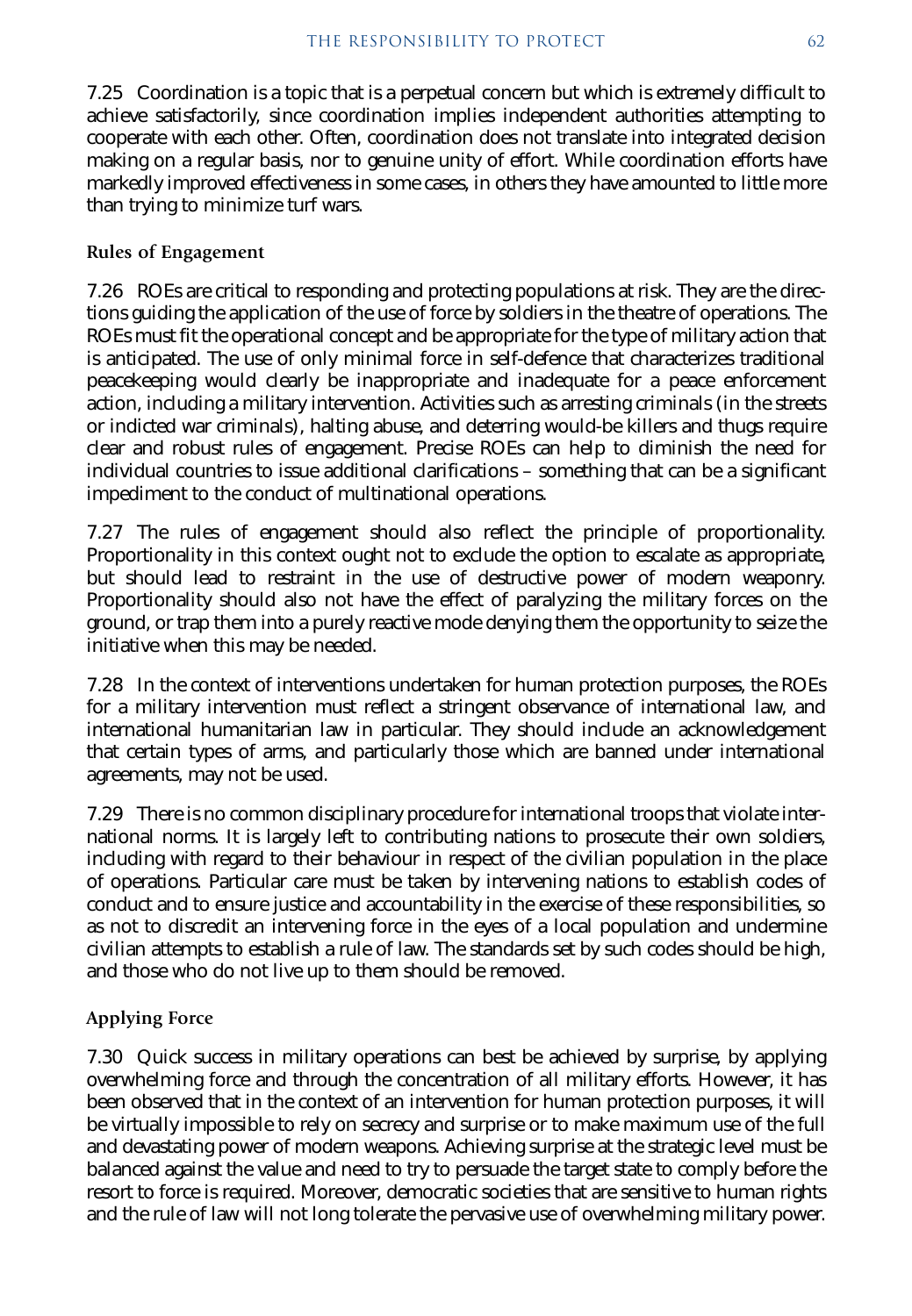7.31 Military planners will wish to compensate for the lost option of strategic surprise by resorting to a concentrated use of the military power at their disposal. Political circumstances and the conditions on the ground may or may not permit this. A critical factor which will impact on the intensity of operations, is the need for cooperation from the civilian population once the immediate objective of stopping the killing or ethnic cleansing has been achieved. This means first and foremost not to conduct military actions which will result in widespread hatred against the intervening nations. To win the hearts and minds of the people under attack is presumably impossible during the attack but planning has to be done in such a way that not all doors will be closed when the armed conflict comes to an end. This means accepting limitations and demonstrating through the use of restraint that the operation is not a war to defeat a state but an operation to protect populations in that state from being harassed, persecuted or killed. Taking these considerations into account means accepting some incrementalism as far as the intensity of operations is concerned, and some gradualism with regard to the phases of an operation and the selection of targets. Such an approach may also be the only way to keep the military coalition together. While this is a clear violation of the principles which govern war operations, one has to keep in mind that operations to protect are operations other than war.

7.32 To compensate to some extent for these disadvantages, the planning stages of an intervention – to reinforce the point we made at the outset of this chapter – must be especially focused. Means should be carefully tailored to objectives, and the key military and political pressure points identified and targeted. The roles of non-military components should be planned for and taken into account. Possible contingencies should be studied and contingency plans drawn up.

# **Casualties**

7.33 Often, modalities for the proactive use of force have been determined more by military expediency than by any sense of responsibility to protect humanitarian interests. In Bosnia, for example, those advocating military intervention typically used its feasibility – meaning air strikes without casualties – as their prime argument, not moral or legal or operational obligations. They rarely admitted the considerable risks to the intervening force associated with effective intervention. The real question, ultimately, was whether the West was willing to risk the lives of its soldiers in order to stop war crimes, human rights abuse, and forced migration.

7.34 Force protection of the intervening force is important, but should never be allowed to become the principal objective. Where force protection becomes the prime concern, withdrawal – perhaps followed by a new and more robust initiative – may be the best course.

# **Media Relations**

7.35 The omnipresent media and the worldwide near real time coverage of military operations will expose everyone who uses overwhelming military power too excessively to worldwide criticism. In operations other than self-defence such use of military power will reduce the degree of public support for military operations which is the more needed the less the average person on the street understands why his or her country had to intervene.

7.36 Modern communications and media coverage also have an impact on enforcement in that there is a new capacity for the public to monitor the impact of military action on civilians. Enforcement is likely to receive widespread public support if deadly force is applied in a way that can, if not approved, at least be tolerated by the majority of the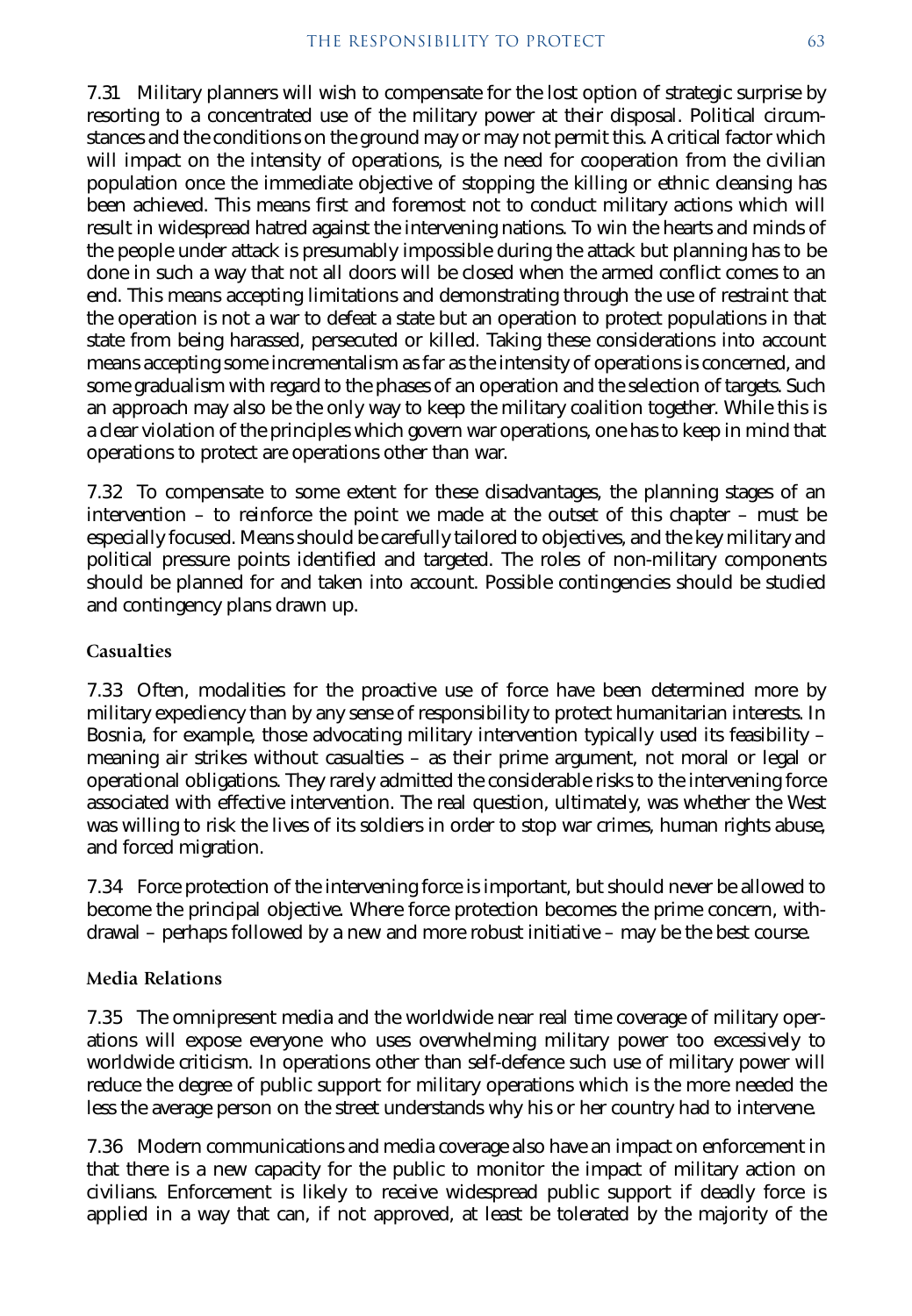populations in the countries of a coalition. The media coverage of civilian suffering as a result of sanctions in Iraq or of airstrikes in Serbia is a new element in determining military as well as political strategies.

7.37 Therefore, operational planning for an operation to protect should contain a fairly detailed sub-concept for public information. Proper conduct of an appropriate public information campaign is not only critical to maintaining public support for an intervention but also to maintaining the cohesion of the coalition. The difficulty in designing this concept will be to reconcile the requirements of accurate, comprehensive and fast information with the necessities of operational security. The cohesion of the intervening coalition and the desirability of eroding to the extent possible the support the opposing leader may enjoy with his or her own people or with allies, are of crucial importance. In these circumstances, there should be no doubt that in contrast to war or enforcement operations information will have priority over operational security, although the chances to achieve surprises will thus be further reduced.

# **FOLLOWING UP MILITARY INTERVENTION**

# **Transfer of Authority**

7.38 The main mission of military forces in post-intervention operations is to provide the safe environment necessary for the restoration of good governance and the rule of law. Additionally military forces may have to assist in reconstruction in areas which are too dangerous for non-military personnel to enter. The conduct of such operations means often that the forces will increasingly have to do what under normal circumstances police would do, at least initially. In addition, the forces have to be prepared to enforce compliance and, if necessary, to defend the country.

7.39 These tasks are more complex and cover a wider range than combat operations normally do. The chain of command will be increasingly blurred since civilian authorities will often take the lead on the ground. There is a need for clear-cut responsibilities and a transition of responsibility from the military authorities to the civilian authorities, as soon as possible after hostilities have ceased. While it may be necessary for a short period immediately after hostilities have ceased for the military commander to assume complete administrative authority, the transition to civilian authority should take place with minimum delay. The usual process will be the appointment by the UN of a Special Representative of the Secretary-General, and the transfer of military authority to that Special Representative, with full local authority restored following elections and the withdrawal of foreign military forces.

# **Peacekeeping and Peace Building**

7.40 To see an intervention through means as well that the intervening side has to be prepared to remain engaged during the post-intervention phase as long as necessary in order to achieve self-sustained stability. Coalitions or nations act irresponsibly if they intervene without the will to restore peace and stability, and to sustain a post-intervention operation for as long as necessary to do so.

7.41 Past experience demonstrates that, if the internal security challenge is not handled early, "old" habits and structures will prevail and undermine other efforts to enhance postconflict peace building. The immediate aftermath of any civil war spawns organized crime, revenge attacks, arms proliferation, looting and theft. UN civilian police officers deployed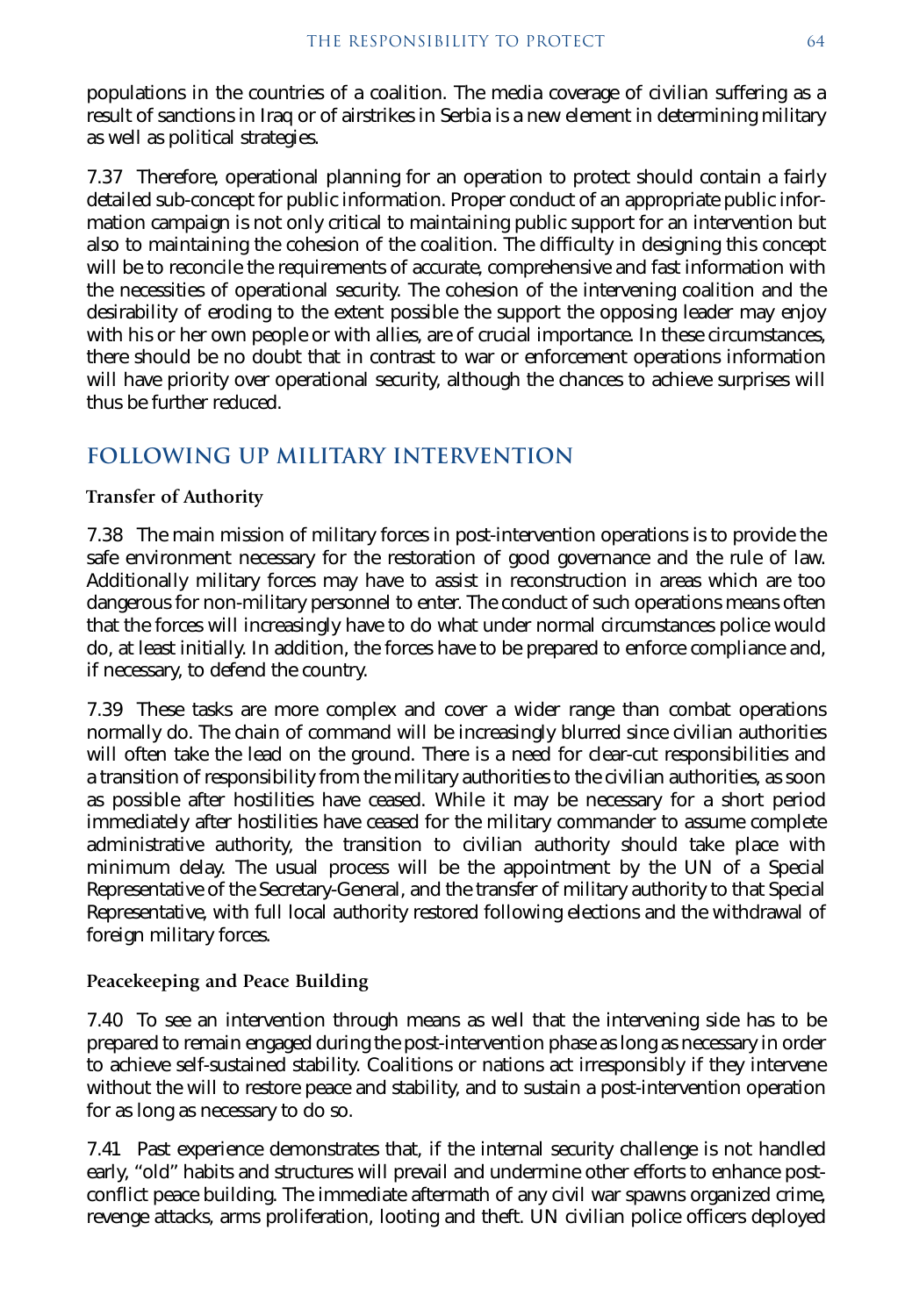alongside peacekeepers, in order to assist in the resuscitation of national law enforcement agencies, have not been equipped to address the issue of law enforcement in a "not crime–not war" environment. The military has remained the only viable instrument although this reality has been obscured by the notion of peace as the antithesis of war.

## **Five Protection Tasks**

7.42 Five analytically distinct kinds of protection tasks that emerge from these postenforcement experiences are worth highlighting here. The first is the protection of minorities. This operational challenge is particularly important when civilians return to territories where another ethnic group is in the majority. The Balkans have provided numerous examples of the difficulties, and the relatively low number of refugees and IDPs who have returned is telling.

7.43 The second major protection task is security sector reform. The focus of such tasks has been to assist local authorities in their own process of security sector transformation. Bilateral and multilateral donors alike have sought to influence the direction of change, establish good practices, and transfer knowledge and insights to the new authorities. The importance as well as the difficulty of such efforts to recruit and train local police and reform the penal and judiciary systems have been evident in countries as diverse as Haiti, Rwanda and East Timor. The problems are especially difficult in situations where trained personnel have been killed or fled in large numbers to avoid violence.

7.44 In this respect, an interim challenge concerns the use of civilian police. In fact, civilian police now number second only to soldiers in UN operations. In light of the post-war conflicts and need for impartiality, the need for civilian police operations dealing with intra-state conflict is likely to remain a high priority in helping war-torn societies restore conditions for social, economic and political stability. The difficulty of recruiting international police is a central and crucial constraint, particularly in light of the need to reform and restructure local police forces in addition to advising, training, and monitoring new recruits.

7.45 The third main task is disarmament, demobilization, and reintegration. Although reintegration is key to longer-term peace building, and ultimately the resumption of the path to economic and social development, the focus here is on the security and protection of civilians. As reflected in Security Council resolutions and mission mandates, the key to stabilization has always been the demobilization of former combatants. The unstated purpose of stabilization measures has been to wrest power and the means of violence from local militias and warlords and to re-centralize it at a much higher level. In other words, the success of the whole intervention process has hinged on the degree to which warring factions can be effectively disarmed. However, disarmament has been one of the most difficult tasks to implement. It has been extremely hard to collect all weapons, even at the end of an armed struggle, when the remaining conditions of insecurity create high incentives for the maintenance and acquisition of light weapons and small arms by the community at large. Physical security and economic needs fuel a trade in small arms long after the withdrawal of intervention forces.

7.46 All disarmament commitments in peace processes have tended, at least at the outset, to be based on consent – regardless of whether the external forces deploy under a Chapter VI or VII mandate. However, the idea of voluntary disarmament is soon challenged by issues such as the security and economic livelihood of combatants thinking about turning in their weapons, along with the normally insufficient number of peace support forces. Faced with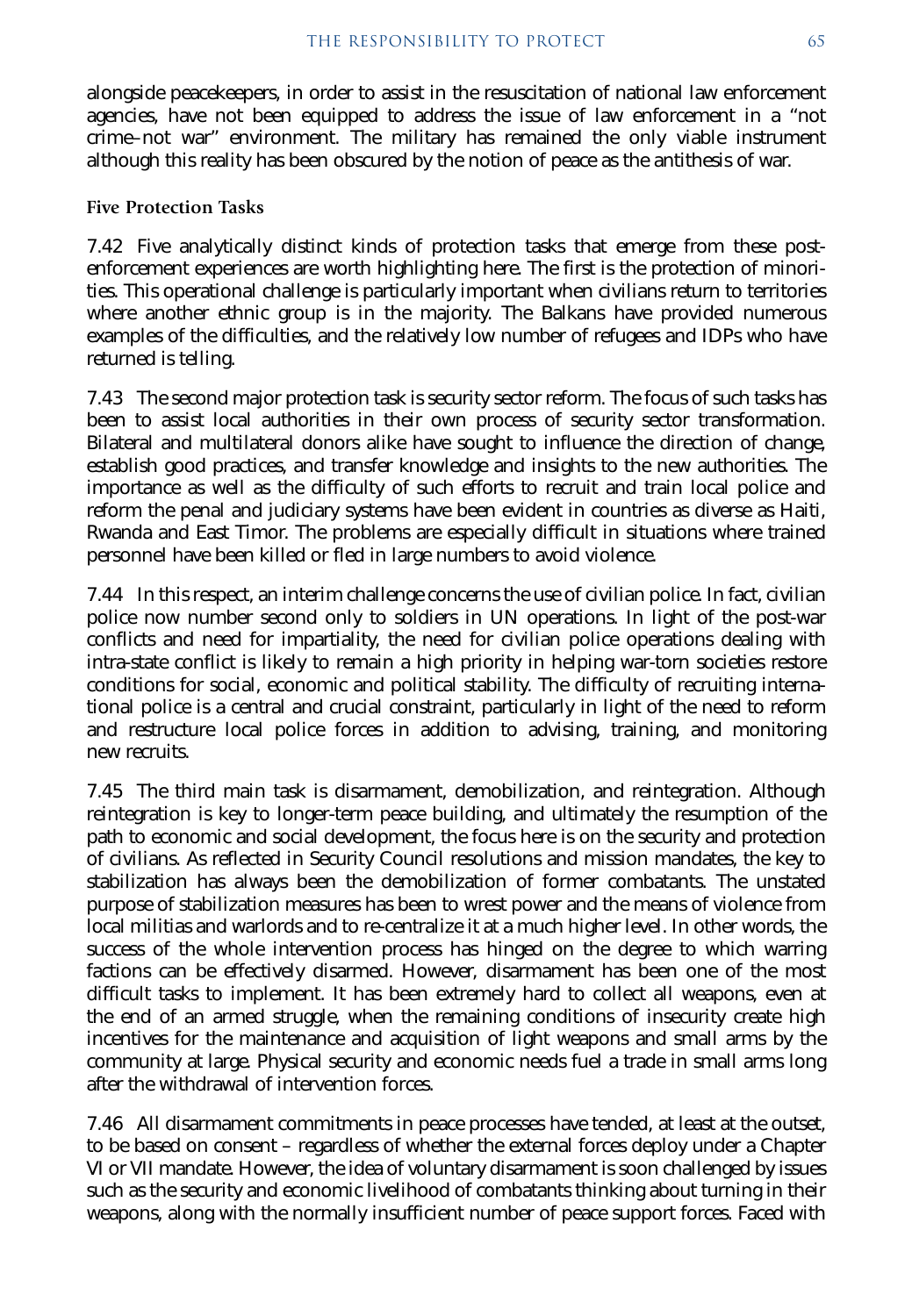non-compliance with the disarmament provisions of the mandate, intervention forces have exhibited two basic reactions. The first is international acquiescence in the face of local recalcitrance, combined with a shift in the mandate that allows the "peace process" to proceed regardless. The second approach has been to apply limited coercion to recalcitrant parties, while attempting to preserve the consensual nature of the intervention at the strategic level.

7.47 Cambodia and Angola provide classic examples of the acquiescent approach, while Somalia and, to an extent, Bosnia are examples of attempted coercion. Regional and UN operations in West Africa have been characterized by a perplexing admixture of coercion and acquiescence, while the approach to disarmament and security challenges in Rwanda defies logic. None of these examples, however, can provide positive conclusions about the ability of intervening military forces to improve the protection of civilians at risk by reducing arms available to local soldiers, militias, and gangs. In fact, the cases of Somalia and Srebrenica have shown that, if this is not possible, it may be better not to pursue disarmament at all. Intervention forces with a disarmament mandate have not been provided with the doctrinal, political and military discretion to pursue a coercive strategy.

7.48 There is a fourth protection task which, with the growing universalization of the Ottawa Convention, is becoming a more common element of post-intervention, mandates: mine action. This means a range of activities from the effective marking of known or suspected anti-personnel minefields, to humanitarian mine clearance and victim assistance. The establishment of the United Nations Mine Action Service, the Geneva International Centre for Humanitarian Demining and the growing network of national Mine Action Centres is proving to be a successful model for coordinated mine action from donors to mine-affected countries. Recent experiences in operations such as Ethiopia/Eritrea, Cambodia and Kosovo have shown that early coordination of mine awareness training (often offered by military personnel) – with marking, mapping and clearance efforts (also often offered by those forces) – and the carefully planned, sequential return of refugees and IDPs, have resulted in far fewer mine casualties and victims than originally feared. Mine action integrated into post-conflict peace operations is recognized as an essential element in effective, sustainable economic and social reconstruction and rehabilitation efforts.

7.49 The fifth security task during the transition relates to the pursuit of war criminals. The details of the on-going criminal proceedings for the former Yugoslavia and for Rwanda have been analyzed earlier. What is worth mentioning here is the possible new demand on military and police forces during and following enforcement actions, especially once the International Criminal Court is established. NATO commanders and politicians have been hesitant to pursue and arrest indicted war criminals because of the possible hostility and violent reactions by local populations. Although some indicted criminals in the Balkans remain in hiding or are even allowed to live openly, this new operational challenge is likely to grow.

# **A DOCTRINE FOR HUMAN PROTECTION OPERATIONS**

7.50 In summary, the responsibility to protect means that human protection operations will be different from both the traditional operational concepts for waging war and for UN peacekeeping operations. It would be advisable, accordingly, to embody the principles laid out in this Chapter, together with the guidance contained in Chapter 4, in a "Doctrine for Human Protection Operations." The Commission recommends to the UN Secretary-General that he take steps to initiate the development of such a doctrine. It would proceed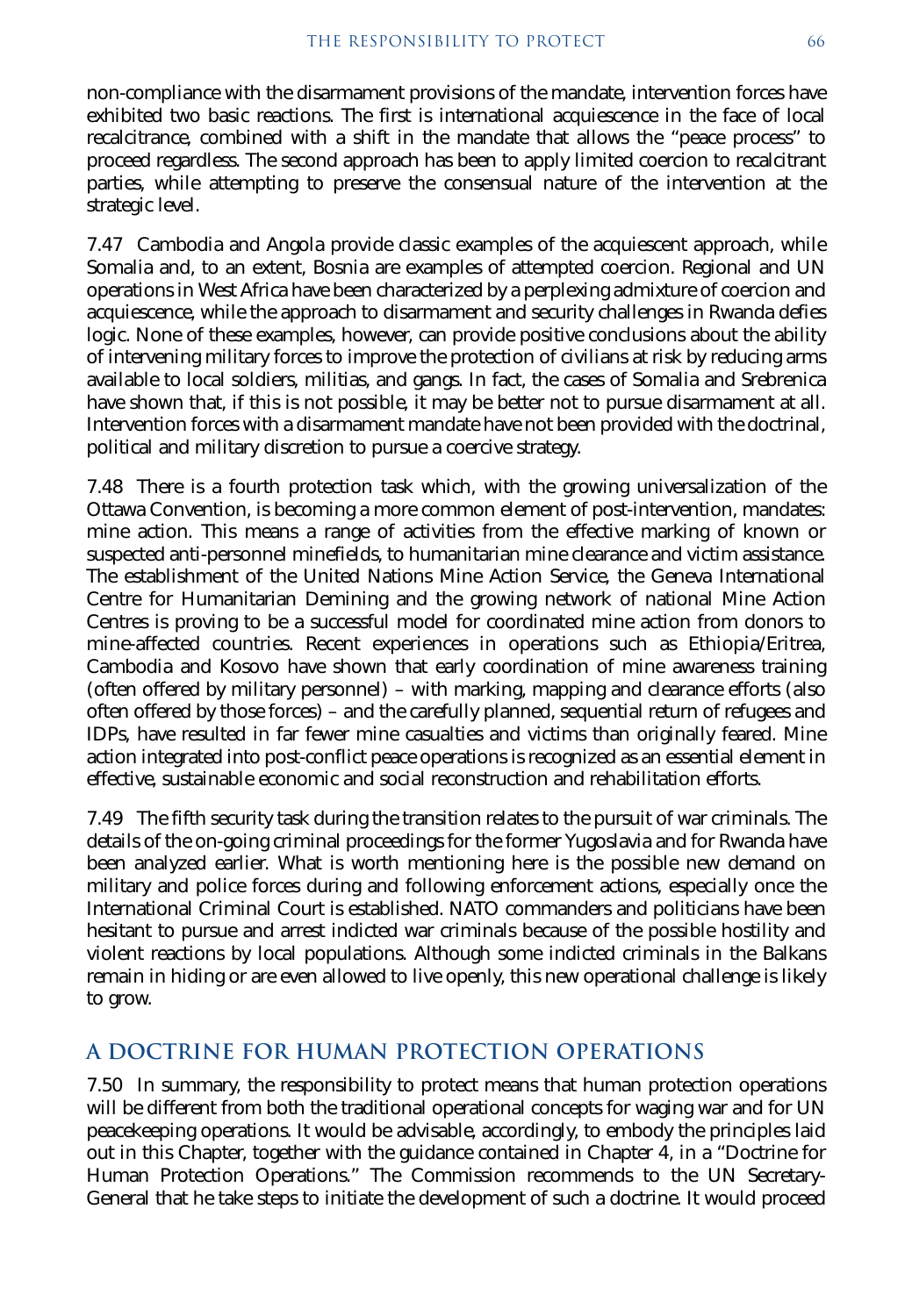from the fundamental thesis of this report that any coercive intervention for human protection purposes is but one element in a continuum of intervention, which begins with preventive efforts and ends with the responsibility to rebuild, so that respect for human life and the rule of law will be restored.

- 7.51 The doctrine should clearly be based on the following principles:
	- ❏ the operation must be based on a precisely defined political objective expressed in a clear and unambiguous mandate, with matching resources and rules of engagement;
	- $\Box$  the intervention must be politically controlled, but be conducted by a military commander with authority to command to the fullest extent possible, who disposes of adequate resources to execute his mission and with a single chain of command which reflects unity of command and purpose;
	- ❏ the aim of the human protection operation is to enforce compliance with human rights and the rule of law as quickly and as comprehensively as possible, but it is not the defeat of a state; this must properly be reflected in the application of force, with limitations on the application of force having to be accepted, together with some incrementalism and gradualism tailored to the objective to protect;
	- ❏ the conduct of the operation must guarantee maximum protection of all elements of the civilian population;
	- ❏ strict adherence to international humanitarian law must be ensured;
	- ❏ force protection for the intervening force must never have priority over the resolve to accomplish the mission; and
	- ❏ there must be maximum coordination between military and civilian authorities and organizations.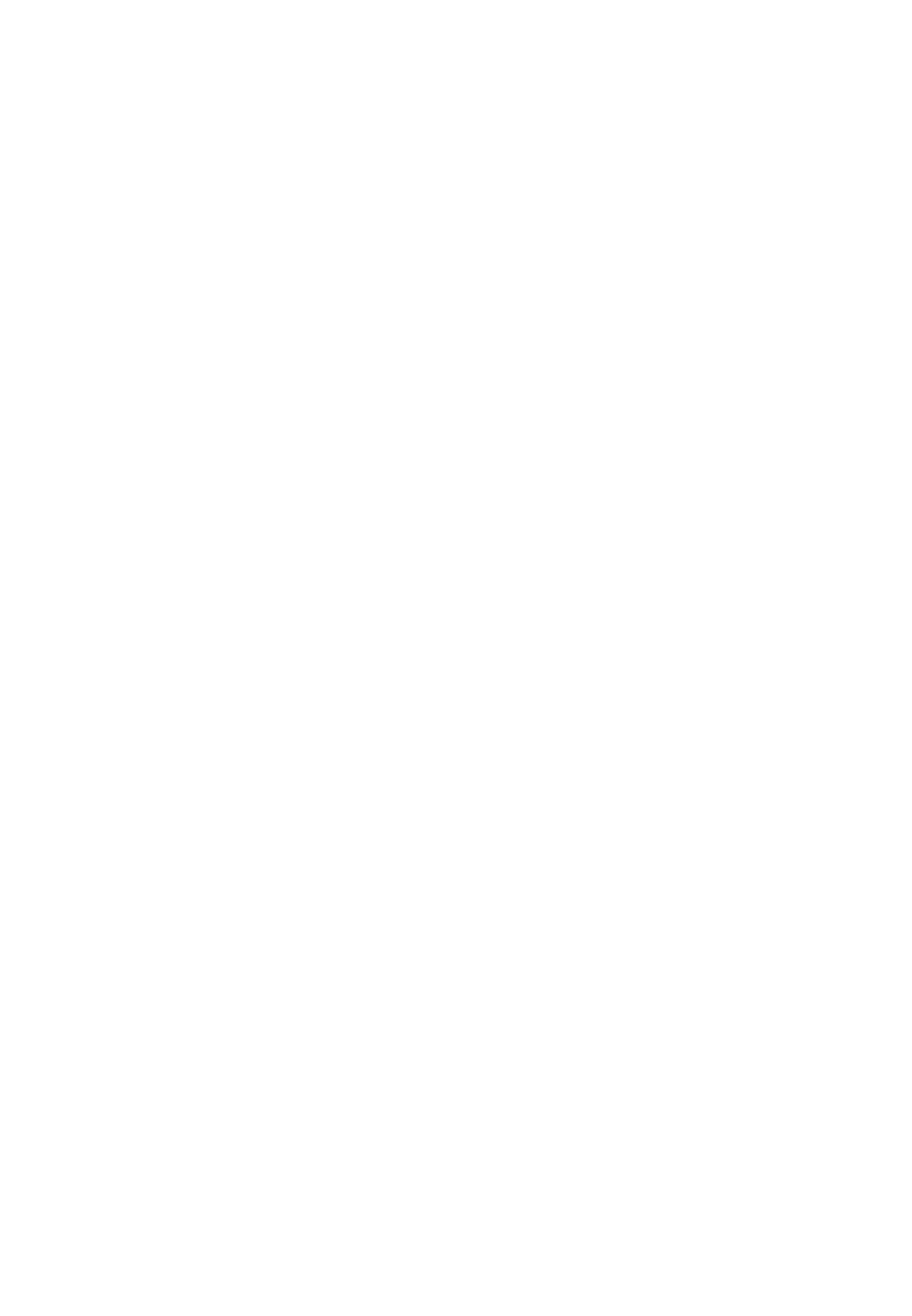# 8. THE RESPONSIBILITY TO PROTECT: THE WAY FORWARD

# **FROM ANALYSIS TO ACTION**

8.1 This report has been about compelling human need, about populations at risk of slaughter, ethnic cleansing and starvation. It has been about the responsibility of sovereign states to protect their own people from such harm – and about the need for the larger international community to exercise that responsibility if states are unwilling or unable to do so themselves.

8.2 Past debates on intervention have tended to proceed as if intervention and state sovereignty were inherently contradictory and irreconcilable concepts – with support for one necessarily coming at the expense of the other. But in the course of our consultations this Commission has found less tension between these principles than we expected. We found broad willingness to accept the idea that the responsibility to protect its people from killing and other grave harm was the most basic and fundamental of all the responsibilities that sovereignty imposes – and that if a state cannot or will not protect its people from such harm, then coercive intervention for human protection purposes, including ultimately military intervention, by others in the international community may be warranted in extreme cases. We found broad support, in other words, for the core principle identified in this report, the idea of the responsibility to protect.

8.3 The most strongly expressed concerns that the Commission did hear in the course of our year-long consultations around the world went essentially to the political and operational consequences of reconciling the principle of shared responsibility with that of non-intervention. These concerns were of three different kinds. They might be described, respectively, as concerns about process, about priorities, and about delivery, with a crosscutting concern about competent assessment of the need to act.

8.4 As to *process*, the main concern was to ensure that when protective action is taken, and in particular when there is military intervention for human protection purposes, it is undertaken in a way that reinforces the collective responsibility of the international community to address such issues, rather than allowing opportunities and excuses for unilateral action. The Commission has sought to address these concerns by focusing, above all, on the central role and responsibility of the United Nations Security Council to take whatever action is needed. We have made some suggestions as to what should happen if the Security Council will not act but the task, as we have seen it, has been not to find alternatives to the Security Council as a source of authority, but to make it work much better than it has.

8.5 As to *priorities*, the main concern was that attention in past debates and policy making had focused overwhelmingly on reaction to catastrophe – and in particular reaction by military intervention – rather than trying to ensure that the catastrophe did not happen in the first place. The Commission has tried to redress this imbalance by emphasizing over and again the integral importance of prevention in the intervention debate, and also by pointing out the need for a major focus on post-conflict peace building issues whenever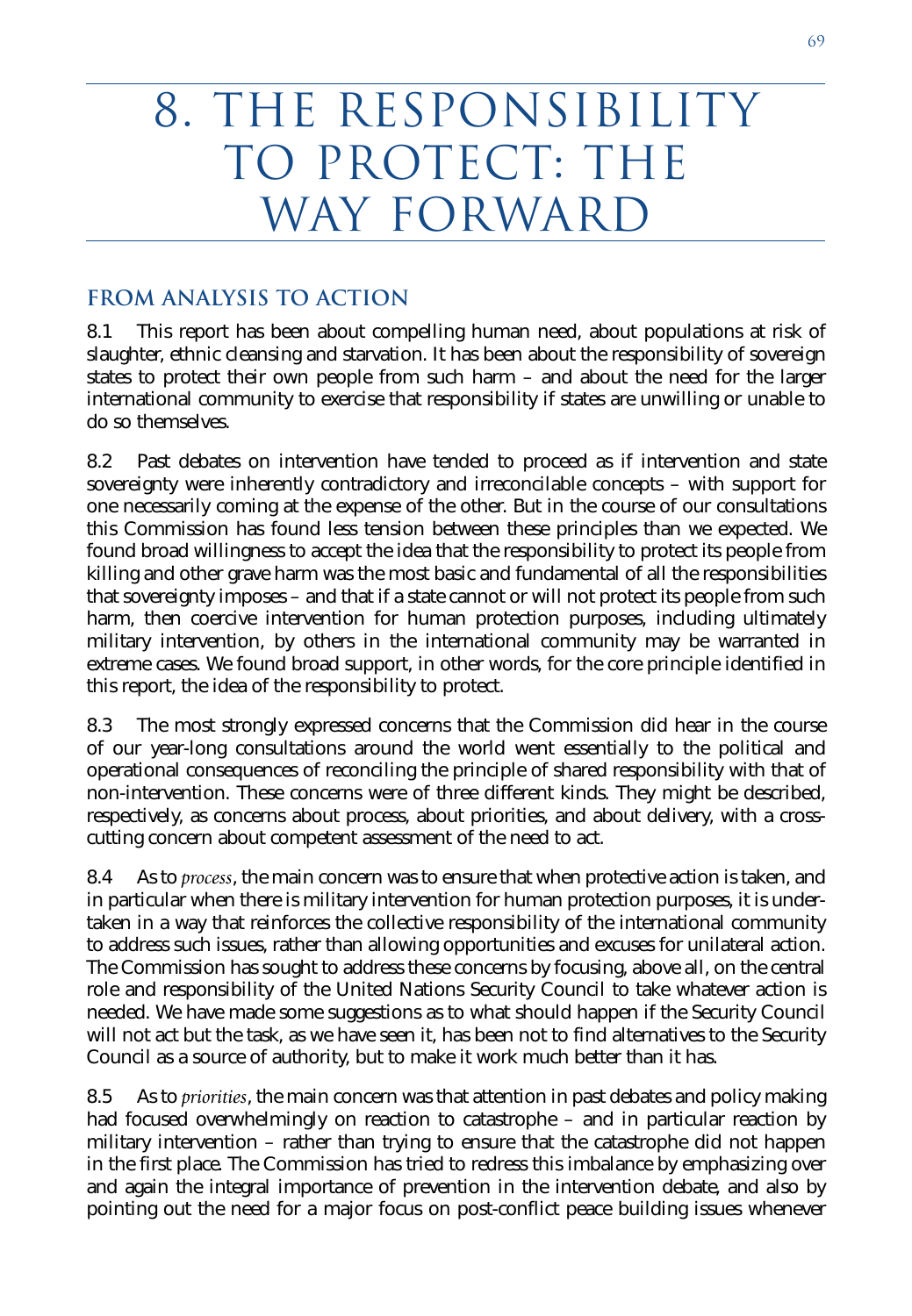military intervention is undertaken. We have argued that the responsibility to protect embraces not only the responsibility to react, but the responsibility to prevent, and the responsibility to rebuild.

8.6 As to *delivery*, we found the most widespread concern of all. There were too many occasions during the last decade when the Security Council, faced with conscience-shocking situations, failed to respond as it should have with timely authorization and support. And events during the 1990s demonstrated on too many occasions that even a decision by the Security Council to authorize international action to address situations of grave humanitarian concern was no guarantee that any action would be taken, or taken effectively. The Commission has been conscious of the need to get operational responses right, and part of our report has been devoted to identifying the principles and rules that should govern military interventions for human protection purposes.

8.7 But it is even more important to get the necessary political commitment right, and this is the issue on which we focus in this chapter. It remains the case that unless the political will can be mustered to act when action is called for, the debate about intervention for human protection purposes will largely be academic. The most compelling task now is to work to ensure that when the call goes out to the community of states for action, that call will be answered. There must never again be mass killing or ethnic cleansing. There must be no more Rwandas.

# **MOBILIZING DOMESTIC POLITICAL WILL**

8.8 The key to mobilizing international support is to mobilize domestic support, or at least neutralize domestic opposition. How an issue will play at home – what support or opposition there will be for a particular intervention decision, given the significant human costs and financial costs that may be involved, and the domestic resources that may need to be reallocated – is always a factor in international decision making, although the extent to which the domestic factor comes into play does, however, vary considerably, country by country and case by case.

8.9 Contextual factors like size and power, geography, and the nature of the political institutions and culture of the country concerned are all important in this respect. Some countries are just more instinctively internationalist, and more reflexively inclined to respond to pleas for multilateral cooperation, than others: really major powers tend never to be as interested in multilateralism as middle powers and small powers, because they don't think they have to be. Geographic proximity comes into play, simply because what happens nearby is more likely to endanger nationals, to raise significant security concerns, and to result in refugees, economic disruptions and unwanted political spillovers – and to capture media attention and generate demands for action accordingly. By contrast, cultural affinity can mean particular concern for the plight of co-religionists, or fellow language speakers, even in small countries far away. Again, an extremely inward-looking political culture, by contrast, can find it hard to accommodate any external supporting role; many political systems disproportionately reward political actors whose focus and commitments are wholly domestic in character, leaving quite isolated those willing to stand up for international engagement.

8.10 Particular caution is also routinely to be expected from those countries in possession of the military, police, economic and other assets that are most in demand in implementing intervention mandates. Given the magnitude of continuing operations in the Balkans (more than 50,000 troops), as well as the shrinking military budgets of most countries in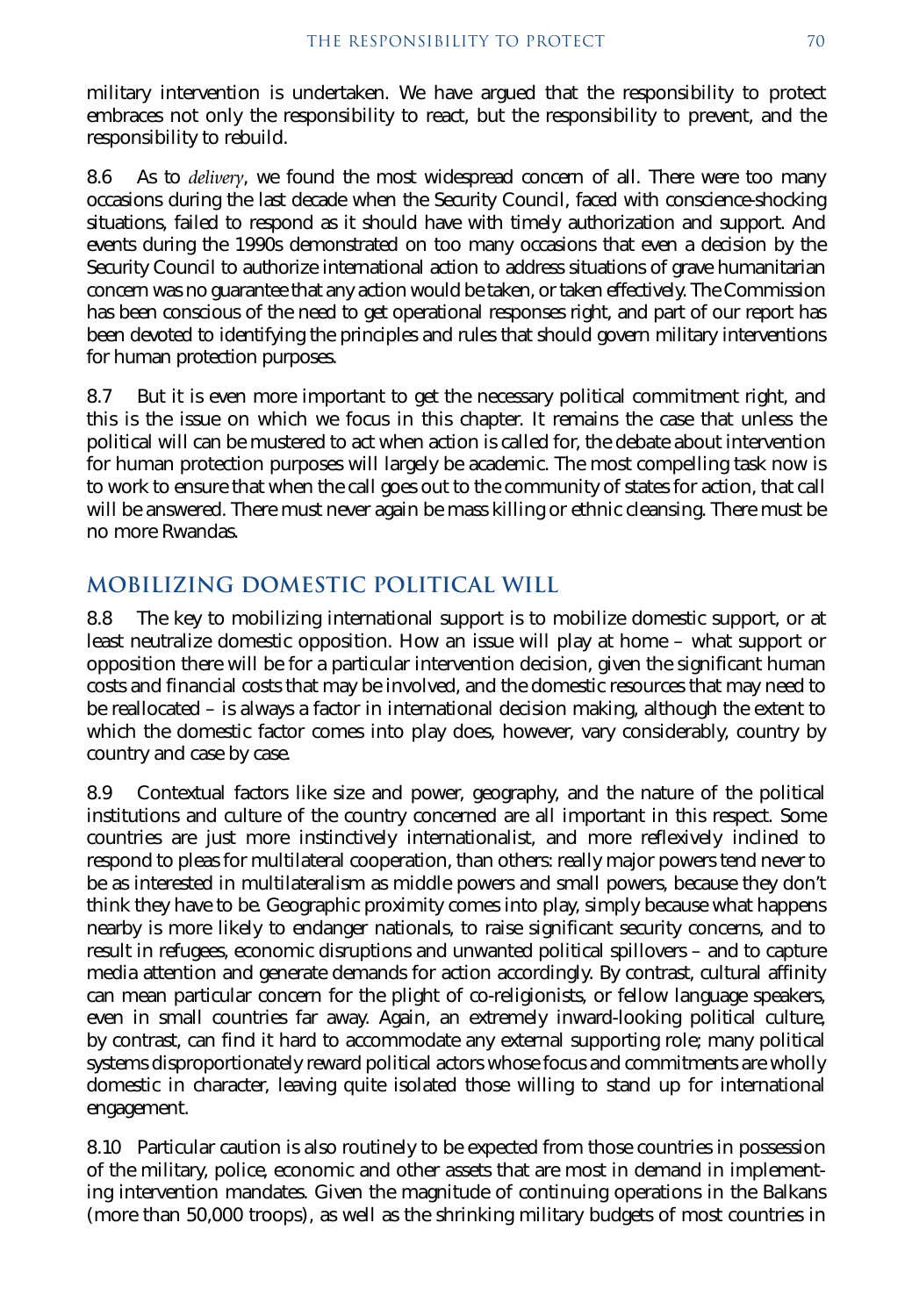the post-Cold War era, there are real constraints on how much spare capacity exists to take on additional burdens. UN peacekeeping may have peaked in 1993 at 78,000 troops. But today, if both NATO and UN missions are included, the number of soldiers in international peace operations has soared by about 40 per cent to 108,000. Even states willing in principle to look at new foreign military commitments are being compelled to make choices about how to use limited and strained military capabilities.

8.11 In mobilizing political support for intervention for human protection purposes, as for anything else, a great deal comes down to the leadership of key individuals and organizations. Someone, somewhere has to pick up the case and run with it. Political leaders are crucial in this respect, but they are not the only actors: they are, for the most part, acutely responsive to the demands and pressures placed upon them by their various political constituencies, and the domestic media, and they are much influenced by what is put to them by their own bureaucracies. NGOs have a crucial and ever increasing role, in turn, in contributing information, arguments and energy to influencing the decision-making process, addressing themselves both directly to policy makers and indirectly to those who, in turn, influence them. The institutional processes through which decisions are made will vary enormously from country to country, but there are always those who are more responsible than others and they have to be identified, informed, stimulated, challenged, and held to account: if everyone is responsible, then no one is actually responsible.

8.12 The trouble with most discussions of "political will" is that more time is spent lamenting its absence than on analyzing its ingredients, and working out how to use them in different contexts. To reduce the issue to its bare essentials, what is necessary is a good understanding of the relevant institutional processes, as just mentioned, and good arguments. What constitutes a good argument will obviously depend on the particular context. But it is not too much of an oversimplification to say that, in most political systems around the world, pleas for international action of the kind we are dealing with in this report need to be supported by arguments having four different kinds of appeal: moral, financial, national interest and partisan.

8.13 As to *moral* appeal, preventing, averting and halting human suffering – all the catastrophic loss and misery that go with slaughter and ethnic cleansing and mass starvation – are inspiring and legitimizing motives in almost any political environment. Political leaders often underestimate the sheer sense of decency and compassion that prevails in their electorates, at least when people's attention is engaged (just as they also underestimate the public willingness, when well informed, to accept the risk of casualties in well designed military interventions aimed at alleviating that suffering). Getting a moral motive to bite means, however, being able to convey a sense of urgency and reality about the threat to human life in a particular situation. Unfortunately, this is always harder to convey at the crucial stage of prevention than it is after some actual horror has occurred.

8.14 The best *financial* argument is that earlier action is always cheaper than later action. If prevention is possible, it is likely to be cheaper by many orders of magnitude than responding after the event through military action, humanitarian relief assistance, postconflict reconstruction, or all three. In Kosovo, almost any kind of preventive activity – whether it involved more effective preventive diplomacy, or the earlier and sharper application of coercive preventive measures like the credible threat of ground-level military action – would have had to be cheaper than the \$46 billion the international community is estimated to have committed at the time of writing in fighting the war and following up with peacekeeping and reconstruction.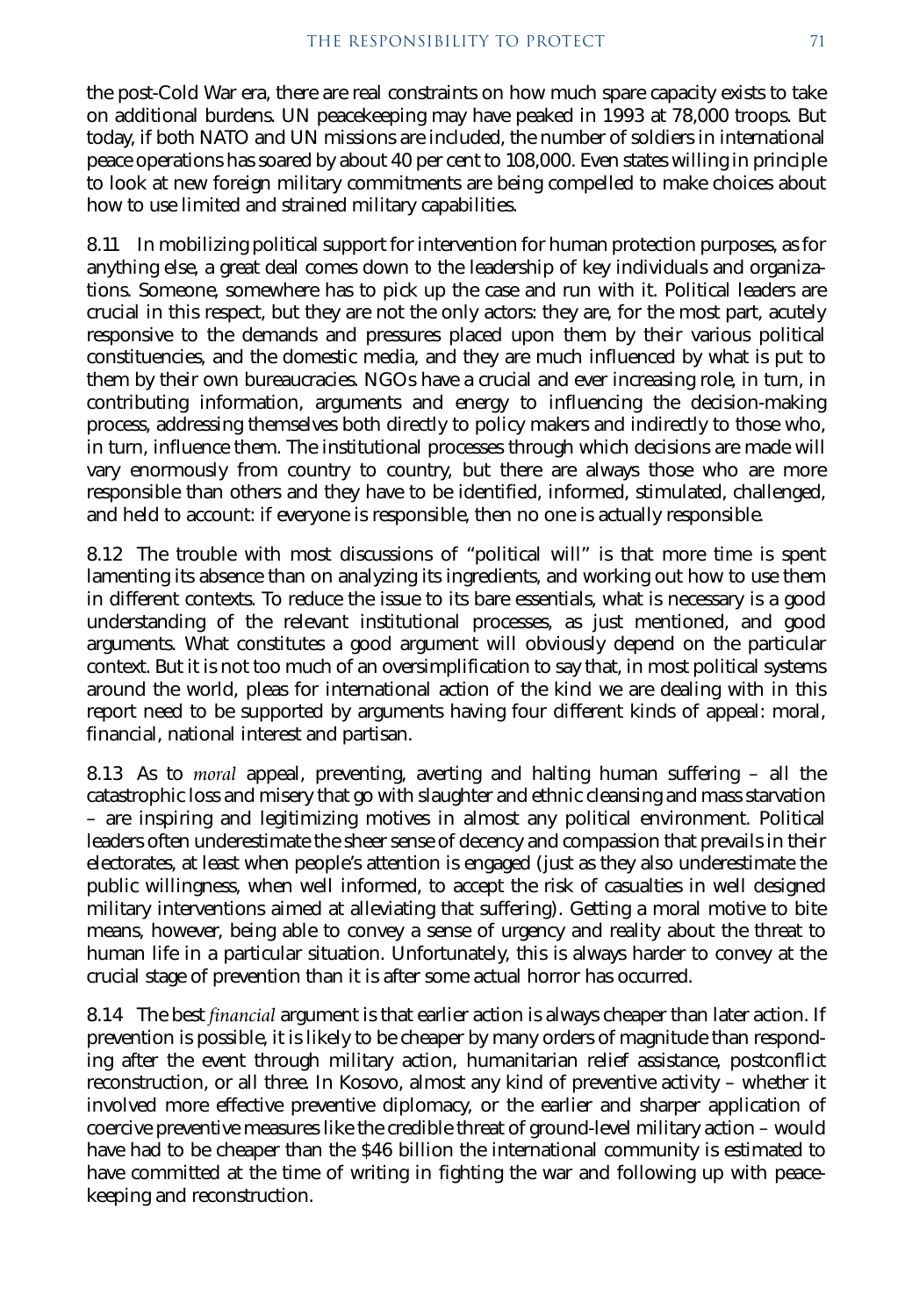8.15 *National interest* appeals can be made at many different levels. Avoiding the disintegration of a neighbour, with the refugee outflows and general regional security destabilization associated with it can be a compelling motive in many contexts. National economic interests often can be equally well served by keeping resource supply lines, trade routes and markets undisrupted. And whatever may have been the case in the past, these days peace is generally regarded as much better for business than war.

8.16 There is another dimension of the national interest which is highly relevant to intervention for human protection purposes: every country's national interest in being, and being seen to be, a good international citizen. There is much direct reciprocal benefit to be gained in an interdependent, globalized world where nobody can solve all their own problems: my country's assistance for you today in solving your neighbourhood refugee and terrorism problem, might reasonably lead you to be more willing to help solve my environmental or drugs problem tomorrow. The interest in being seen to be a good international citizen is simply the reputational benefit that a country can win for itself, over time, by being regularly willing to pitch into international tasks for motives that appear to be relatively selfless.

8.17 Making an argument with a *partisan* appeal for a government concerned about its political support at the ballot box or elsewhere is a more delicate matter. The point is simply that in any particular country, arguments which may not have a strong or sufficient appeal to the community at large may still have that appeal to a key section of the government's own particular support base, and be extremely influential for that reason. Governments often have to do things without knowing what is the majority view, and even when they know that the majority sentiment might be against the proposed action. What often matters more is that they have arguments that will appeal to, or at least not alienate, their immediate support base; and that they have arguments that they can use to deflate, or at least defend against, the attacks of their political opponents.

# **MOBILIZING INTERNATIONAL POLITICAL WILL**

8.18 What happens in capitals is a crucial ingredient in international decision making. But it is only part of the story. International political will is more than just the sum of attitudes and policies of individual countries. What happens between states and their representatives in bilateral and multilateral contacts, and within intergovernmental organizations, is obviously also crucial. To get the right words uttered, and to turn them into deeds, requires – at international as at domestic level – the same kind of commitment and leadership, and the same kind of constant campaigning. Mobilizing support for specific instances of intervention is always a challenge, because there will always be a compelling rationale for inaction. The same strictures apply internationally as domestically about understanding where in the various processes responsibility for decision making actually lies, and how to pin it down. And it is just as important in the international arena as it is in the domestic to be able to produce arguments appealing to morality, resource concerns, institutional interests and political interests. This whole report is, in a sense, an expression of just such arguments in the context of intervention for human protection purposes.

8.19 An obvious starting point when looking for multilateral leadership on questions relating to intervention is the UN Secretary-General and senior officials in the Secretariat. Although the Secretary-General's formal role under Article 99 of the UN Charter could, as we have suggested, be further developed, his routine activities and interaction with the Security Council, and his international profile with governments and the media, give him a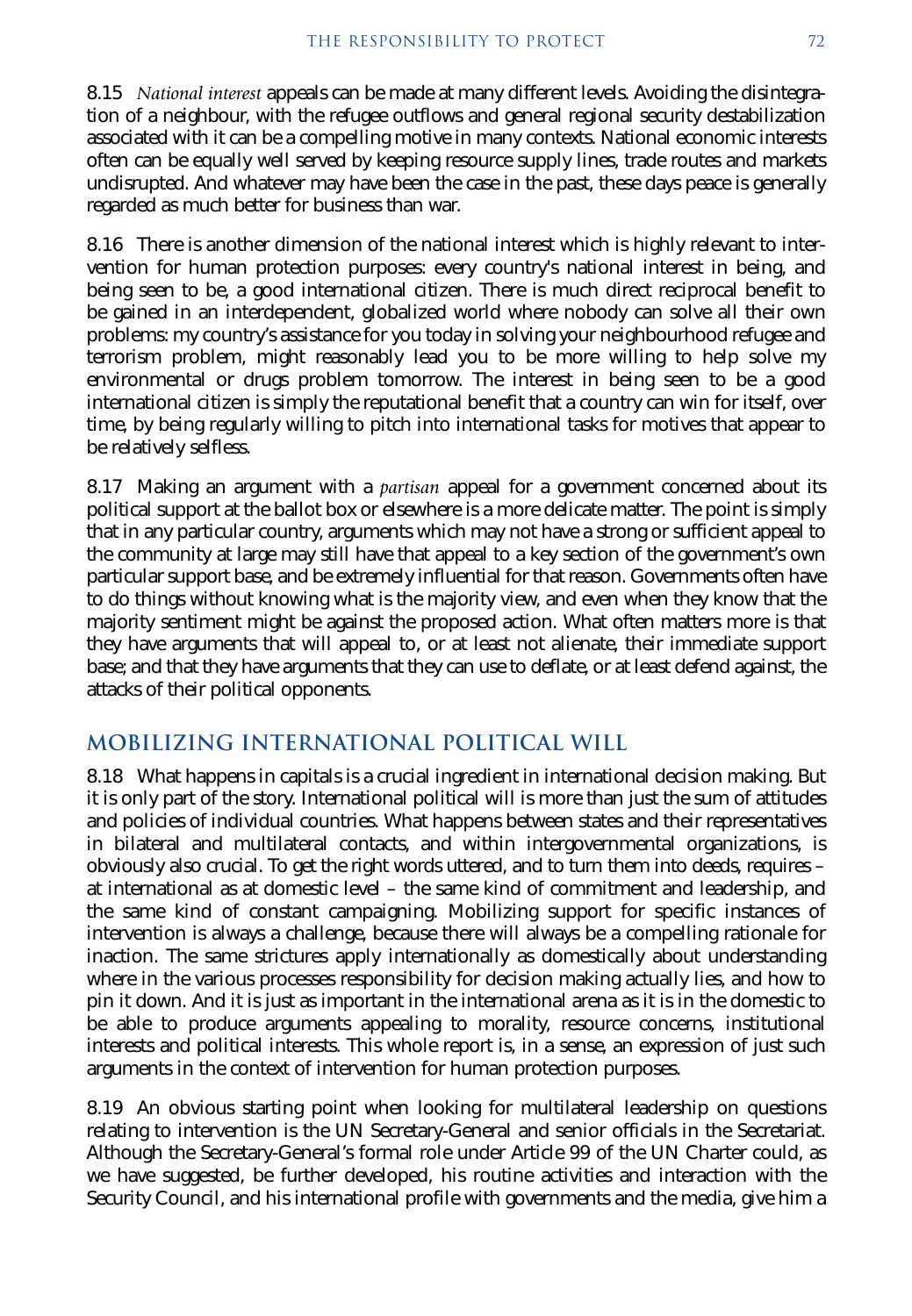unique opportunity to mobilize international support; an important further part of his multilateral leadership role lies in constructing and maintaining the multinational coalitions which are an essential element in the contemporary implementation of UN-authorized peace operations. The Secretariat, particularly through its reports and recommendations to the Security Council, makes a major contribution to shaping the deliberations and determining the range of options considered. That contribution, it must be said again, can be negative as well as positive: Rwanda in 1994 involved a failure, not only by key member states, but in the leadership of the UN and in the effective functioning of the Secretariat as well.

8.20 Beyond the UN itself, including all the organs and agencies in the system beyond the Secretariat, there are multiple other international actors whose roles are immensely relevant to the intervention issue, in particular regional and sub-regional organizations, and international NGOs, and the media. We have mentioned the key institutional players throughout this report, and need not here do so again.

8.21 As to the media, there is no question that good reporting, well-argued opinion pieces and in particular real time transmission of images of suffering do generate both domestic and international pressure to act. The "CNN effect" can be almost irresistible, unbalanced in its impact though it may be, with similarly troubling crises not always receiving similar attention. On the other hand, by focusing attention on human suffering, media attention sometimes tends to divert policy makers from hard diplomatic and military decisions, with time pressures sometimes pushing them to become involved before serious analysis and planning can occur. That is perhaps a lesser sin than those of total inertia or excessive delay, but it can create problems nonetheless.

8.22 International NGOs have been significant advocates of cross-border human protection action, extending in some cases to military intervention, and their positive influence in stirring response – especially in the West – has been great. Yet they too, from the perspective of the decision makers they seek to influence, can have their limitations as advocates: they are seen often as lacking in policy making experience, frequently as unhelpfully divided over which precise policy course is optimal, and sometimes as reluctant publicly (as distinct from privately) to endorse coercive measures which may be necessary, but which are not easy for governments or intergovernmental institutions to deliver without overt support.

8.23 The goals of policy makers and humanitarian advocates are not so different from each other. Given that the application of deadly force should remain an option of last resort, there is still a range of choices between doing nothing and sending in the troops. There are always options to be considered before, during, and after lethal conflicts. Both policy makers and humanitarian advocates would like to see public policy succeed in tackling the most crucial issues of the day. One of the most pressing such issues is how to make good the responsibility to protect those facing the worst sort of horrors the contemporary world has to provide.

# **NEXT STEPS**

8.24 The Commission's objective from the outset has been for our report to have a practical and concrete political impact, rather then simply provide additional stimulation to scholars and other commentators – though we hope to have done that as well. Consistent with our practical focus we have been mindful, throughout our work and consultations, of the need to ensure a solid foundation for the discussions that will take place at the United Nations and in other international forums after the presentation of the report, as well as within governments and among those who seek to influence them.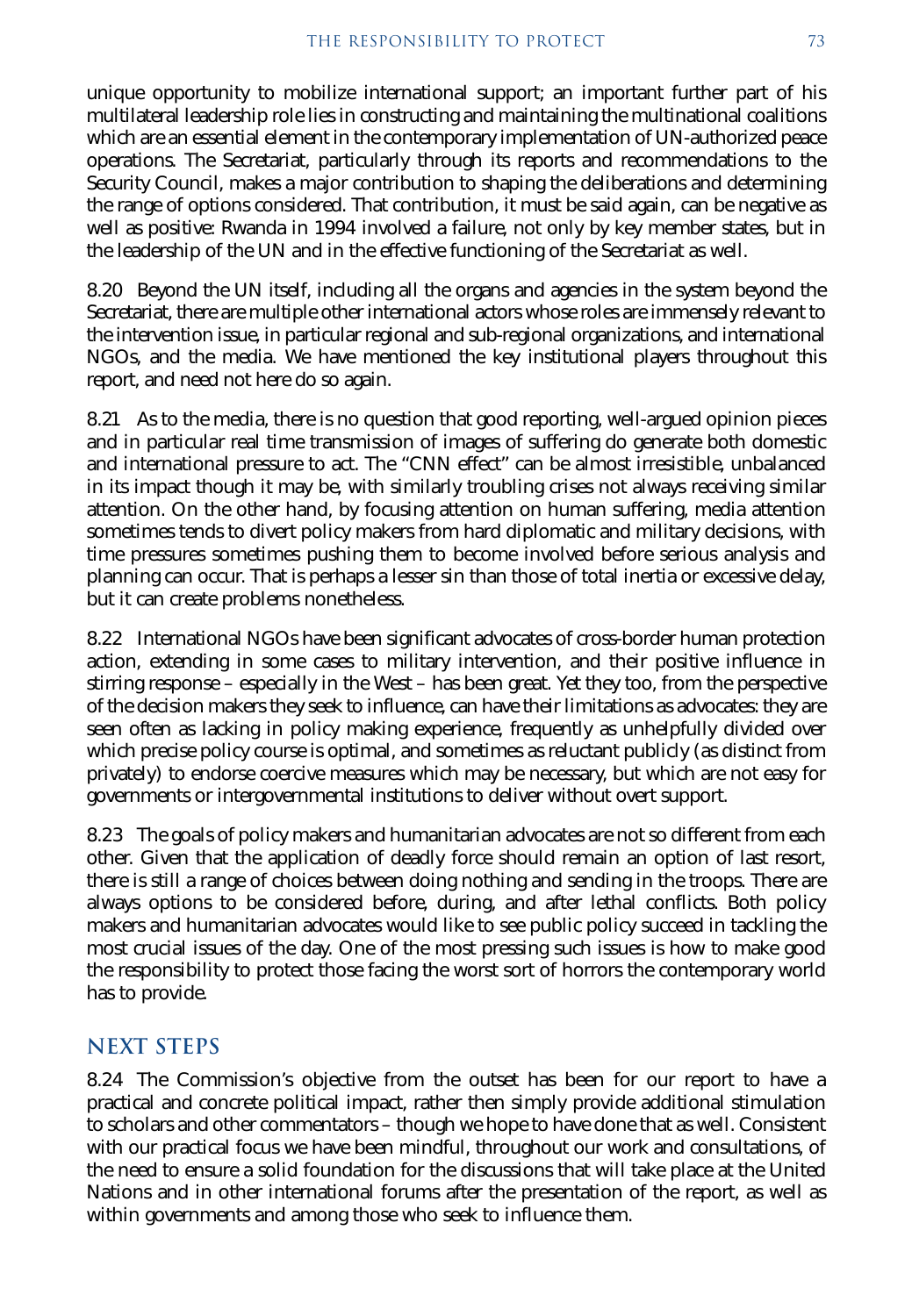8.25 Our immediate hope is that by helping to clarify and focus the terms of the debate – not as a contest between sovereignty and intervention, but as involving "the responsibility to protect" as a common theme – a way forward will be found through the current polemics and present impasse in that debate. We want, above all, to strengthen the prospects for obtaining action, on a collective and principled basis, with a minimum of double standards, in response to conscience-shocking situations of great humanitarian need crying out for that action. If our report can help to stimulate support for such action by reminding states of their common responsibilities, then it will have made a very significant contribution indeed.

8.26 The principles of action around which we would like to see consensus develop are summarized in the Synopsis set out in the first pages of this report. What should happen next to advance them? There has been much discussion, at national, regional and international levels, on how best to approach the practical task of trying to embody any new consensus among states on the question of intervention for human protection purposes. Some suggest that the focus should be on drafting guidelines for the internal use of the Security Council; some support the passing of a more formal resolution by the General Assembly; and others have gone so far as to suggest that work should begin on the drafting of a new international convention, or even an amendment to the UN Charter itself.

8.27 The Commission believes that it would be premature to make a judgement now as to what will ultimately prove possible if consensus around the idea of "the responsibility to protect" builds to the extent that we hope it will. The important thing now is to make a start, with member states working with the Secretary-General to give substantive and procedural content to the ideas we advance. There are major roles to be played by the Secretary-General himself, by the Security Council and by the General Assembly, and we make some suggestions in this respect in the following recommendations. The Commission makes no judgement as to the most appropriate sequence in which these steps should be taken.

8.28 The Commission recommends to the General Assembly:

*That the General Assembly adopt a draft declaratory resolution embodying the basic principles of the responsibility to protect, and containing four basic elements:*

- ❏ *an affirmation of the idea of sovereignty as responsibility;*
- ❏ *an assertion of the threefold responsibility of the international community of states to prevent, to react and to rebuild – when faced with human protection claims in states that are either unable or unwilling to discharge their responsibility to protect;*
- ❏ *a definition of the threshold (large scale loss of life or ethnic cleansing, actual or apprehended) which human protection claims must meet if they are to justify military intervention; and*
- ❏ *an articulation of the precautionary principles (right intention, last resort, proportional means and reasonable prospects) that must be observed when military force is used for human protection purposes.*

# 8.29 The Commission recommends to the Security Council:

(1) *That the members of the Security Council should consider and seek to reach agreement on a set of guidelines, embracing the "Principles for Military Intervention" summarized in the Synopsis, to govern their responses to claims for military intervention for human protection purposes.*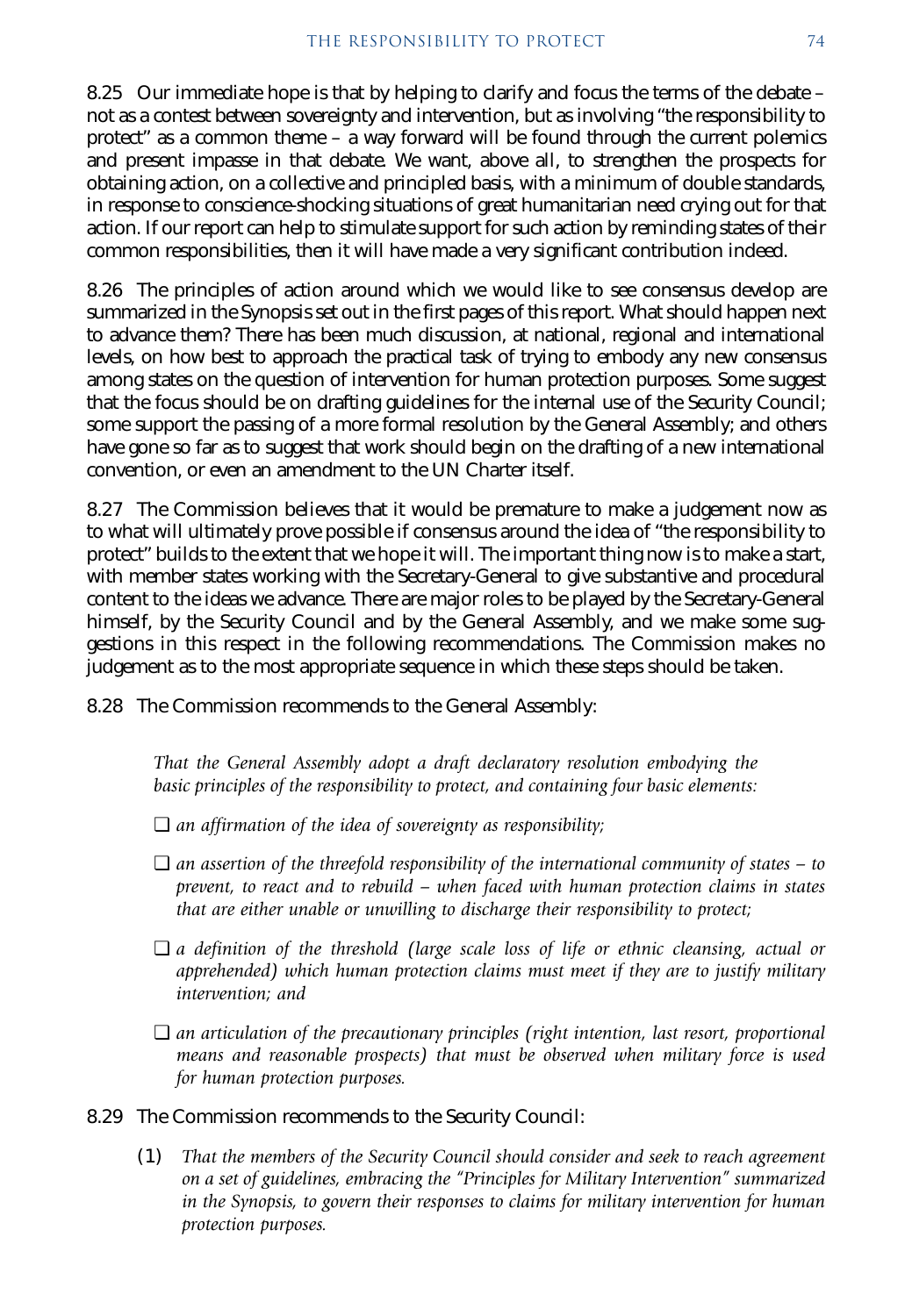(2) *That the Permanent Five members of the Security Council should consider and seek to reach agreement not to apply their veto power, in matters where their vital state interests are not involved, to obstruct the passage of resolutions authorizing military intervention for human protection purposes for which there is otherwise majority support.*

# 8.30 The Commission recommends to the Secretary-General:

*That the Secretary-General give consideration, and consult as appropriate with the President of the Security Council and the President of the General Assembly, as to how the substance and action recommendations of this report can best be advanced in those two bodies, and by his own further action.*

# **MEETING THE CHALLENGE**

8.31 Throughout its deliberations, the Commission has sought to reconcile two objectives: to strengthen, not weaken, the sovereignty of states, and to improve the capacity of the international community to react decisively when states are either unable or unwilling to protect their own people. Reconciling these two objectives is essential. There is no prospect of genuine equality among peoples unless the sovereignty of states is respected and their capacity to protect their own citizens is enhanced. Equally, the very term "international community" will become a travesty unless the community of states can act decisively when large groups of human beings are being massacred or subjected to ethnic cleansing.

8.32 The Commission is optimistic that these dual objectives – enhancing the sovereign capacity of states and improving the ability of the international community to protect people in mortal danger – can be reconciled in practice. Our work reflects the remarkable, even historic, change that has occurred in the practice of states and the Security Council in the past generation. Thanks to this change, no one is prepared to defend the claim that states can do what they wish to their own people, and hide behind the principle of sovereignty in so doing. In the international community, just as there can be no impunity for unwarranted unilateral uses of force, nor can there be impunity for massacre and ethnic cleansing. No one who has perpetrated such horrors should ever be allowed to sleep easily.

8.33 This basic consensus implies that the international community has a responsibility to act decisively when states are unwilling or unable to fulfill these basic responsibilities. The Commission has sought to give clear articulation to this consensus, and calls on all members of the community of nations, together with non-governmental actors and citizens of states, to embrace the idea of the responsibility to protect as a basic element in the code of global citizenship, for states and peoples, in the 21<sup>st</sup> century.

8.34 Meeting this challenge is more than a matter of aspiration. It is a vital necessity. Nothing has done more harm to our shared ideal that we are all equal in worth and dignity, and that the earth is our common home, than the inability of the community of states to prevent genocide, massacre and ethnic cleansing. If we believe that all human beings are equally entitled to be protected from acts that shock the conscience of us all, then we must match rhetoric with reality, principle with practice. We cannot be content with reports and declarations. We must be prepared to act. We won't be able to live with ourselves if we do not.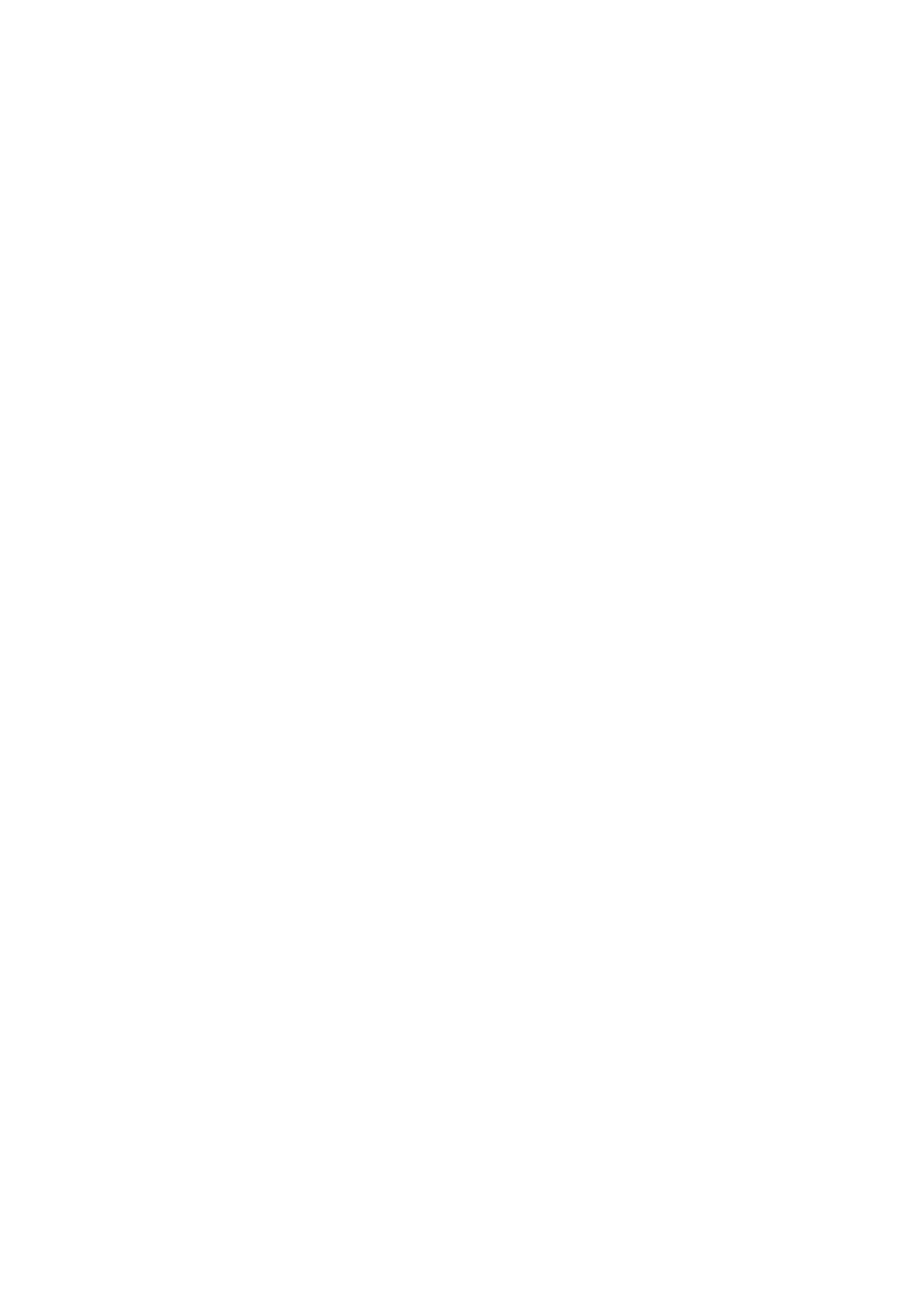# Appendix A: Members of the **COMMISSION**

**Gareth Evans** *(Australia), Co-Chair*, has been President and Chief Executive of the Brussels-based International Crisis Group since January 2000. He was an Australian Senator and MP from 1978 to 1999, and a Cabinet Minister for thirteen years (1983–96). As Foreign Minister (1988–96), he played prominent roles in developing the UN peace plan for Cambodia, concluding the Chemical Weapons Convention, founding the Asia Pacific Economic Cooperation (APEC) forum and initiating the Canberra Commission on the Elimination of Nuclear Weapons. He is a Queen's Counsel (1983), and Officer of the Order of Australia (2001). His many publications include *Cooperating for Peace* (1993) and the article "Cooperative Security and Intrastate Conflict" (*Foreign Policy*, 1994), for which he won the 1995 Grawemeyer Prize for Ideas Improving World Order.

**Mohamed Sahnoun** *(Algeria), Co-Chair*, is a Special Advisor to the UN Secretary-General and has previously served as Special Envoy of the Secretary-General on the Ethiopian/ Eritrean conflict (1999); Joint United Nations/Organization of African Unity (OAU) Special Representative for the Great Lakes of Africa (1997); and Special Representative of the Secretary-General for Somalia (March–October 1992). He was also a member of the World Commission on Environment and Development (the Brundtland Commission). A senior Algerian diplomat, he served as Ambassador to Germany, France, the United States, and Morocco, and as Permanent Representative to the United Nations in New York. He also served as Deputy Secretary-General of both the OAU and the Arab League.

**Gisèle Côté-Harper** *(Canada)* is a barrister and professor of law at Laval University, Quebec. She has been a member of, among numerous other bodies, the UN Human Rights Committee, the Inter-American Institute of Human Rights and the Quebec Human Rights Commission. She was Chair of the Board of the International Centre for Human Rights and Democratic Development (Montreal) in 1990–96 and a member of the official Canadian delegation to the Fourth World Conference on Women, Beijing 1995. She was awarded the Lester B. Pearson Peace Medal in 1995, and in 1997 became an Officer of the Order of Canada, as well as receiving the Quebec Bar Medal. Among her published works is *Traité de droit pénal canadien* (4th ed., 1998).

**Lee Hamilton** *(United States)* is Director of the Woodrow Wilson International Center for Scholars, Washington DC, and Director of the Center on Congress at Indiana University. A member of the US Congress from 1965 to 1999, his distinguished record includes Chairmanships of the Committee on International Relations, the Permanent Select Committee on Intelligence, and the Joint Economic Committee. He has served on a number of commissions dealing with international issues, including the Task Force on Strengthening Palestinian Public Institutions, the Task Force on the Future of International Financial Architecture, and the Council of Foreign Relations Independent Task Force on US–Cuban Relations in the 21<sup>st</sup> Century, as well as numerous other panels, committees and boards.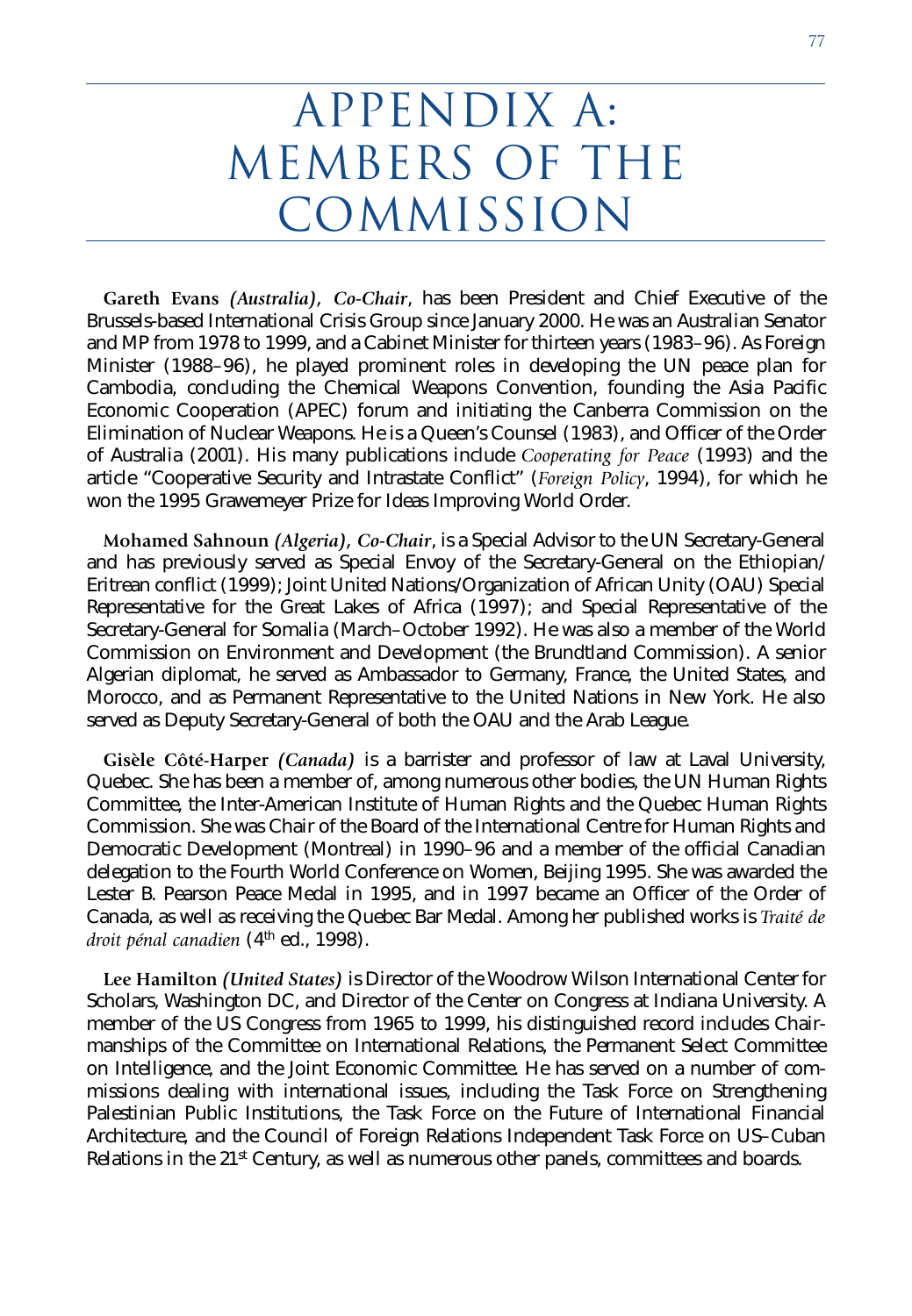**Michael Ignatieff** *(Canada)* is currently Carr Professor of Human Rights Practice at the Kennedy School of Government, Harvard University. He is also a Senior Fellow of the 21st Century Trust, and served as a member of the Independent International Commission on Kosovo. Since 1984, he has worked as a freelance writer, broadcaster, historian, moral philosopher and cultural analyst. He has written extensively on ethnic conflict, and most recently on the various conflicts in the Balkans, including *Virtual War: Kosovo and Beyond*. He has also authored numerous other works, including a biography of the liberal philosopher Isaiah Berlin. *The Russian Album*, a family memoir, won Canada's Governor General's Literary Award and the Heinemann Prize of Britain's Royal Society of Literature in 1988. His second novel, *Scar Tissue*, was short-listed for the Booker Prize in 1993.

**Vladimir Lukin** *(Russia)* is currently Deputy Speaker of the Russian State Duma. He worked at the Institute of World Economics and International Relations, Moscow (1961–65) and the Institute of US and Canadian Studies of the USSR Academy of Sciences (1968–87). He also served from 1965–68 as an editor of the international journal *Problems of the World and Socialism* in Prague, but was expelled for opposing the Soviet invasion of Czechoslovakia in 1968. He joined the USSR Foreign Ministry in 1987 and served as Russian Ambassador to the USA (1992–93). He was elected a Deputy to the Supreme Soviet of the Russian Soviet Federated Socialist Republic in 1990 and to the State Duma of the Russian Federation in 1993. In that year he helped found the Yabloko Faction, a party which he still represents. He served as Chair of the International Affairs Committee of the Duma (1995–99).

**Klaus Naumann** *(Germany)* served as Chairman of the North Atlantic Military Committee of NATO (1996–99) and played a central role in managing the Kosovo crisis and in developing NATO's new integrated military command structure. He joined the German Bundeswehr in 1958. As a Colonel, he served on the staff of the German Military Representative to the NATO Military Committee in Brussels in 1981–82. He was promoted to Brigadier General in 1986, followed by a two-star assignment as Assistant Chief of Staff of the Federal Armed Forces. He was promoted to Four Star General in 1991 and appointed at the same time Chief of Staff, a position he held until becoming Chairman of the North Atlantic Military Committee. After retirement, he served as a member of the *Panel on United Nations Peace Operations*.

**Cyril Ramaphosa** *(South Africa)* is currently Executive Chairman of Rebserve, a major South African service and facilities management company. He was elected Secretary-General of the African National Congress in June 1991, but left politics for business in 1996. He played a major role in building the biggest and most powerful trade union in South Africa, the National Union of Mineworkers from 1982 onwards. A lawyer by training, his university years were interrupted by periods in jail for political activities. He played a crucial role in negotiations with the former South African regime to bring about a peaceful end to apartheid and steer the country towards its first democratic elections in April 1994, after which he was elected Chair of the new Constitutional Assembly. He received the Olaf Palme prize in October 1987 and was invited to participate in the Northern Ireland peace process in May 2000.

**Fidel V. Ramos** *(Philippines)* served as President of the Republic of the Philippines from 1992–98, and has, since 1999, been Chairman of the Ramos Peace and Development Foundation which deals with Asia Pacific security, sustainable development, democratic governance and economic diplomacy. Prior to becoming President, he had a long and distinguished military and police career, including service in both the Korean and Vietnam wars. He became Deputy Chief of Staff of the Armed Forces of the Philippines in 1981, and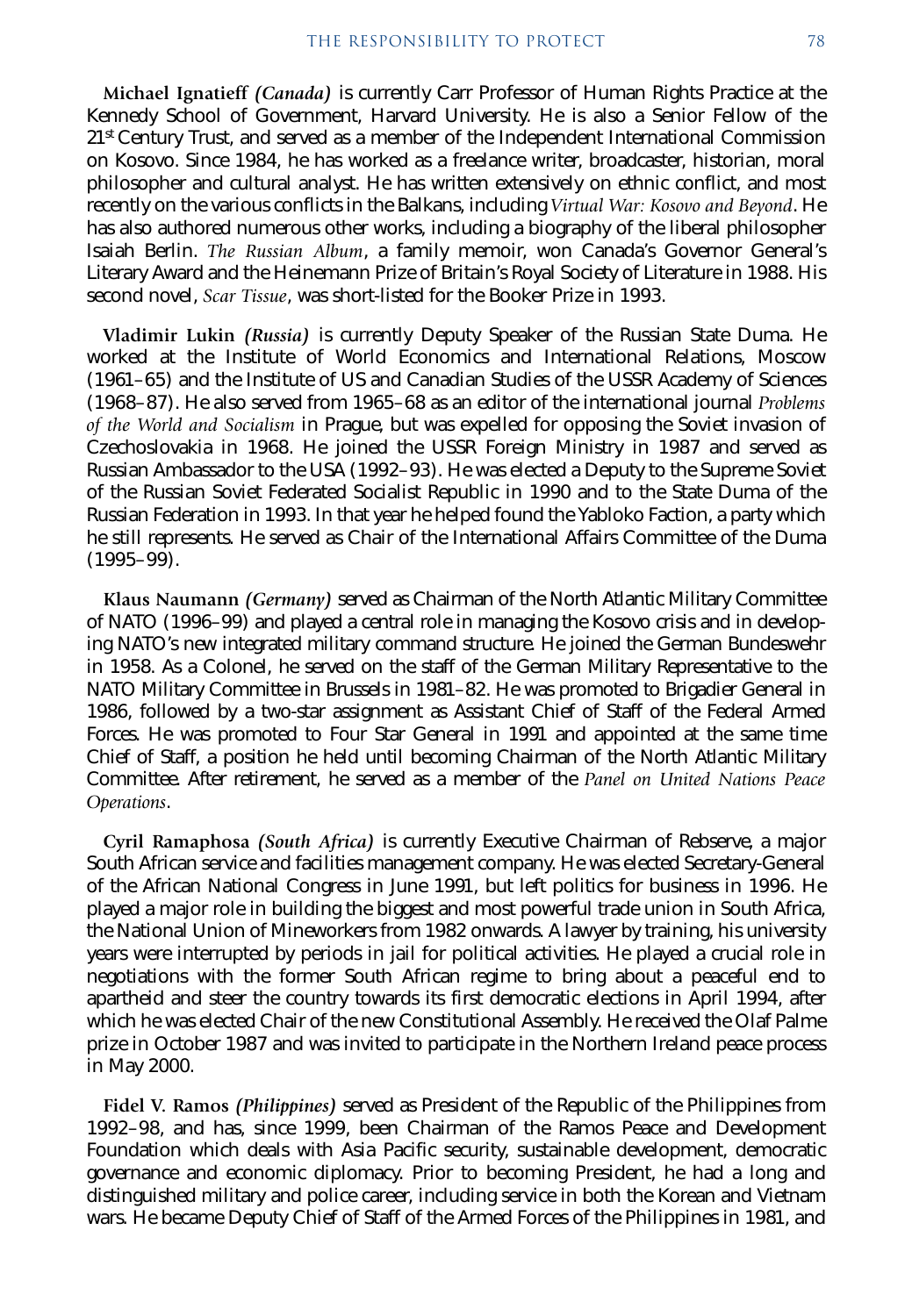Chief of Staff in 1986, and subsequently served as Secretary of National Defense from 1988–91. He played a central role in peace negotiations with Muslim rebels in the southern Philippines and wrote *Break Not the Peace*, a book about that peace process.

**Cornelio Sommaruga** *(Switzerland)* is currently President of the Caux Foundation for Moral Re-Armament as well as President of the Geneva International Centre for Humanitarian Demining. He is, in addition, a member of the Board of the Open Society Institute, Budapest and served as a member of the *Panel on United Nations Peace Operations*. Prior to that, he was President of the International Committee of the Red Cross (1987–99). From 1984 to 1986 he served as Switzerland's State Secretary for External Economic Affairs. From 1960, he had had a long and distinguished career as a Swiss diplomat, including a period from 1973 as Deputy Secretary-General of the European Free Trade Association (EFTA) in Geneva. In 1977–78 he served as President of the UN Economic Commission for Europe.

**Eduardo Stein Barillas** *(Guatemala)* is currently working with the United Nations Development Programme (UNDP) in Panama and served as Head of the Organization of American States (OAS) Observer Mission to Peru's May 2000 general elections. He was Guatemalan Foreign Minister (1996–2000), a position in which he played a key role in overseeing the Guatemalan peace negotiations, particularly in marshalling international support. He lectured in universities in Guatemala and Panama from 1971–80 and 1985–87, and from 1982 to 1993 was based in Panama and worked on various regional development projects within the Latin American Economic System (SELA) and the Contadora Group. This involved cooperation with various Latin American countries, the European Community and the Nordic countries. From December 1993 to 1995, he was Resident Representative in Panama of the International Organization for Migration.

**Ramesh Thakur** *(India)* has been Vice-Rector of the United Nations University, Tokyo, since 1998, in charge of the University's Peace and Governance Programme. Educated in India and Canada, he was a lecturer, then Professor of International Relations at the University of Otago (New Zealand) from 1980 to 1995. He was then appointed Professor and Head of the Peace Research Centre at the Australian National University in Canberra where he was involved in the Non-Proliferation Treaty Review and Extension Conference, drafting of the Comprehensive Test Ban Treaty and the International Campaign to Ban Landmines. He was also a consultant to the Canberra Commission on the Elimination of Nuclear Weapons. He is the author of numerous books and articles, including *Past Imperfect, Future Uncertain: The United Nations at Fifty*, and in 2000 co-edited *Kosovo and the Challenge of Humanitarian Intervention.*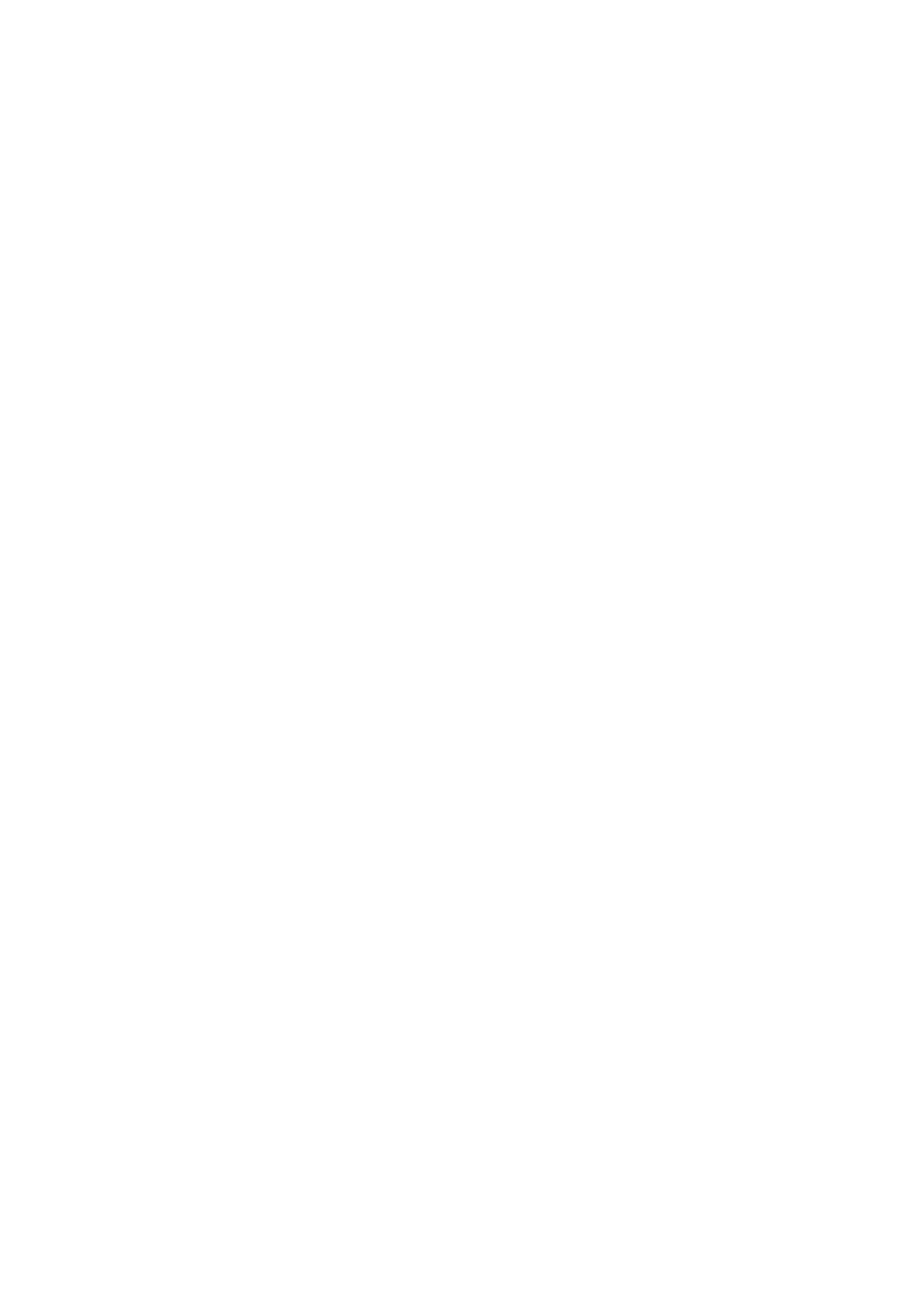# Appendix B: How the Commission Worked

## **Mandate**

At the UN Millennium Assembly in September 2000, Canadian Prime Minister Jean Chrétien announced that an independent International Commission on Intervention and State Sovereignty (ICISS) would be established as a response to Secretary-General Kofi Annan's challenge to the international community to endeavour to build a new international consensus on how to respond in the face of massive violations of human rights and humanitarian law.

Launching the Commission on 14 September 2000, then Foreign Minister Lloyd Axworthy said that the mandate of the Commission would be to promote a comprehensive debate on the issues, and to foster global political consensus on how to move from polemics, and often paralysis, towards action within the international system, particularly through the United Nations. Much as the Brundtland Commission on Environment and Development in the 1980s took the apparently irreconcilable issues of development and environmental protection and, through the process of an intense intellectual and political debate, emerged with the notion of "sustainable development," it was hoped that ICISS would be able to find new ways of reconciling the seemingly irreconcilable notions of intervention and state sovereignty.

It was proposed that the Commission complete its work within a year, enabling the Canadian Government to take the opportunity of the 56<sup>th</sup> session of the United Nations General Assembly to inform the international community of the Commission's findings and recommendations for action.

## **Commissioners**

The Canadian Government invited to head the Commission the Honourable Gareth Evans AO QC, President of the International Crisis Group and former Australian Foreign Minister, and His Excellency Mohamed Sahnoun of Algeria, Special Advisor to the UN Secretary-General and formerly his Special Representative for Somalia and the Great Lakes of Africa. In consultation with the Co-Chairs, ten other distinguished Commissioners were appointed, spanning between them an enormously diverse range of regional backgrounds, views and perspectives, and experiences, and eminently able to address the complex array of legal, moral, political and operational issues the Commission had to confront. A full list of members of the Commission, with biographical summaries, is contained in Appendix A.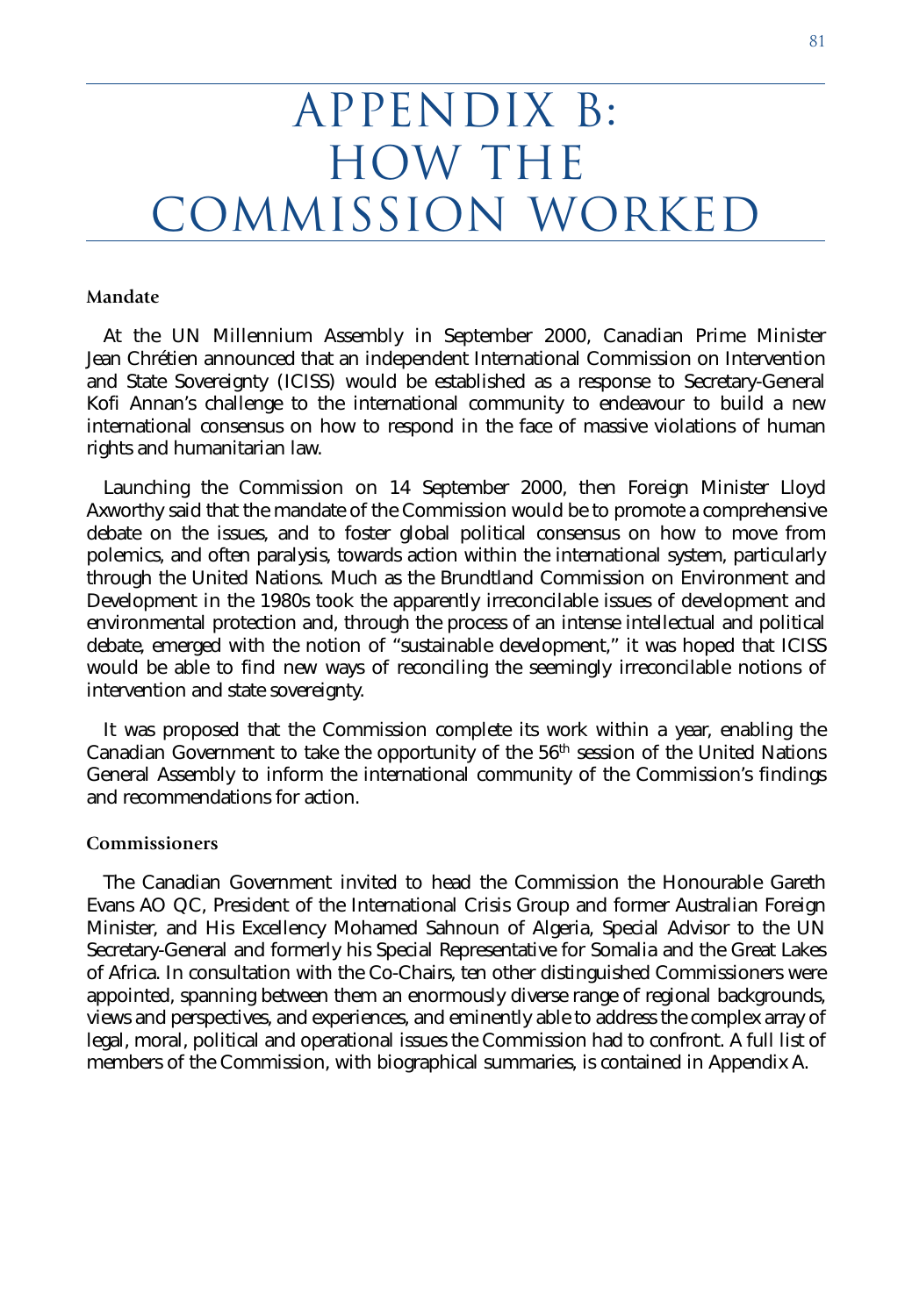## **Advisory Board**

Canada's Minister of Foreign Affairs, the Honourable John Manley, appointed an international Advisory Board of serving and former foreign ministers and other eminent individuals to act as a political reference point for the ICISS. The Advisory Board was designed to help Commissioners ground their report in current political realities, and assist in building the political momentum and public engagement required to follow up its recommendations.

Members of the Advisory Board are the Honourable Lloyd Axworthy (Chair), Director and CEO of the Liu Centre for the Study of Global Issues at the University of British Columbia; Her Excellency María Soledad Alvear Valenzuela, Minister of Foreign Affairs of the Republic of Chile; Dr. Hanan Ashrawi, former Cabinet Minister of the Palestinian National Authority; Right Honourable Robin Cook, former British Foreign Secretary President of the Council and Leader of the House of Commons, United Kingdom of Great Britain and Northern Ireland; Mr. Jonathan F. Fanton, President of the John D. and Catherine T. MacArthur Foundation; Professor Bronisław Geremek, Chairman of the European Law Committee of the Sejm of the Republic of Poland; Her Excellency Rosario Green Macías, Former Secretary of Foreign Relations of the United Mexican States; Dr. Vartan Gregorian, President of Carnegie Corporation of New York; Dr. Ivan Head, Founding Director of the Liu Centre for the Study of Global Issues, University of British Columbia; Honorable Patrick Leahy, US Senator; His Excellency Amre Moussa, Secretary-General of the League of Arab States and former Minister of Foreign Affairs of the Arab Republic of Egypt; His Excellency George Papandreou, Minister of Foreign Affairs of the Hellenic Republic; His Excellency Dr. Surin Pitsuwan, former Minister of Foreign Affairs of the Kingdom of Thailand; Dr. Mamphela Ramphele, Managing Director of The World Bank Group and former Vice-Chancellor of the University of Cape Town; and His Excellency Adalberto Rodríguez Giavarini, Minister of Foreign Relations, International Trade and Worship of the Argentine Republic.

The Advisory Board met with Commissioners in London on 22 June 2001, with the following members participating in what proved to be a highly lively and productive debate: former Canadian Foreign Affairs Minister, Lloyd Axworthy; Secretary-General of the Arab League, Amre Moussa; former British Foreign Secretary, Robin Cook; former Mexican Foreign Minister, Rosario Green; former Chilean Foreign Minister Juan Gabriel Valdés (also representing the current Chilean Foreign Minister); representatives of the Foreign Ministers of Argentina and Greece; President of the MacArthur Foundation, Johnathan Fanton; and Founding Director of the Liu Centre at the University of British Columbia, Ivan Head.

### **Commission Meetings**

Five full meetings of the Commission were held: in Ottawa on 5–6 November 2000; Maputo 11–12 March 2001; New Delhi 11–12 June 2001; Wakefield, Canada, 5–9 August 2001; and Brussels on 30 September 2001. There was also an informal Commission meeting in Geneva on 1 February 2001 involving a number of Commissioners in person and others by conference call, and multiple further meetings of small groups of Commissioners in the roundtables and consultations described below.

At their first meeting, Commissioners considered a series of central questions, identified the key issues and decided on a general approach. An early draft outline of the Report was then developed and circulated. This outline was considered at the Geneva meeting in early February, and expanded further at the Maputo meeting in March. A fuller draft was then produced in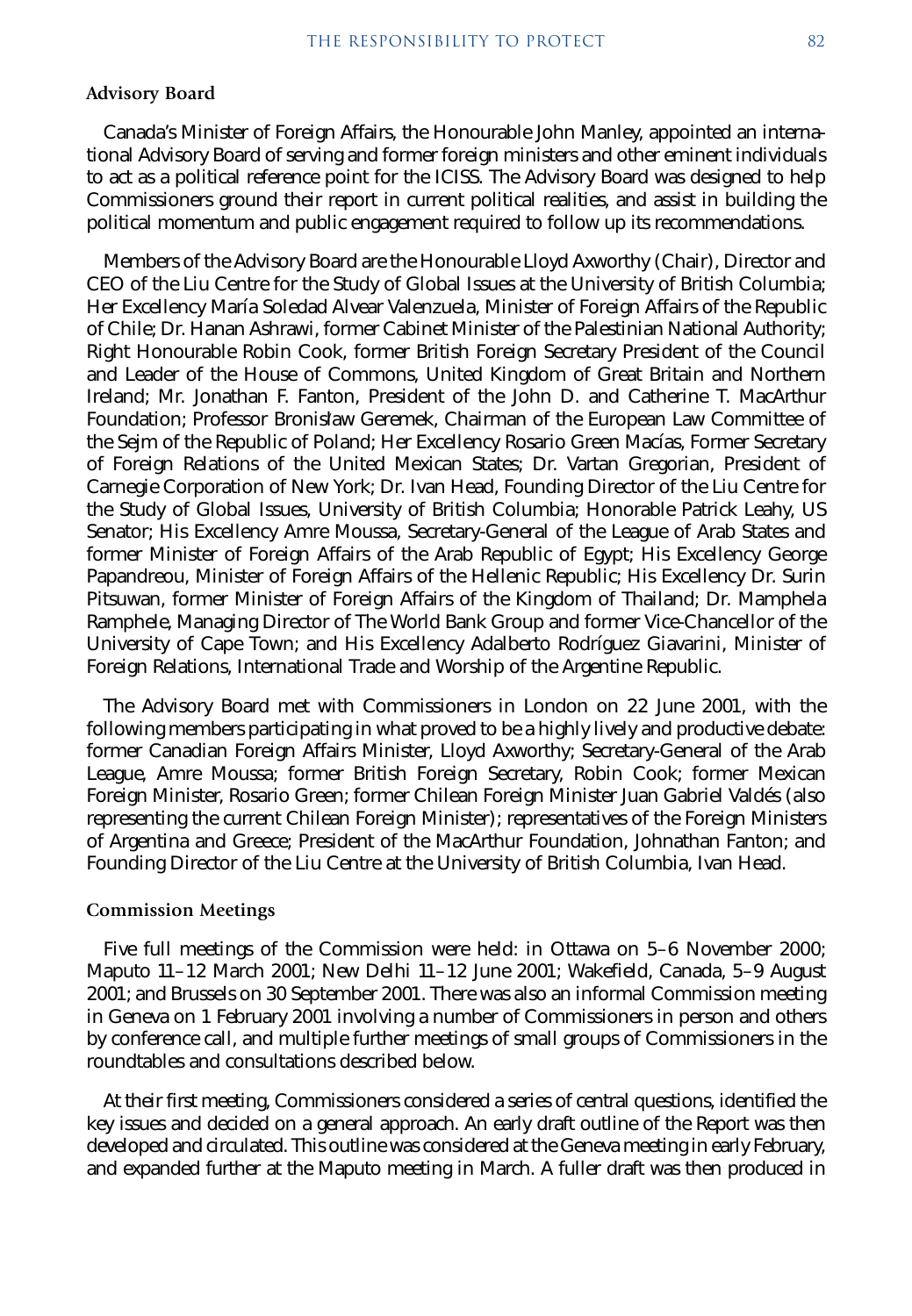May, circulated to Commissioners for consideration and initial comment, and considered in more detail at the New Delhi meeting in June. Significant changes to the substance and structure of the report were agreed at that meeting. On this basis, a further draft was produced and circulated in early July, with Commissioners making specific written comments.

The remaining stages of the process involved the Co-Chairs themselves – meeting in Brussels over several days in July – producing a further full-length draft, with substantial written input from a number of other Commissioners. The Co-Chairs' Draft, distributed to Commissioners a week in advance of the Commission meeting in Wakefield, was then considered in exhaustive detail over four days, with the terms of the report ultimately being agreed unanimously. A further meeting of the Commission was held in Brussels at the end of September to consider the implications for the report of the horrifying terrorist attacks on New York and Washington DC earlier that month: this resulted in a number of adjustments to the final text as published.

## **Consultation**

In order to stimulate debate and ensure that the Commission heard the broadest possible range of views during the course of its mandate, eleven regional roundtables and national consultations were held around the world between January and July 2001. In date order, they were held in Ottawa on 15 January, Geneva on 30–31 January, London on 3 February, Maputo on 10 March, Washington, DC on 2 May, Santiago on 4 May, Cairo on 21 May, Paris on 23 May, New Delhi on 10 June, Beijing on 14 June and St Petersburg on 16 July. Summaries of the issues discussed in these meetings, and lists of those participating in them, may be found in the supplementary volume accompanying the Commission's report.

At least one, and usually both, of the Co-Chairs attended each of these consultations, for the most part with some other Commissioners as well. A variety of national and regional officials, and representatives of civil society, NGOs, academic institutions and think-tanks were invited to each of the meetings. A paper setting out the main issues from the Commission's perspective was circulated to participants in advance of the meetings to stimulate discussion, and specific participants were invited in advance to prepare papers and make special presentations on different aspects of the issues. These papers formed an additional and extremely useful source of research material on which the Commission could draw. A further participant at each roundtable was selected to produce a summary report of the proceedings and outcomes of each of the roundtables. These various contributions are more fully acknowledged in the supplementary volume to this report.

Regular briefings were also given to interested governments in capitals, as well as to diplomatic missions in Ottawa, Geneva and most recently in New York on 26–27 June, where the Commission met with representatives from a number of Permanent Missions as well as with Secretary-General Annan and key members of the UN Secretariat. Consultations were also held in Geneva on 31 January with the heads or senior representative of major international organisations (UN Office Geneva; UNHCR; Commission on Human Rights; WHO; IOM; ICRC/IFRCS; and OCHA).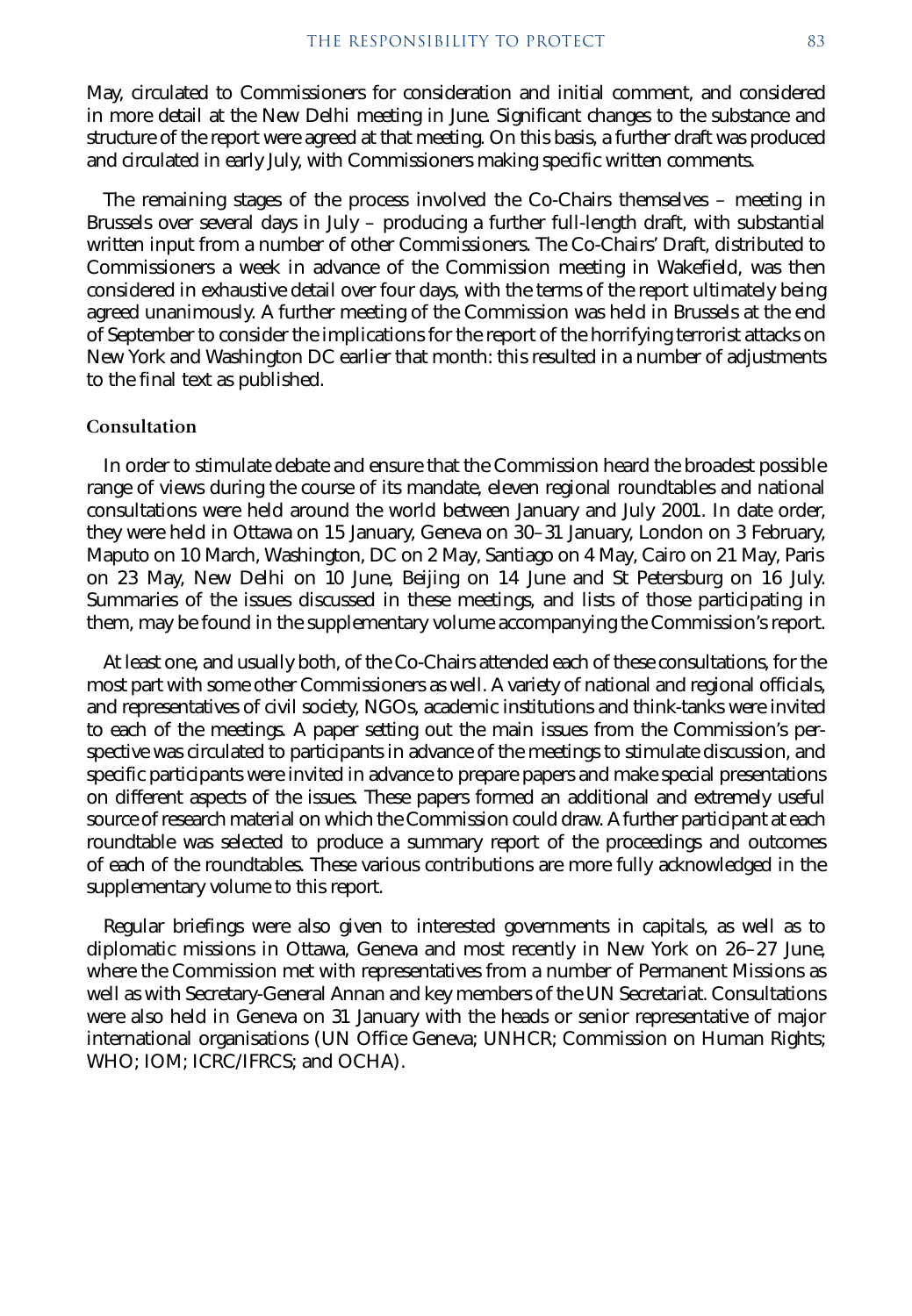## **Research**

An extensive programme of research was organized in support of the Commission's work. Aiming to build upon and complement the many efforts previously undertaken on these issues, Commissioners drew upon the record of debate and discussion generated at the UN and in regional and other forums; the vast body of already published scholarly and policy research on this topic, including a number of important independent and nationally sponsored studies; and a series of papers and studies specially commissioned for the ICISS.

To supplement and consolidate the intellectual dimension of the Commission's work, an international research team was created. This was led jointly by Thomas G. Weiss of the United States, Presidential Professor at The Graduate Center of the City University of New York (CUNY) where he is also co-director of the UN Intellectual History Project, and Stanlake J.T.M. Samkange, of Zimbabwe, a lawyer and former speechwriter to UN Secretary-General Boutros Boutros-Ghali. Tom Weiss, with research consultant Don Hubert of Canada, assumed primary responsibility for producing the research papers contained in the supplementary volume, while Stanlake Samkange's primary role was as rapporteur, assisting the Commission in the drafting of its report.

Other members of the research team played important roles. Carolin Thielking at Oxford University, with supervision from Professor Neil MacFarlane, had a principal role in the preparation of the bibliography contained in the supplementary volume. The Research Directorate, located at the CUNY Graduate Center in New York, was also ably assisted by doctoral candidates Kevin Ozgercin and Peter Hoffman.

It is hoped that the research material prepared for the Commission and contained in the supplementary volume, together with the report itself, will constitute an enduring legacy for scholars, specialists and policy makers in the field. The supplementary volume, as well as the report, have accordingly been produced and made available in CD-ROM form, with the Bibliography cross-referenced with key-words to enhance its utility as a research tool. These and other documents also appear on the special ICISS web site – www.iciss-ciise.gc.ca – which will be maintained for at least the next five years.

### **Administrative Support**

The workplan of the Commission was administered by a small Secretariat, provided as part of the Canadian government support for ICISS. Housed within the Department of Foreign Affairs and International Trade in Ottawa, the Secretariat undertook necessary fundraising, organized the roundtable consultations and Commissioners' meetings, managed the publication and distribution of the Commission's report and background research, and spearheaded diplomatic efforts to engage governments and build political support for the debate. The Secretariat was led by Jill Sinclair, Executive Director, and Heidi Hulan, Deputy Director, and comprised Susan Finch, Manager of the Outreach Strategy; Tony Advokaat, Policy Advisor; Joseph Moffatt, Policy Advisor; Tudor Hera, Policy Analyst; Harriet Roos, Manager of Communications; and Carole Dupuis-Têtu, Administrative Assistant. Former Australian diplomat Ken Berry acted as Executive Assistant to the Co-Chairs, and staff at Canadian Embassies round the world and the International Development Research Centre (IDRC) in Ottawa provided additional support to the Secretariat.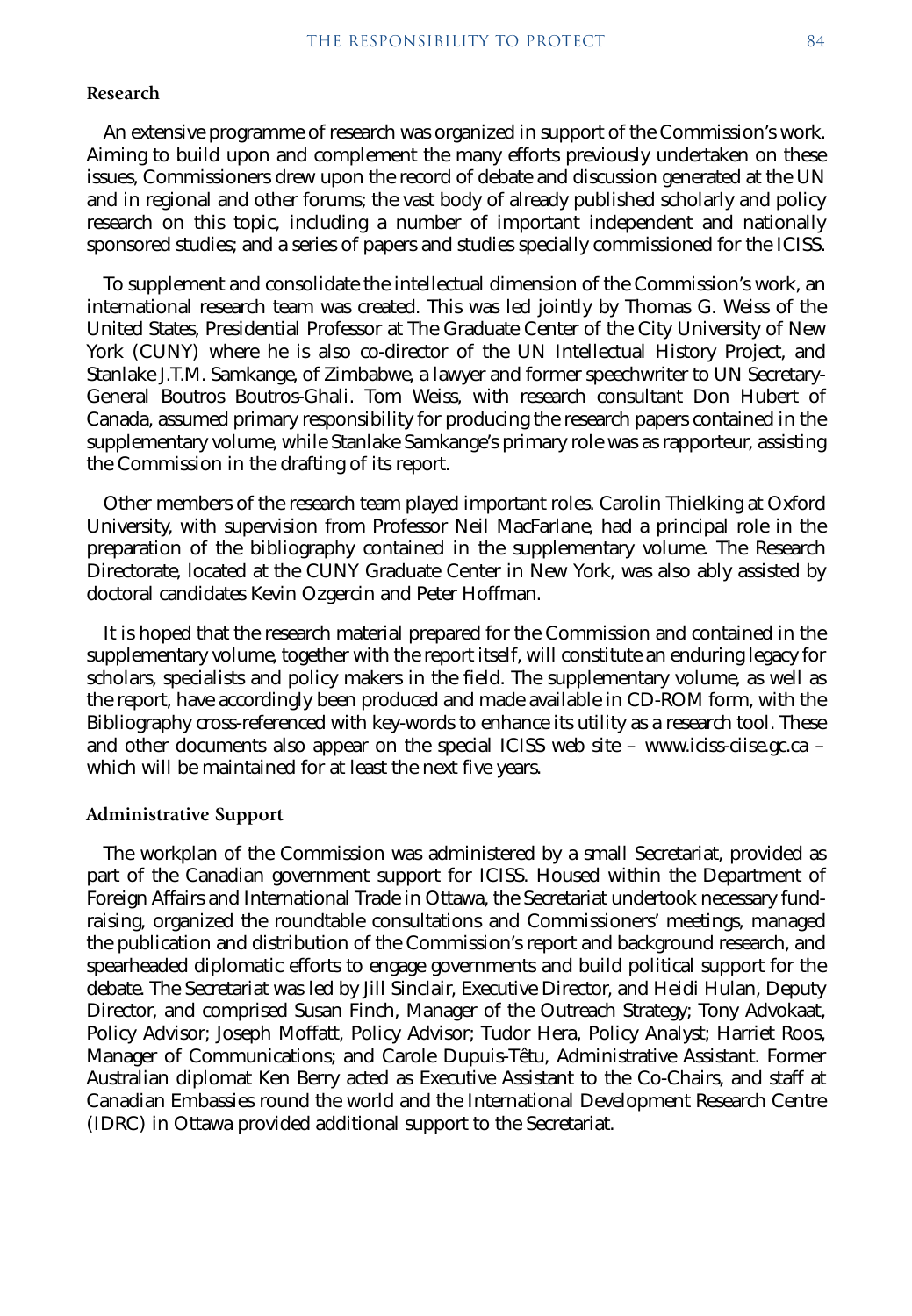## **Funding**

ICISS was funded by the Canadian Government, together with major international foundations including the Carnegie Corporation of New York, the William and Flora Hewlett Foundation, the John D. and Catherine T. MacArthur Foundation, the Rockefeller Foundation, and the Simons Foundation. ICISS is also indebted to the Governments of Switzerland and the United Kingdom for their generous financial and in-kind support to the work of the Commission.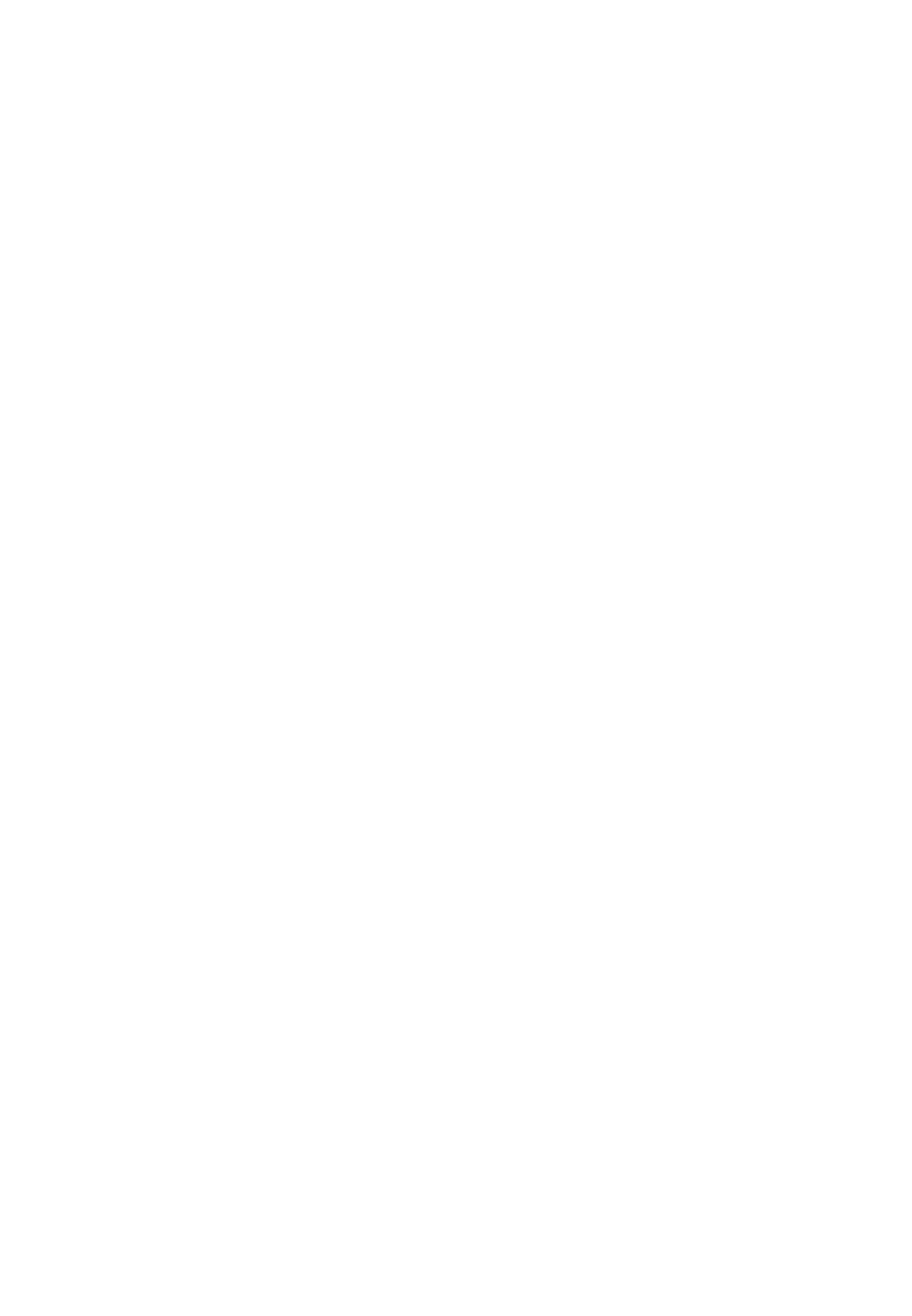# INDEX

# A

academic institutions, 4 accountability, 13, 14, 19, 23, 51 actors, 3, 6, 25, 45, 70 ad hoc coalitions. *See* coalitions of the willing; Security Council — failure to act administration under UN authority, **43** Africa, 54 Report on the Causes of Conflict and the Promotion of Durable Peace and Sustainable Development in, 40 Americas, 54 Amnesty International, 21 Angola, 66 Annan, Kofi, vii, 2, 15. *See also* United Nations: Secretary-General arms control and disarmament, 23 attack on United States. *See* terrorism: attack on United States authority, viii, 1, 5, 16, 53, **47–55**. *See also* Security Council ex post facto, **54** lack of, 16 of intervening forces, 44, 59 right, xi, 32, **47–55** aviation bans, 30 Axworthy, Lloyd, ix

# B

Belgium, 6, 24 blockades, 8 Bosnia, vii, 5, 20, 61, 63, 66 Brahimi Report. *See* Report of the Panel on United Nations Peace Operations Bretton Woods institutions. *See* IMF, World Bank Britain, 59

# $\bigcap$

Cambodia, 20, 41, 44, 66 Canada, 2 capacity building, 22, 23, 26, 75 Carnegie Commission on the Prevention of Deadly Conflict, 20, 26 casualties. *See* operational issues changing international environment. *See* intervention: changing environment child soldiers, 4, 24 civilian – military relations. *See* operational issues civilians as targets, 4, 13, 67 CNN effect. *See* media coalition building, **58–59** coalitions of the willing, 1, 52, 54, 57, 59, 73 Cold War, 50 post-, 3, 4, 7, 71 practice, 12 command structure. *See* operational issues communications, improvements in. *See* globalization conflict prevention. *See* prevention conflict, intra-state, 4, 5, 13, 36, 65 Congo, 48

consistency, 5, 11, 42 constructive abstention. *See* veto power: code of conduct Convention on the Prevention and Punishment of the Crime of Genocide. *See* Genocide Convention crime, organized, 4, 5, 64 crimes against humanity, 6, 24, 33 criteria. *See* intervention: criteria for Croatia, 42 cross-border raids, 12 customary international law, 6, 16, 50

# D

debt relief, 20 decision to intervene. *See* intervention demining. *See* operational issues: mine action democracy, overthrow of, 34, 35 democratization, 4, 13, 23, 44 dependency on intervening forces. *See* rebuilding: dependency development assistance, 19, **20**, 24 diamonds. *See* resources, capture of diplomatic measures, 30, 47 direct prevention. *See* prevention: direct disarmament, demobilization and reintegration. *See* operational issues. discrimination – racial, religious, ethnic, 5 displaced persons, 40, 42, 65, 66 dissent, 16 armed, 4 doctrine for human protection operations. *See* operational issues: proposed doctrine domestic jurisdiction, 47 double standards, 24, 37, 49 drug trafficking, 4, 5, 30, 36

# E

early warning, **21–22** creation of new unit, 22 East Timor, 37, 65 ECOMOG, 48 economic factors, 23, 24, 40, **42–43**, **70**, 72 ECOWAS, 16 Egypt, 48 El Salvador, 20 embargoes, 30, 58 emergency relief, 8 Emergency Special Session. *See* General Assembly; Uniting for Peace emerging practice. *See* responsibility to protect eminent persons commissions, 24 enforcement action. *See* peace enforcement environmental catastrophes, 15, 33, 72 Eritrea, 66 Ethiopia, 66 ethnic cleansing, xi, xii, 5, 15, 31, **32–34**, 40, 71, 74, 75 evidence. *See* intervention: evidence ex-combatants. *See* operational issues exit strategy, 39, **41**, 59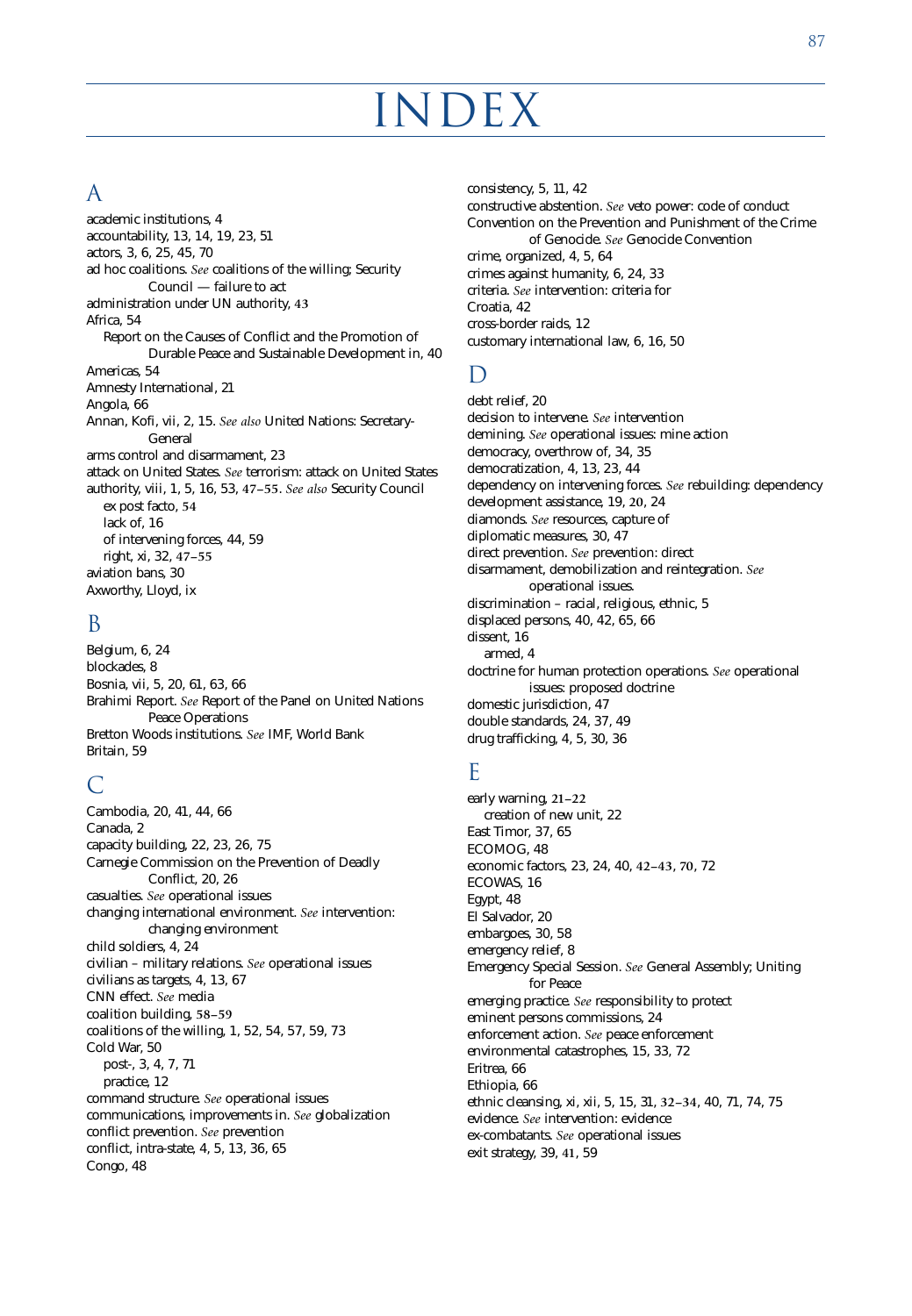### F

fact-finding missions, 24, 35 failed states. *See* states, failed Fédération internationale des ligues des droits de l'homme, 21 FIDH. *See* Fédération internationale des ligues des droits de l'homme

### force

alternatives to, 8, **29–31**, 58 threat or use, 12, 25, 32, 34, 35, 47, 49, 57, 62, 63, 73 force protection. *See* operational issues fragile states. *See* states, fragile

# G

General Assembly, xii, **48**, 51, 53, 54 possible resolution, **74** Geneva Conventions, xii, 6, 14, 16, 33, 50, 62, 67 Geneva International Centre for Humanitarian Demining, 66 genocide, xi, 5, 6, 22, 24, 31, **32–34**, 61 Genocide Convention, 6, 16, 33, 50 globalization, 4, 6, 7, 72 good governance, 4, 19, 27, 44, 60, 64 good international citizenship, 8, 36, **72** good offices, 19, 24 guidelines for Security Council. *See* Security Council

# H

Haiti, 20, 65 High Commissioner for Human Rights. *See* United Nations House of Lords. *See* Pinochet, Augusto human protection purposes. *See* intervention human rights, 4, 6, 8, **14–15**, 19, 23, 34 domestic jurisdiction, 47 monitors, 24 organizations, 21, 23 respect for, 40, 67 Human Rights Watch, 21 human security, 5, 6, 7, 13, **15**, 18, 23 humanitarian intervention non-use of term, 9 humanitarian law in armed conflict. *See* Geneva Conventions

# I

IBRD. *See* World Bank ICC. *See* International Criminal Court ICRC, 4, 21, 35, 61 ICTY. *See* International Criminal Tribunal for the former Yugoslavia IDPs. *See* displaced persons IMF, 24, 27 impunity, 14, 42, 75. *See also* sovereign immunity Indonesia, 37 intelligence agencies, 21, 22 International Committee of the Red Cross. *See* ICRC International Court of Justice, 50 International Criminal Court, 4, 6, 14, 24, 50, 66 International Criminal Tribunal for Rwanda, 4, 14, 24 International Criminal Tribunal for Sierra Leone, 4, 14, 24 International Criminal Tribunal for the former Yugoslavia, 4, 14, 24 International Crisis Group, 21 International Federation of Red Cross and Red Crescent Societies, 4

international financial institutions, 25. *See also* IMF, World Bank international humanitarian law in armed conflict. *See* Geneva Conventions International Monetary Fund. *See* IMF international peace and security maintenance of, 13, 21, 22, 47 scope of concept, **50**, 52 test not met, 16 intervention. *See also* coalitions of the willing alternatives to military, **29–31**. *See also* sanctions and credible prevention, 19, 25 changing environment, **3–7** collective, 48, 55 criteria for, 16, **31–34**, 54, 74 decision to intervene, **31–37** dilemma, **1–3** distinguishing features. *See* operational issues evidence, **34–35** exclusion of military option, **34** human protection purposes, 1, 3, 4, 5, 6, 7, **9**, 11, 12, **15–16**, **17–18**, **29–37**, 47, 49, 53, **57–67**, **69–75** last resort, **36–37**, 74 legality, 50 legitimacy, 16, **48**, 53 *military*, xi, 1, 5, 8, 9, 11, 15, 18, 25, **29–37**, 39, 41, 44, **47–55**, **57–67**, **69–75**. *See also* operational issues motives, 9, 36, 54, 71 must seek SC approval, xi, **50**, 53 national interest, **72** political will. *See* political will post-intervention obligations, **39–43** precautionary principles, xi, 5, 16, 29, **35–37**, 47, 54, 55, 74 proportional means, **37**, 74 provision of resources, 52 reasonable prospects, **37**, 74 regional organizations, **53–54**, 73 right intention, **35–36**, 74 'right to intervene', 11, 16 scope of concept, **8–9**, 69 unilateral, 49, 69 intra-state conflict. *See* conflict, intra-state Iraq, 64

# J

judiciary, independence of, 23, 41 just cause, xi, **32–34** justice packages, 42

# K

Korea, 48 Kosovo, vii, 1, 5, 11, 16, 44, 45, 53, 54, 59, 66, 71

# L

landmines, 14, 23 large scale loss of life, viii, xi, xii, 5, 15, 17, 31, **32–34**, 71, 74, 75 last resort, xi, **36–37**, 74 legitimacy. *See* intervention; authority Liberia, 16, 48 lift and strike. *See* operational issues: civilian-military relations Lockerbie case, 50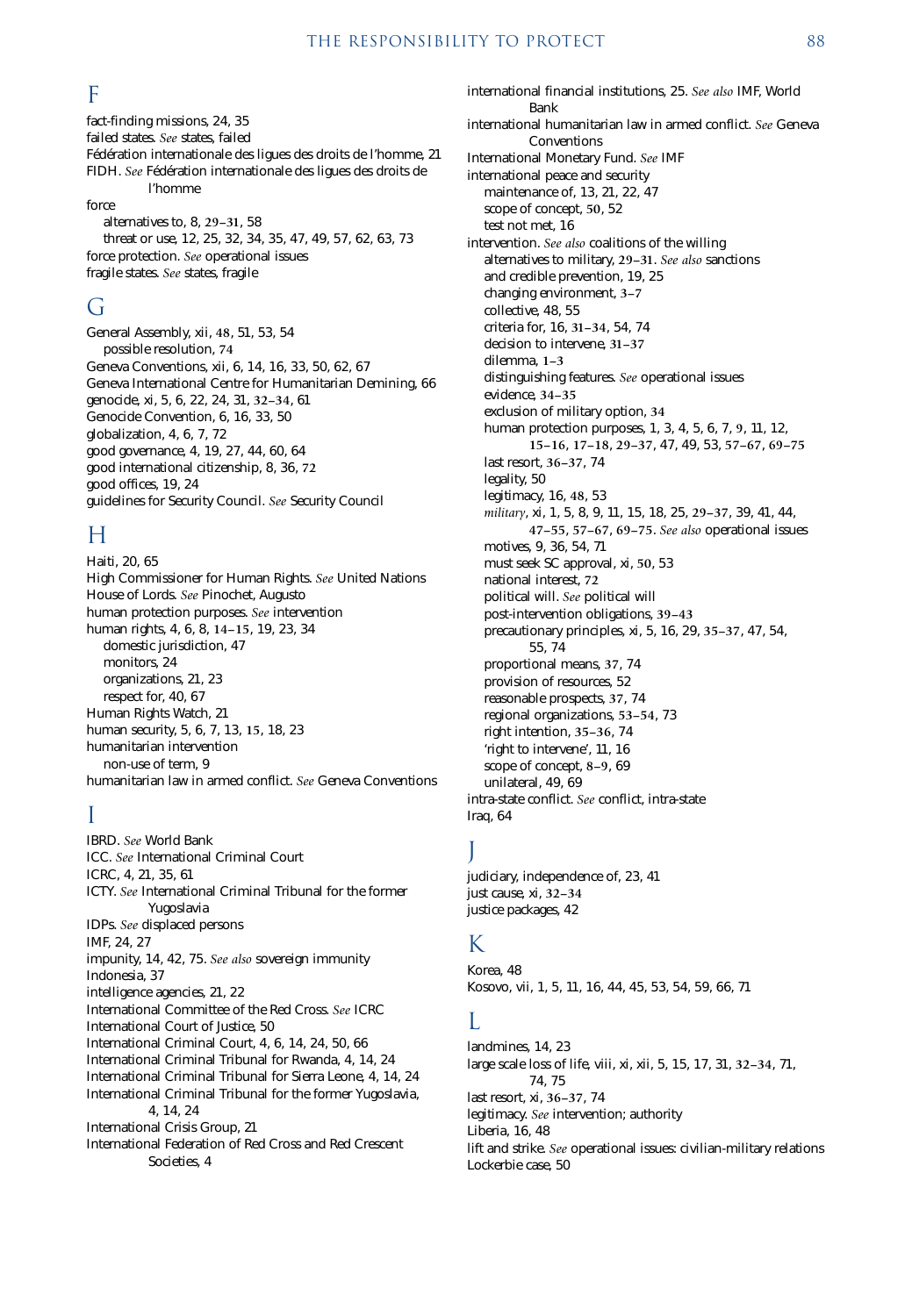# M

Macedonia, 25, 58 maintenance of international peace and security. *See* international peace and security major powers, 37. *See also* intervention: reasonable prospects action against mandate of intervening force. *See* operational issues Manley, John, ix massacres, viii, xi, xii, 5, 15, 17, 31, **32–34**, 71, 74, 75 measures short of military action. *See* intervention; sanctions media, 4, 5, 7, 21, 25, 26, 59, **63–64**, 70, 71, **73**. *See also* operational issues membership of international bodies, 31 military intervention. *See* intervention: military rebuilding, 41 reform, 23 relations with civilians. *See* operational issues military cooperation and training, 30 minorities, 23, **36**, **40**, 42, 65 mission creep. *See* operational issues mixed motives. *See* intervention: motives mobilizing political will. *See* political will monitors, 24 motives. *See* intervention: motives

# N

national interest, **72** national security, 15 NATO, 16, 54, 59, 66, 71 New York, attack on. *See* terrorism: attack on United States next steps. *See* recommendations NGOs, role of, 6, 20, 21, 25, 61, 71, 73 no-fly zones, 58 non-intervention, **12–13**, **31**, 47, 49, 69 exceptions, 31

# $\left( \ \right)$

OAU. *See* Organization of African Unity occupation, limits on, 35, **44–45** operational issues, **xii**, **57–67**, 69 casualties, 36, 63, 71 chain of command, xii, 67 civilian–military relations, xii, **61–62**, 67 coalition building, **58–59** command structure, xii, **61** disarmament, demobilization and reintegration, 23, 40, 41, **65–66** distinguishing features of military intervention, 57, 59, 62, 63, 66, 67 force protection, xii, 63, 67 mandate, xii, **60**, 67 mission creep, 59 objectives, xii, **59** operational concept, xii, 58, 60 peace building, **64–66** planning, **58–60**, 63, 64 police functions. *See* police functions political factors, 59, 61, 67 post-conflict operations, 58, **64–66** proportionality, 62 proposed doctrine, **66–67** punishment of intervening troops, 62 relations with the media, **63–64** resources, xii, **60**, 67

rules of engagement, xii, 60, **62**, 67 transfer of authority, **64** Organization for Security and Cooperation in Europe, 20 Organization of African Unity, 20, 54 organized crime. *See* crime, organized OSCE. *See* Organization for Security and Cooperation in Europe Ottawa Convention on landmines, 14, 66 overthrow of democratic government. *See* democracy, overthrow of

## P

Panel on UN Peace Operations. *See* Report of the Panel on United Nations Peace Operations peace and security. *See* international peace and security peace building, 24, **39–40**, **64–66**, 69 peace enforcement, 7, 16, 22, 43, 48, 57, 58, 59, 61, 62, 66 peacekeeping, 5, 7, 21, 71 distinguished from military intervention, **57–58** Pentagon. *See* terrorism: attack on United States Permanent Five. *See also* veto power action against, 37 role of, xii, 6, **51**, 52 Persian Gulf, 20 Pinochet, Augusto, 6, 25 planning. *See* operational issues police functions, **41**, 62, 64, **65**, 66 political will, 25, 69 domestic, 7, 60, **70–72** international, **51–52**, **72–73** post-intervention obligations, **39–43** precautionary principles. *See* intervention: precautionary principles prevention, x, 7, 16, 17, **19–27**, 39, 54, 71, 74 and intervention, 8, 69 coercive, 19 consensual deployment, 25, 57, 58 credibility, 19 direct, **23–27** report of the Secretary-General, 19, 22, 26 root cause, 19, **22–23** toolbox. *See* prevention: direct; root cause preventive deployment, 25, **57**, 58 proportional means, xi, xii, 16, **37**, 62, 74 proportionality. *See* proportional means prosecution, criminal, 8, **24–25**, 29

## R

racial discrimination, **34** rape, viii, xi, 4, 15, 17, 33 reasonable prospects, xi, **37**, 74 rebel movements, 4, 53 rebuilding, x, 16, 17, 27, **39–45**, 70, 74 dependency, **44–45** economic development, **42–43** peace building, **39–40** period of stay, 39 post-intervention strategy, 39, **64–66** reconciliation, 39, **41–42** recommendations – miscellaneous assistance to regional bodies, 22 justice packages, 42 national and regional prevention reports, 26 operational planning, 63 prevention planning, 26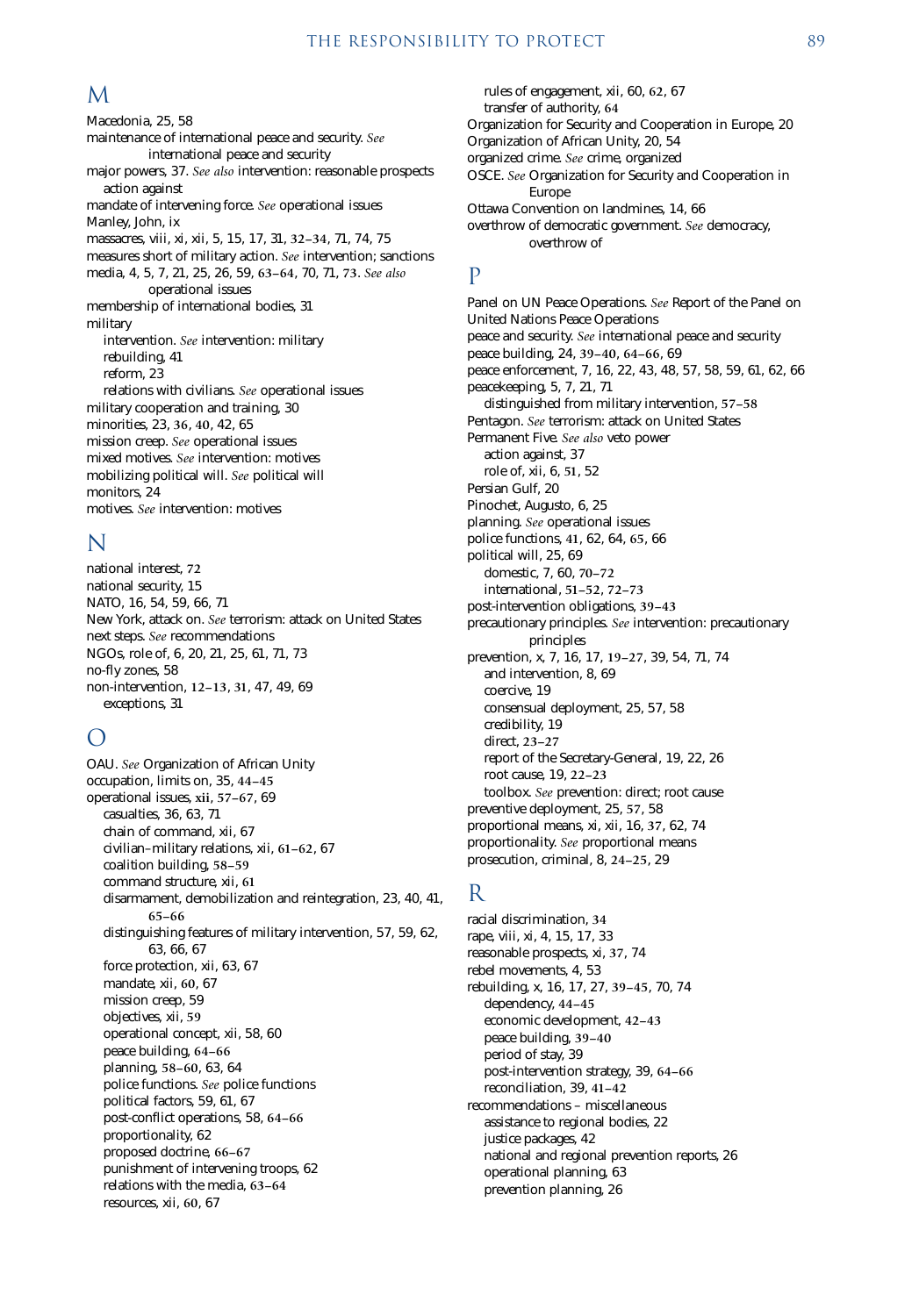### THE RESPONSIBILITY TO PROTECT 30

recommendations to General Assembly action on draft resolution, 74 prevention and international financial institutions, 27 recommendations to Security Council action on guidelines, 74 action on veto, xii, 75 primacy of authority, xi, 50 prompt consideration of requests for authority, xii, 50 recommendations to UN Secretary-General action on this Report, 75 doctrine for human protection operations, xii, 66 early warning unit, 22 reconciliation. *See* rebuilding reconstruction and rehabilitation. *See* rebuilding refugees flows, 5, 36, 53, **70**, 72 repatriation and resettlement, 40, 65, 66 regional organizations, 25, 26, 48 acting outside area, 54 action against members, xii, 47 capacity building, 22 early warning, 22 interventions by, xii, **53–54**, 73 *Report of the Panel on United Nations Peace Operations*, 19, 22, 57 rescue of nationals, 12, 34 resources, capture of, 4, 30 resources, provision of. *See* operational issues; capacity building response to terrorist attack. *See* terrorism: attack on United States responsibility to prevent, x, **19–27**. *See also* prevention responsibility to protect, x, 8, **11–18**, 29, **69–75** emerging practice, x, **15–16**, 50, 75 new perceptions, **17–18**, 69 primary, viii, 13, 17, 19, 49, 69 related concerns, **69–70** residual, viii, 17, 29, 31, 69, 74, 75 responsibility to react, x, **29–37** responsibility to rebuild, x, **39–45**. *See also* rebuilding peace building, **39–40** right authority. *See* authority: right right intention, xi, **35–36**, 74 "right to intervene." *See* intervention root cause prevention. *See* prevention: root cause roundtables, 3 rule of law, 23, 60, 62, 64, 67 rules of engagement. *See* operational issues Rwanda, vii, 1, 2, 6, 11, 20, 21, 24, 53, 54, 61, 65, 66, 70, 73

# S

sanctions, 8, 24, 25, **29–31**, 34, 37, 58 secession, 1, 25, 36 second track dialogue, 24 Secretary-General. *See* United Nations Security Council authority, vii, viii, xi, 1, 16, 34, **47–48**, **49–52**, 57 code of conduct, 51 duty, 47, 49 exceeding its authority, 50 failure to act, **53–55** implications of inaction, xii, **54–55**, 70 legitimacy of, 51 possible guidelines, **74** practice, 15, 34, 75 reform, 49, **51** regional organizations, 48, 54

Resolutions 1368, 1373, viii role, 7, 22, 30, 35, 50, 69, 74 security services, 23 reform, 65 self-defence, viii, 12, 34, 47, 48, 62. *See also* terrorism: attack on United States self-determination, 35, 43 September 11 attack on United States. *See* terrorism: attack on United States shifting the terms of the debate, **16–18**. *See also* responsibility to protect Sierra Leone, 16, 48, 59 small arms, 23, 40, 41, 65 Somalia, vii, 1, 11, 16, 20, 43, 50, 59, 60, 66 sovereign immunity, 25 sovereignty as responsibility, x, 8, **13–14**, 49, 69, 74, 75 authority of intervening forces, **44** evolving interpretation, 7, 69 meaning, **12–13** of individuals, 13 respect for, 25, 31, 75 value, 7, 13 Special Representative of the Secretary-General, 64 Srebrenica, vii, 1, 2, 11, 66 starvation, viii, 15, 17, 33, 71 state sovereignty. *See* sovereignty states failed, x, 8, 32, 33, 43 fragile, 4, 8, 20, 27 fragmentation, 5 supporting terrorism, 5

# T

technology, advances in. *See* globalization terms of trade, 20, 23, 24 terrorism, xi, 4, 5, 12, 32, 33, 36, 72 attack on United States, vii, viii, ix, **viii–ix**, 3, 5, 7, 12, 34, 48, 81 terrorist attack on United States. *See* terrorism: attack on United States threats to international peace and security. *See* international peace and security torture Convention, 6, 24 travel restrictions, 24, 30 Treaty of Westphalia, 12 trusteeship. *See* administration under UN authority

## U

UN Charter Art. 1.3, 14 Art. 2.1, 7, 12 Art. 2.4, 47 Art. 2.7, 12, 47, 50 Art. 10, 48 Art. 11, 48 Art. 12, 48 Art. 24, x, 47, 52 Art. 39, 47 Art. 41, 47 Art. 42, 47 Art. 51, 12, 34, 47, 53 Art. 52, 53 Art. 55, 22 Art. 76, 43